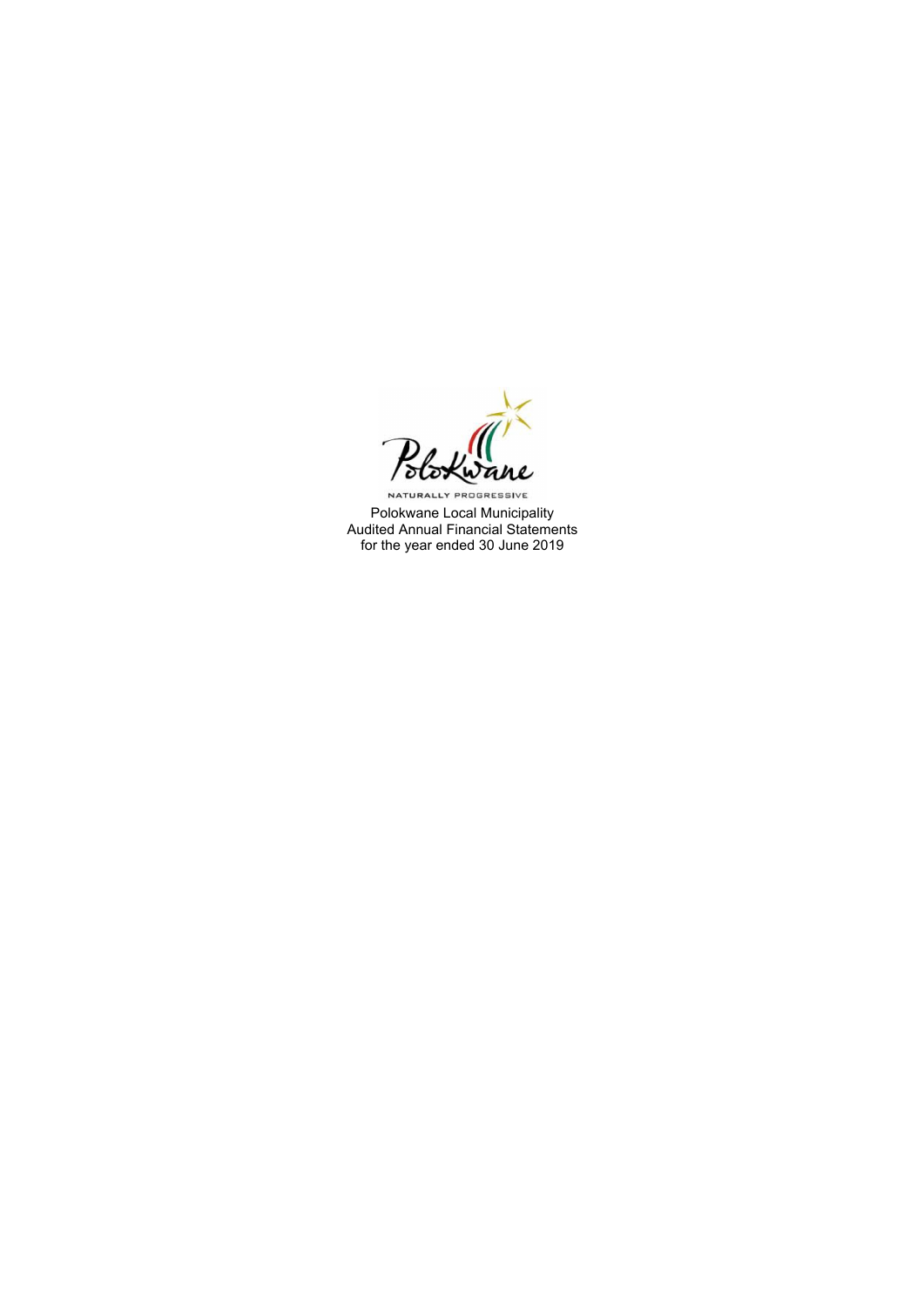Audited Annual Financial Statements for the year ended 30 June 2019

# **General Information**

| Legal form of entity     | The City of Polokwane is a category B local authority established in<br>terms of section 151 of the Constitution of the Republic of South Africa<br>(Act 108 of 1996) |
|--------------------------|-----------------------------------------------------------------------------------------------------------------------------------------------------------------------|
| <b>Executive Mayor</b>   | TP Nkadimeng                                                                                                                                                          |
| <b>Mayoral committee</b> |                                                                                                                                                                       |
|                          | <b>MJ Ralefatane</b>                                                                                                                                                  |
|                          | MK Teffo                                                                                                                                                              |
|                          | RC Molepo                                                                                                                                                             |
|                          | NW Kganyago                                                                                                                                                           |
|                          | MF Kubjana                                                                                                                                                            |
|                          | H Shaikh                                                                                                                                                              |
|                          | <b>LR Setati</b>                                                                                                                                                      |
|                          | SM Mashabela                                                                                                                                                          |
|                          | T Nkwe                                                                                                                                                                |
|                          | EL Maraba                                                                                                                                                             |
|                          | MJ Maja                                                                                                                                                               |
|                          | SJ Malope                                                                                                                                                             |
| Councillors              | AR Baloyi                                                                                                                                                             |
|                          | AH Botha<br><b>TDR Chidi</b>                                                                                                                                          |
|                          | C Coetzee                                                                                                                                                             |
|                          | SJ Dikgale                                                                                                                                                            |
|                          | FA Haas                                                                                                                                                               |
|                          | PJ Hiine                                                                                                                                                              |
|                          | <b>TE Hopane</b>                                                                                                                                                      |
|                          | FJ Joubert                                                                                                                                                            |
|                          | MJ Kaka                                                                                                                                                               |
|                          | N Khan                                                                                                                                                                |
|                          | MW Laka                                                                                                                                                               |
|                          | MV Ledwaba                                                                                                                                                            |
|                          | NJ Lekgodi                                                                                                                                                            |
|                          | Z Lekgodi                                                                                                                                                             |
|                          | LF Lephalala                                                                                                                                                          |
|                          | RF Lourens                                                                                                                                                            |
|                          | <b>MG Mabote</b>                                                                                                                                                      |
|                          | NE Machaba                                                                                                                                                            |
|                          | MF Maenetja                                                                                                                                                           |
|                          | ME Makamela                                                                                                                                                           |
|                          | TP Makgopja                                                                                                                                                           |
|                          | JF Makwela                                                                                                                                                            |
|                          | <b>ME Malatji</b>                                                                                                                                                     |
|                          | MB Malebana                                                                                                                                                           |
|                          | ME Maleka                                                                                                                                                             |
|                          | RR Malema<br>HS Manaka                                                                                                                                                |
|                          | PE Manamela                                                                                                                                                           |
|                          | HM Mankga                                                                                                                                                             |
|                          | HF Marx                                                                                                                                                               |
|                          | AM Masekela                                                                                                                                                           |
|                          |                                                                                                                                                                       |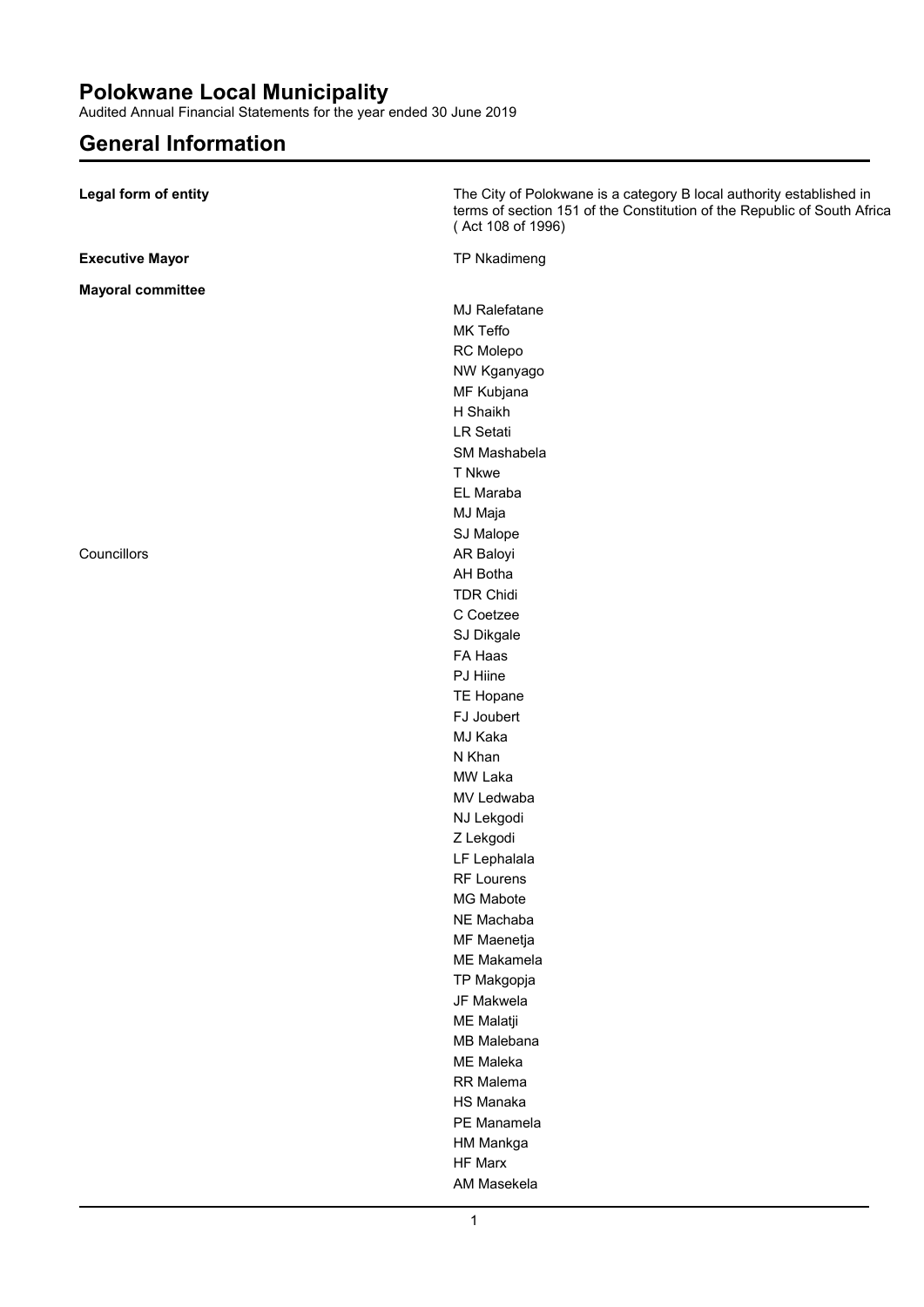Audited Annual Financial Statements for the year ended 30 June 2019

### **General Information**

TS Mashau MC Mashaine MV Mathye MT Matonzi ML Mehlape JL Meyer MA Moakamedi MT Modiba MS Modiba TF Moeti TJ Mogale DM Mohlabeng MF Mohlasedi RP Mohlaona TSP Mojapelo FJ Molepo MB Molope PE Moshoeu MS Mothapo ME Mothapo JE Mothapo ML Mothata LS Mothata MJ Mothiba KJ Mphekgwana TG Phaka MR Phala MS Phosoko KW Phosoko M Pretorius MM Ramakgoakgoa MF Ramaphakela MO Ramaphoko PA Rapetswa TR Raphela MW Sathekge MD Sebati MR Sekgobela MP Seleka MC Sesera NA Shivhabu KM Skosana KG Tsheola MM Tsiri K Vallabh

Grading of local authority **Grading of Local authority** Grade 10 **Chief Finance Officer (CFO)** N Essa **Accounting Officer DH Makobe**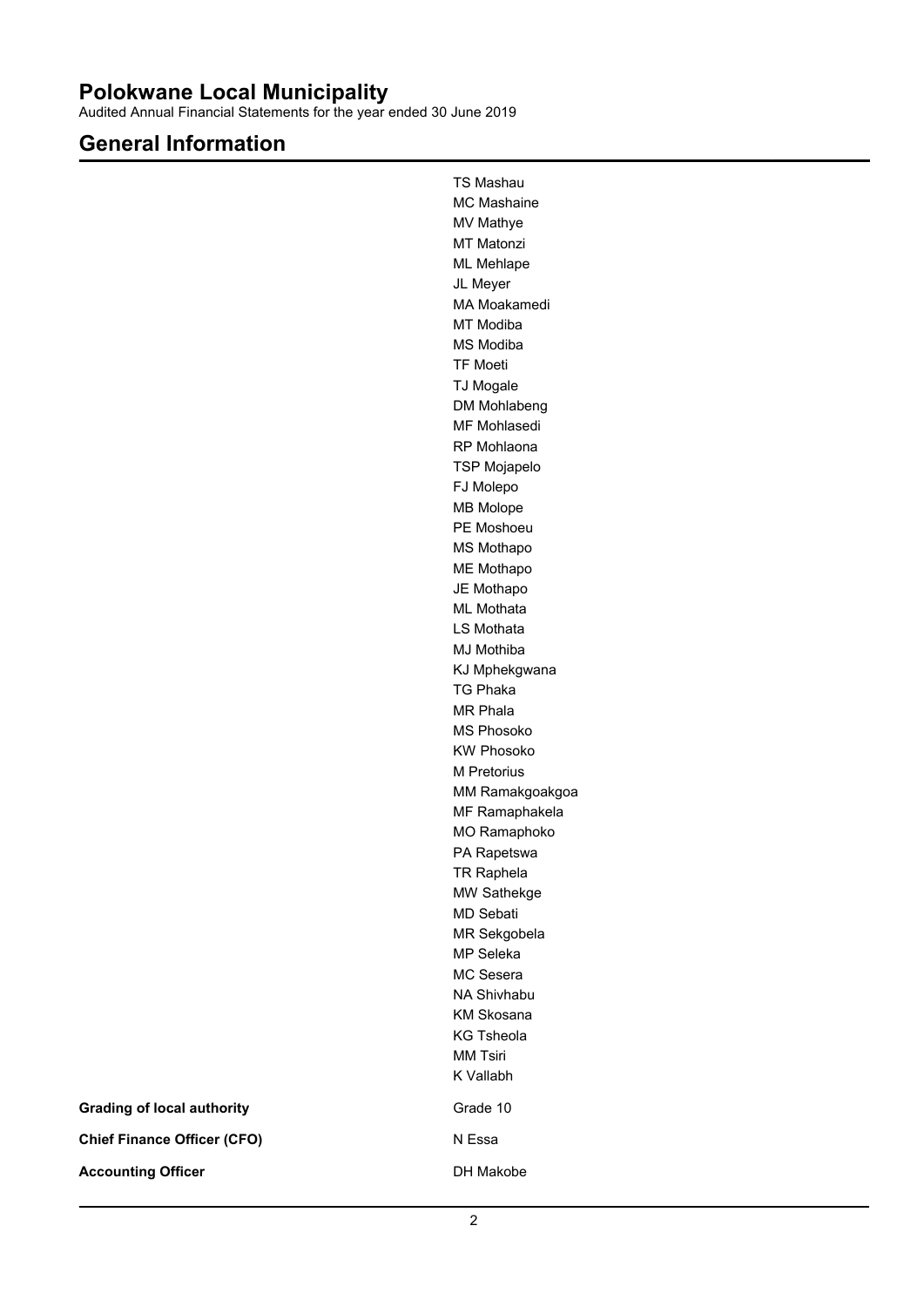Audited Annual Financial Statements for the year ended 30 June 2019

# **General Information**

| <b>Business address</b>                                               | <b>Civic Centre</b><br><b>Cnr Landros Mare and Bodenstein Streets</b><br>Polokwane<br>0699                                                                                                           |
|-----------------------------------------------------------------------|------------------------------------------------------------------------------------------------------------------------------------------------------------------------------------------------------|
| <b>Postal address</b>                                                 | P O Box 111<br>Polokwane<br>0700                                                                                                                                                                     |
| <b>Bankers</b>                                                        | <b>Standard Bank</b>                                                                                                                                                                                 |
| <b>Auditors</b>                                                       | <b>Auditor General South Africa</b><br><b>Registered Auditors</b>                                                                                                                                    |
| <b>Attorneys</b>                                                      | Pule Incorporated<br>Mogaswa Attorneys<br><b>AM Carrims Attorneys</b><br>Maboku Mangena Attorneys<br>Kgatla Incorporated<br>Matabane Incorporated<br>Noko Maimela Incorporated<br>Rachoene Attorneys |
| <b>Level of assurance</b>                                             | These annual financial statements have been compiled with the<br>applicable requirements of the Municipal Finance Management Act 56<br>of 2003.                                                      |
| <b>Published</b>                                                      | 30 June 2019                                                                                                                                                                                         |
| <b>Members of the Audit and Performance Audit</b><br><b>Committee</b> |                                                                                                                                                                                                      |
|                                                                       | Mr HG Hlomane                                                                                                                                                                                        |
|                                                                       | Adv. HSRR Nke                                                                                                                                                                                        |
|                                                                       | Mr R Tshimomola                                                                                                                                                                                      |
|                                                                       | Ms MP Ramutsheli                                                                                                                                                                                     |
|                                                                       | Mr BW Mbewu                                                                                                                                                                                          |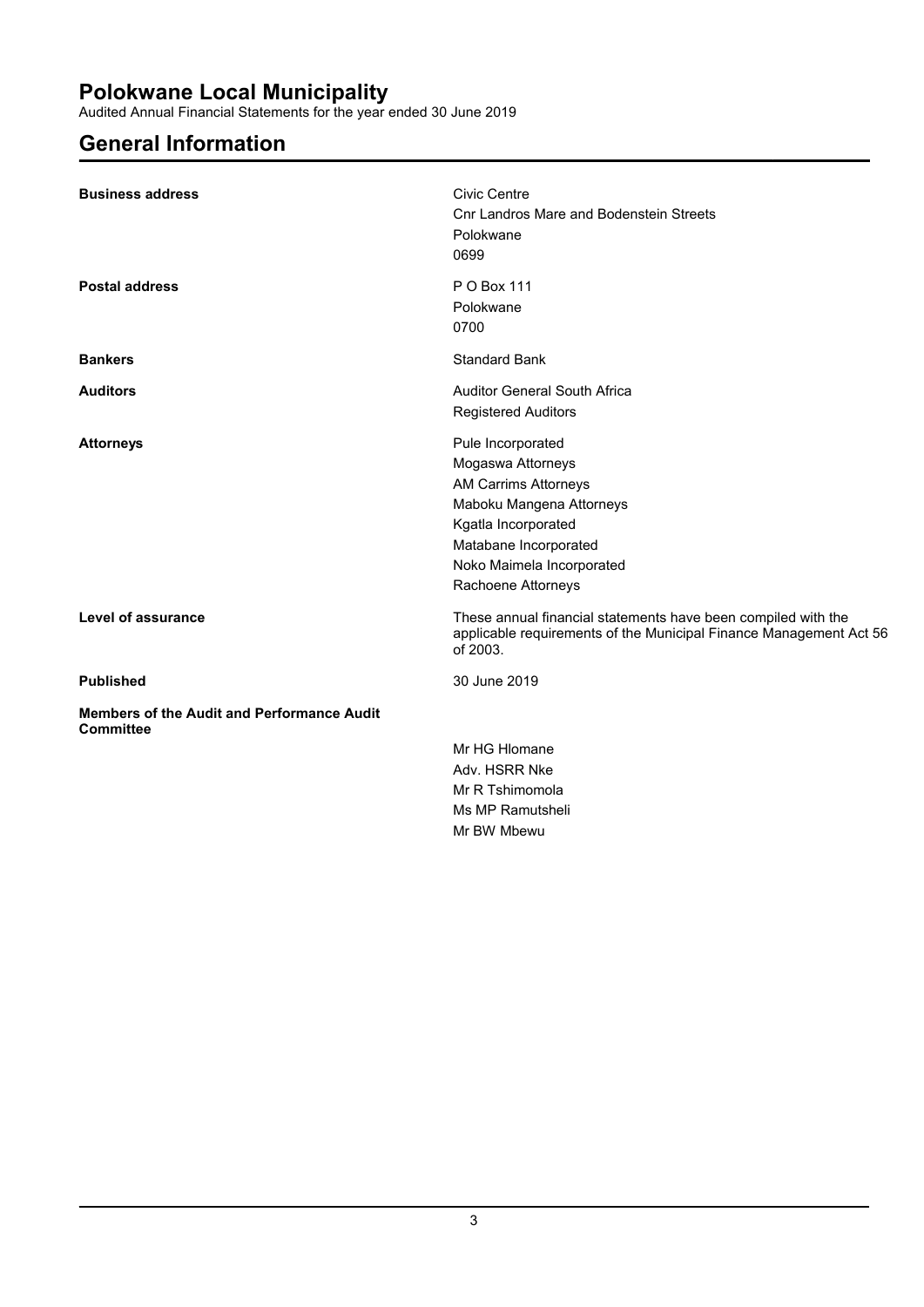Audited Annual Financial Statements for the year ended 30 June 2019

### **Index**

The reports and statements set out below comprise the audited annual financial statements presented to the provincial legislature:

|                                                      | Page      |
|------------------------------------------------------|-----------|
| Accounting Officer's Responsibilities and Approval   | 5         |
| <b>Statement of Financial Position</b>               | 6         |
| <b>Statement of Financial Performance</b>            | 7         |
| Statement of Changes in Net Assets                   | 8         |
| <b>Cash Flow Statement</b>                           | 9         |
| Statement of Comparison of Budget and Actual Amounts | $10 - 11$ |
| <b>Accounting Policies</b>                           | $12 - 48$ |
| Notes to the Audited Annual Financial Statements     | 49 - 101  |

| <b>COID</b>  | Compensation for Occupational Injuries and Diseases                |
|--------------|--------------------------------------------------------------------|
| <b>CRR</b>   | <b>Capital Replacement Reserve</b>                                 |
| <b>DBSA</b>  | Development Bank of Southern Africa                                |
| SA GAAP      | South African Statements of Generally Accepted Accounting Practice |
| <b>GRAP</b>  | <b>Generally Recognised Accounting Practice</b>                    |
| <b>GAMAP</b> | Generally Accepted Municipal Accounting Practice                   |
| <b>HDF</b>   | Housing Development Fund                                           |
| IAS.         | International Accounting Standards                                 |
| <b>IMFO</b>  | Institute of Municipal Finance Officers                            |
| <b>IPSAS</b> | International Public Sector Accounting Standards                   |
| ME's         | <b>Municipal Entities</b>                                          |
| <b>MEC</b>   | Member of the Executive Council                                    |
| <b>MFMA</b>  | Municipal Finance Management Act                                   |
| <b>MIG</b>   | Municipal Infrastructure Grant (Previously CMIP)                   |
|              |                                                                    |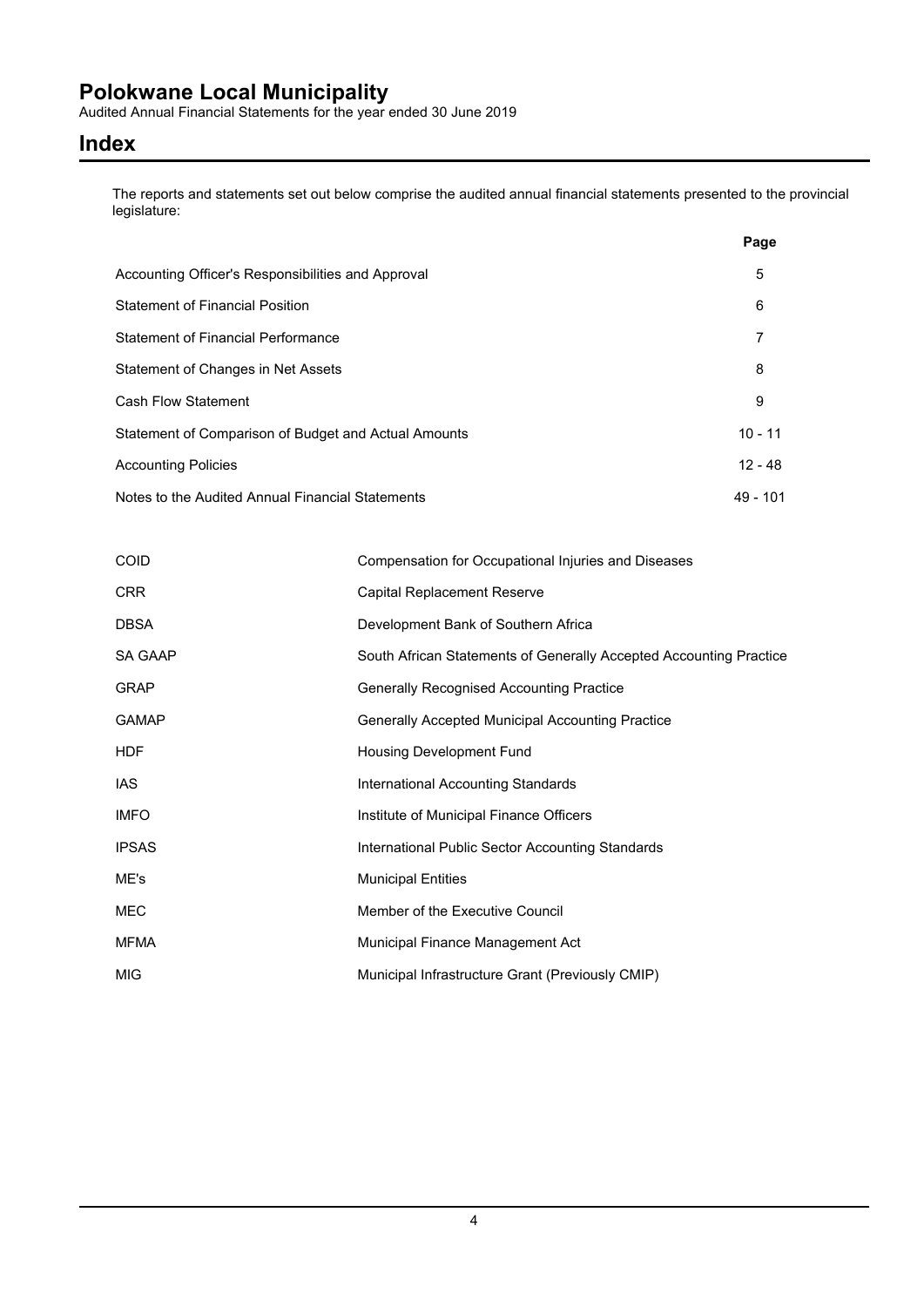Audited Annual Financial Statements for the year ended 30 June 2019

# **Accounting Officer's Responsibilities and Approval**

The accounting officer is required by the Municipal Finance Management Act (Act 56 of 2003), to maintain adequate accounting records and is responsible for the content and integrity of the audited annual financial statements and related financial information included in this report. It is the responsibility of the accounting officer to ensure that the audited annual financial statements fairly present the state of affairs of the municipality as at the end of the financial year and the results of its operations and cash flows for the period then ended. The external auditors are engaged to express an independent opinion on the audited annual financial statements and was given unrestricted access to all financial records and related data.

The audited annual financial statements have been prepared in accordance with Standards of Generally Recognised Accounting Practice (GRAP) including any interpretations, guidelines and directives issued by the Accounting Standards Board.

The audited annual financial statements are based upon appropriate accounting policies consistently applied and supported by reasonable and prudent judgements and estimates.

The accounting officer acknowledges that he is ultimately responsible for the system of internal financial control established by the municipality and place considerable importance on maintaining a strong control environment. To enable the accounting officer to meet these responsibilities, the accounting officer sets standards for internal control aimed at reducing the risk of error or deficit in a cost effective manner. The standards include the proper delegation of responsibilities within a clearly defined framework, effective accounting procedures and adequate segregation of duties to ensure an acceptable level of risk. These controls are monitored throughout the municipality and all employees are required to maintain the highest ethical standards in ensuring the municipality's business is conducted in a manner that in all reasonable circumstances is above reproach. The focus of risk management in the municipality is on identifying, assessing, managing and monitoring all known forms of risk across the municipality. While operating risk cannot be fully eliminated, the municipality endeavours to minimise it by ensuring that appropriate infrastructure, controls, systems and ethical behaviour are applied and managed within predetermined procedures and constraints.

The accounting officer is of the opinion, based on the information and explanations given by management, that the system of internal control provides reasonable assurance that the financial records may be relied on for the preparation of the audited annual financial statements. However, any system of internal financial control can provide only reasonable, and not absolute, assurance against material misstatement or deficit.

The accounting officer has reviewed the municipality's cash flow forecast for the 30 June 2019 to 30 June 2020 and, in the light of this review and the current financial position, he is satisfied that the municipality has or has access to adequate resources to continue in operational existence for the foreseeable future.

The external auditors are responsible for independently reviewing and reporting on the municipality's audited annual financial statements. The audited annual financial statements have been examined by the municipality's external auditors and their report is presented on page 6.

The audited annual financial statements set out on page 6, which have been prepared on the going concern basis, were approved by the accounting officer on 30 June 2019 and were signed on its behalf by:

**Municipal Manager**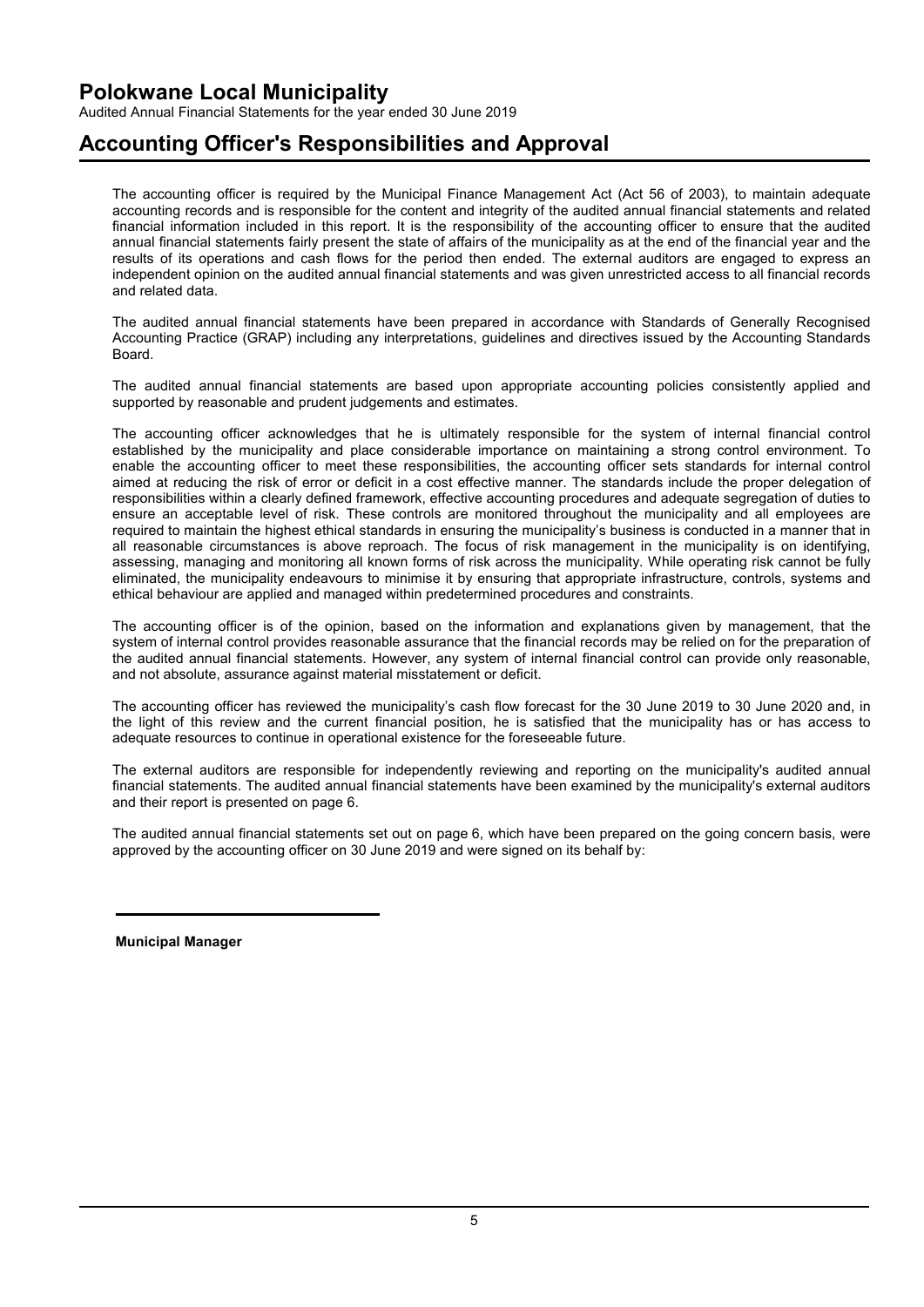Audited Annual Financial Statements for the year ended 30 June 2019

# **Statement of Financial Position as at 30 June 2019**

|                                                                    | 2019           | 2018                          |
|--------------------------------------------------------------------|----------------|-------------------------------|
|                                                                    | R              | Restated*<br>R                |
|                                                                    |                |                               |
| <b>Assets</b>                                                      |                |                               |
| <b>Current Assets</b>                                              |                |                               |
| 3<br>Cash and cash equivalents                                     | 128 045 871    | 2 042 879                     |
| Investments<br>4                                                   | 57 829 129     | 112 501 102                   |
| Receivables from exchange<br>5                                     | 291 303 193    | 310 117 983                   |
| Other receivables from exchange transactions<br>6                  | 10 182 738     | 17 032 600                    |
| 7<br>Receivables from non-exchange transactions                    | 388 505 989    | 302 215 229                   |
| 8<br>Inventories                                                   | 149 654 529    | 164 334 103                   |
| 9<br>VAT receivable                                                | 33 379 556     | 58 253 018                    |
| Prepayments                                                        | 31 224 132     |                               |
|                                                                    | 1 090 125 137  | 966 496 914                   |
| <b>Non-Current Assets</b>                                          |                |                               |
| 10<br>Investment property                                          | 749 428 236    | 724 131 490                   |
| 11<br>Property, plant and equipment                                | 13 094 801 866 | 12 640 415 770                |
| 12<br>Biological assets that form part of an agricultural activity | 4732398        | 11 833 140                    |
| 13<br>Heritage assets                                              | 21 899 818     | 21 899 818                    |
| Intangible assets<br>14                                            | 35 401 467     | 11 410 637                    |
| Investments in controlled entities<br>15                           | 1 0 0 0        | 1 0 0 0                       |
| 6<br>Other receivables from exchange transactions                  | 144 352        | 144 352                       |
|                                                                    | 13 906 409 137 | 13 409 836 207                |
| <b>Total Assets</b>                                                |                | 14 996 534 274 14 376 333 121 |
| <b>Liabilities</b>                                                 |                |                               |
| <b>Current Liabilities</b>                                         |                |                               |
| Consumer deposits<br>16                                            | 73 101 634     | 72 407 104                    |
| 17<br>Payables from exchange transactions                          | 952 791 871    | 607 929 440                   |
| 18<br>Long term loans - current portion                            | 56 527 527     | 48 436 796                    |
| 19<br>Unspent conditional grants and receipts                      | 117 241 045    | 153 471 903                   |
| 20<br>Finance lease obligation                                     | 10 254 164     | 2 872 234                     |
| Provisions<br>21                                                   | 8 177 041      | 8 177 041                     |
|                                                                    | 1 218 093 282  | 893 294 518                   |
| <b>Non-Current Liabilities</b>                                     |                |                               |
| 18<br>Long term loans                                              | 466 051 071    | 512 977 719                   |
| 20<br>Finance lease obligation                                     | 24 508 643     | 3 961 712                     |
| 21<br>Provisions                                                   | 174 284 431    | 127 531 764                   |
| 22<br>Employee benefit obligation                                  | 193 906 000    | 163 547 000                   |
|                                                                    | 858 750 145    | 808 018 195                   |
| <b>Total Liabilities</b>                                           | 2 076 843 427  | 1701312713                    |
| <b>Net Assets</b>                                                  | 12 919 690 847 | 12 675 020 408                |
| Reserves                                                           |                |                               |
| <b>Revaluation reserve</b>                                         | 7 424 537 335  | 7 426 020 555                 |
| Accumulated surplus                                                | 5 495 153 507  | 5 248 999 866                 |
| <b>Total Net Assets</b>                                            |                | 12 919 690 842 12 675 020 421 |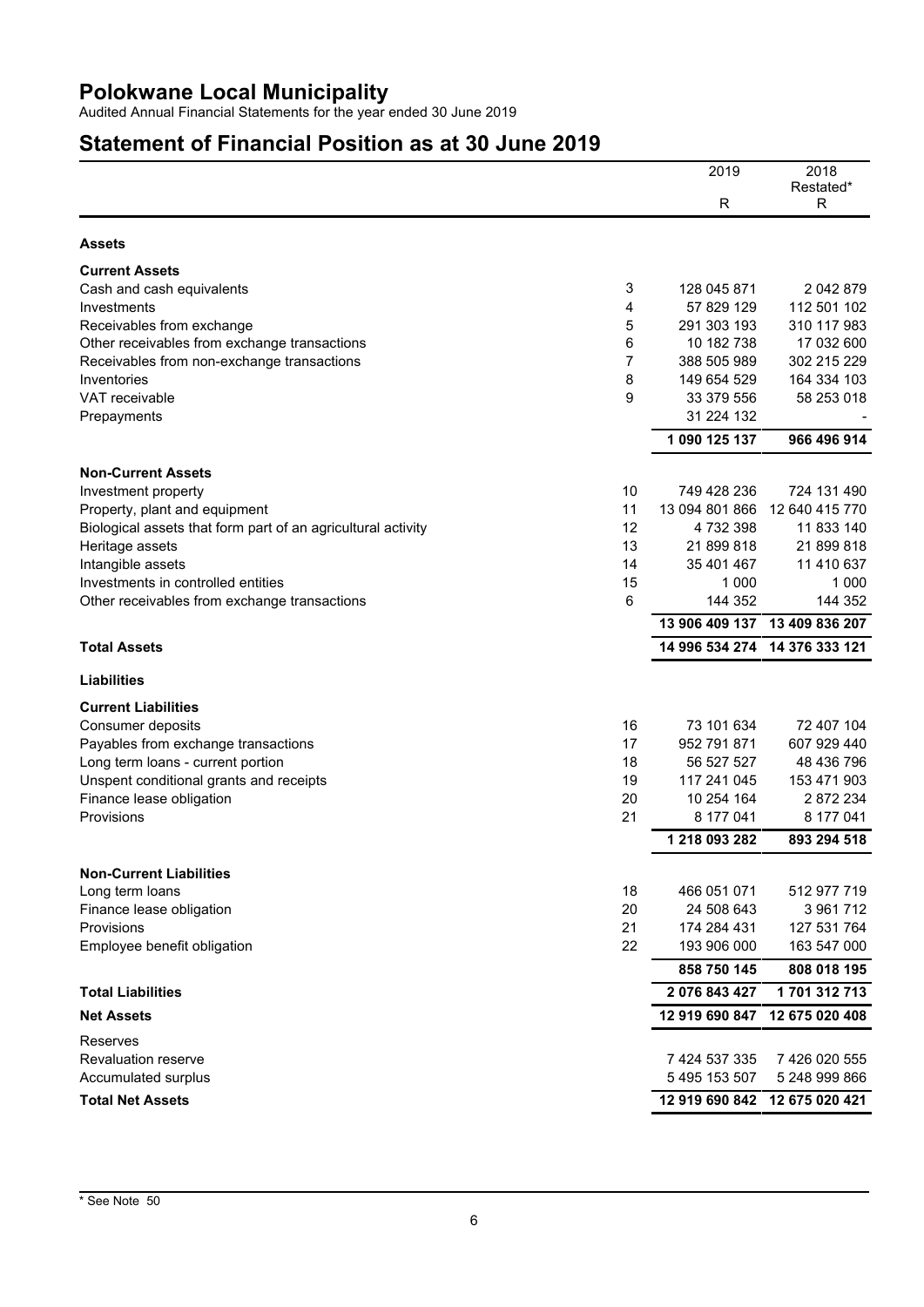Audited Annual Financial Statements for the year ended 30 June 2019

# **Statement of Financial Performance**

|                                                   |          | 2019                           | 2018                        |
|---------------------------------------------------|----------|--------------------------------|-----------------------------|
|                                                   |          |                                | Restated*                   |
|                                                   |          | R                              | R                           |
| <b>Revenue</b>                                    |          |                                |                             |
| Revenue from exchange transactions                |          |                                |                             |
| Service charges                                   | 24       | 1 386 291 118 1 357 442 059    |                             |
| Rental of facilities and equipment                | 25       | 14 879 613                     | 15 730 400                  |
| Interest earned on outstanding debtors            | 31       | 64 961 794                     | 77 045 047                  |
| Agency services                                   | 26       | 23 975 254                     | 17 345 085                  |
| Licences and permits                              | 27       | 7 634 137                      | 11 251 033                  |
| Other income                                      | 28<br>29 | 18 566 724                     | 20 334 043                  |
| Interest received - investment                    |          | 13 123 882                     | 29 508 512                  |
| Total revenue from exchange transactions          |          | 1 529 432 522 1 528 656 179    |                             |
| Revenue from non-exchange transactions            |          |                                |                             |
| Property rates                                    | 30       | 416 142 286                    | 360 161 269                 |
| <b>Transfer revenue</b>                           |          |                                |                             |
| Government grants & subsidies                     | 32       | 2 040 214 312 1 486 153 995    |                             |
| Public contributions and donations                | 33       | 30 403 347                     | 1 036 482                   |
| Fines, Penalties and Forfeits                     | 34       | 31 227 237                     | 21 125 818                  |
| Total revenue from non-exchange transactions      |          |                                | 2 517 987 182 1 868 477 564 |
| <b>Total revenue</b>                              |          | 4 047 419 704 3 397 133 743    |                             |
| <b>Expenditure</b>                                |          |                                |                             |
| Employee related costs                            | 35       |                                | (854 607 710) (760 435 724) |
| Remuneration of councillors                       | 36       |                                | $(37955256)$ $(36190111)$   |
| Depreciation and amortisation                     | 37       |                                | (677 042 225) (783 746 603) |
| Finance costs                                     | 38       | (72 228 885)                   | (63644729)                  |
| Bad debts written off                             | 62       |                                | (216 987 976) (151 266 404) |
| <b>Bulk purchases</b>                             | 39       |                                | (810 741 840) (802 365 370) |
| Contracted services                               | 40       |                                | (742 307 211) (726 312 461) |
| <b>Transfers and Subsidies</b>                    | 41       | (24664032)                     | (33052833)                  |
| Inventory consumed                                | 42       | (123 274 076)                  | (93 472 150)                |
| <b>General Expenses</b>                           | 43       |                                | (246 960 929) (252 635 960) |
| <b>Total expenditure</b>                          |          | (3 806 770 140)(3 703 122 345) |                             |
| <b>Operating surplus (deficit)</b>                |          |                                | 240 649 564 (305 988 602)   |
| (Loss) gain on disposal of assets and liabilities | 47       | (6648046)                      | 10 301 214                  |
| Fair value adjustments                            | 44       | 15 734 820                     | 4 467 587                   |
| Impairment loss                                   | 45       | (3540467)                      | (4853363)                   |
| Inventories losses/write-downs                    | 48       | (42 214)                       | (12957340)                  |
|                                                   |          | 5 504 093                      | (3041902)                   |
| Surplus (deficit) for the year                    |          | 246 153 657                    | (309 030 504)               |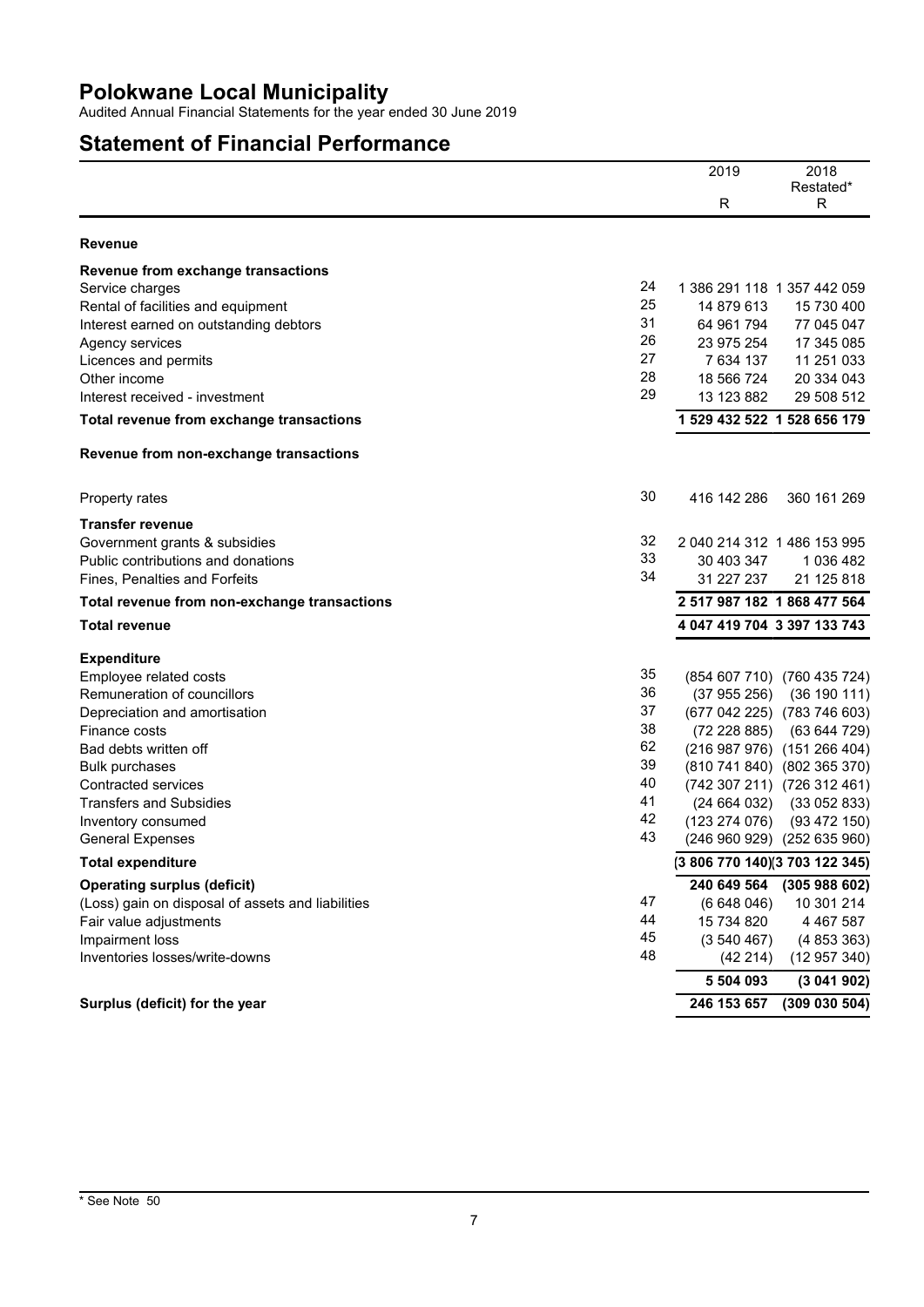Audited Annual Financial Statements for the year ended 30 June 2019

# **Statement of Changes in Net Assets**

|                                                                                                 | Revaluation<br>reserve<br>R              | Accumulated<br>surplus<br>R | Total net<br>assets<br>R                         |
|-------------------------------------------------------------------------------------------------|------------------------------------------|-----------------------------|--------------------------------------------------|
| Opening balance as previously reported<br>Adjustments<br>Correction of errors                   | $\overline{\phantom{a}}$                 | (810 873 750)               | 7426020555636890412013794924675<br>(810 873 750) |
| Balance at 01 July 2017 as restated*<br>Changes in net assets<br>Surplus for the year           | $\overline{\phantom{a}}$                 | (309 030 504)               | 7426020555555803037012984050925<br>(309 030 504) |
| Total changes                                                                                   | $\blacksquare$                           | (309 030 504)               | (309 030 504)                                    |
| Restated* Balance at 01 July 2018<br>Changes in net assets<br>Revaluation of non current assets | 7 426 020 555 5 248 999 850<br>(1483220) |                             | 12 675 020 405<br>(1483220)                      |
| Net income (losses) recognised directly in net assets<br>Surplus for the year                   | (1483220)                                | 246 153 657                 | (1483220)<br>246 153 657                         |
| Total recognised income and expenses for the year                                               | (1 483 220)                              | 246 153 657                 | 244 670 437                                      |
| Total changes                                                                                   | (1 483 220)                              | 246 153 657                 | 244 670 437                                      |
| Balance at 30 June 2019                                                                         |                                          |                             | 7 424 537 335 5 495 153 507 12 919 690 842       |
| Note(s)                                                                                         | 23                                       |                             |                                                  |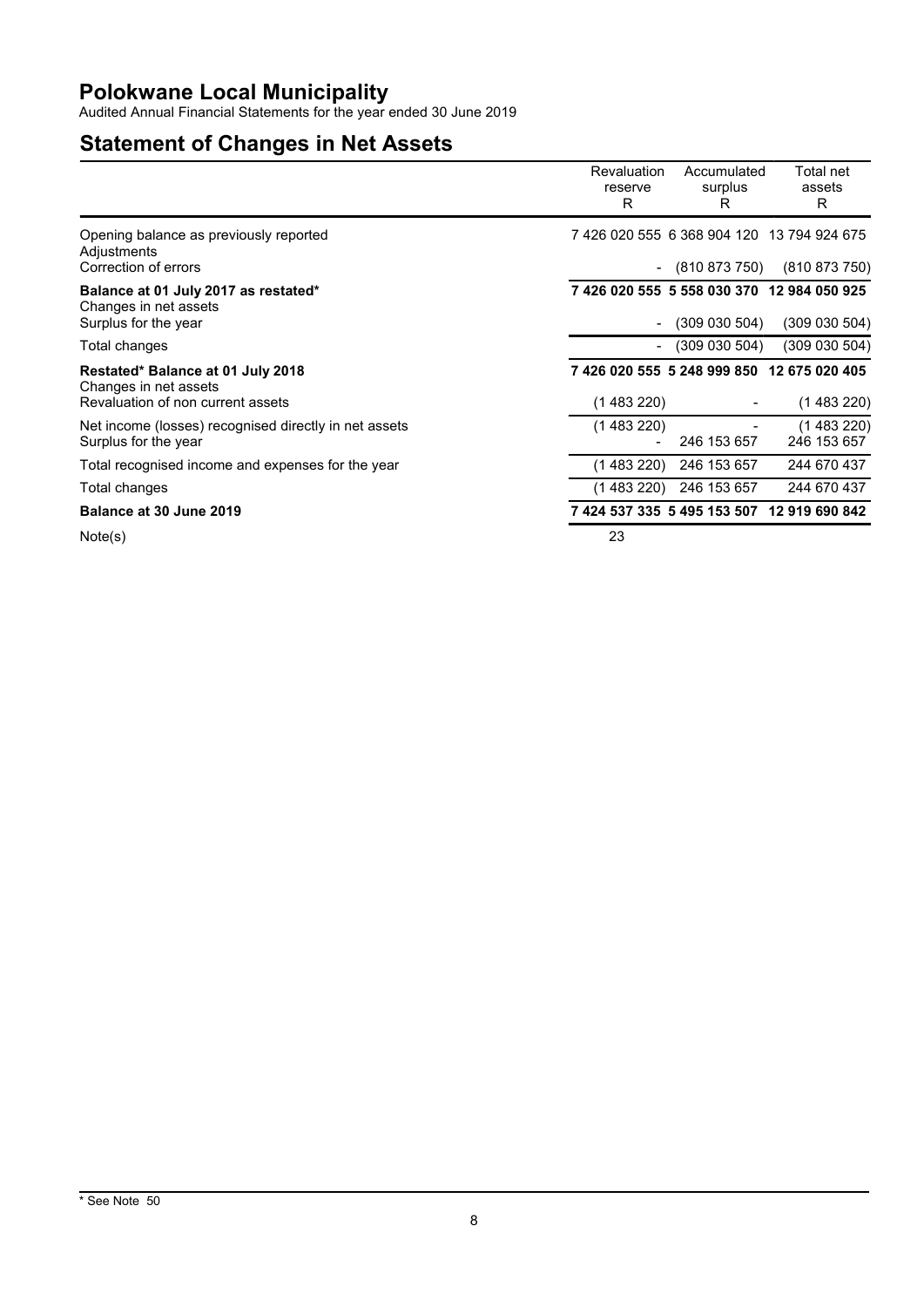Audited Annual Financial Statements for the year ended 30 June 2019

## **Cash Flow Statement**

|                                                                                                                | 2019                                           | 2018                     |
|----------------------------------------------------------------------------------------------------------------|------------------------------------------------|--------------------------|
|                                                                                                                | R                                              | Restated*<br>R           |
| Cash flows from operating activities                                                                           |                                                |                          |
| <b>Receipts</b>                                                                                                |                                                |                          |
| Cash receipts from customers, government and others<br>Interest income                                         | 3765 381 277 3 167 238 168<br>13 123 882       | 29 508 512               |
|                                                                                                                | 3778 505 159 3 196 746 680                     |                          |
| <b>Payments</b>                                                                                                |                                                |                          |
| Cash paid to suppliers and employees<br>Finance costs                                                          | (2 484 328 193)(2 603 920 760)<br>(72 228 885) | (63 644 729)             |
|                                                                                                                | (2 556 557 078)(2 667 565 489)                 |                          |
| Net cash flows from operating activities                                                                       | 1 221 948 081                                  | 529 181 191              |
| Cash flows from investing activities                                                                           |                                                |                          |
| Purchase of property, plant and equipment<br>Proceeds from sale of investment property                         | $(1076535229)$ $(881983979)$                   | 793 523                  |
| Purchase of other intangible assets                                                                            | (25667422)                                     | (9077200)                |
| Purchase of financial assets<br>(Increase)/decrease in current investments                                     | (64 200 000)<br>116 410 788                    | 137 977 796              |
| Net cash flows from investing activities                                                                       | $(1049991863)$ $(752289860)$                   |                          |
| Cash flows from financing activities                                                                           |                                                |                          |
| Proceeds from long term loans                                                                                  |                                                | 155 037 705              |
| Repayment of long term loans<br>Finance lease payments                                                         | (38835917)<br>(7094854)                        | (27924887)               |
| Net cash flows from financing activities                                                                       | (45930771)                                     | 127 112 818              |
|                                                                                                                |                                                |                          |
| Net increase/(decrease) in cash and cash equivalents<br>Cash and cash equivalents at the beginning of the year | 126 002 992<br>2 042 879                       | (95995116)<br>98 037 995 |
| Cash and cash equivalents at the end of the year                                                               | 128 045 871                                    | 2 042 879                |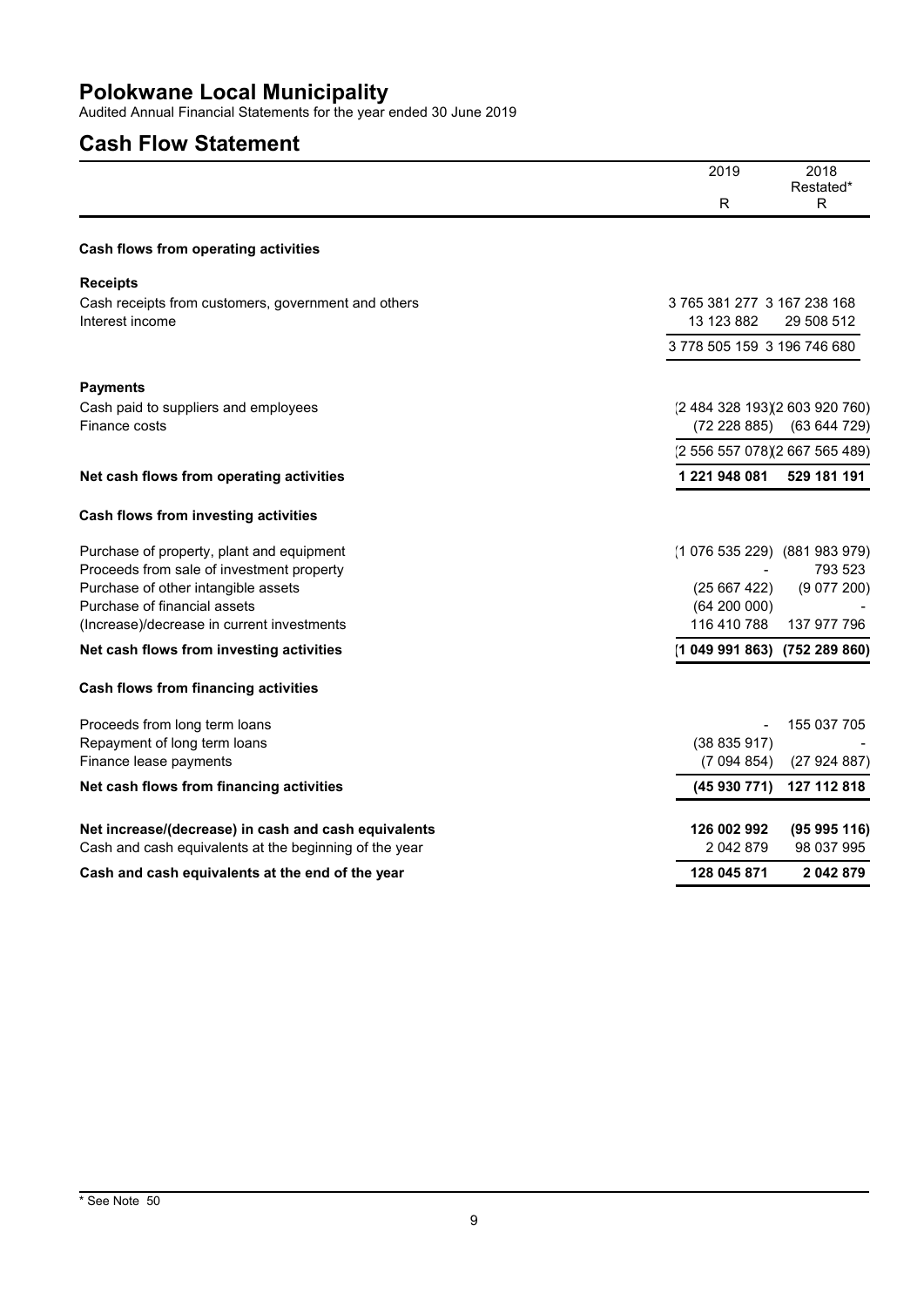Audited Annual Financial Statements for the year ended 30 June 2019

# **Statement of Comparison of Budget and Actual Amounts**

| <b>Budget on Cash Basis</b>                                                                                              |                    |                |                           |                                                                     |                                 |
|--------------------------------------------------------------------------------------------------------------------------|--------------------|----------------|---------------------------|---------------------------------------------------------------------|---------------------------------|
|                                                                                                                          | Approved<br>budget | Adjustments    |                           | Final Budget Actual amounts<br>on comparable between final<br>basis | <b>Difference</b><br>budget and |
|                                                                                                                          | R                  | R              | R                         | R                                                                   | actual<br>R                     |
| <b>Statement of Financial Performance</b>                                                                                |                    |                |                           |                                                                     |                                 |
| <b>Revenue</b>                                                                                                           |                    |                |                           |                                                                     |                                 |
|                                                                                                                          |                    |                |                           |                                                                     |                                 |
| Revenue from exchange transactions<br>Service charges                                                                    | 1 518 870 000      |                | 55 847 000 1 574 717 000  | 1 386 291 118                                                       | (188 425 882)                   |
| Rental of facilities and equipment                                                                                       | 37 297 000         |                | 37 297 000                | 14 879 613                                                          | (22417387)                      |
| Interest earned on outstanding debtors                                                                                   | 80 000 000         |                | 80 000 000                | 64 961 794                                                          | (15038206)                      |
| Agency services                                                                                                          | 25 000 000         |                | 25 000 000                | 23 975 254                                                          | (1024746)                       |
| Licences and permits                                                                                                     | 14 890 000         |                | 14 890 000                | 7 634 137                                                           | (7255863)                       |
| Other income - (rollup)                                                                                                  | 424 952 000        | (25333004)     | 399 618 996               | 18 566 724                                                          | (381052272)                     |
| Interest received - investment                                                                                           | 47 281 000         | (2000000)      | 27 281 000                | 13 123 882                                                          | (14 157 118)                    |
| Total revenue from exchange transactions                                                                                 | 2 148 290 000      |                |                           | 10 513 996 2 158 803 996 1 529 432 522                              | (629 371 474)                   |
| Revenue from non-exchange transactions                                                                                   |                    |                |                           |                                                                     |                                 |
| <b>Taxation revenue</b>                                                                                                  |                    |                |                           |                                                                     |                                 |
| Property rates                                                                                                           | 461 484 000        | (29666000)     | 431 818 000               | 416 142 286                                                         | (15675714)                      |
| <b>Transfer revenue</b>                                                                                                  |                    |                |                           |                                                                     |                                 |
| Government grants & subsidies                                                                                            | 1807 245 000       |                |                           | 346 751 605 2 153 996 605 2 040 214 312                             | (113 782 293)                   |
| Public contributions and donations                                                                                       | 14 400 000         | (13000000)     | 1 400 000                 | 30 403 347                                                          | 29 003 347                      |
| Fines, Penalties and Forfeits                                                                                            | 16 000 000         |                | 16 000 000                | 31 227 237                                                          | 15 227 237                      |
| Total revenue from non-exchange<br>transactions                                                                          | 2 299 129 000      |                |                           | 304 085 605 2 603 214 605 2 517 987 182                             | (85 227 423)                    |
| Total revenue                                                                                                            | 4 447 419 000      |                |                           | 314 599 601 4 762 018 601 4 047 419 704                             | (714 598 897)                   |
|                                                                                                                          |                    |                |                           |                                                                     |                                 |
| <b>Expenditure</b><br><b>Employee Related Costs</b>                                                                      | (817 423 000)      | (50621658)     | (868044658)               | (854 607 710)                                                       | 13 436 948                      |
| Remuneration of councillors                                                                                              | (40518000)         | 2 561 195      | (37956805)                | (37955256)                                                          | 1 549                           |
| Depreciation and amortisation                                                                                            | (190 000 000)      | (50 460 106)   | (240 460 106)             | (67704225)                                                          | (436 582 119)                   |
| Impairment loss/ Reversal of impairments                                                                                 |                    |                |                           | (3540467)                                                           | (3540467)                       |
| Finance costs                                                                                                            | (107 500 000)      | 35 243 698     | (72 256 302)              | (72 228 885)                                                        | 27 417                          |
| Bad debts written off                                                                                                    | (235000000)        | 82 893 227     |                           | (152 106 773) (216 987 976)                                         | (64881203)                      |
| <b>Bulk purchases</b>                                                                                                    | (905 497 000)      | 94 755 160     |                           | (810 741 840) (810 741 840)                                         |                                 |
| <b>Contracted Services</b>                                                                                               | (796 325 000)      |                |                           | (60 901 543) (857 226 543) (742 307 211)                            | 114 919 332                     |
| <b>Transfers and Subsidies</b>                                                                                           | (11 500 000)       |                | (11 500 000)              | (24664032)                                                          | (13164032)                      |
| <b>Inventory Consumed</b>                                                                                                | (37666000)         |                |                           | (85 608 076) (123 274 076) (123 274 076)                            |                                 |
| <b>General Expenses</b>                                                                                                  | (207 260 000)      |                |                           | (42 536 492) (249 796 492) (246 960 929)                            | 2 835 563                       |
| <b>Total expenditure</b>                                                                                                 | (3348689000)       |                |                           | (74 674 595)(3 423 363 595)(3 810 310 607)                          | (386 947 012)                   |
| <b>Operating surplus</b>                                                                                                 | 1 098 730 000      |                | 239 925 006 1 338 655 006 |                                                                     | 237 109 097 (1 101 545 909)     |
| Loss on disposal of assets and liabilities                                                                               | (100)              |                | (100)                     | (6648046)                                                           | (6647946)                       |
| Fair value adjustments                                                                                                   |                    |                |                           | 15 734 820                                                          | 15 734 820                      |
| Inventories losses/write-downs                                                                                           |                    |                |                           | (42 214)                                                            | (42 214)                        |
|                                                                                                                          | (100)              | $\blacksquare$ | (100)                     | 9 044 560                                                           | 9 044 660                       |
| <b>Surplus before taxation</b>                                                                                           | 1 098 729 900      |                | 239 925 006 1 338 654 906 |                                                                     | 246 153 657 (1 092 501 249)     |
| <b>Actual Amount on Comparable Basis as</b><br><b>Presented in the Budget and Actual</b><br><b>Comparative Statement</b> | 1 098 729 900      |                | 239 925 006 1 338 654 906 |                                                                     | 246 153 657 (1 092 501 249)     |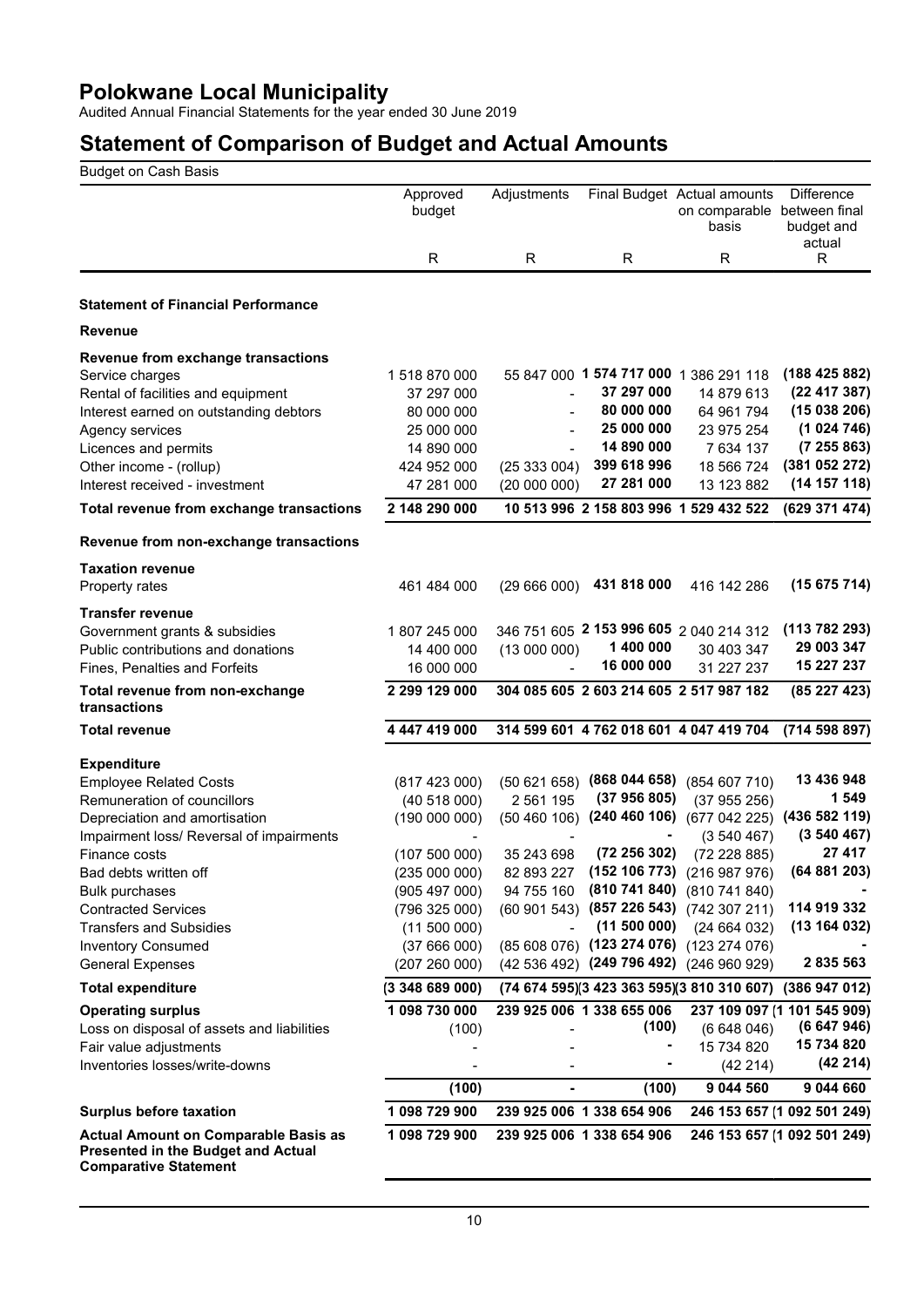Audited Annual Financial Statements for the year ended 30 June 2019

# **Statement of Comparison of Budget and Actual Amounts**

| Budget on Cash Basis  | Approved<br>budget | Adjustments |   | Final Budget Actual amounts Difference<br>on comparable between final<br>basis | budget and<br>actual |
|-----------------------|--------------------|-------------|---|--------------------------------------------------------------------------------|----------------------|
|                       | R                  | R           | R |                                                                                | R                    |
| <b>Reconciliation</b> |                    |             |   |                                                                                |                      |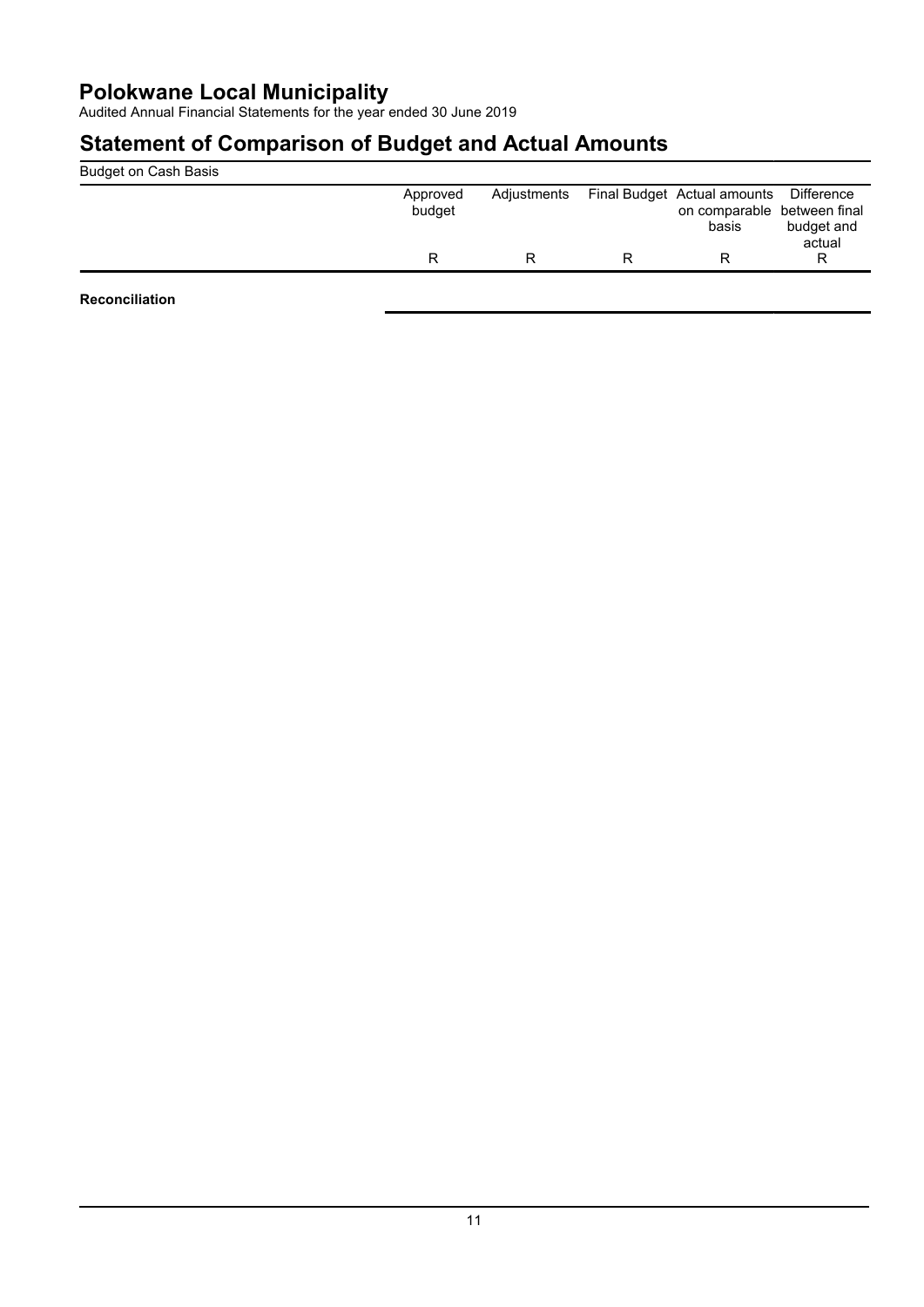Audited Annual Financial Statements for the year ended 30 June 2019

## **Accounting Policies**

### **1. Presentation of Audited Annual Financial Statements**

The audited annual financial statements have been prepared in accordance with the Standards of Generally Recognised Accounting Practice (GRAP), issued by the Accounting Standards Board in accordance with Section 122(3) of the Municipal Finance Management Act (Act 56 of 2003).

These audited annual financial statements have been prepared on an accrual basis of accounting and are in accordance with historical cost convention as the basis of measurement, unless specified otherwise. They are presented in South African Rand.

A summary of the significant accounting policies, which have been consistently applied in the preparation of these audited annual financial statements, are disclosed below.

These accounting policies are consistent with the previous period.

#### **1.1 Presentation currency**

These audited annual financial statements are presented in South African Rand, which is the functional currency of the municipality.

#### **1.2 Going concern assumption**

These audited annual financial statements have been prepared based on the expectation that the municipality will continue to operate as a going concern for at least the next 12 months.

#### **1.3 Materiality**

Material omissions or misstatements of items are material if they could, individually or collectively, influence the decisions or assessments of users made on the basis of the financial statements. Materiality depends on the nature or size of the omission or misstatement judged in the surrounding circumstances. The nature or size of the information item, or a combination of both, could be the determining factor.

Assessing whether an omission or misstatement could influence decisions of users, and so be material, requires consideration of the characteristics of those users. The Framework for the Preparation and Presentation of Financial Statements states that users are assumed to have a reasonable knowledge of government, its activities, accounting and a willingness to study the information with reasonable diligence. Therefore, the assessment takes into account how users with such attributes could reasonably be expected to be influenced in making and evaluating decisions.

#### **1.4 Transfer of functions between entities not under common control**

#### **Definitions**

An acquiree is the entity and/or the functions that the acquirer obtains control of in a transfer of functions.

An acquirer is the entity that obtains control of the acquiree or transferor.

Acquisition date is the date on which the acquirer obtains control of the acquiree.

Contingent consideration is usually, an obligation of the acquirer to transfer additional assets or a residual interest to the former owners of an acquiree as part of the exchange for control of the acquiree if specified future events occur or conditions are met. However, contingent consideration also may give the acquirer the right to the return of previously transferred consideration if specified conditions are met.

Control is the power to govern the financial and operating policies of another entity so as to obtain benefit from its activities.

Fair value is the amount for which an asset could be exchanged, or a liability settled, between knowledgeable, willing parties in an arm's length transaction.

A function is an integrated set of activities that is capable of being conducted and managed for purposes of achieving an entity's objectives, either by providing economic benefits or service potential.

An asset is identifiable if it either: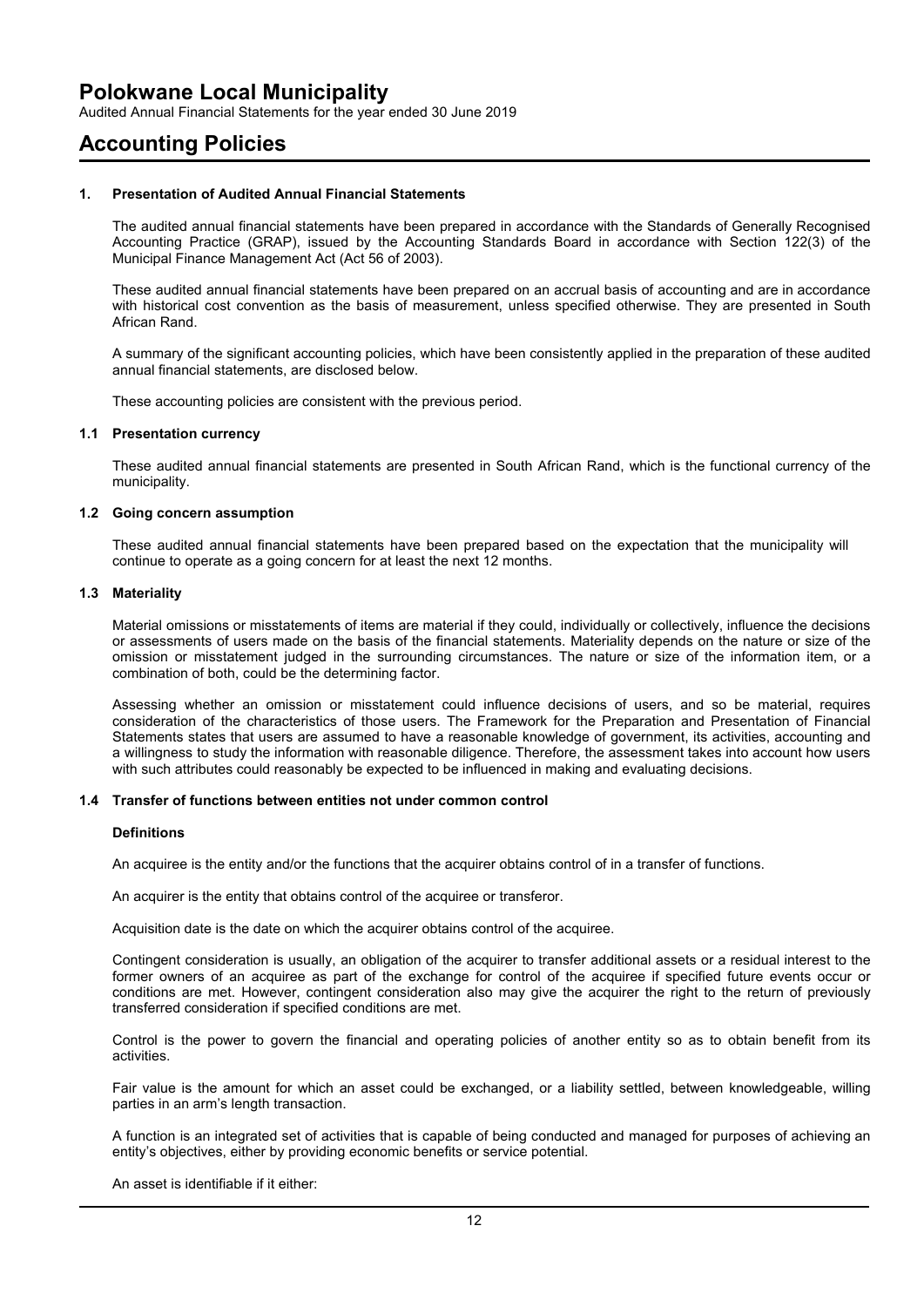Audited Annual Financial Statements for the year ended 30 June 2019

# **Accounting Policies**

### **1.4 Transfer of functions between entities not under common control (continued)**

- is separable, i.e. is capable of being separated or divided from the entity and sold, transferred, licensed, rented or exchanged, either individually or together with a related contract, asset or liability; or
- arises from contractual rights (including rights arising from binding arrangements) or other legal rights (excluding rights granted by statute), regardless of whether those rights are transferable or separable from the entity or from other rights and obligations.

A merger is the establishment of a new combined entity in which none of the former entities obtain control over any other and no acquirer can be identified.

Non-controlling interest is the interest in the net assets of a controlled entity not attributable, directly or indirectly, to a controlling entity.

Owners (for the purposes of this Standard), is used broadly to include holders of residual interests.

A residual interest is any contract that manifests an interest in the assets of an entity after deducting all of its liabilities. A residual interest includes contributions from owners, which may be shown as:

- equity instruments or similar forms of unitised capital;
- a formal designation of a transfer of resources (or a class of such transfers) by the parties to the transaction as forming part of an entity's net assets, either before the contribution occurs or at the time of the contribution; or
- a formal agreement, in relation to the contribution, establishing or increasing an existing financial interest in the net assets of an entity.

A transfer of functions is the reorganisation and/or the re-allocation of functions between entities by transferring functions between entities or into another entity.

### **The acquisition method**

The municipality accounts for each transfer of functions between entities not under common control by applying the acquisition method.

Applying the acquisition method requires:

- (a) identifying the acquirer;
- (b) determining the acquisition date;

(c) recognising and measuring the identifiable assets acquired, the liabilities assumed and any non-controlling interest in the acquiree; and

(d) recognising the difference between (c) and the consideration transferred to the seller.

### **Identifying the acquirer**

For each transfer of functions between entities not under common control, one of the combining entities is identified as the acquirer.

The terms and conditions of a transfer of functions undertaken between entities not under common control are set out in a binding arrangement.

Determining the acquirer includes a consideration of, amongst other things, which of the combining entities initiated the transaction or event, the relative size of the combining entities, as well as whether the assets or revenue of one of the entities involved in the transaction or event significantly exceed those of the other entities. If no acquirer can be identified, the transaction or event is accounted for in terms of the Standard of GRAP on Mergers.

### **Determining the acquisition date**

The acquirer identifies the acquisition date, which is the date on which it obtains control of the acquiree.

All relevant facts and circumstances are considered in identifying the transfer date.

### **Recognising and measuring the identifiable assets acquired, the liabilities assumed and any non-controlling interest in the acquiree**

### **Recognition principle**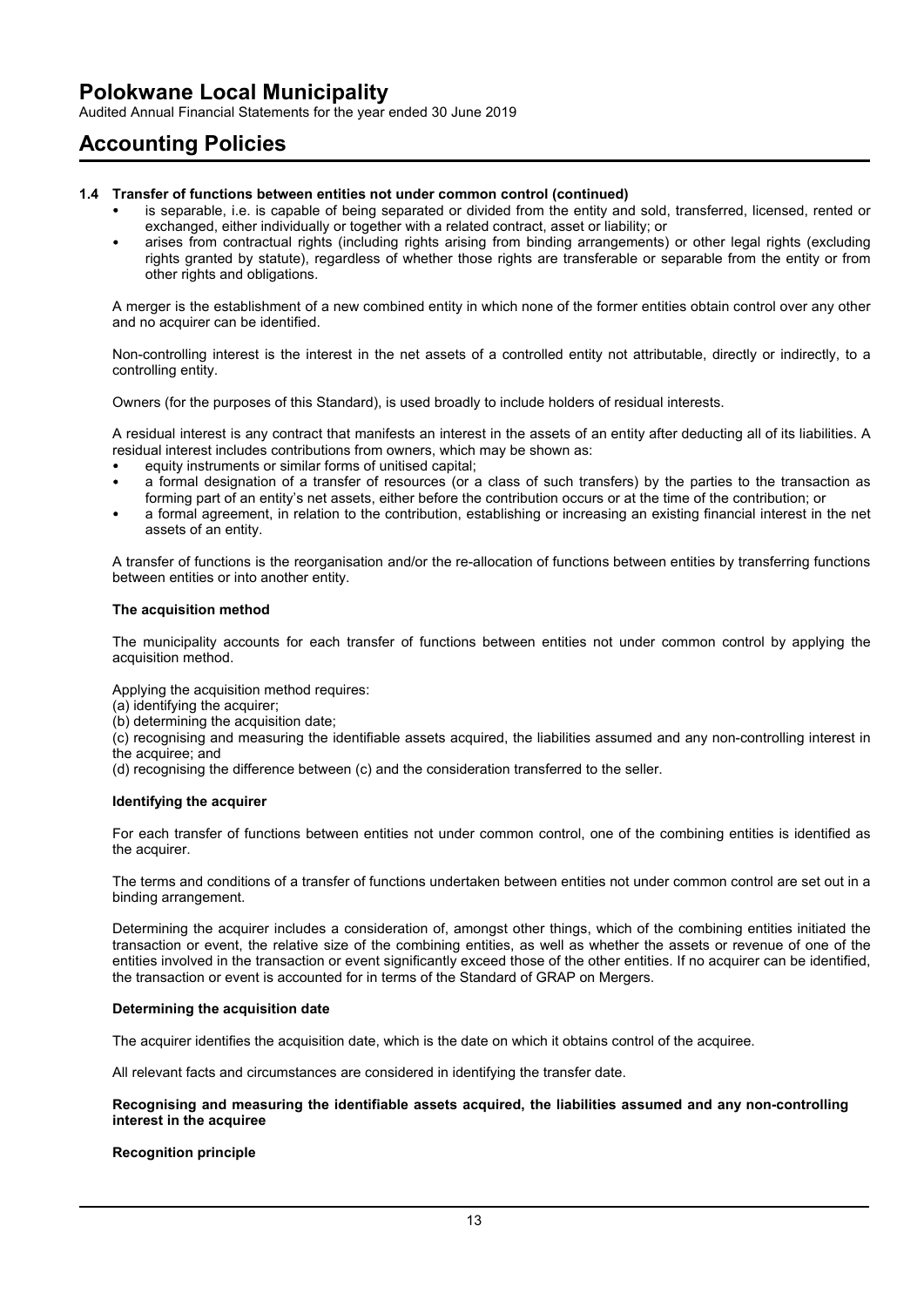Audited Annual Financial Statements for the year ended 30 June 2019

## **Accounting Policies**

### **1.4 Transfer of functions between entities not under common control (continued)**

As of the acquisition date, the municipality as acquirer recognises, the identifiable assets acquired, the liabilities assumed and any non-controlling interest in the acquiree.

#### Recognition conditions:

To qualify for recognition as part of applying the acquisition method, the identifiable assets acquired and liabilities assumed must meet the definitions of assets and liabilities in the Framework for the Preparation and Presentation of Financial Statements and the recognition criteria in the applicable Standards of GRAP at the acquisition date.

In addition, to qualify for recognition as part of applying the acquisition method, the identifiable assets acquired and liabilities assumed must be part of what the municipality as acquirer and the acquiree (or its former owners) agreed in the binding arrangement rather than the result of separate transactions.

#### Operating leases:

The municipality as acquirer recognises no assets or liabilities related to an operating lease in which the acquiree is the lessee.

The municipality as acquirer determines whether the terms of each operating lease in which the acquiree is the lessee are favourable or unfavourable. The municipality as acquirer recognises an intangible asset if the terms of an operating lease are favourable relative to market terms and a liability if the terms are unfavourable relative to market terms.

An identifiable intangible asset may be associated with an operating lease, which may be evidenced by market participants' willingness to pay a price for the lease even if it is at market terms.

#### Intangible assets:

The municipality as acquirer separately recognises the identifiable intangible assets acquired in a transfer of functions. An intangible asset is identifiable if it meets either the separability criterion or the contractual-legal right criterion.

Classifying or designating identifiable assets acquired and liabilities assumed in a transfer of functions:

At the acquisition date, the municipality as acquirer classifies or designates the identifiable assets acquired and liabilities assumed as necessary to apply other Standards of GRAP subsequent to the acquisition date. The municipality as acquirer makes those classifications or designations on the basis of the terms of the binding arrangement, economic conditions, its operating or accounting policies and other relevant conditions as they exist at the acquisition date.

#### **Measurement principle**

The municipality as acquirer measures the identifiable assets acquired and the liabilities assumed at their acquisition-date fair values.

Non-controlling interest in an acquiree:

For each transfer of functions, the municipality as acquirer measures at the acquisition date components of noncontrolling interests in the acquiree that are present ownership interests and entitle their holders to a proportionate share of the entity's net assets in the event of liquidation at either:

- fair value; or
- the present ownership instruments' proportionate share in the recognised amounts of the acquiree's identifiable net assets.

Assets with uncertain cash flows (valuation allowances):

The municipality as acquirer does not recognise a separate valuation allowance as of the acquisition date for assets acquired in a transfer of functions that are measured at their acquisition-date fair values because the effects of uncertainty about future cash flows are included in the fair value measure.

Assets subject to operating leases in which the acquiree is the lessor:

In measuring the acquisition-date fair value of an asset such as a building or a patent that is subject to an operating lease in which the acquiree is the lessor, the municipality as acquirer takes into account the terms of the lease.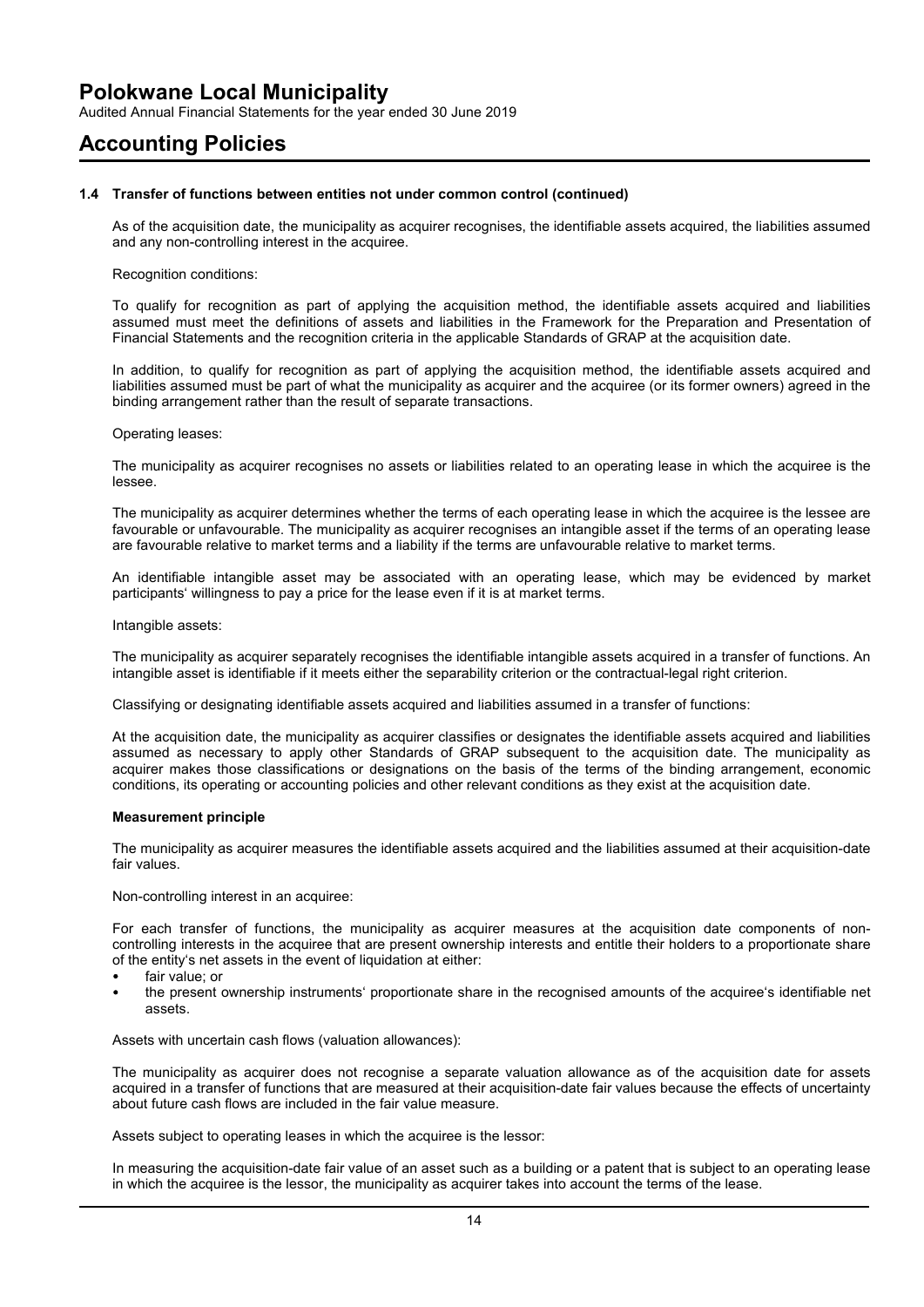Audited Annual Financial Statements for the year ended 30 June 2019

# **Accounting Policies**

### **1.4 Transfer of functions between entities not under common control (continued)**

### **Exceptions to the recognition principles**

### Contingent liabilities:

The requirements in the Standard of GRAP on Provisions, Contingent assets and Contingent liabilities do not apply in determining which contingent liabilities to recognise as of the acquisition date. Instead, the municipality as acquirer recognises as of the acquisition date a contingent liability assumed in a transfer of functions if it is a present obligation that arises from past events and its fair value can be measured reliably.

### **Exceptions to both the recognition and measurement principles**

### Employee benefits:

The municipality as acquirer recognises and measures a liability (or asset, if any) related to the acquiree's employee benefit arrangements in accordance with the Standard of GRAP on Employee Benefits.

### Indemnification assets:

The seller in a transfer of functions may contractually indemnify the municipality as acquirer for the outcome of a contingency or uncertainty related to all or part of a specific asset or liability. The municipality as acquirer recognises an indemnification asset at the same time that it recognises the indemnified item measured on the same basis as the indemnified item, subject to the need for a valuation allowance for uncollectible amounts. Therefore, if the indemnification relates to an asset or a liability that is recognised at the acquisition date and measured at its acquisition-date fair value, the municipality as acquirer recognises the indemnification asset at the acquisition date measured at its acquisition-date fair value. For an indemnification asset measured at fair value, the effects of uncertainty about future cash flows because of collectability considerations are included in the fair value measure and a separate valuation allowance is not necessary.

### **Exceptions to the measurement principle**

Reacquired rights:

The municipality as acquirer measures the value of a reacquired right recognised as an intangible asset on the basis of the remaining contractual term of the related contract or other binding arrangement regardless of whether market participants would consider potential renewals of the contract or other binding arrangement in determining its fair value.

### Assets held for sale:

The municipality as acquirer measures an acquired non-current asset (or disposal group) that is classified as held for sale at the acquisition date in accordance with the Standard of GRAP on Non-current assets held for sale and Discontinued operations at fair value less costs to sell.

### **Recognising and measuring the difference between the assets acquired and liabilities assumed and the consideration transferred (if any)**

The municipality as acquirer recognises the difference between the assets acquired and liabilities assumed and the consideration transferred (if any) as of the acquisition date in surplus or deficit. This difference is measured as the excess of (a) over (b) below:

(a) the aggregate of:

(i) the consideration transferred (if any) measured in accordance with this Standard, which generally requires acquisitiondate fair value;

(ii) the amount of any non-controlling interest in the acquiree measured in accordance with this Standard; and

(iii) in a transfer of functions achieved in stages, the acquisition-date fair value of the entity as acquirer's previously held equity interest in the acquiree.

(b) the net of the acquisition-date amounts of the identifiable assets acquired and the liabilities assumed measured in accordance with this Standard.

### **Subsequent measurement and accounting**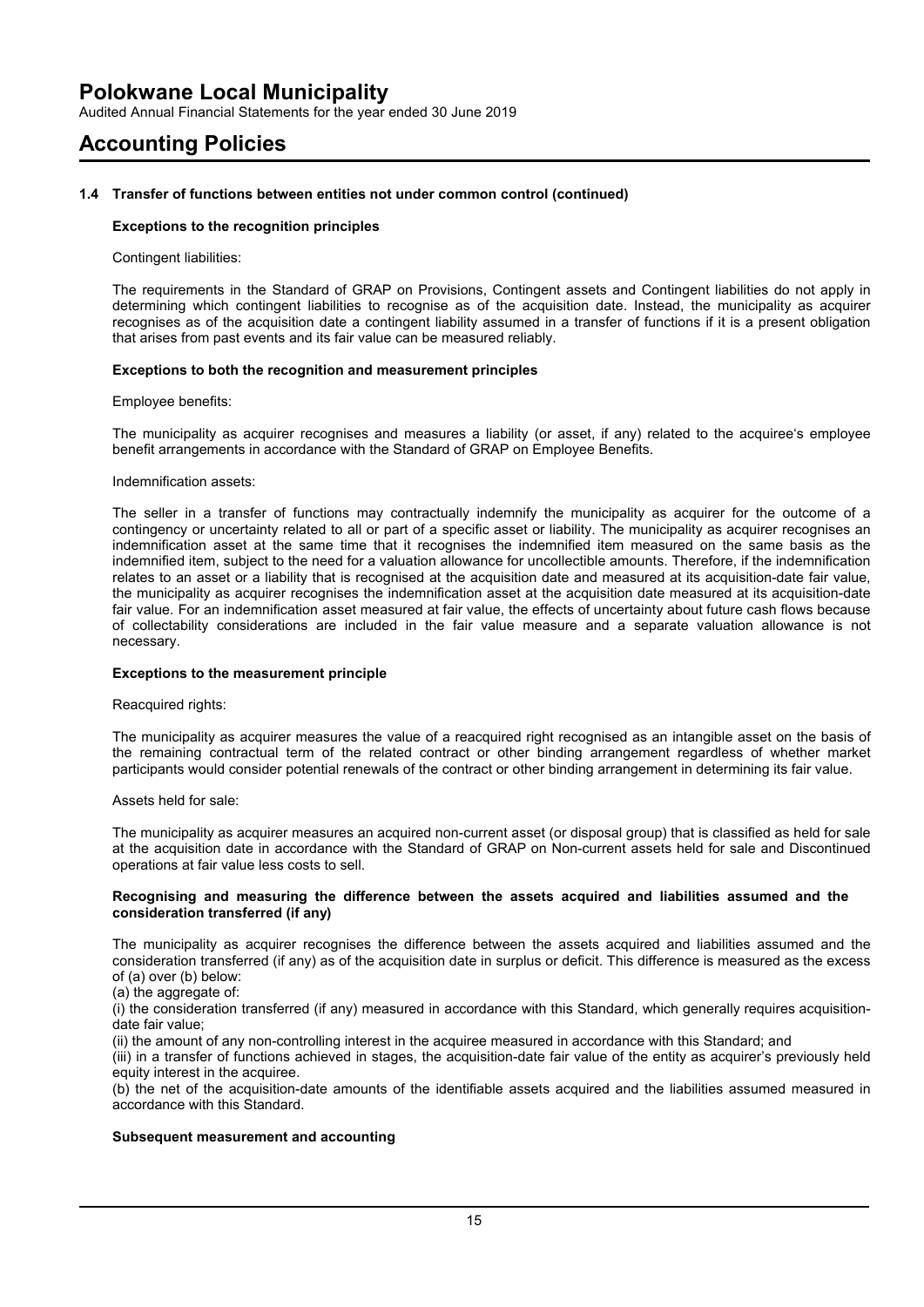Audited Annual Financial Statements for the year ended 30 June 2019

# **Accounting Policies**

### **1.4 Transfer of functions between entities not under common control (continued)**

In general, a municipality as acquirer subsequently measure and account for assets acquired, liabilities assumed or incurred and the residual interest issued in a transfer of functions in accordance with other applicable Standards of GRAP for those items, depending on their nature.

### **1.5 Significant judgements and sources of estimation uncertainty**

In preparing the audited annual financial statements, management is required to make estimates and assumptions that affect the amounts represented in the audited annual financial statements and related disclosures. Use of available information and the application of judgement is inherent in the formation of estimates. Actual results in the future could differ from these estimates which may be material to the audited annual financial statements. Significant judgements include:

### **Trade receivables / Held to maturity investments and/or loans and receivables**

The municipality assesses its trade receivables for impairment at the end of each reporting period. In determining whether an impairment loss should be recorded in surplus or deficit, the surplus makes judgements as to whether there is observable data indicating a measurable decrease in the estimated future cash flows from a financial asset.

The impairment for loans and receivables is calculated on a portfolio basis, based on historical loss ratios, adjusted for national and industry-specific economic conditions and other indicators present at the reporting date that correlate with defaults on the portfolio. These annual loss ratios are applied to loan balances in the portfolio and scaled to the estimated loss emergence period.

### **Allowance for slow moving, damaged and obsolete stock**

An allowance for stock to write stock down to the lower of cost or net realisable value. Management have made estimates of the selling price and direct cost to sell on certain inventory items. The write down is included in the operation surplus note.

### **Fair value estimation**

The fair value of financial instruments traded in active markets (such as trading and available-for-sale securities) is based on quoted market prices at the end of the reporting period. The quoted market price used for financial assets held by the municipality is the current bid price.

The carrying value less impairment provision of trade receivables and payables are assumed to approximate their fair values. The fair value of financial liabilities for disclosure purposes is estimated by discounting the future contractual cash flows at the current market interest rate that is available to the municipality for similar financial instruments.

### **Impairment testing**

The recoverable amounts of cash-generating units and individual assets have been determined based on the higher of value-in-use calculations and fair values less costs to sell. These calculations require the use of estimates and assumptions.

The municipality has identified all its captial assets excluding Investment Property, as non-cash generating assets as it is the municipality's view that the primary objective of these assets are to provide a service and not to generate a commercial return. In addition, goodwill is tested on an annual basis for impairment. Assets are grouped at the lowest level for which identifiable cash flows are largely independent of cash flows of other assets and liabilities. If there are indications that impairment may have occurred, estimates are prepared of expected future cash flows for each group of assets. Expected future cash flows used to determine the value in use of goodwill and tangible assets are inherently uncertain and could materially change over time. They are significantly affected by a number of factors together with economic factors..

### **Provisions**

Provisions were raised and management determined an estimate based on the information available. Additional disclosure of these estimates of provisions are included in note 21 - Provisions.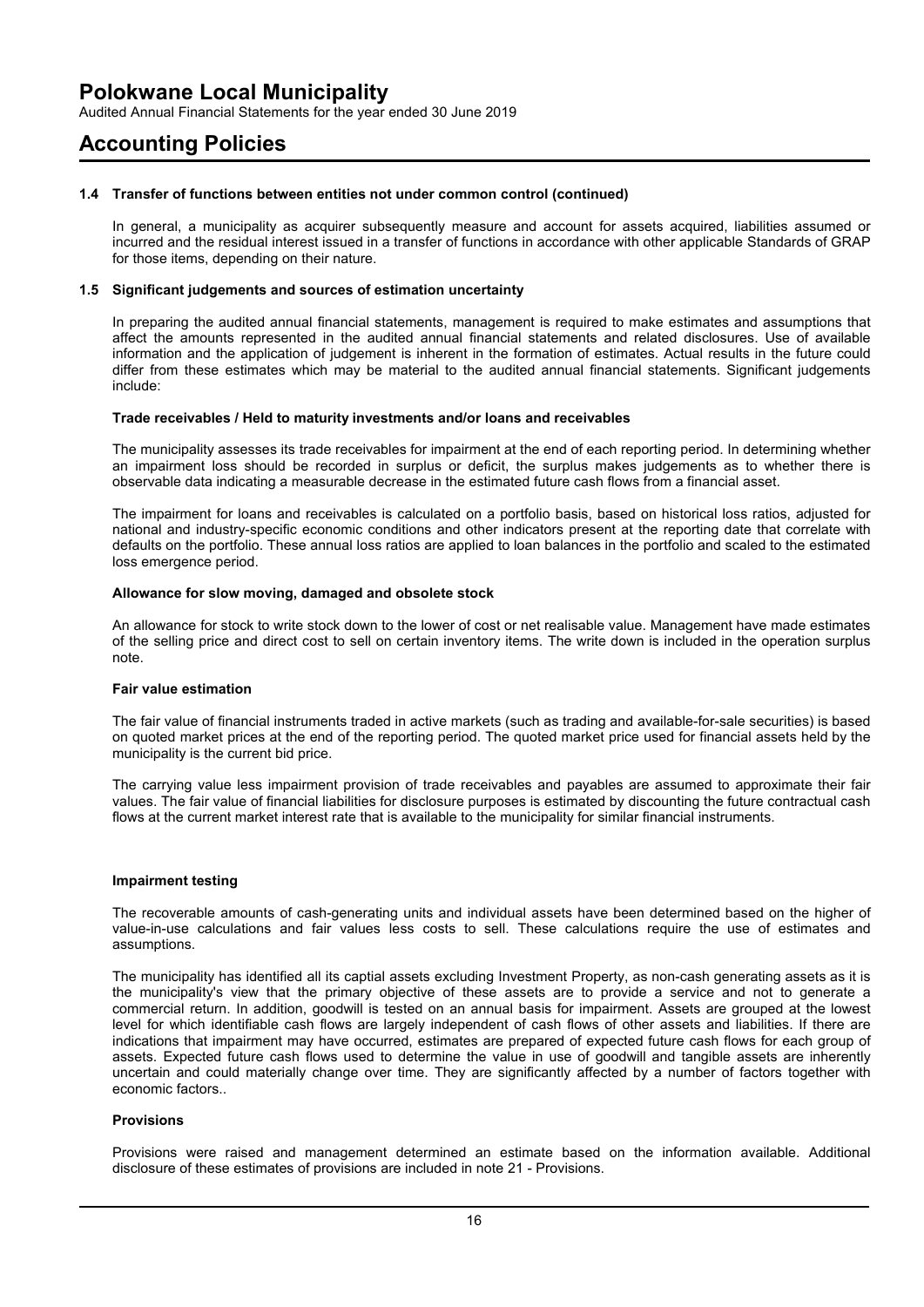Audited Annual Financial Statements for the year ended 30 June 2019

# **Accounting Policies**

### **1.5 Significant judgements and sources of estimation uncertainty (continued)**

### **Inventories**

Unsold properties are taken at fair value on the date when the intention to dispose land has arisen to the inventory from investment property on initial recognition.

Water inventory is measured on average cost basis per kilolitre.

### **Post-retirement benefits**

The present value of the post-retirement obligation depends on a number of factors that are determined on an actuarial basis using a number of assumptions. The assumptions used in determining the net cost (income) include the discount rate. Any changes in these assumptions will impact on the carrying amount of post-retirement obligations.

The municipality determines the appropriate discount rate at the end of each year. This is the interest rate that should be used to determine the present value of estimated future cash outflows expected to be required to settle the pension obligations. In determining the appropriate discount rate, the municipality considers the interest rates of high-quality corporate bonds that are denominated in the currency in which the benefits will be paid, and that have terms to maturity approximating the terms of the related pension liability.

Other key assumptions for pension obligations are based on current market conditions. Additional information is disclosed in Note 22.

### **Effective interest rate**

The municipality used the prime interest rate to discount future cash flows.

### **Allowance for doubtful debts**

On debtors an impairment loss is recognised in surplus and deficit when there is objective evidence that it is impaired. The impairment is measured as the difference between the debtors carrying amount and the present value of estimated future cash flows discounted at the effective interest rate, computed at initial recognition.

### **Useful lives of assets**

The municipality's management determines the estimated useful lives and related depreciation charges. This estimate is based on industry norm. Management will increase the depreciation charge where useful lives are less than previously estimated useful lives.

### **Residual value**

The estimated value of an asset at the end of its useful life, or the value that remains at the end of the analysis period where the asset useful life exceed the analysis period. The residual value is considered as a benefit (cash inflow) in the final year of the analysis period.

### **Revenue-estimation meter readings**

Where meter readings are not available meter readings are estimated as follows:

i) where the readings are not available other than as a result of a meter fault, estimations are done by using the consumption of the reading of the same period of the preceding year, or an average of any consecutive two months.

ii) where Council or the owner are of the opinion that the meter is faulty, such a meter must be replaced and sent for testing. The results of the testing of a meter will determine the correction of the account as prescribed in the respective year's Tariff of Charges Policy.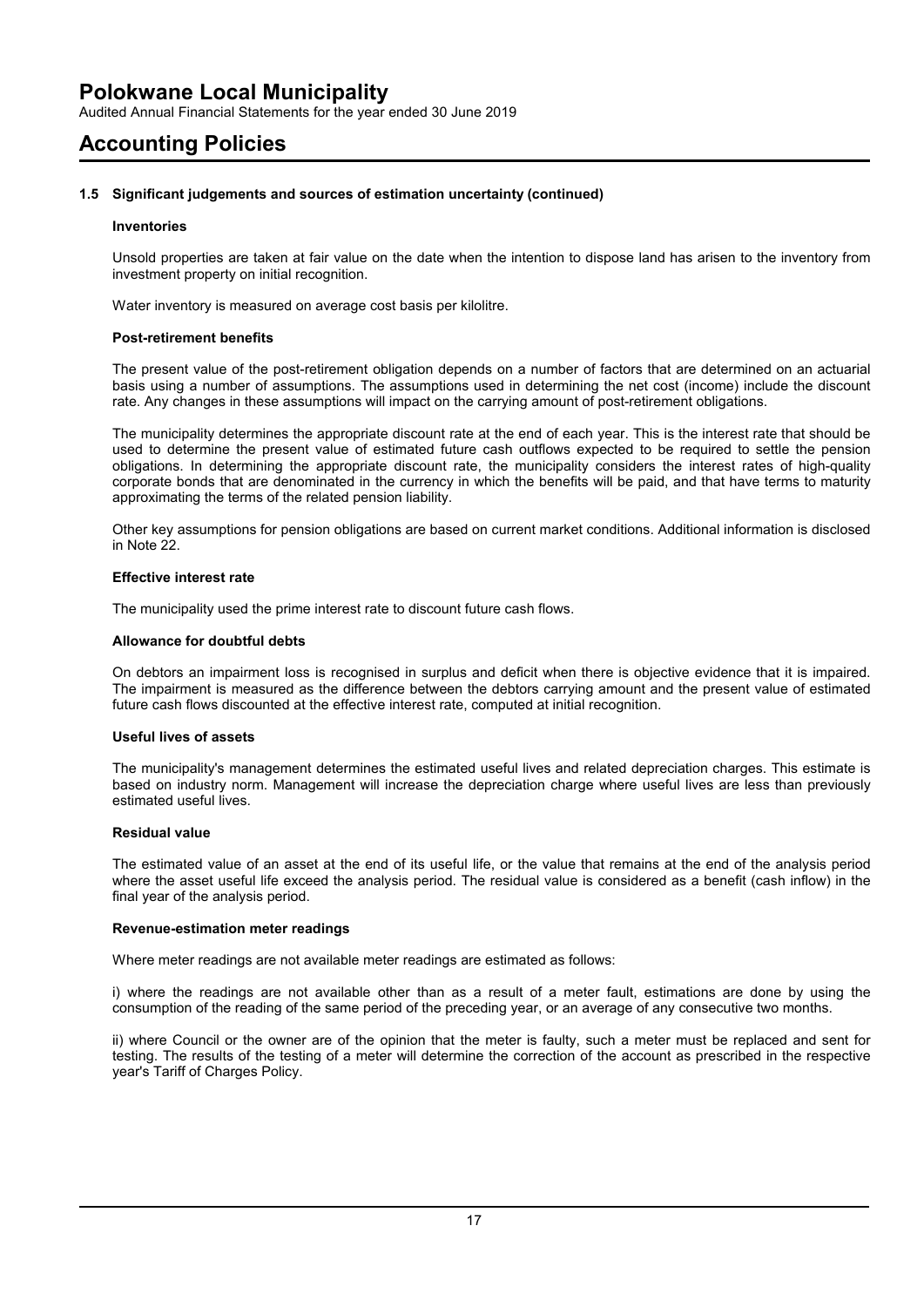Audited Annual Financial Statements for the year ended 30 June 2019

# **Accounting Policies**

### **1.6 Biological assets that form part of an agricultural activity**

The entity recognises biological assets or agricultural produce when, and only when:

- the entity controls the asset as a result of past events;
- it is probable that future economic benefits or service potential associated with the asset will flow to the municipality; and
- the fair value or cost of the asset can be measured reliably.

Biological assets are measured at their fair value less costs to sell.

The fair value of livestock is determined based on market prices of livestock of similar age, breed, and genetic merit.

A gain or loss arising on initial recognition of biological assets or agricultural produce at fair value less costs to sell and from a change in fair value less costs to sell of biological assets is included in surplus or deficit for the period in which it arises.

Where market determined prices or values are not available, the present value of the expected net cash inflows from the asset, discounted at a current market-determined pre-tax rate where applicable is used to determine fair value.

An unconditional government grant related to biological assets measured at its fair value less costs to sell is recognised as income when the government grant becomes receivable.

Where fair value cannot be measured reliably, biological assets are measured at cost less any accumulated depreciation and any accumulated impairment losses.

Depreciation is provided on biological assets where fair value cannot be determined, to write down the cost, less residual value, by equal instalments over their useful lives as follows:

### **1.7 Investment property**

Investment property is property (land or a building - or part of a building - or both) held to earn rentals or for capital appreciation or both, rather than for:

- use in the production or supply of goods or services or for
- administrative purposes, or
- sale in the ordinary course of operations.

Owner-occupied property is property held for use in the production or supply of goods or services or for administrative purposes.

Investment property is recognised as an asset when, it is probable that the future economic benefits or service potential that are associated with the investment property will flow to the municipality, and the cost or fair value of the investment property can be measured reliably.

Investment property is initially recognised at cost. Transaction costs are included in the initial measurement.

Where investment property is acquired through a non-exchange transaction, its cost is its fair value as at the date of acquisition.

Costs include costs incurred initially and costs incurred subsequently to add to, or to replace a part of, or service a property. If a replacement part is recognised in the carrying amount of the investment property, the carrying amount of the replaced part is derecognised.

The cost of self-constructed investment property is the cost at date of completion.

Transfers are made to and or from investment property only when there is a change in use. For a transfer from invesment property to owner occupied property (property, plant and equipment), the deemed cost for subsequent accounting is the fair value at the date of change in use. If owner occupied property becomes an investment property, the entity accounts for such property in accordance with the policy stated under property, plant and equipment up to the date of change in use.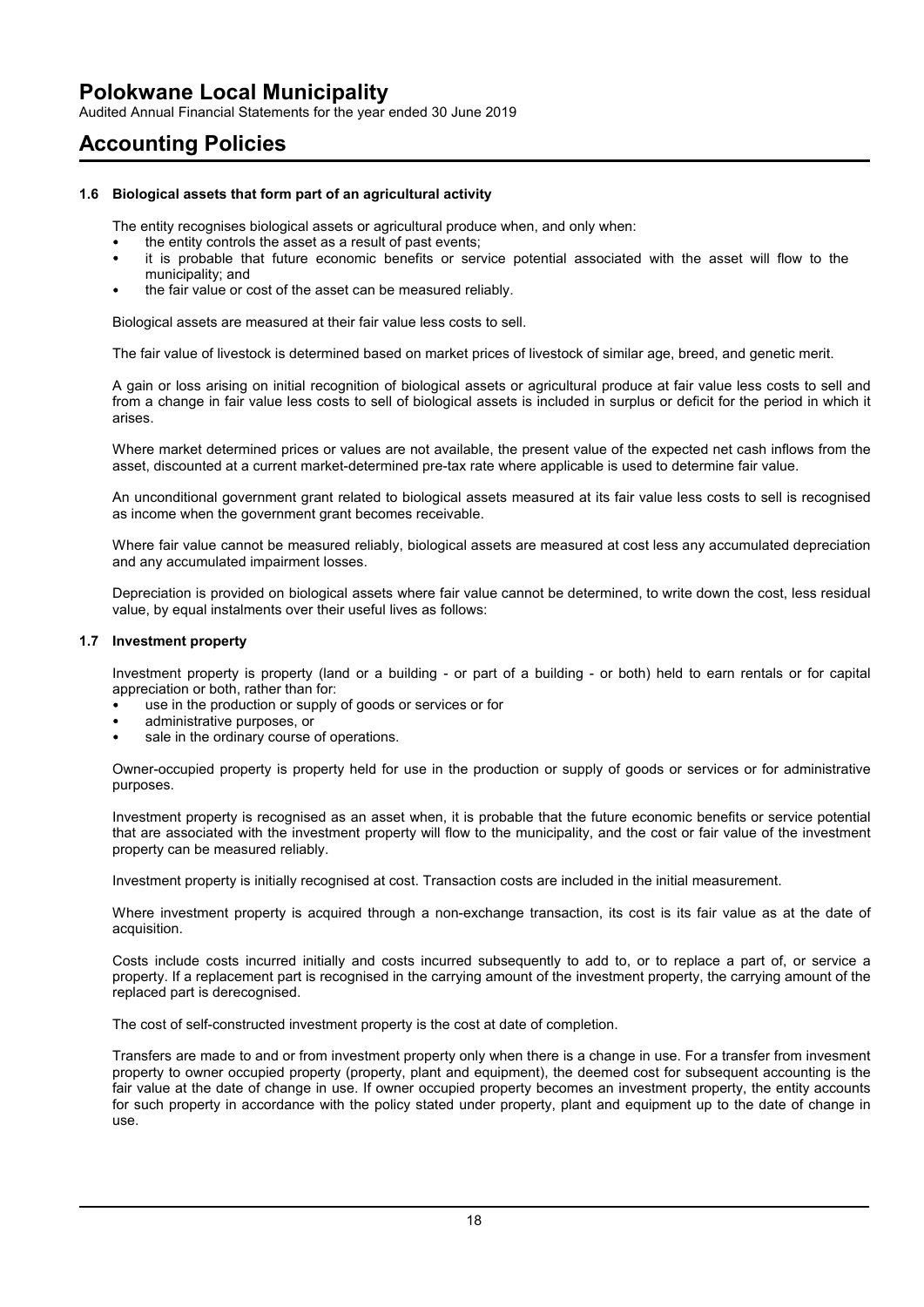Audited Annual Financial Statements for the year ended 30 June 2019

# **Accounting Policies**

### **1.7 Investment property (continued)**

### **Fair value**

Subsequent to initial measurement investment property is measured at fair value. This entails determining the fair value of the investment property on a regular basis. To the extent that the fair value model is applied investment property is not depreciated.

The fair value of investment property reflects market conditions at the reporting date.

A gain or loss arising from a change in fair value is included in net surplus or deficit for the period in which it arises.

If the entity determines that the fair value of an investment property under construction is not reliably determinable but expects the fair value of the property to be reliably measurable when construction is complete, it measures that investment property under construction at cost until either its fair value becomes reliably determinable or construction is completed (whichever is earlier). If the entity determines that the fair value of an investment property (other than an investment property under construction) is not reliably determinable on a continuing basis, the entity measures that investment property using the cost model (as per the accounting policy on Property, plant and equipment). The residual value of the investment property is then assumed to be zero. The entity applies the cost model (as per the accounting policy on Property, plant and equipment) until disposal of the investment property.

Once the entity becomes able to measure reliably the fair value of an investment property under construction that has previously been measured at cost, it measures that property at its fair value. Once construction of that property is complete, it is presumed that fair value can be measured reliably. If this is not the case, the property is accounted for using the cost model in accordance with the accounting policy on Property, plant and equipment.

### **Derecognition**

An investment property is derecognised when there is a disposal or no future economic benefits or service potential are to be derived from the property. All gains or losses, which result from the derecognition, are recognised in the Statement of Financial Performance.

### **1.8 Property, plant and equipment**

Property, plant and equipment are tangible non-current assets (including infrastructure assets) that are held for use in the production or supply of goods or services, rental to others, or for administrative purposes, and are expected to be used during more than one period.

The cost of an item of property, plant and equipment is recognised as an asset when:

- it is probable that future economic benefits or service potential associated with the item will flow to the municipality; and
- the cost of the item can be measured reliably.

Property, plant and equipment is initially measured at cost.

The cost of an item of property, plant and equipment is the purchase price and other costs attributable to bring the asset to the location and condition necessary for it to be capable of operating in the manner intended by management. Trade discounts and rebates are deducted in arriving at the cost.

Where an asset is acquired through a non-exchange transaction, its cost is its fair value as at date of acquisition.

Where an item of property, plant and equipment is acquired in exchange for a non-monetary asset or monetary assets, or a combination of monetary and non-monetary assets, the asset acquired is initially measured at fair value (the cost). If the acquired item's fair value was not determinable, it's deemed cost is the carrying amount of the asset(s) given up.

When significant components of an item of property, plant and equipment have different useful lives, they are accounted for as separate items (major components) of property, plant and equipment.

Costs include costs incurred initially to acquire or construct an item of property, plant and equipment and costs incurred subsequently to add to, replace part of, or service it. If a replacement cost is recognised in the carrying amount of an item of property, plant and equipment, the carrying amount of the replaced part is derecognised.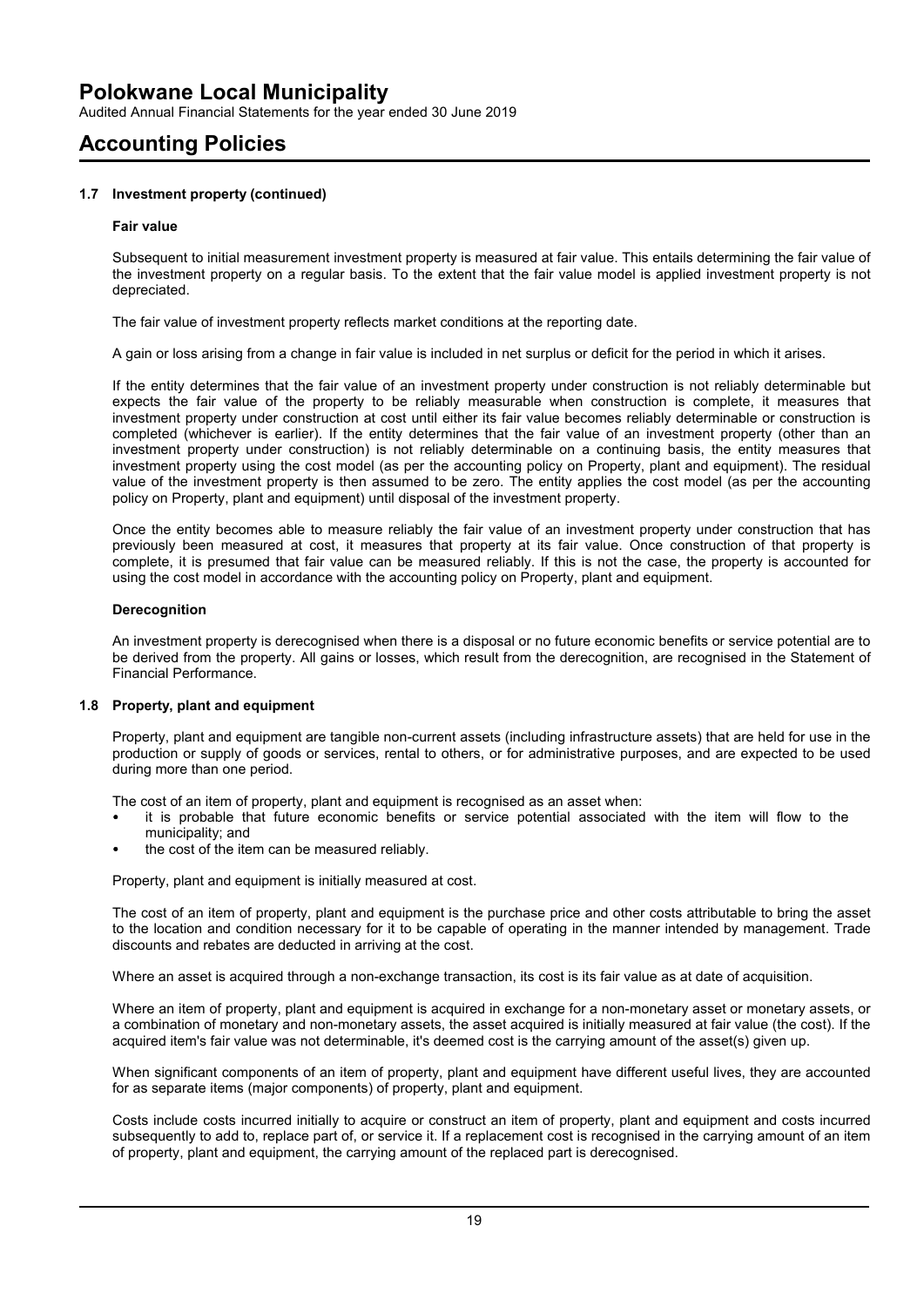Audited Annual Financial Statements for the year ended 30 June 2019

# **Accounting Policies**

### **1.8 Property, plant and equipment (continued)**

The initial estimate of the costs of dismantling and removing the item and restoring the site on which it is located is also included in the cost of property, plant and equipment, where the entity is obligated to incur such expenditure, and where the obligation arises as a result of acquiring the asset or using it for purposes other than the production of inventories.

Recognition of costs in the carrying amount of an item of property, plant and equipment ceases when the item is in the location and condition necessary for it to be capable of operating in the manner intended by management.

Items such as spare parts, standby equipment and servicing equipment are recognised when they meet the definition of property, plant and equipment.

Major inspection costs which are a condition of continuing use of an item of property, plant and equipment and which meet the recognition criteria above are included as a replacement in the cost of the item of property, plant and equipment. Any remaining inspection costs from the previous inspection are derecognised.

Property, plant and equipment is carried at cost less accumulated depreciation and any impairment losses.

Property, plant and equipment is carried at cost less accumulated depreciation and any impairment losses except for land, community assets and infrastructure assets which are carried at revalued amount being the fair value at the date of revaluation less any subsequent accumulated depreciation and subsequent accumulated impairment losses. Land is not depreciated and is deemed to have indefinite useful life.

Revaluations are made with sufficient regularity such that the carrying amount does not differ materially from that which would be determined using fair value at the end of the reporting period.

When an item of property, plant and equipment is revalued, any accumulated depreciation at the date of the revaluation is restated proportionately with the change in the gross carrying amount of the asset so that the carrying amount of the asset after revaluation equals its revalued amount.

Any increase in an asset's carrying amount, as a result of a revaluation, is credited directly to a revaluation surplus. The increase is recognised in surplus or deficit to the extent that it reverses a revaluation decrease of the same asset previously recognised in surplus or deficit.

Any decrease in an asset's carrying amount, as a result of a revaluation, is recognised in surplus or deficit in the current period. The decrease is debited directly to a revaluation surplus to the extent of any credit balance existing in the revaluation surplus in respect of that asset.

The revaluation surplus in equity related to a specific item of property, plant and equipment is transferred directly to retained earnings when the asset is derecognised. The amount transferred is equal to the difference between depreciation based on the revalued carrying amount and depreciation based on the original cost of the asset. If a revaluation is necessary, all assets of that class are revalued.

Property, plant and equipment are depreciated on the straight line basis over their expected useful lives to their estimated residual value.

Property, plant and equipment is carried at cost less accumulated depreciation and any impairment losses.

The useful lives of items of property, plant and equipment have been assessed as follows:

| <b>Item</b>                         | <b>Depreciation method</b> | Average useful life |
|-------------------------------------|----------------------------|---------------------|
| Land                                | Straight line              | Infinite            |
| Office equipment                    | Straight line              | 3 - 10 years        |
| IT equipment                        | Straight line              | $3 - 7$ years       |
| Infrastructure                      | Straight line              | 3 - 100 years       |
| Community                           | Straight line              | 5 - 100 years       |
| Other property, plant and equipment | Straight line              | $2 - 15$ years      |

The depreciable amount of an asset is allocated on a systematic basis over its useful life.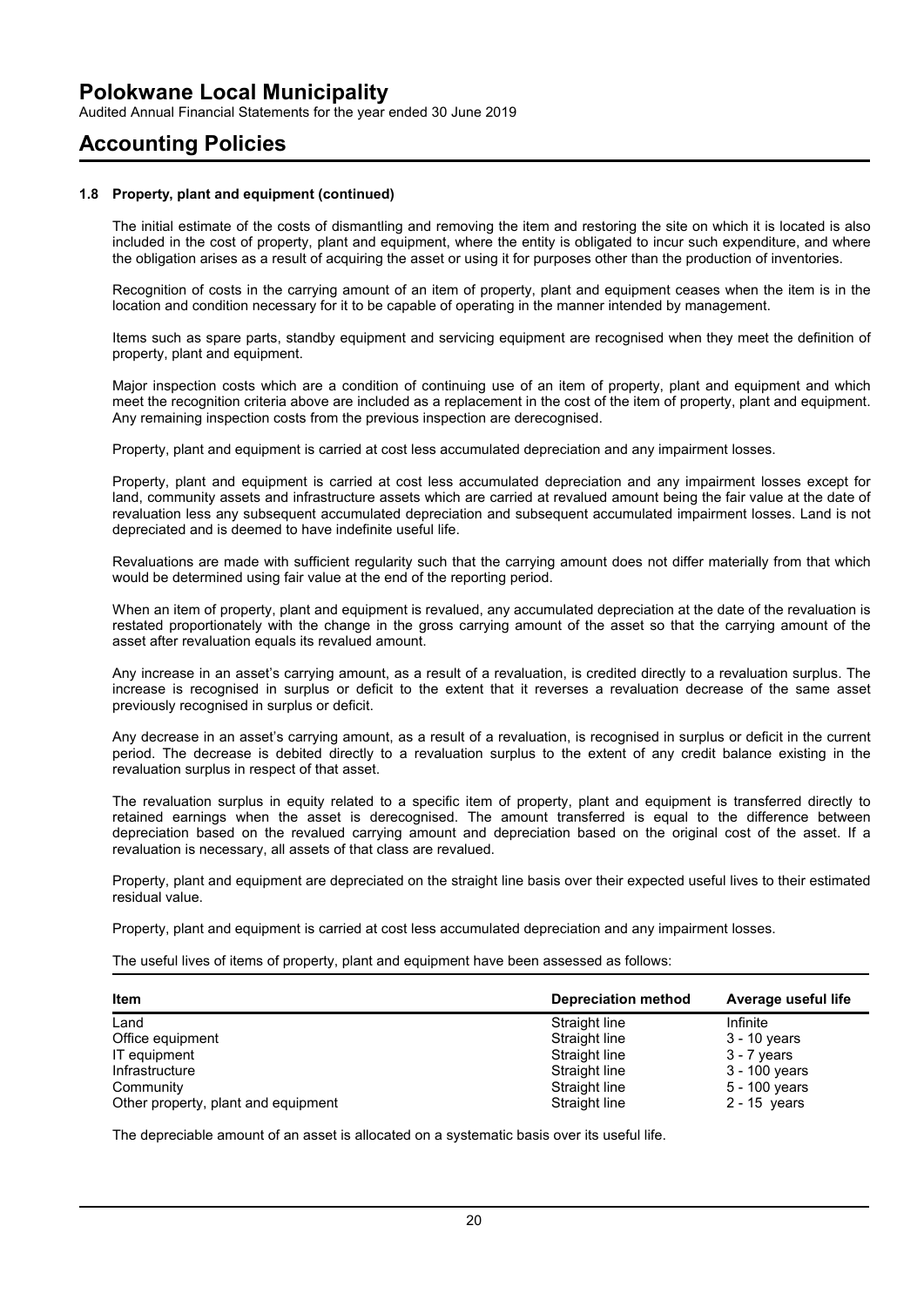Audited Annual Financial Statements for the year ended 30 June 2019

# **Accounting Policies**

### **1.8 Property, plant and equipment (continued)**

The municipality assesses at each reporting date whether there is any indication that the municipality expectations about the residual value and the useful life of an asset have changed since the preceding reporting date. If any such indication exists, the municipality revises the expected useful life and/or residual value accordingly. The change is accounted for as a change in an accounting estimate.

The depreciation charge for each period is recognised in surplus or deficit unless it is included in the carrying amount of another asset.

Items of property, plant and equipment are derecognised when the asset is disposed of or when there are no further economic benefits or service potential expected from the use of the asset.

The gain or loss arising from the derecognition of an item of property, plant and equipment is included in surplus or deficit when the item is derecognised. The gain or loss arising from the derecognition of an item of property, plant and equipment is determined as the difference between the net disposal proceeds, if any, and the carrying amount of the item.

Assets which the municipality holds for rentals to others and subsequently routinely sell as part of the ordinary course of activities, are transferred to inventories when the rentals end and the assets are available-for-sale. Proceeds from sales of these assets are recognised as revenue. All cash flows on these assets are included in cash flows from operating activities in the cash flow statement.

In assessing whether there is any indication that the expected useful life of an asset has changed, an entity considers the following indications

 The composition of as asset has changed during the reporting period, that is, the significant components of the asset changed.

### **1.9 Intangible assets**

An asset is identifiable if it either:

- is separable, i.e. is capable of being separated or divided from an entity and sold, transferred, licensed, rented or exchanged, either individually or together with a related contract, identifiable assets or liability, regardless of whether the entity intends to do so; or
- arises from binding arrangements (including rights from contracts), regardless of whether those rights are transferable or separable from the municipality or from other rights and obligations.

A binding arrangement describes an arrangement that confers similar rights and obligations on the parties to it as if it were in the form of a contract.

Intangible assets are initially recognised at cost

An intangible asset acquired at no or nominal cost, the cost shall be its fair value as at the date of acquisition.

An intangible asset is recognised when:

- it is probable that the expected future economic benefits or service potential that are attributable to the asset will flow to the municipality; and
- the cost or fair value of the asset can be measured reliably.

Expenditure on research (or on the research phase of an internal project) is recognised as an expense when it is incurred.

An intangible asset arising from development (or from the development phase of an internal project) is recognised when:

- it is technically feasible to complete the asset so that it will be available for use or sale.
- there is an intention to complete and use or sell it.
- there is an ability to use or sell it.
- it will generate probable future economic benefits or service potential.
- there are available technical, financial and other resources to complete the development and to use or sell the asset.
- the expenditure attributable to the asset during its development can be measured reliably.

Intangible assets are carried at cost less any accumulated amortisation and any impairment losses.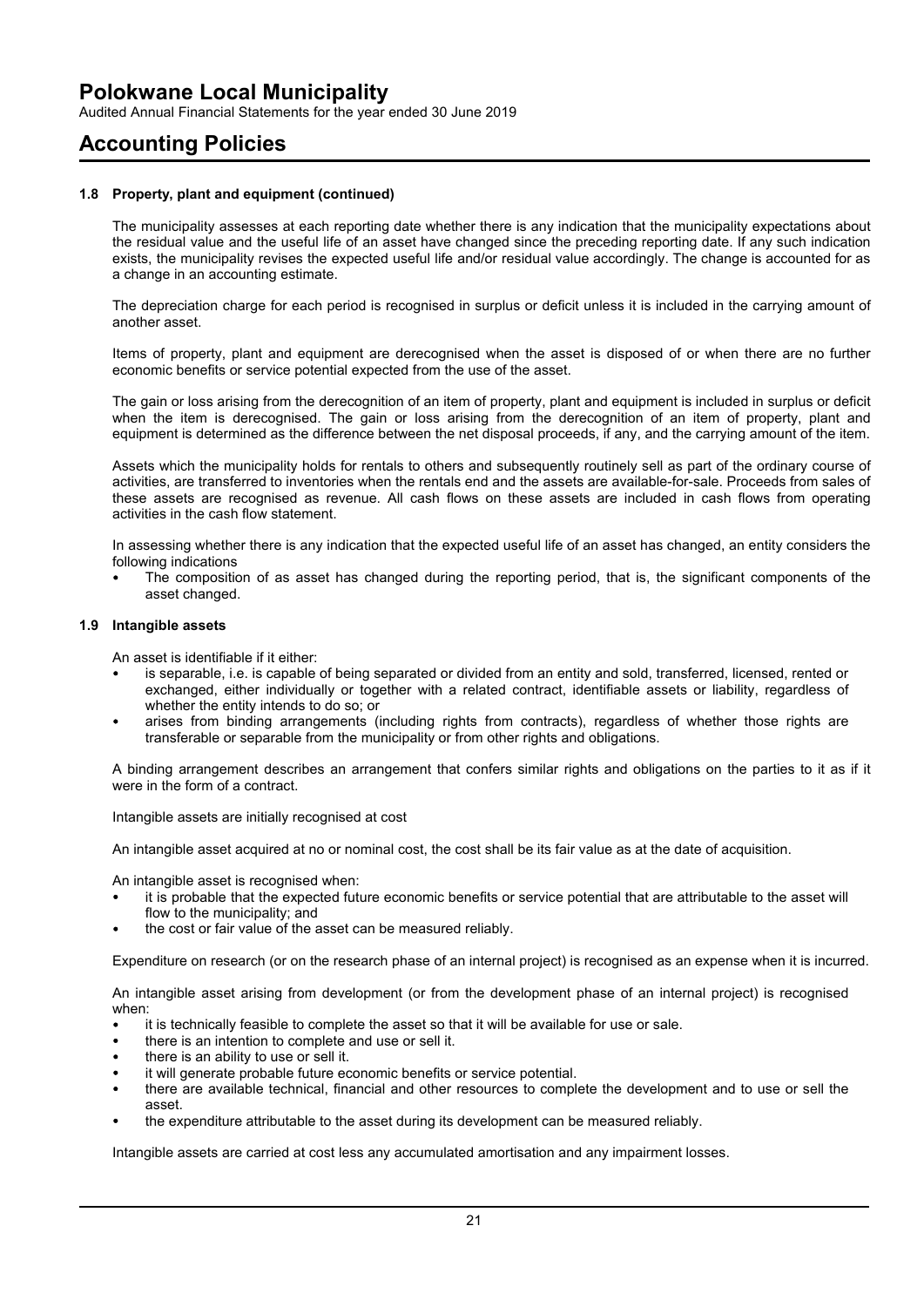Audited Annual Financial Statements for the year ended 30 June 2019

## **Accounting Policies**

### **1.9 Intangible assets (continued)**

An intangible asset is regarded as having an indefinite useful life when, based on all relevant factors, there is no foreseeable limit to the period over which the asset is expected to generate net cash inflows or service potential. Amortisation is not provided for these intangible assets, but they are tested for impairment annually and whenever there is an indication that the asset may be impaired. For all other intangible assets amortisation is provided on a straight-line basis over their useful life.

The amortisation period and the amortisation method for intangible assets are reviewed at each reporting date.

Reassessing the useful life of an intangible asset with a finite useful life after it was classified as indefinite is an indicator that the asset may be impaired. As a result the asset is tested for impairment and the remaining carrying amount is amortised over its useful life.

Internally generated brands, mastheads, publishing titles, customer lists and items similar in substance are not recognised as intangible assets.

Internally generated goodwill is not recognised as an intangible asset.

Amortisation is provided to write down the intangible assets, on a straight line basis, to their residual values as follows:

| Item                                    | Depreciation method | Average useful life |
|-----------------------------------------|---------------------|---------------------|
| Computer software, internally generated | Straight line       | $3 - 5$ vears       |
| Computer software, other                | Straight line       | 3 - 5 vears         |

Amortisation begins when the asset is available for use.

Intangible assets are derecognised:

- on disposal; or
- when no future economic benefits or service potential are expected from its use or disposal.

### **1.10 Heritage assets**

Assets are resources controlled by an municipality as a result of past events and from which future economic benefits or service potential are expected to flow to the municipality.

Carrying amount is the amount at which an asset is recognised after deducting accumulated impairment losses.

Class of heritage assets means a grouping of heritage assets of a similar nature or function in an municipality's operations that is shown as a single item for the purpose of disclosure in the audited annual financial statements.

Cost is the amount of cash or cash equivalents paid or the fair value of the other consideration given to acquire an asset at the time of its acquisition or construction or, where applicable, the amount attributed to that asset when initially recognised in accordance with the specific requirements of other Standards of GRAP.

Depreciation is the systematic allocation of the depreciable amount of an asset over its useful life.

Fair value is the amount for which an asset could be exchanged, or a liability settled, between knowledgeable, willing parties in an arm's length transaction.

Heritage assets are assets that have a cultural, environmental, historical, natural, scientific, technological or artistic significance and are held indefinitely for the benefit of present and future generations.

An impairment loss of a cash-generating asset is the amount by which the carrying amount of an asset exceeds its recoverable amount.

An impairment loss of a non-cash-generating asset is the amount by which the carrying amount of an asset exceeds its recoverable service amount.

An inalienable item is an asset that an municipality is required by law or otherwise to retain indefinitely and cannot be disposed of without consent.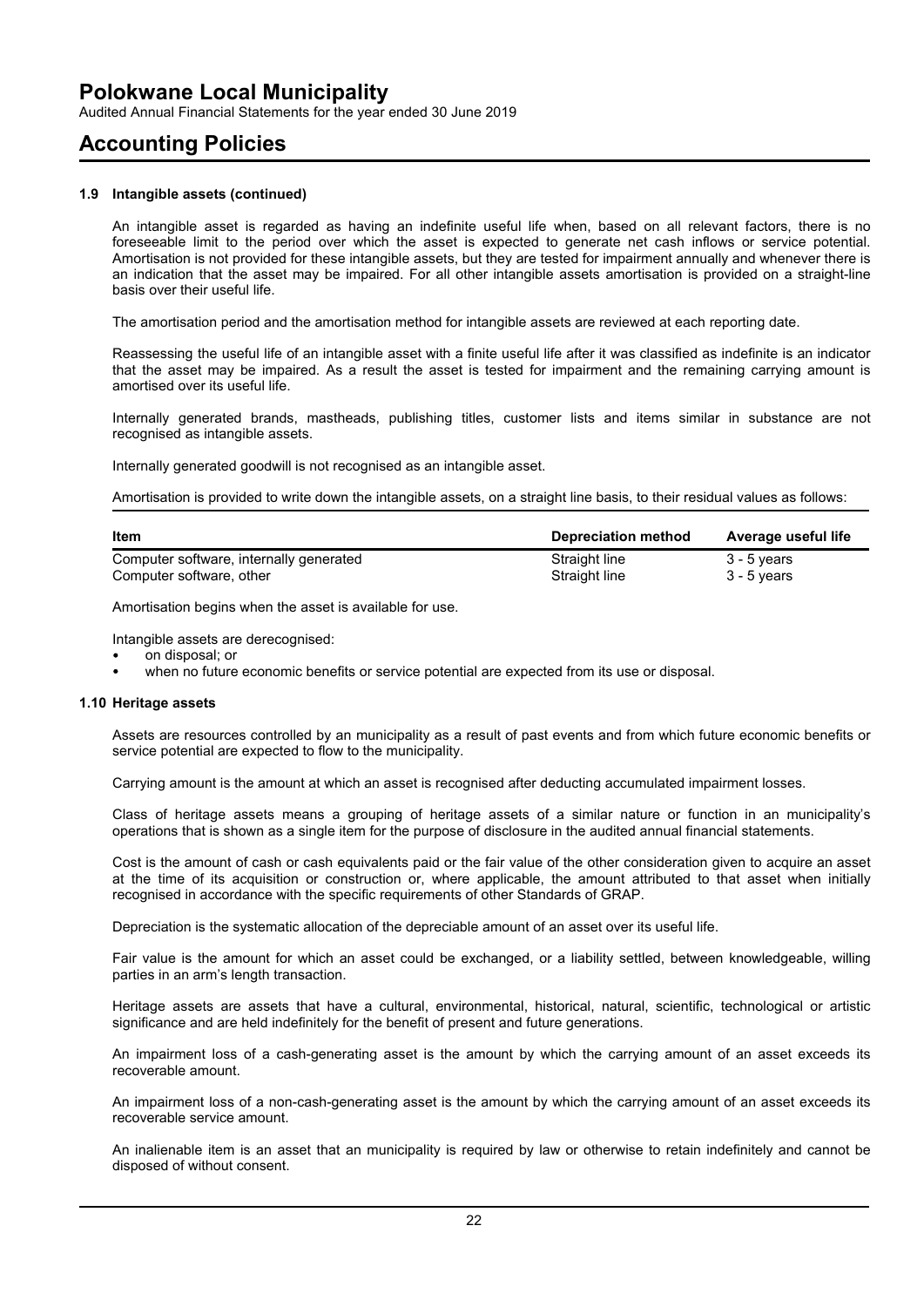Audited Annual Financial Statements for the year ended 30 June 2019

# **Accounting Policies**

### **1.10 Heritage assets (continued)**

Recoverable amount is the higher of a cash-generating asset's net selling price and its value in use.

Recoverable service amount is the higher of a non-cash-generating asset's fair value less costs to sell and its value in use.

Value in use of a cash-generating asset is the present value of the future cash flows expected to be derived from an asset or cash-generating unit.

Value in use of a non-cash-generating asset is the present value of the asset's remaining service potential.

### **Recognition**

The municipality recognises a heritage asset as an asset if it is probable that future economic benefits or service potential associated with the asset will flow to the municipality, and the cost or fair value of the asset can be measured reliably.

#### **Initial measurement**

Heritage assets are measured at cost.

Where a heritage asset is acquired through a non-exchange transaction, its cost is measured at its fair value as at the date of acquisition.

#### **Subsequent measurement**

After recognition as an asset, a class of heritage assets is carried at its cost less any accumulated impairment losses.

After recognition as an asset, a class of heritage assets, whose fair value can be measured reliably, is carried at a revalued amount, being its fair value at the date of the revaluation less any subsequent impairment losses.

If a heritage asset's carrying amount is increased as a result of a revaluation, the increase is credited directly to a revaluation surplus. However, the increase is recognised in surplus or deficit to the extent that it reverses a revaluation decrease of the same heritage asset previously recognised in surplus or deficit.

If a heritage asset's carrying amount is decreased as a result of a revaluation, the decrease is recognised in surplus or deficit. However, the decrease is debited directly to a revaluation surplus to the extent of any credit balance existing in the revaluation surplus in respect of that heritage asset.

### **Derecognition**

The municipality derecognises heritage asset on disposal, or when no future economic benefits or service potential are expected from its use or disposal.

The gain or loss arising from the derecognition of a heritage asset is included in surplus or deficit when the item is derecognised (unless the Standard of GRAP on leases requires otherwise on a sale and leaseback).

#### **1.11 Investments in controlled entities**

In the municipality's separate audited annual financial statements, investments in investments in controlled entities are carried at cost.

Investments in controlled entities that are accounted for in accordance with the accounting policy on Financial instruments in the consolidated audited annual financial statements, are accounted for in the same way in the controlling entity's separate audited annual financial statements.

#### **1.12 Investments in associates**

### **1.13 Financial instruments**

A financial instrument is any contract that gives rise to a financial asset of one entity and a financial liability or a residual interest of another entity.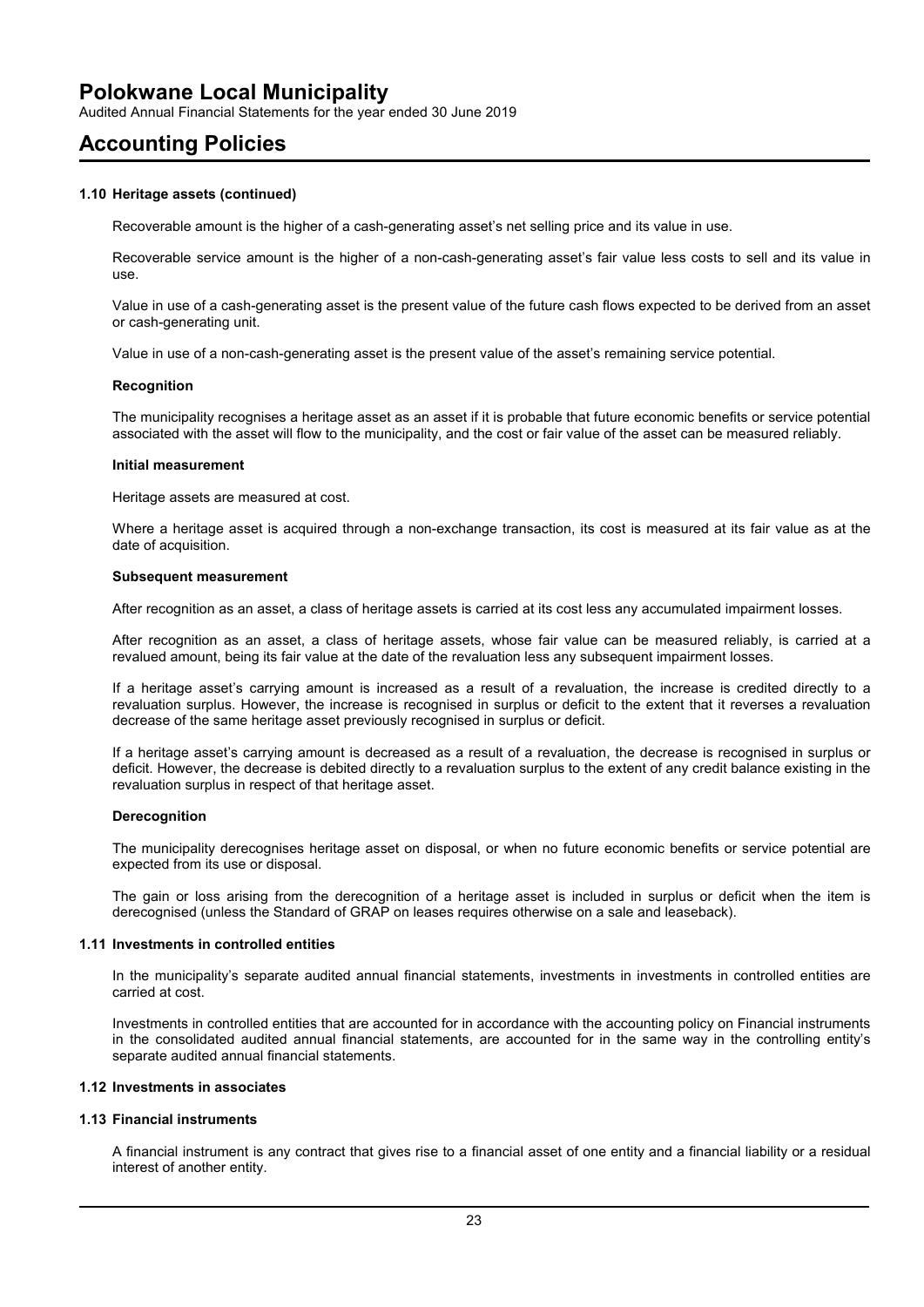Audited Annual Financial Statements for the year ended 30 June 2019

# **Accounting Policies**

### **1.13 Financial instruments (continued)**

The amortised cost of a financial asset or financial liability is the amount at which the financial asset or financial liability is measured at initial recognition minus principal repayments, plus or minus the cumulative amortisation using the effective interest method of any difference between that initial amount and the maturity amount, and minus any reduction (directly or through the use of an allowance account) for impairment or uncollectibility.

A concessionary loan is a loan granted to or received by an entity on terms that are not market related.

Credit risk is the risk that one party to a financial instrument will cause a financial loss for the other party by failing to discharge an obligation.

Currency risk is the risk that the fair value or future cash flows of a financial instrument will fluctuate because of changes in foreign exchange rates.

Derecognition is the removal of a previously recognised financial asset or financial liability from an entity's statement of financial position.

A derivative is a financial instrument or other contract with all three of the following characteristics:

- Its value changes in response to the change in a specified interest rate, financial instrument price, commodity price, foreign exchange rate, index of prices or rates, credit rating or credit index, or other variable, provided in the case of a non-financial variable that the variable is not specific to a party to the contract (sometimes called the 'underlying').
- It requires no initial net investment or an initial net investment that is smaller than would be required for other types of contracts that would be expected to have a similar response to changes in market factors.
- It is settled at a future date.

The effective interest method is a method of calculating the amortised cost of a financial asset or a financial liability (or group of financial assets or financial liabilities) and of allocating the interest income or interest expense over the relevant period. The effective interest rate is the rate that exactly discounts estimated future cash payments or receipts through the expected life of the financial instrument or, when appropriate, a shorter period to the net carrying amount of the financial asset or financial liability. When calculating the effective interest rate, an entity shall estimate cash flows considering all contractual terms of the financial instrument (for example, prepayment, call and similar options) but shall not consider future credit losses. The calculation includes all fees and points paid or received between parties to the contract that are an integral part of the effective interest rate (see the Standard of GRAP on Revenue from Exchange Transactions), transaction costs, and all other premiums or discounts. There is a presumption that the cash flows and the expected life of a group of similar financial instruments can be estimated reliably. However, in those rare cases when it is not possible to reliably estimate the cash flows or the expected life of a financial instrument (or group of financial instruments), the entity shall use the contractual cash flows over the full contractual term of the financial instrument (or group of financial instruments).

Fair value is the amount for which an asset could be exchanged, or a liability settled, between knowledgeable willing parties in an arm's length transaction.

A financial asset is:

- cash;
- a residual interest of another entity; or
- a contractual right to:
	- **-** receive cash or another financial asset from another entity; or
	- **-** exchange financial assets or financial liabilities with another entity under conditions that are potentially favourable to the entity.

A financial guarantee contract is a contract that requires the issuer to make specified payments to reimburse the holder for a loss it incurs because a specified debtor fails to make payment when due in accordance with the original or modified terms of a debt instrument.

A financial liability is any liability that is a contractual obligation to:

- deliver cash or another financial asset to another entity; or
- exchange financial assets or financial liabilities under conditions that are potentially unfavourable to the entity.

Interest rate risk is the risk that the fair value or future cash flows of a financial instrument will fluctuate because of changes in market interest rates.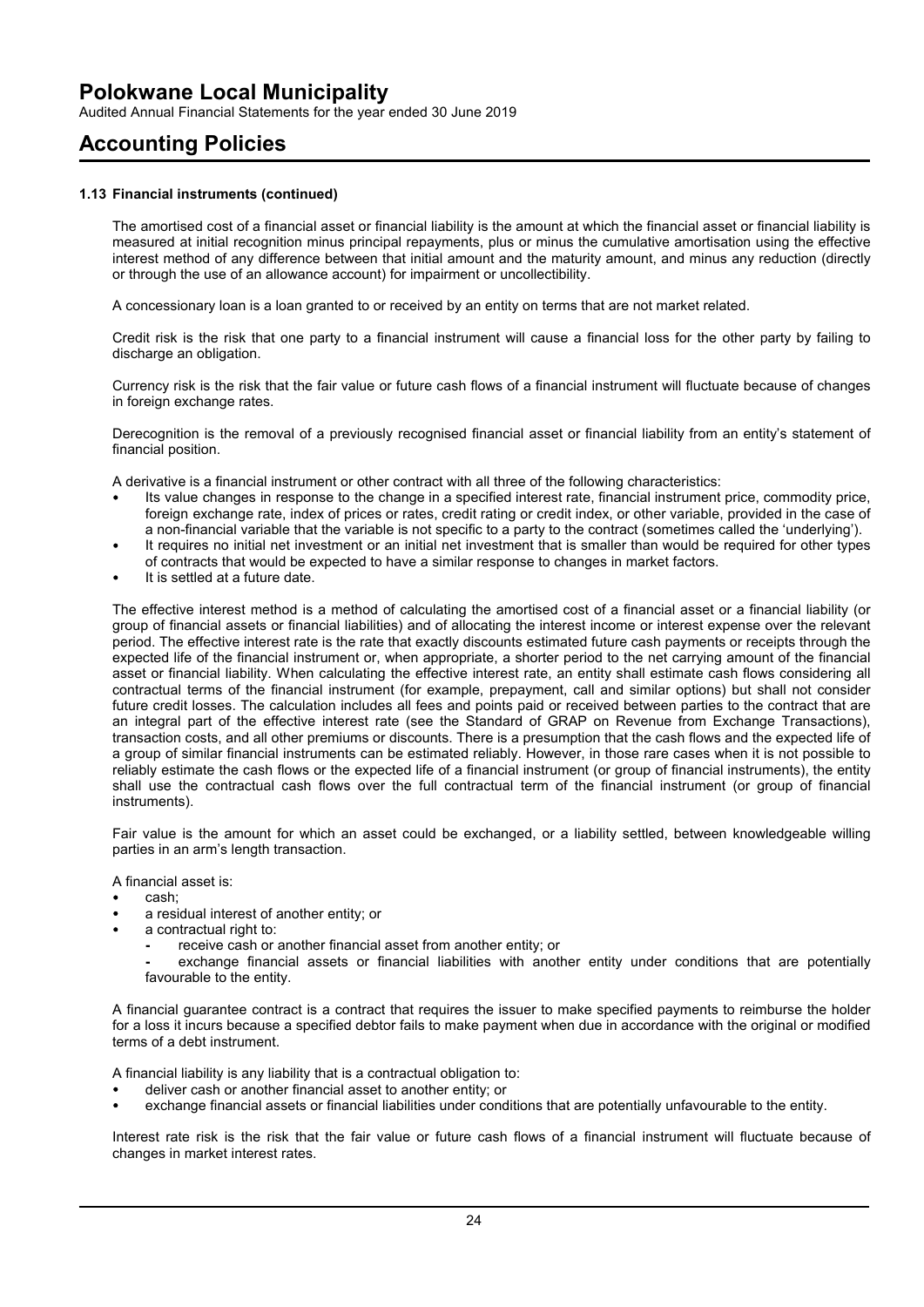Audited Annual Financial Statements for the year ended 30 June 2019

# **Accounting Policies**

### **1.13 Financial instruments (continued)**

Liquidity risk is the risk encountered by an entity in the event of difficulty in meeting obligations associated with financial liabilities that are settled by delivering cash or another financial asset.

Loan commitment is a firm commitment to provide credit under pre-specified terms and conditions.

Loans payable are financial liabilities, other than short-term payables on normal credit terms.

Market risk is the risk that the fair value or future cash flows of a financial instrument will fluctuate because of changes in market prices. Market risk comprises three types of risk: currency risk, interest rate risk and other price risk.

Other price risk is the risk that the fair value or future cash flows of a financial instrument will fluctuate because of changes in market prices (other than those arising from interest rate risk or currency risk), whether those changes are caused by factors specific to the individual financial instrument or its issuer, or factors affecting all similar financial instruments traded in the market.

A financial asset is past due when a counterparty has failed to make a payment when contractually due.

A residual interest is any contract that manifests an interest in the assets of an entity after deducting all of its liabilities. A residual interest includes contributions from owners, which may be shown as:

- equity instruments or similar forms of unitised capital;
- a formal designation of a transfer of resources (or a class of such transfers) by the parties to the transaction as forming part of an entity's net assets, either before the contribution occurs or at the time of the contribution; or
- a formal agreement, in relation to the contribution, establishing or increasing an existing financial interest in the net assets of an entity.

Transaction costs are incremental costs that are directly attributable to the acquisition, issue or disposal of a financial asset or financial liability. An incremental cost is one that would not have been incurred if the entity had not acquired, issued or disposed of the financial instrument.

Financial instruments at amortised cost are non-derivative financial assets or non-derivative financial liabilities that have fixed or determinable payments, excluding those instruments that:

- the entity designates at fair value at initial recognition; or
- are held for trading.

Financial instruments at cost are investments in residual interests that do not have a quoted market price in an active market, and whose fair value cannot be reliably measured.

Financial instruments at fair value comprise financial assets or financial liabilities that are:

- derivatives;
- contingent consideration of an acquirer in a transfer of functions between entities not under common control to which the Standard of GRAP on Transfer of Functions Between Entities Not Under Common Control (GRAP 106) applies
- combined instruments that are designated at fair value;
- instruments held for trading. A financial instrument is held for trading if:
	- **-** it is acquired or incurred principally for the purpose of selling or repurchasing it in the near-term; or
	- **-** on initial recognition it is part of a portfolio of identified financial instruments that are managed together and for which there is evidence of a recent actual pattern of short term profit-taking;

**-** non-derivative financial assets or financial liabilities with fixed or determinable payments that are designated at fair value at initial recognition; and

**-** financial instruments that do not meet the definition of financial instruments at amortised cost or financial instruments at cost.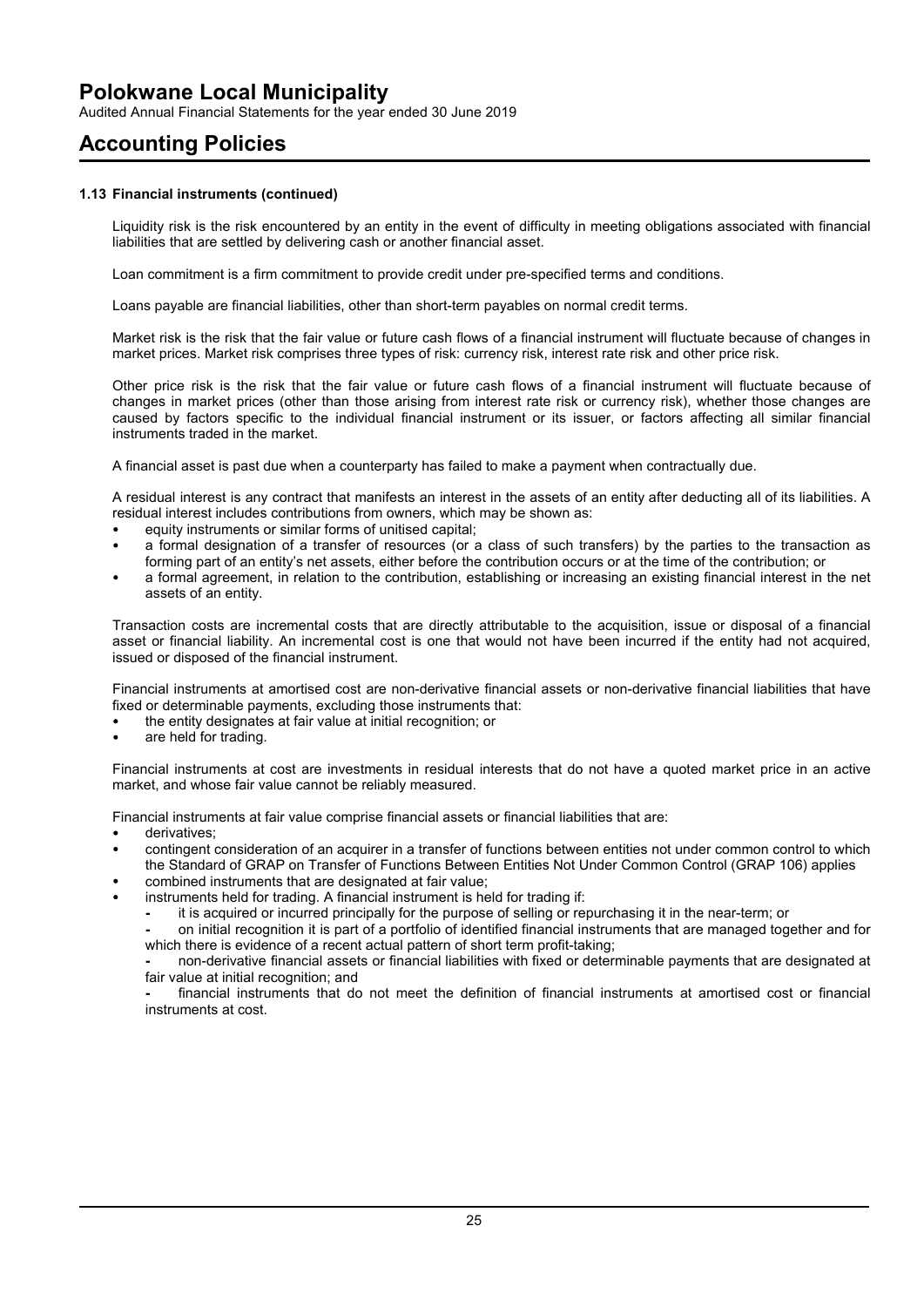Audited Annual Financial Statements for the year ended 30 June 2019

# **Accounting Policies**

### **1.13 Financial instruments (continued)**

### **Classification**

The municipality has the following types of financial assets (classes and category) as reflected on the face of the statement of financial position or in the notes thereto:

| Class         |
|---------------|
| Receivables   |
| Cash and bank |
| Investments   |

**Category** Financial asset measured at amortised cost Financial asset measured at cost Financial asset measured at fair value

The entity has the following types of financial liabilities (classes and category) as reflected on the face of the statement of financial position or in the notes thereto:

**Class Category**<br> **Category**<br> **Category**<br> **Category**<br> **Category** Borrowings<br>
Payables<br>
Payables<br>
Financial liability measured at cost<br>
Financial liability measured at cost Financial liability measured at cost

### **Initial recognition**

The municipality recognises a financial asset or a financial liability in its statement of financial position when the municipality becomes a party to the contractual provisions of the instrument.

The municipality recognises financial assets using trade date accounting.

### **Initial measurement of financial assets and financial liabilities**

The municipality measures a financial asset and financial liability initially at its fair value plus transaction costs that are directly attributable to the acquisition or issue of the financial asset or financial liability.

The municipality measures a financial asset and financial liability initially at its fair value [if subsequently measured at fair value].

The municipality first assesses whether the substance of a concessionary loan is in fact a loan. On initial recognition, the entity analyses a concessionary loan into its component parts and accounts for each component separately. The municipality accounts for that part of a concessionary loan that is:

- a social benefit in accordance with the Framework for the Preparation and Presentation of Financial Statements, where it is the issuer of the loan; or
- non-exchange revenue, in accordance with the Standard of GRAP on Revenue from Non-exchange Transactions (Taxes and Transfers), where it is the recipient of the loan.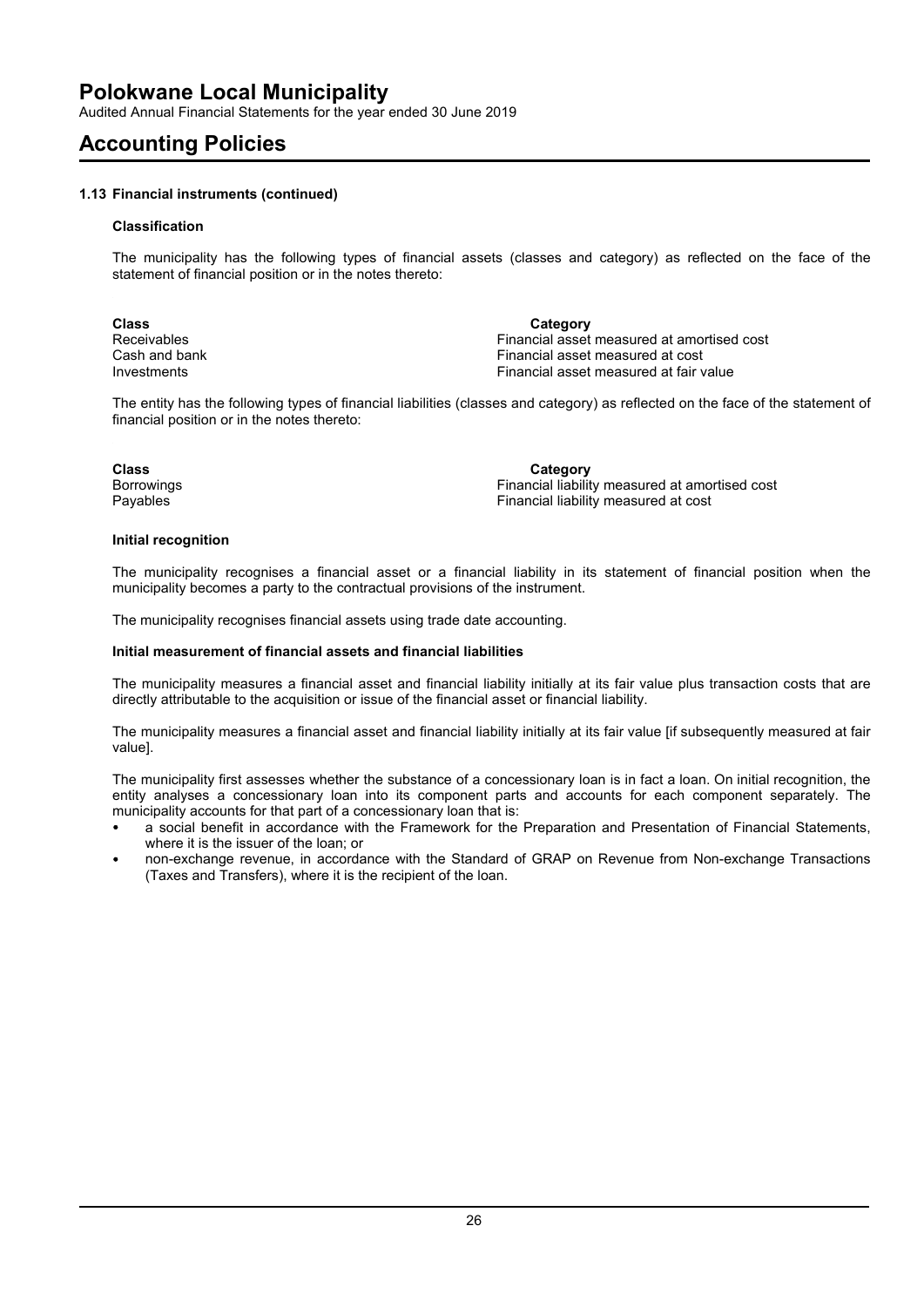Audited Annual Financial Statements for the year ended 30 June 2019

# **Accounting Policies**

### **1.13 Financial instruments (continued)**

### **Subsequent measurement of financial assets and financial liabilities**

The municipality measures all financial assets and financial liabilities after initial recognition using the following categories:

- Financial instruments at fair value.
- Financial instruments at amortised cost.
- Financial instruments at cost.

All financial assets measured at amortised cost, or cost, are subject to an impairment review.

### **Fair value measurement considerations**

The best evidence of fair value is quoted prices in an active market. If the market for a financial instrument is not active, the municipality establishes fair value by using a valuation technique. The objective of using a valuation technique is to establish what the transaction price would have been on the measurement date in an arm's length exchange motivated by normal operating considerations. Valuation techniques include using recent arm's length market transactions between knowledgeable, willing parties, if available, reference to the current fair value of another instrument that is substantially the same, discounted cash flow analysis and option pricing models. If there is a valuation technique commonly used by market participants to price the instrument and that technique has been demonstrated to provide reliable estimates of prices obtained in actual market transactions, the entity uses that technique. The chosen valuation technique makes maximum use of market inputs and relies as little as possible on entity-specific inputs. It incorporates all factors that market participants would consider in setting a price and is consistent with accepted economic methodologies for pricing financial instruments. Periodically, an municipality calibrates the valuation technique and tests it for validity using prices from any observable current market transactions in the same instrument (i.e. without modification or repackaging) or based on any available observable market data.

The fair value of a financial liability with a demand feature (e.g. a demand deposit) is not less than the amount payable on demand, discounted from the first date that the amount could be required to be paid.

### **Gains and losses**

A gain or loss arising from a change in the fair value of a financial asset or financial liability measured at fair value is recognised in surplus or deficit.

For financial assets and financial liabilities measured at amortised cost or cost, a gain or loss is recognised in surplus or deficit when the financial asset or financial liability is derecognised or impaired, or through the amortisation process.

### **Impairment and uncollectibility of financial assets**

The municipality assesses at the end of each reporting period whether there is any objective evidence that a financial asset or group of financial assets is impaired.

Financial assets measured at amortised cost:

If there is objective evidence that an impairment loss on financial assets measured at amortised cost has been incurred, the amount of the loss is measured as the difference between the asset's carrying amount and the present value of estimated future cash flows (excluding future credit losses that have not been incurred) discounted at the financial asset's original effective interest rate. The carrying amount of the asset is reduced directly OR through the use of an allowance account. The amount of the loss is recognised in surplus or deficit.

If, in a subsequent period, the amount of the impairment loss decreases and the decrease can be related objectively to an event occurring after the impairment was recognised, the previously recognised impairment loss is reversed directly OR by adjusting an allowance account. The reversal does not result in a carrying amount of the financial asset that exceeds what the amortised cost would have been had the impairment not been recognised at the date the impairment is reversed. The amount of the reversal is recognised in surplus or deficit.

Financial assets measured at cost: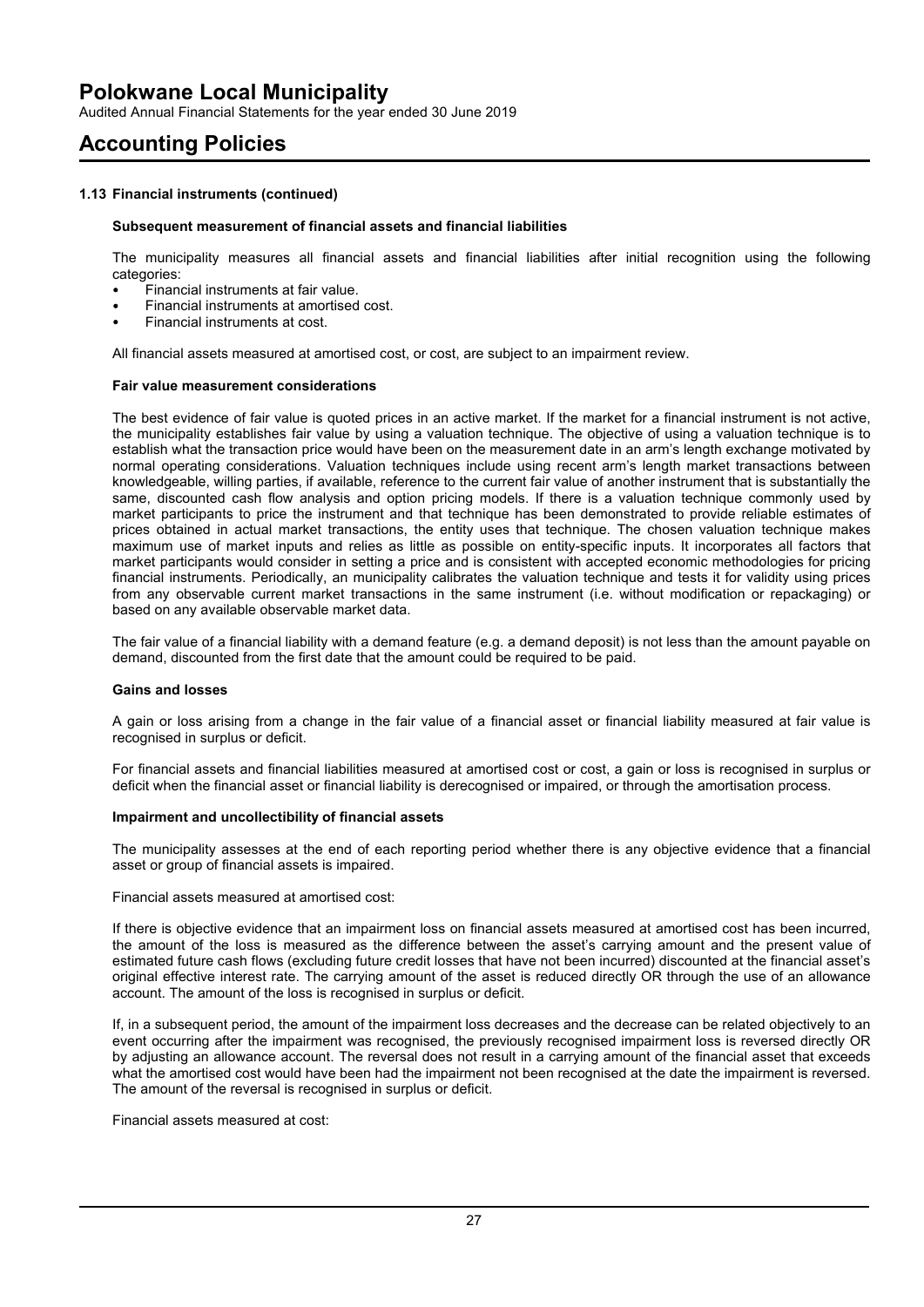Audited Annual Financial Statements for the year ended 30 June 2019

# **Accounting Policies**

### **1.13 Financial instruments (continued)**

If there is objective evidence that an impairment loss has been incurred on an investment in a residual interest that is not measured at fair value because its fair value cannot be measured reliably, the amount of the impairment loss is measured as the difference between the carrying amount of the financial asset and the present value of estimated future cash flows discounted at the current market rate of return for a similar financial asset. Such impairment losses are not reversed.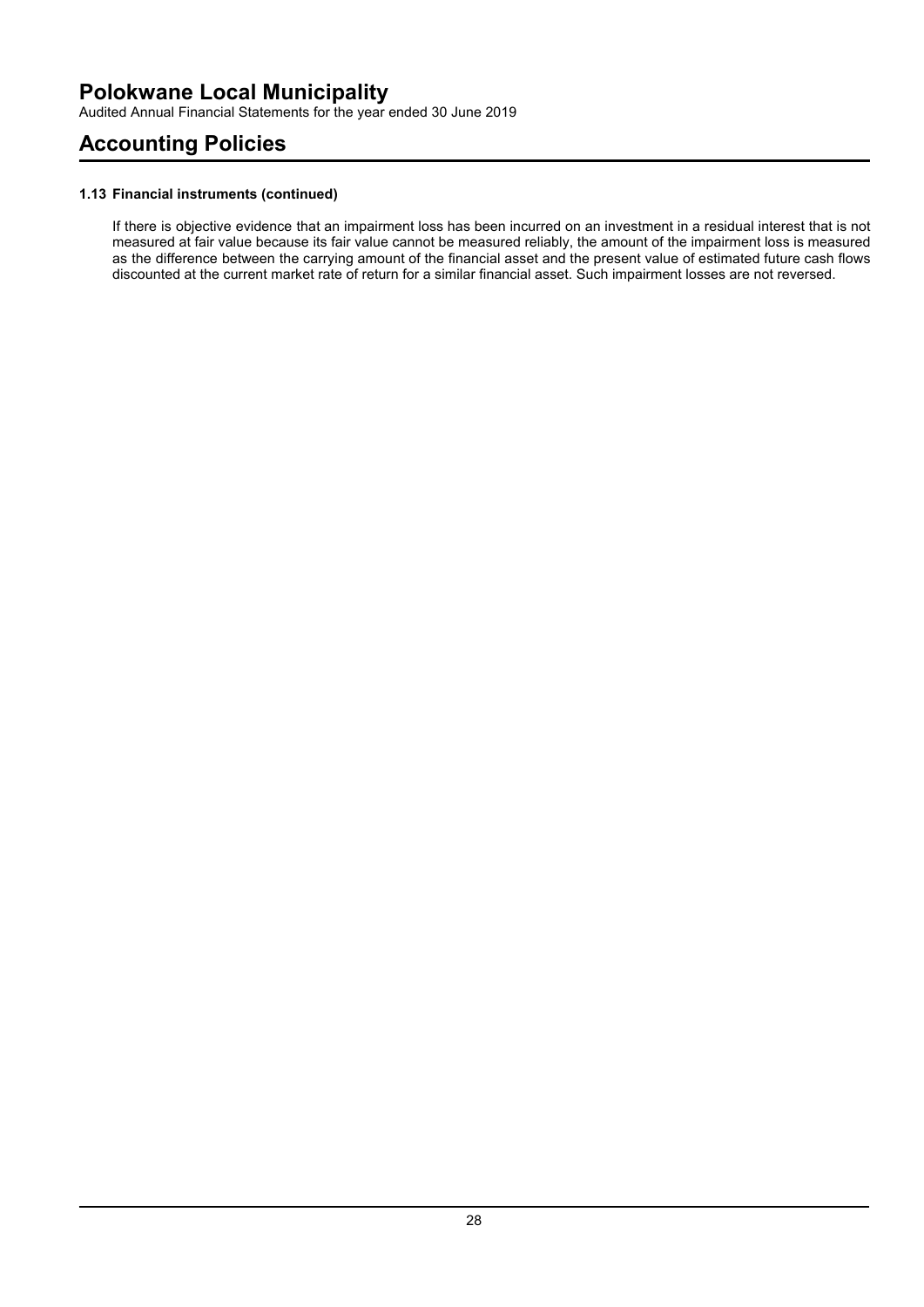Audited Annual Financial Statements for the year ended 30 June 2019

# **Accounting Policies**

### **1.13 Financial instruments (continued)**

### **Derecognition**

### **Financial assets**

The municipality derecognises a financial asset only when:

- the contractual rights to the cash flows from the financial asset expire, are settled or waived;
- the municipality transfers to another party substantially all of the risks and rewards of ownership of the financial asset; or
- the municipality, despite having retained some significant risks and rewards of ownership of the financial asset, has transferred control of the asset to another party and the other party has the practical ability to sell the asset in its entirety to an unrelated third party, and is able to exercise that ability unilaterally and without needing to impose additional restrictions on the transfer. In this case, the municipality :
	- **-** derecognise the asset; and
	- **-** recognise separately any rights and obligations created or retained in the transfer.

The carrying amounts of the transferred asset are allocated between the rights or obligations retained and those transferred on the basis of their relative fair values at the transfer date. Newly created rights and obligations are measured at their fair values at that date. Any difference between the consideration received and the amounts recognised and derecognised is recognised in surplus or deficit in the period of the transfer.

If the municipality transfers a financial asset in a transfer that qualifies for derecognition in its entirety and retains the right to service the financial asset for a fee, it recognises either a servicing asset or a servicing liability for that servicing contract. If the fee to be received is not expected to compensate the entity adequately for performing the servicing, a servicing liability for the servicing obligation is recognised at its fair value. If the fee to be received is expected to be more than adequate compensation for the servicing, a servicing asset is recognised for the servicing right at an amount determined on the basis of an allocation of the carrying amount of the larger financial asset.

If, as a result of a transfer, a financial asset is derecognised in its entirety but the transfer results in the entity obtaining a new financial asset or assuming a new financial liability, or a servicing liability, the municipality recognise the new financial asset, financial liability or servicing liability at fair value.

On derecognition of a financial asset in its entirety, the difference between the carrying amount and the sum of the consideration received is recognised in surplus or deficit.

If the transferred asset is part of a larger financial asset and the part transferred qualifies for derecognition in its entirety, the previous carrying amount of the larger financial asset is allocated between the part that continues to be recognised and the part that is derecognised, based on the relative fair values of those parts, on the date of the transfer. For this purpose, a retained servicing asset is treated as a part that continues to be recognised. The difference between the carrying amount allocated to the part derecognised and the sum of the consideration received for the part derecognised is recognised in surplus or deficit.

If a transfer does not result in derecognition because the municipality has retained substantially all the risks and rewards of ownership of the transferred asset, the municipality continues to recognise the transferred asset in its entirety and recognise a financial liability for the consideration received. In subsequent periods, the municipality recognises any revenue on the transferred asset and any expense incurred on the financial liability. Neither the asset, and the associated liability nor the revenue, and the associated expenses are offset.

### **Financial liabilities**

The municipality removes a financial liability (or a part of a financial liability) from its statement of financial position when it is extinguished — i.e. when the obligation specified in the contract is discharged, cancelled, expires or waived.

An exchange between an existing borrower and lender of debt instruments with substantially different terms is accounted for as having extinguished the original financial liability and a new financial liability is recognised. Similarly, a substantial modification of the terms of an existing financial liability or a part of it is accounted for as having extinguished the original financial liability and having recognised a new financial liability.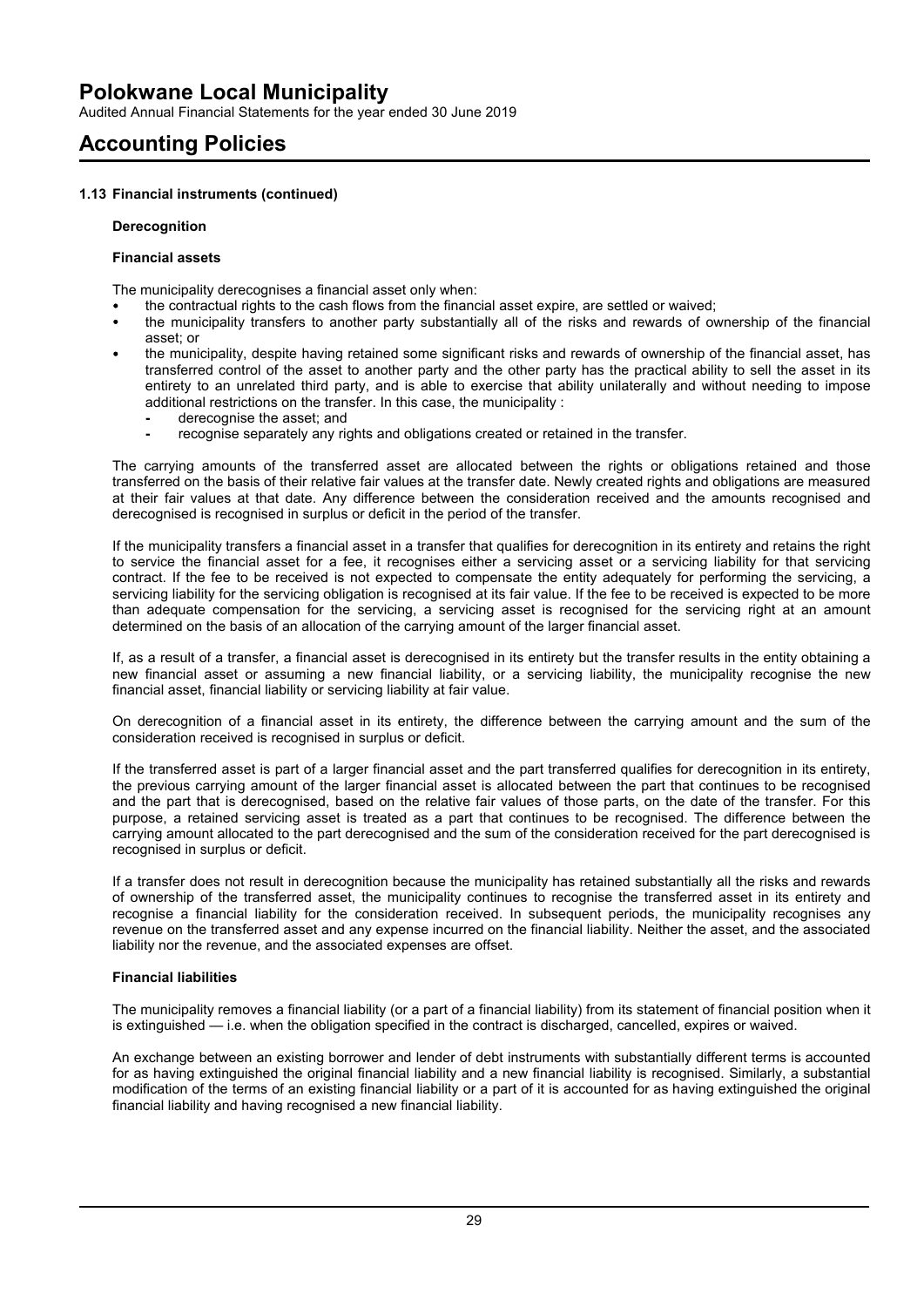Audited Annual Financial Statements for the year ended 30 June 2019

## **Accounting Policies**

### **1.13 Financial instruments (continued)**

The difference between the carrying amount of a financial liability (or part of a financial liability) extinguished or transferred to another party and the consideration paid, including any non-cash assets transferred or liabilities assumed, is recognised in surplus or deficit. Any liabilities that are waived, forgiven or assumed by another municipality by way of a non-exchange transaction are accounted for in accordance with the Standard of GRAP on Revenue from Non-exchange Transactions (Taxes and Transfers).

### **Presentation**

Interest relating to a financial instrument or a component that is a financial liability is recognised as revenue or expense in surplus or deficit.

Losses and gains relating to a financial instrument or a component that is a financial liability is recognised as revenue or expense in surplus or deficit.

A financial asset and a financial liability are only offset and the net amount presented in the statement of financial position when the municipality currently has a legally enforceable right to set off the recognised amounts and intends either to settle on a net basis, or to realise the asset and settle the liability simultaneously.

In accounting for a transfer of a financial asset that does not qualify for derecognition, the municipality does not offset the transferred asset and the associated liability.

### **1.14 Consumer Deposits**

The municipality recognises consumer deposits as a current liability when the municipality becomes a party to the contract i.e. when the deposit is made. The consumer deposit is recognised as a liability as the municipality has an obligation to pay the money back to the consumer once the consumer account is closed. As the timing of when a consumer will close their account is unknown, the consumer deposits are classified as a current liability.

### **1.15 Leases**

A lease is classified as a finance lease if it transfers substantially all the risks and rewards incidental to ownership. A lease is classified as an operating lease if it does not transfer substantially all the risks and rewards incidental to ownership.

When a lease includes both land and buildings elements, the entity assesses the classification of each element separately.

### **Finance leases - lessee**

Finance leases are recognised as assets and liabilities in the statement of financial position at amounts equal to the fair value of the leased property or, if lower, the present value of the minimum lease payments. The corresponding liability to the lessor is included in the statement of financial position as a finance lease obligation.

The discount rate used in calculating the present value of the minimum lease payments is the interest rate implicit in the lease.

Minimum lease payments are apportioned between the finance charge and reduction of the outstanding liability. The finance charge is allocated to each period during the lease term so as to produce a constant periodic rate of on the remaining balance of the liability.

### **Operating leases - lessor**

The difference between the amounts recognised as an expense and the contractual payments are recognised as an operating lease asset or liability. The liability is not discounted.

Operating lease revenue is recognised as revenue on a straight-line basis over the lease term.

Income for leases is disclosed under revenue in statement of financial performance.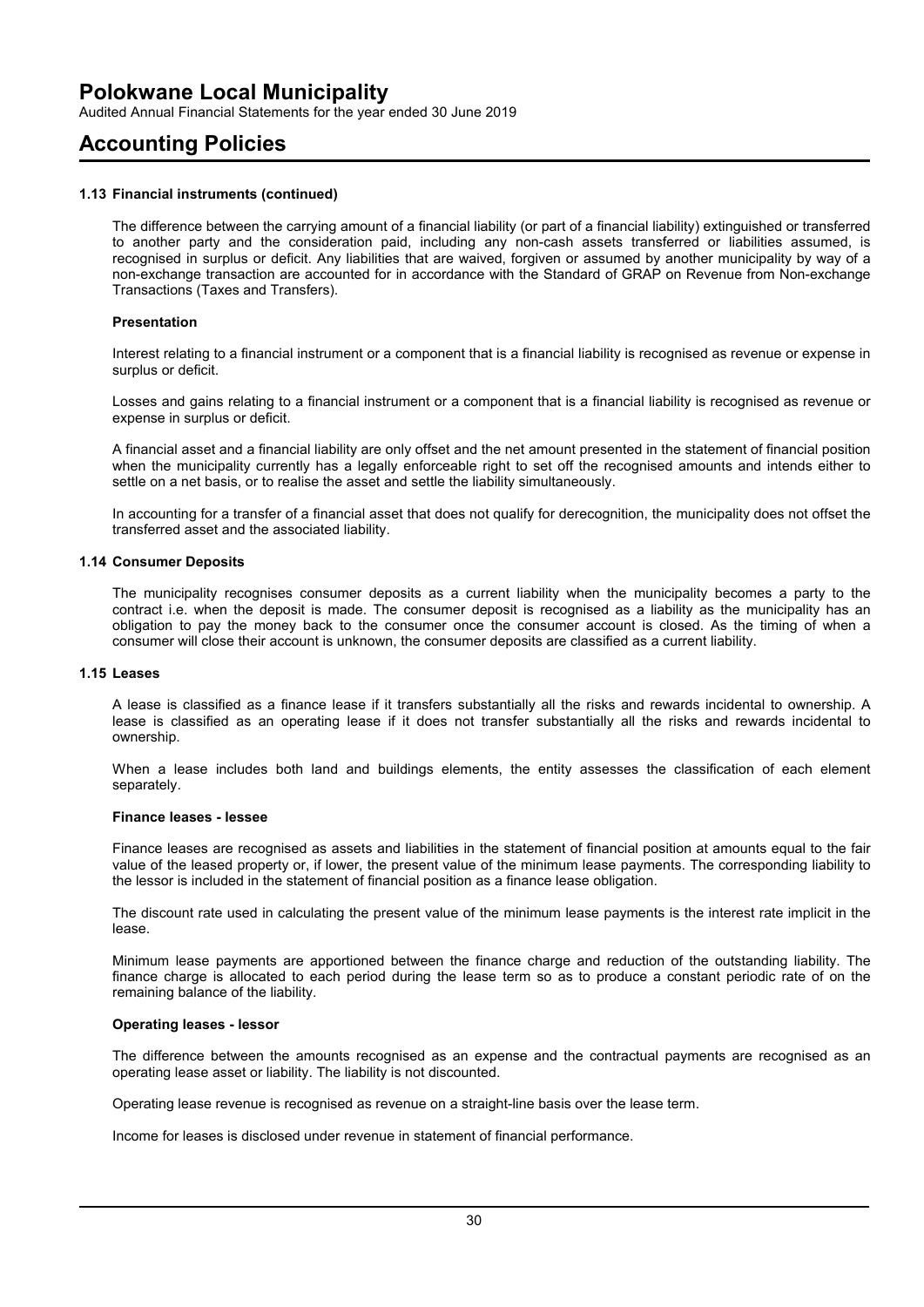Audited Annual Financial Statements for the year ended 30 June 2019

## **Accounting Policies**

### **1.15 Leases (continued)**

#### **Operating leases - lessee**

Operating lease payments are recognised as an expense on a straight-line basis over the lease term. The difference between the amounts recognised as an expense and the contractual payments are recognised as an operating lease asset or liability.

#### **1.16 Inventories**

#### Initial measurement:

Inventories are initially measured at cost except where inventories are acquired through a non-exchange transaction, then their costs are their fair value as at the date of acquisition.

#### **Subsequent measurement**:

#### *Land and water inventory*:

Subsequently inventories are measured at the lower of cost and net realisable value.

#### *Consumables:*

Inventories are measured at the lower of cost and current replacement cost where they are held for;

- distribution at no charge or for a nominal charge; or
- consumption in the production process of goods to be distributed at no charge or for a nominal charge.

Net realisable value is the estimated selling price in the ordinary course of operations less the estimated costs of completion and the estimated costs necessary to make the sale, exchange or distribution.

Current replacement cost is the cost the municipality incurs to acquire the asset on the reporting date.

The cost of inventories comprises of all costs of purchase, costs of conversion and other costs incurred in bringing the inventories to their present location and condition.

When inventories are sold, the carrying amounts of those inventories are recognised as an expense in the period in which the related revenue is recognised. If there is no related revenue, the expenses are recognised when the goods are distributed, or related services are rendered. The amount of any write-down of inventories to net realisable value or current replacement cost and all losses of inventories are recognised as an expense in the period the write-down or loss occurs. The amount of any reversal of any write-down of inventories, arising from an increase in net realisable value or current replacement cost, are recognised as a reduction in the amount of inventories recognised as an expense in the period in which the reversal occurs.

#### **1.17 Impairment of cash-generating assets**

Cash-generating assets are assets used with the objective of generating a commercial return. An asset generates a commercial return when it is deployed in a manner consistent with that adopted by a profit-oriented entity.Commercial return means that positive cash flows are expected to be significantly higher than the cost of the asset.

Impairment is a loss in the future economic benefits or service potential of an asset, over and above the systematic recognition of the loss of the asset's future economic benefits or service potential through depreciation (amortisation).

Carrying amount is the amount at which an asset is recognised in the statement of financial position after deducting any accumulated depreciation and accumulated impairment losses thereon.

A cash-generating unit is the smallest identifiable group of assets used with the objective of generating a commercial return that generates cash inflows from continuing use that are largely independent of the cash inflows from other assets or groups of assets.

Costs of disposal are incremental costs directly attributable to the disposal of an asset, excluding finance costs and income tax expense.

Depreciation (Amortisation) is the systematic allocation of the depreciable amount of an asset over its useful life.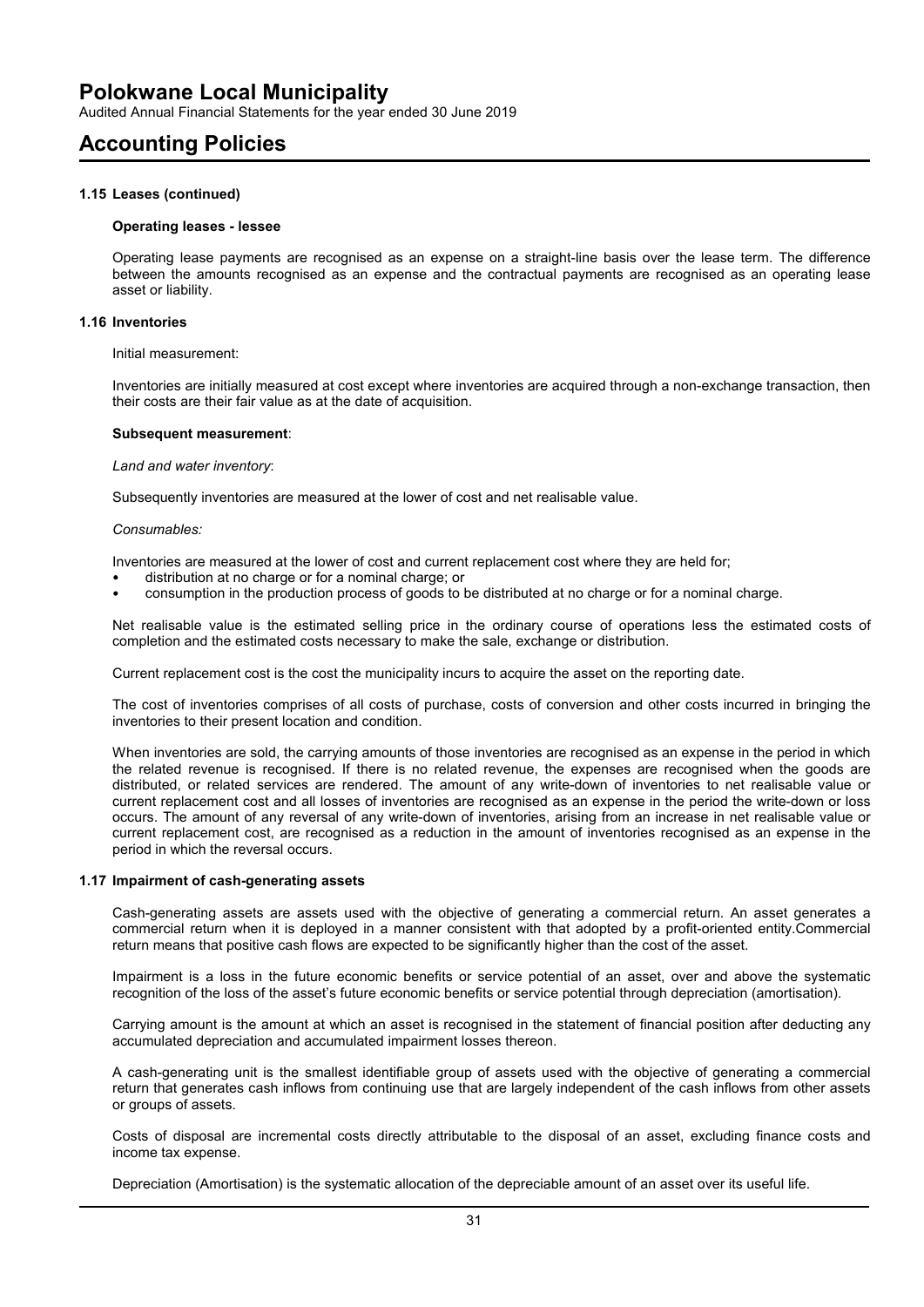Audited Annual Financial Statements for the year ended 30 June 2019

# **Accounting Policies**

### **1.17 Impairment of cash-generating assets (continued)**

Fair value less costs to sell is the amount obtainable from the sale of an asset in an arm's length transaction between knowledgeable, willing parties, less the costs of disposal.

Recoverable amount of an asset or a cash-generating unit is the higher its fair value less costs to sell and its value in use.

Useful life is either:

- the period of time over which an asset is expected to be used by the municipality; or
- the number of production or similar units expected to be obtained from the asset by the municipality.

Where items of property, plant and equipment have been impaired, the carrying value is adjusted by the impairment loss, which is recognised as an expense in the statement of financial performance in the period the impairment is recognised. An impairment loss is reversed only to the extent that the asset's carrying amount does not exceed the carrying amount that would have been determined had no impairment been recognised. A reversal of the impairment is recognised in the statement of financial performance.

### **Designation**

At initial recognition, the municipality designates an asset as non-cash-generating, or an asset or cash-generating unit as cash-generating. The designation is made on the basis of a municipality's objective of using the asset.

The municipality designates an asset or a cash-generating unit as cash-generating when:

- its objective is to use the asset or a cash-generating unit in a manner that generates a commercial return; such that the asset or cash-generating unit will generate positive cash flows, from continuing use and its ultimate disposal, that
	- are expected to be significantly higher than the cost of the asset.

An asset used with the objective of generating a commercial return and service delivery, is designated either as a cashgenerating asset or non-cash-generating asset based on whether the municipality expects to use that asset to generate a commercial return. When it is not clear whether the objective is to use the asset to generate commercial return, the municipality designates the asset as a non-cash-generating asset and applies the accounting policy on Impairment of Non-cash-generating assets, rather than this accounting policy.

### **Identification**

When the carrying amount of a cash-generating asset exceeds its recoverable amount, it is impaired.

The municipality assesses at each reporting date whether there is any indication that a cash-generating asset may be impaired. If any such indication exists, the municipality estimates the recoverable amount of the asset.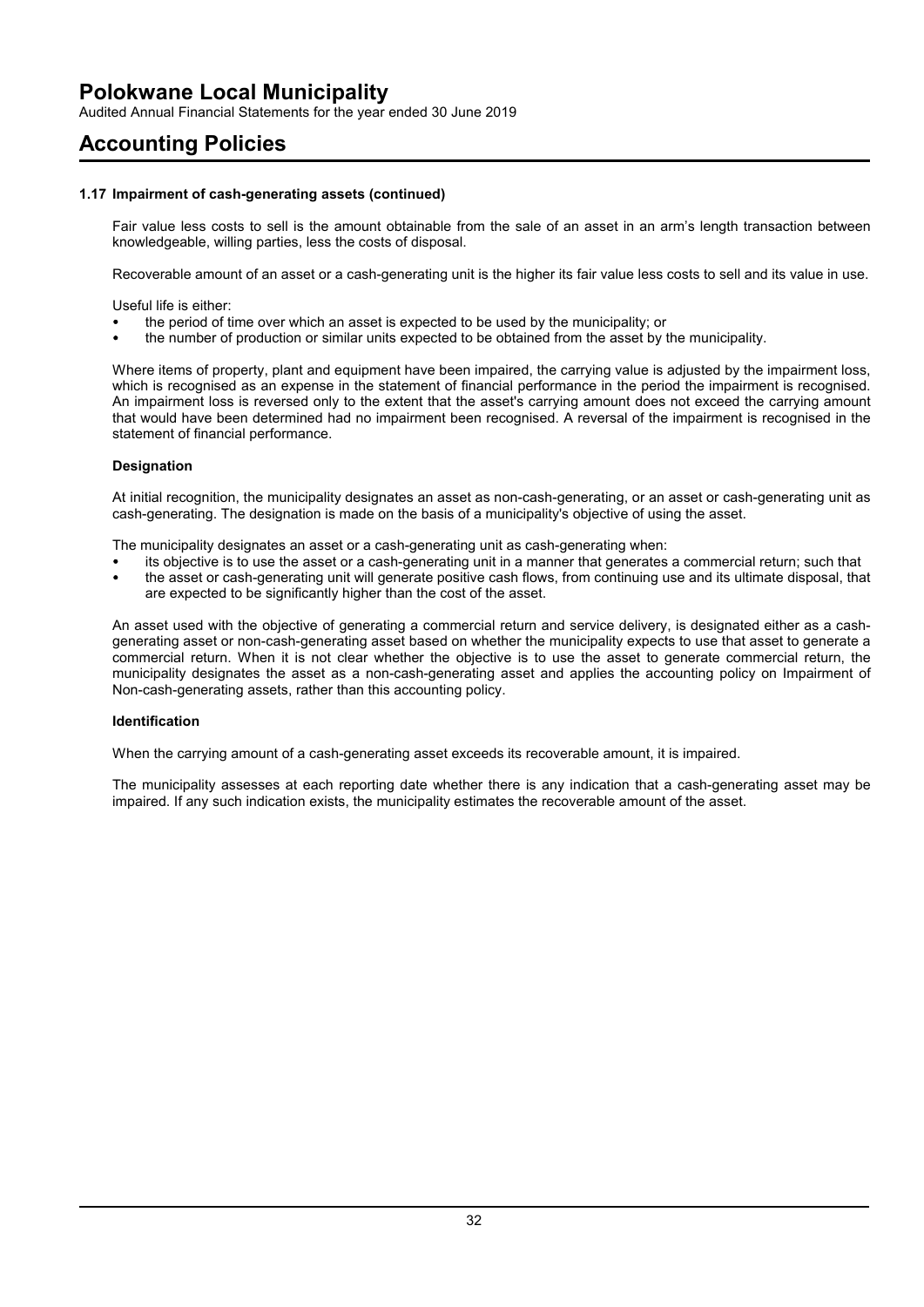Audited Annual Financial Statements for the year ended 30 June 2019

# **Accounting Policies**

### **1.17 Impairment of cash-generating assets (continued)**

### **Cash-generating units**

If there is any indication that an asset may be impaired, the recoverable amount is estimated for the individual asset. If it is not possible to estimate the recoverable amount of the individual asset, the municipality determines the recoverable amount of the cash-generating unit to which the asset belongs (the asset's cash-generating unit).

If an active market exists for the output produced by an asset or group of assets, that asset or group of assets is identified as a cash-generating unit, even if some or all of the output is used internally. If the cash inflows generated by any asset or cash-generating unit are affected by internal transfer pricing, the municipality use management's best estimate of future price(s) that could be achieved in arm's length transactions in estimating:

- the future cash inflows used to determine the asset's or cash-generating unit's value in use; and
- the future cash outflows used to determine the value in use of any other assets or cash-generating units that are affected by the internal transfer pricing.

Cash-generating units are identified consistently from period to period for the same asset or types of assets, unless a change is justified.

The carrying amount of a cash-generating unit is determined on a basis consistent with the way the recoverable amount of the cash-generating unit is determined.

An impairment loss is recognised for a cash-generating unit if the recoverable amount of the unit is less than the carrying amount of the unit. The impairment is allocated to reduce the carrying amount of the cash-generating assets of the unit on a pro rata basis, based on the carrying amount of each asset in the unit. These reductions in carrying amounts are treated as impairment losses on individual assets.

In allocating an impairment loss, the entity does not reduce the carrying amount of an asset below the highest of:

- its fair value less costs to sell (if determinable);
- its value in use (if determinable); and
- zero.

The amount of the impairment loss that would otherwise have been allocated to the asset is allocated pro rata to the other cash-generating assets of the unit.

Where a non-cash-generating asset contributes to a cash-generating unit, a proportion of the carrying amount of that noncash-generating asset is allocated to the carrying amount of the cash-generating unit prior to estimation of the recoverable amount of the cash-generating unit.

### **Reversal of impairment loss**

The municipality assesses at each reporting date whether there is any indication that an impairment loss recognised in prior periods for a cash-generating asset may no longer exist or may have decreased. If any such indication exists, the entity estimates the recoverable amount of that asset.

### **Redesignation**

The redesignation of assets from a cash-generating asset to a non-cash-generating asset or from a non-cash-generating asset to a cash-generating asset only occur when there is clear evidence that such a redesignation is appropriate.

### **1.18 Impairment of non-cash-generating assets**

Non-cash-generating assets are assets other than cash-generating assets.

The municipality assesses at each reporting date whether there is any indication that a non-cash-generating asset may be impaired. If any such indication exists, the municipality estimates the recoverable service amount of the asset.

Irrespective of whether there is any indication of impairment, the entity also test a non-cash-generating intangible asset with an indefinite useful life or a non-cash-generating intangible asset not yet available for use for impairment annually by comparing its carrying amount with its recoverable service amount. This impairment test is performed at the same time every year. If an intangible asset was initially recognised during the current reporting period, that intangible asset was tested for impairment before the end of the current reporting period.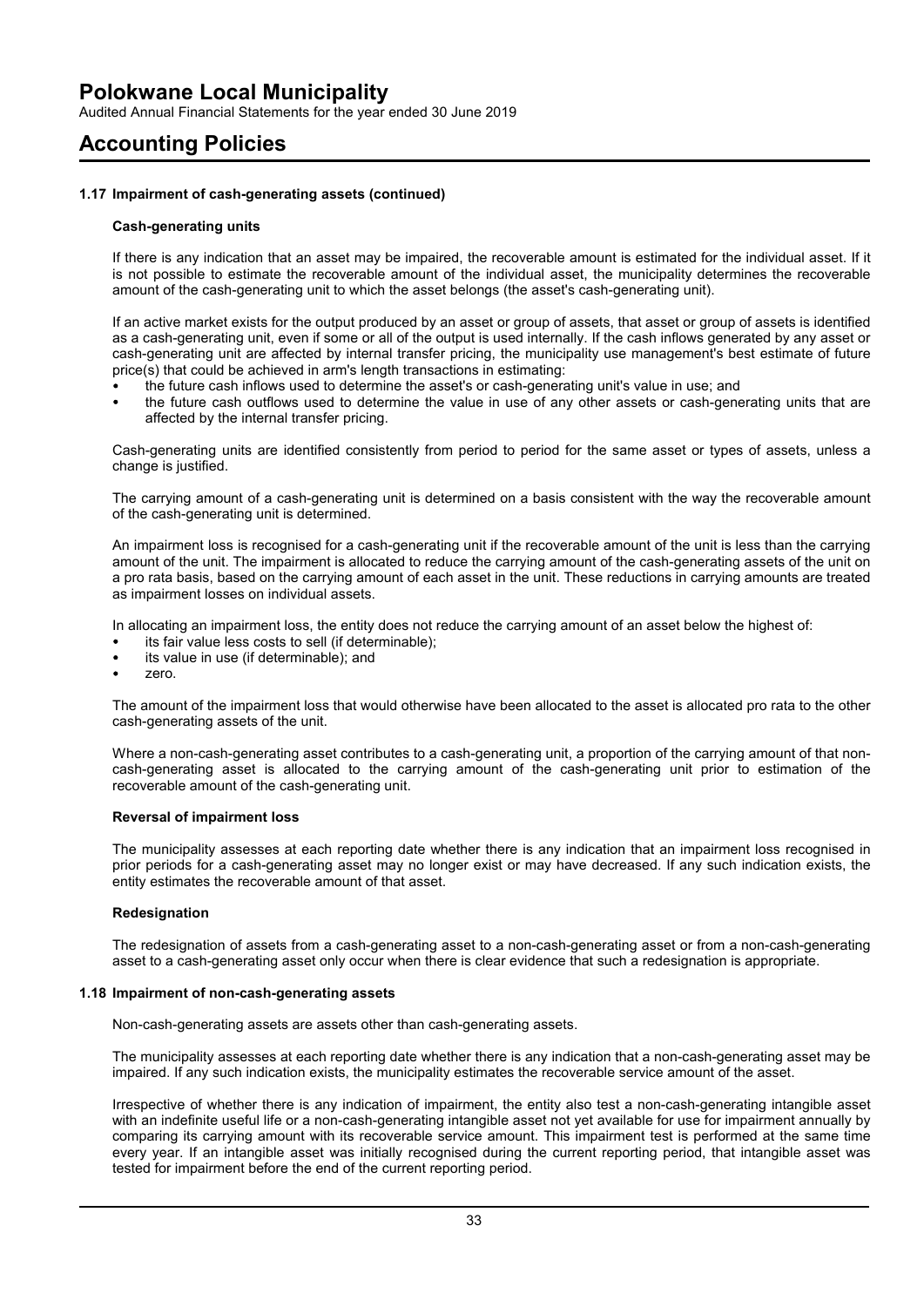Audited Annual Financial Statements for the year ended 30 June 2019

# **Accounting Policies**

### **1.18 Impairment of non-cash-generating assets (continued)**

### **Value in use**

Value in use of non-cash-generating assets is the present value of the non-cash-generating assets remaining service potential.

The present value of the remaining service potential of a non-cash-generating assets is determined using the following approach:

### **Depreciated replacement cost approach**

The present value of the remaining service potential of a non-cash-generating asset is determined as the depreciated replacement cost of the asset. The replacement cost of an asset is the cost to replace the asset's gross service potential. This cost is depreciated to reflect the asset in its used condition. An asset may be replaced either through reproduction (replication) of the existing asset or through replacement of its gross service potential. The depreciated replacement cost is measured as the current reproduction or replacement cost of the asset, whichever is lower, less accumulated depreciation calculated on the basis of such cost, to reflect the already consumed or expired service potential of the asset.

The replacement cost and reproduction cost of an asset is determined on an "optimised" basis. The rationale is that the municipality would not replace or reproduce the asset with a like asset if the asset to be replaced or reproduced is an overdesigned or overcapacity asset. Overdesigned assets contain features which are unnecessary for the goods or services the asset provides. Overcapacity assets are assets that have a greater capacity than is necessary to meet the demand for goods or services the asset provides. The determination of the replacement cost or reproduction cost of an asset on an optimised basis thus reflects the service potential required of the asset.

### **Restoration cost approach**

Restoration cost is the cost of restoring the service potential of an asset to its pre-impaired level. The present value of the remaining service potential of the asset is determined by subtracting the estimated restoration cost of the asset from the current cost of replacing the remaining service potential of the asset before impairment. The latter cost is determined as the depreciated reproduction or replacement cost of the asset, whichever is lower.

### **Service units approach**

The present value of the remaining service potential of the asset is determined by reducing the current cost of the remaining service potential of the asset before impairment, to conform to the reduced number of service units expected from the asset in its impaired state. The current cost of replacing the remaining service potential of the asset before impairment is determined as the depreciated reproduction or replacement cost of the asset before impairment, whichever is lower.

### **Recognition and measurement**

If the recoverable service amount of a non-cash-generating asset is less than its carrying amount, the carrying amount of the asset is reduced to its recoverable service amount. This reduction is an impairment loss.

An impairment loss is recognised immediately in surplus or deficit.

Any impairment loss of a revalued non-cash-generating asset is treated as a revaluation decrease.

When the amount estimated for an impairment loss is greater than the carrying amount of the non-cash-generating asset to which it relates, the municipality recognises a liability only to the extent that is a requirement in the Standards of GRAP.

After the recognition of an impairment loss, the depreciation (amortisation) charge for the non-cash-generating asset is adjusted in future periods to allocate the non-cash-generating asset's revised carrying amount, less its residual value (if any), on a systematic basis over its remaining useful life.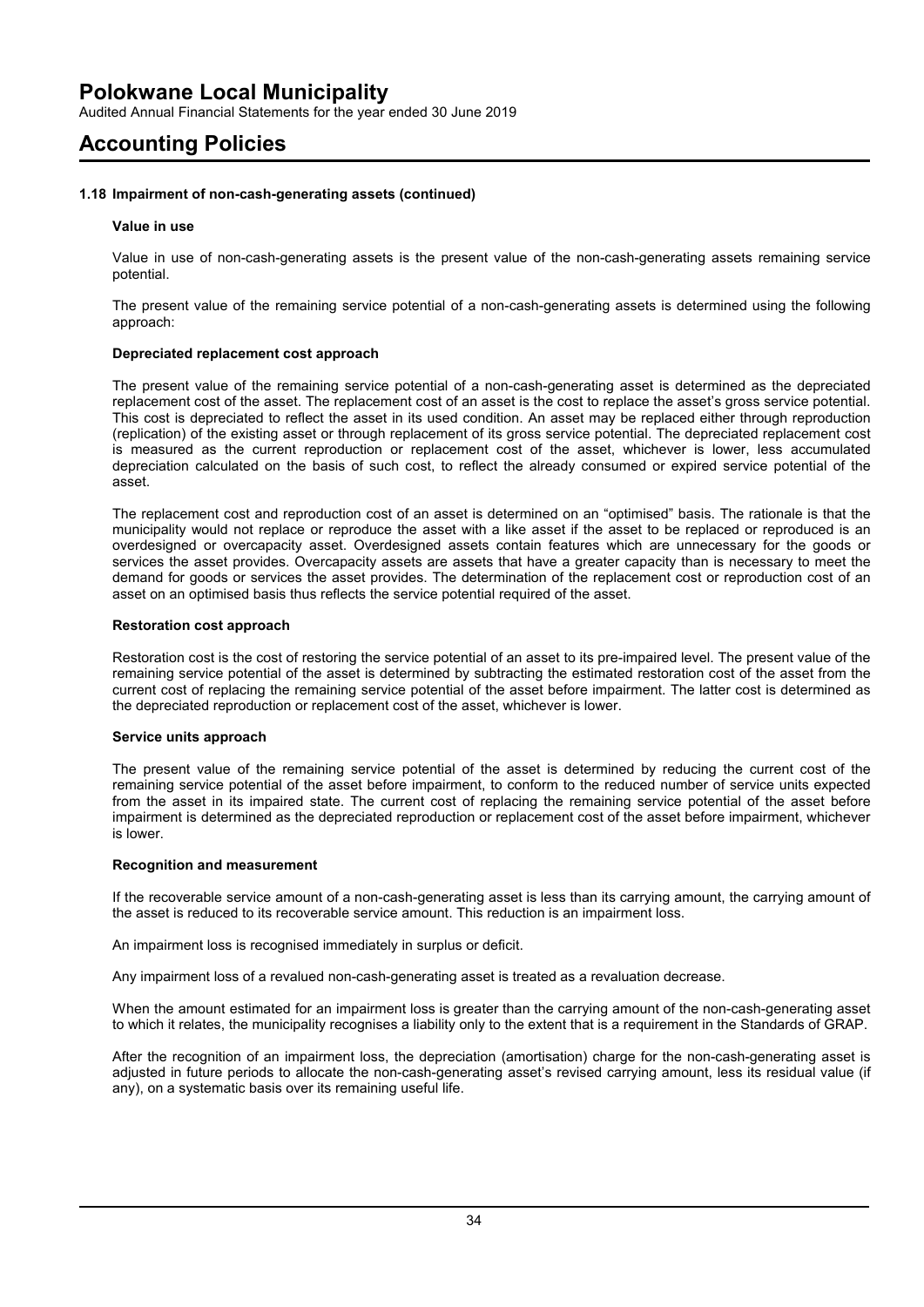Audited Annual Financial Statements for the year ended 30 June 2019

# **Accounting Policies**

### **1.18 Impairment of non-cash-generating assets (continued)**

### **Reversal of an impairment loss**

The municipality assesses at each reporting date whether there is any indication that an impairment loss recognised in prior periods for a non-cash-generating asset may no longer exist or may have decreased. If any such indication exists, the municipality estimates the recoverable service amount of that asset.

An impairment loss recognised in prior periods for a non-cash-generating asset is reversed if there has been a change in the estimates used to determine the asset's recoverable service amount since the last impairment loss was recognised. The carrying amount of the asset is increased to its recoverable service amount. The increase is a reversal of an impairment loss. The increased carrying amount of an asset attributable to a reversal of an impairment loss does not exceed the carrying amount that would have been determined (net of depreciation or amortisation) had no impairment loss been recognised for the asset in prior periods.

A reversal of an impairment loss for a non-cash-generating asset is recognised immediately in surplus or deficit.

Any reversal of an impairment loss of a revalued non-cash-generating asset is treated as a revaluation increase.

After a reversal of an impairment loss is recognised, the depreciation (amortisation) charge for the non-cash-generating asset is adjusted in future periods to allocate the non-cash-generating asset's revised carrying amount, less its residual value (if any), on a systematic basis over its remaining useful life.

### **Redesignation**

The redesignation of assets from a cash-generating asset to a non-cash-generating asset or from a non-cash-generating asset to a cash-generating asset only occur when there is clear evidence that such a redesignation is appropriate.

### **1.19 Employee benefits**

Employee benefits are all forms of consideration given by an municipality in exchange for service rendered by employees.

A qualifying insurance policy is an insurance policy issued by an insurer that is not a related party (as defined in the Standard of GRAP on Related Party Disclosures) of the reporting municipality, if the proceeds of the policy can be used only to pay or fund employee benefits under a defined benefit plan and are not available to the reporting municipality's own creditors (even in liquidation) and cannot be paid to the reporting municipality, unless either:

- the proceeds represent surplus assets that are not needed for the policy to meet all the related employee benefit obligations; or
- the proceeds are returned to the reporting municipality to reimburse it for employee benefits already paid.

Termination benefits are employee benefits payable as a result of either:

- an municipality's decision to terminate an employee's employment before the normal retirement date; or
- an employee's decision to accept voluntary redundancy in exchange for those benefits.

Other long-term employee benefits are employee benefits (other than post-employment benefits and termination benefits) that are not due to be settled within twelve months after the end of the period in which the employees render the related service.

Vested employee benefits are employee benefits that are not conditional on future employment.

Composite social security programmes are established by legislation and operate as multi-employer plans to provide post-employment benefits as well as to provide benefits that are not consideration in exchange for service rendered by employees.

A constructive obligation is an obligation that derives from an municipality's actions where by an established pattern of past practice, published policies or a sufficiently specific current statement, the municipality has indicated to other parties that it will accept certain responsibilities and as a result, the municipality has created a valid expectation on the part of those other parties that it will discharge those responsibilities.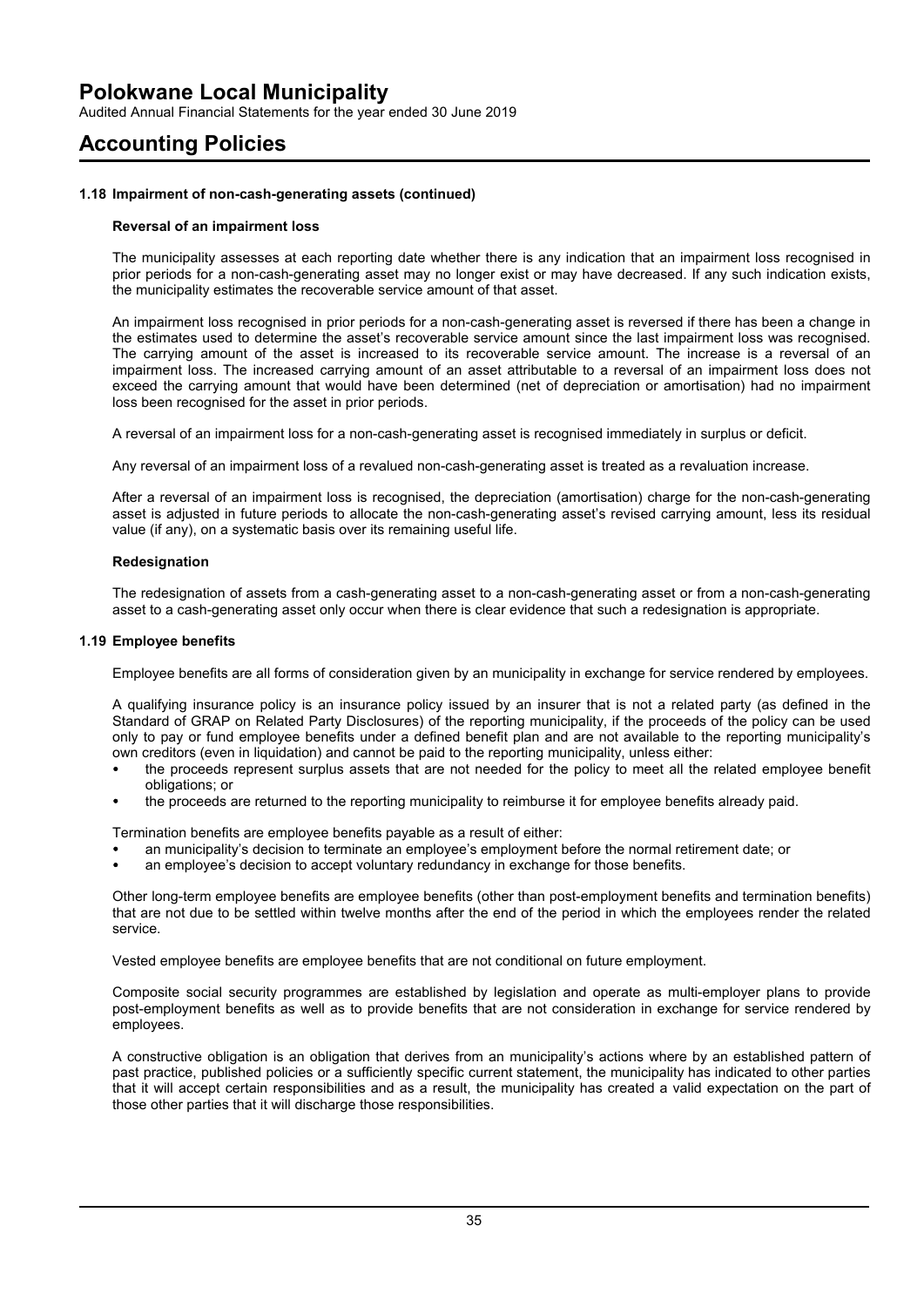Audited Annual Financial Statements for the year ended 30 June 2019

# **Accounting Policies**

### **1.19 Employee benefits (continued)**

### **Short-term employee benefits**

Short-term employee benefits are employee benefits (other than termination benefits) that are due to be settled within twelve months after the end of the period in which the employees render the related service.

Short-term employee benefits include items such as:

- wages, salaries and social security contributions;
- short-term compensated absences (such as paid annual leave and paid sick leave) where the compensation for the absences is due to be settled within twelve months after the end of the reporting period in which the employees render the related employee service;
- bonus, incentive and performance related payments payable within twelve months after the end of the reporting period in which the employees render the related service; and
- non-monetary benefits (for example, medical care, and free or subsidised goods or services such as housing, cars and cellphones) for current employees.

When an employee has rendered service to the entity during a reporting period, the entity recognises the undiscounted amount of short-term employee benefits expected to be paid in exchange for that service:

- as a liability (accrued expense), after deducting any amount already paid. If the amount already paid exceeds the undiscounted amount of the benefits, the municipality recognises that excess as an asset (prepaid expense) to the extent that the prepayment will lead to, for example, a reduction in future payments or a cash refund; and
- as an expense, unless another Standard requires or permits the inclusion of the benefits in the cost of an asset.

The expected cost of compensated absences is recognised as an expense as the employees render services that increase their entitlement or, in the case of non-accumulating absences, when the absence occurs. The municipality measures the expected cost of accumulating compensated absences as the additional amount that the entity expects to pay as a result of the unused entitlement that has accumulated at the reporting date.

The entity recognises the expected cost of bonus, incentive and performance related payments when the municipality has a present legal or constructive obligation to make such payments as a result of past events and a reliable estimate of the obligation can be made. A present obligation exists when the entity has no realistic alternative but to make the payments.

### **Post-employment benefits**

Post-employment benefits are employee benefits (other than termination benefits) which are payable after the completion of employment.

Post-employment benefit plans are formal or informal arrangements under which an entity provides post-employment benefits for one or more employees.

Multi-employer plans are defined contribution plans (other than state plans and composite social security programmes) or defined benefit plans (other than state plans) that pool the assets contributed by various entities that are not under common control and use those assets to provide benefits to employees of more than one entity, on the basis that contribution and benefit levels are determined without regard to the identity of the entity that employs the employees concerned.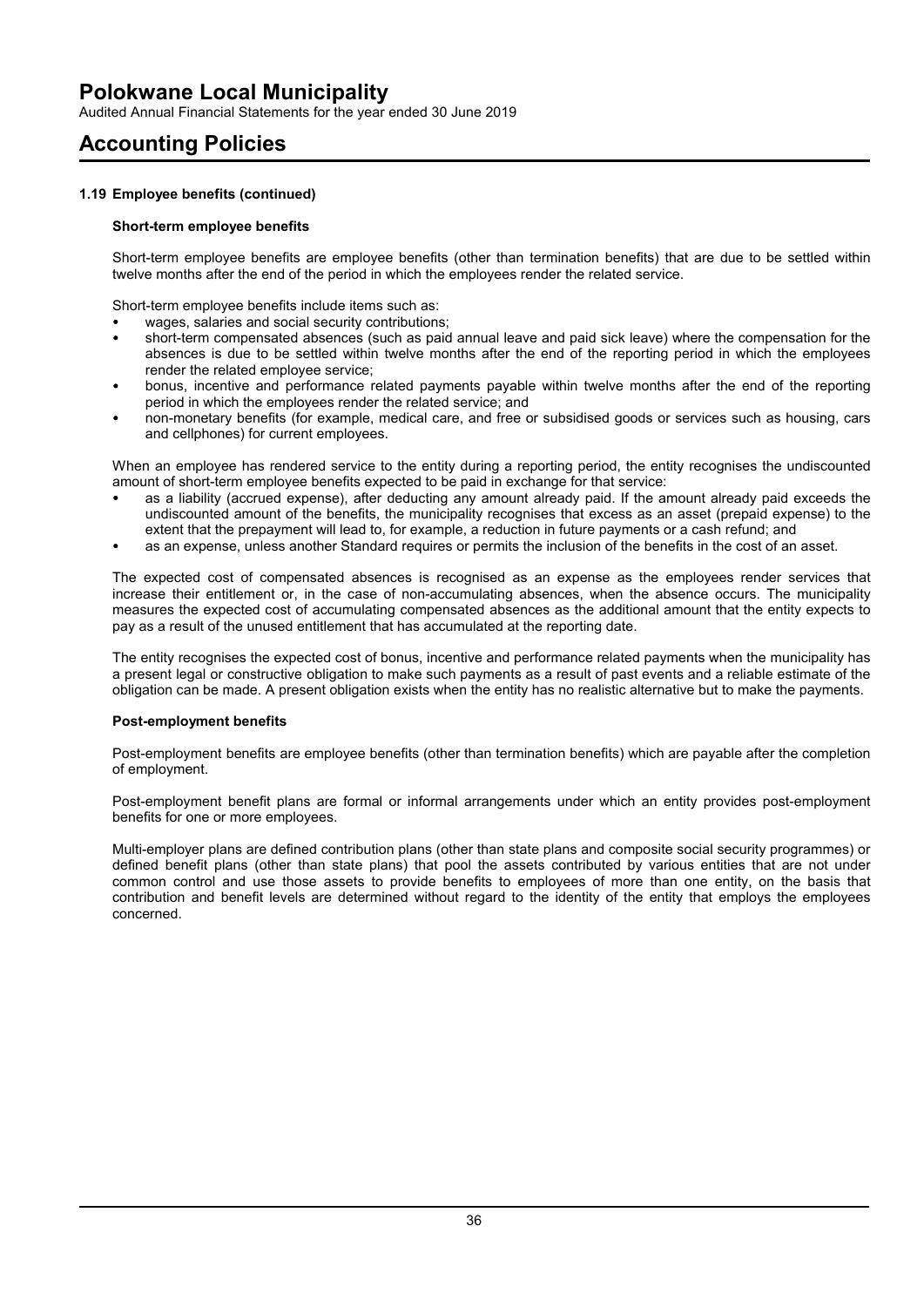Audited Annual Financial Statements for the year ended 30 June 2019

# **Accounting Policies**

### **1.19 Employee benefits (continued)**

### **Post-employment benefits: Defined contribution plans**

Defined contribution plans are post-employment benefit plans under which an entity pays fixed contributions into a separate entity (a fund) and will have no legal or constructive obligation to pay further contributions if the fund does not hold sufficient assets to pay all employee benefits relating to employee service in the current and prior periods.

When an employee has rendered service to the municipality during a reporting period, the municipality recognises the contribution payable to a defined contribution plan in exchange for that service:

- as a liability (accrued expense), after deducting any contribution already paid. If the contribution already paid exceeds the contribution due for service before the reporting date, an municipality recognises that excess as an asset (prepaid expense) to the extent that the prepayment will lead to, for example, a reduction in future payments or a cash refund; and
- as an expense, unless another Standard requires or permits the inclusion of the contribution in the cost of an asset.

Where contributions to a defined contribution plan do not fall due wholly within twelve months after the end of the reporting period in which the employees render the related service, they are discounted. The rate used to discount reflects the time value of money. The currency and term of the financial instrument selected to reflect the time value of money is consistent with the currency and estimated term of the obligation.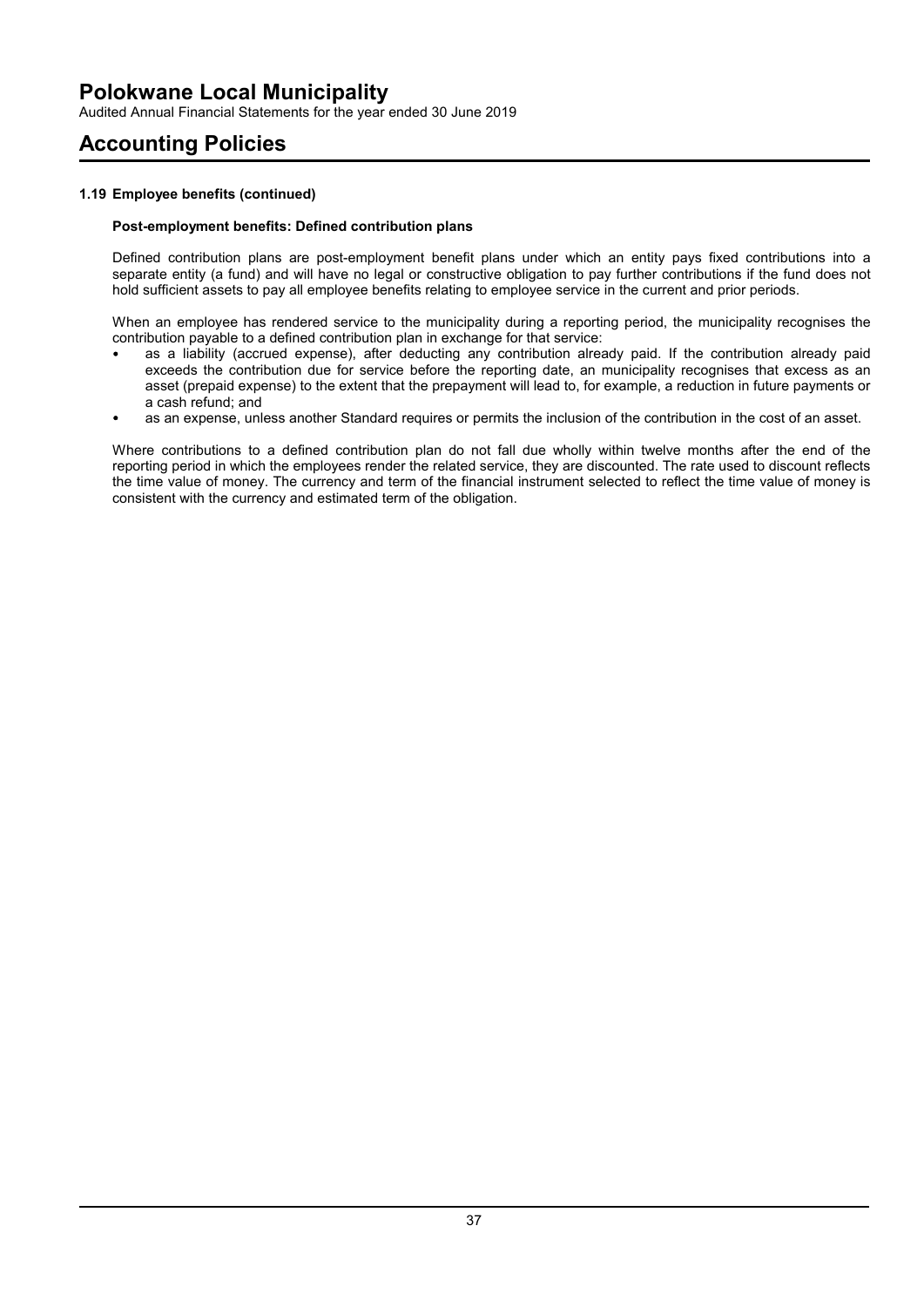Audited Annual Financial Statements for the year ended 30 June 2019

# **Accounting Policies**

### **1.19 Employee benefits (continued)**

### **Post-employment benefits: Defined benefit plans**

Defined benefit plans are post-employment benefit plans other than defined contribution plans.

Actuarial gains and losses comprise experience adjustments (the effects of differences between the previous actuarial assumptions and what has actually occurred) and the effects of changes in actuarial assumptions. In measuring its defined benefit liability the entity recognises actuarial gains and losses in surplus or deficit in the reporting period in which they occur.

Assets held by a long-term employee benefit fund are assets (other than non-transferable financial instruments issued by the reporting entity) that are held by an entity (a fund) that is legally separate from the reporting entity and exists solely to pay or fund employee benefits and are available to be used only to pay or fund employee benefits, are not available to the reporting entity's own creditors (even in liquidation), and cannot be returned to the reporting entity, unless either:

- the remaining assets of the fund are sufficient to meet all the related employee benefit obligations of the plan or the reporting entity; or
- the assets are returned to the reporting entity to reimburse it for employee benefits already paid.

Current service cost is the increase in the present value of the defined benefit obligation resulting from employee service in the current period.

Interest cost is the increase during a period in the present value of a defined benefit obligation which arises because the benefits are one period closer to settlement.

Past service cost is the change in the present value of the defined benefit obligation for employee service in prior periods, resulting in the current period from the introduction of, or changes to, post-employment benefits or other long-term employee benefits. Past service cost may be either positive (when benefits are introduced or changed so that the present value of the defined benefit obligation increases) or negative (when existing benefits are changed so that the present value of the defined benefit obligation decreases). In measuring its defined benefit liability the entity recognises past service cost as an expense in the reporting period in which the plan is amended.

Plan assets comprise assets held by a long-term employee benefit fund and qualifying insurance policies.

The present value of a defined benefit obligation is the present value, without deducting any plan assets, of expected future payments required to settle the obligation resulting from employee service in the current and prior periods.

The return on plan assets is interest, dividends or similar distributions and other revenue derived from the plan assets, together with realised and unrealised gains or losses on the plan assets, less any costs of administering the plan (other than those included in the actuarial assumptions used to measure the defined benefit obligation) and less any tax payable by the plan itself.

The entity account not only for its legal obligation under the formal terms of a defined benefit plan, but also for any constructive obligation that arises from the municipality's informal practices. Informal practices give rise to a constructive obligation where the municipality has no realistic alternative but to pay employee benefits. An example of a constructive obligation is where a change in the municipality's informal practices would cause unacceptable damage to its relationship with employees.

The amount recognised as a defined benefit liability is the net total of the following amounts:

- the present value of the defined benefit obligation at the reporting date;
- minus the fair value at the reporting date of plan assets (if any) out of which the obligations are to be settled directly;
- plus any liability that may arise as a result of a minimum funding requirement

The amount determined as a defined benefit liability may be negative (an asset). The municipality measures the resulting asset at the lower of:

- the amount determined above; and
- the present value of any economic benefits available in the form of refunds from the plan or reductions in future contributions to the plan. The present value of these economic benefits is determined using a discount rate which reflects the time value of money.

Any adjustments arising from the limit above is recognised in surplus or deficit.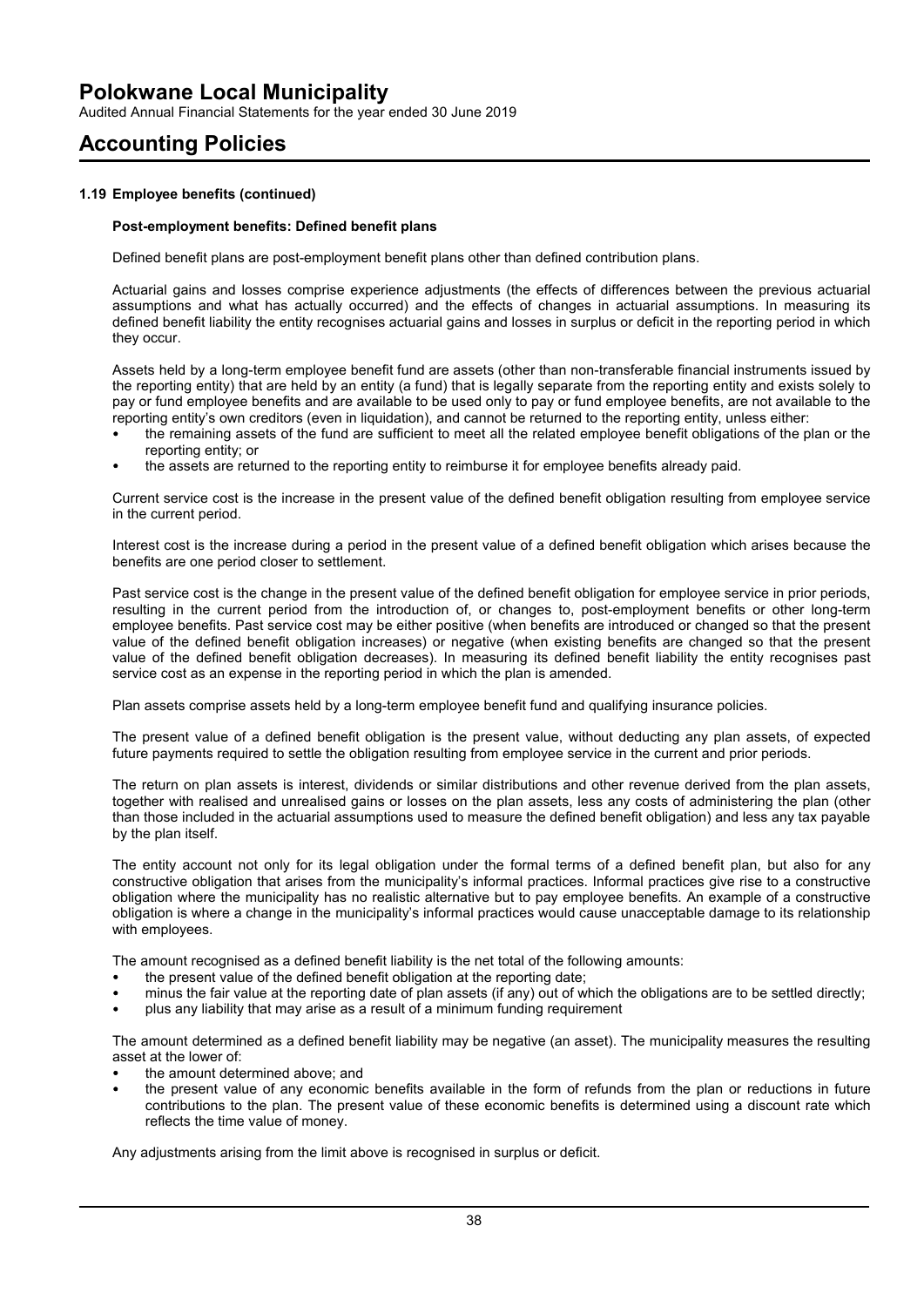Audited Annual Financial Statements for the year ended 30 June 2019

# **Accounting Policies**

### **1.19 Employee benefits (continued)**

The municipality determines the present value of defined benefit obligations and the fair value of any plan assets with sufficient regularity such that the amounts recognised in the audited annual financial statements do not differ materially from the amounts that would be determined at the reporting date.

The municipality recognises the net total of the following amounts in surplus or deficit, except to the extent that another Standard requires or permits their inclusion in the cost of an asset:

- current service cost;
- interest cost;
- the expected return on any plan assets and on any reimbursement rights;
- actuarial gains and losses;
- past service cost;
- the effect of any curtailments or settlements; and
- the effect of applying the limit on a defined benefit asset (negative defined benefit liability).

The entity uses the Projected Unit Credit Method to determine the present value of its defined benefit obligations and the related current service cost and, where applicable, past service cost. The Projected Unit Credit Method (sometimes known as the accrued benefit method pro-rated on service or as the benefit/years of service method) sees each period of service as giving rise to an additional unit of benefit entitlement and measures each unit separately to build up the final obligation.

In determining the present value of its defined benefit obligations and the related current service cost and, where applicable, past service cost, a municipality shall attribute benefit to periods of service under the plan's benefit formula. However, if an employee's service in later years will lead to a materially higher level of benefit than in earlier years, a municipality shall attribute benefit on a straight-line basis from:

- the date when service by the employee first leads to benefits under the plan (whether or not the benefits are conditional on further service); until
- the date when further service by the employee will lead to no material amount of further benefits under the plan, other than from further salary increases.

Actuarial valuations are conducted on an annual basis by independent actuaries separately for each plan. The results of the valuation are updated for any material transactions and other material changes in circumstances (including changes in market prices and interest rates) up to the reporting date.

The municipality recognises gains or losses on the curtailment or settlement of a defined benefit plan when the curtailment or settlement occurs. The gain or loss on a curtailment or settlement comprises:

- any resulting change in the present value of the defined benefit obligation; and
- any resulting change in the fair value of the plan assets.

Before determining the effect of a curtailment or settlement, the municipality re-measure the obligation (and the related plan assets, if any) using current actuarial assumptions (including current market interest rates and other current market prices).

When it is virtually certain that another party will reimburse some or all of the expenditure required to settle a defined benefit obligation, the right to reimbursement is recognised as a separate asset. The asset is measured at fair value. In all other respects, the asset is treated in the same way as plan assets. In surplus or deficit, the expense relating to a defined benefit plan is presented as the net of the amount recognised for a reimbursement.

The municipality offsets an asset relating to one plan against a liability relating to another plan when the municipality has a legally enforceable right to use a surplus in one plan to settle obligations under the other plan and intends either to settle the obligations on a net basis, or to realise the surplus in one plan and settle its obligation under the other plan simultaneously.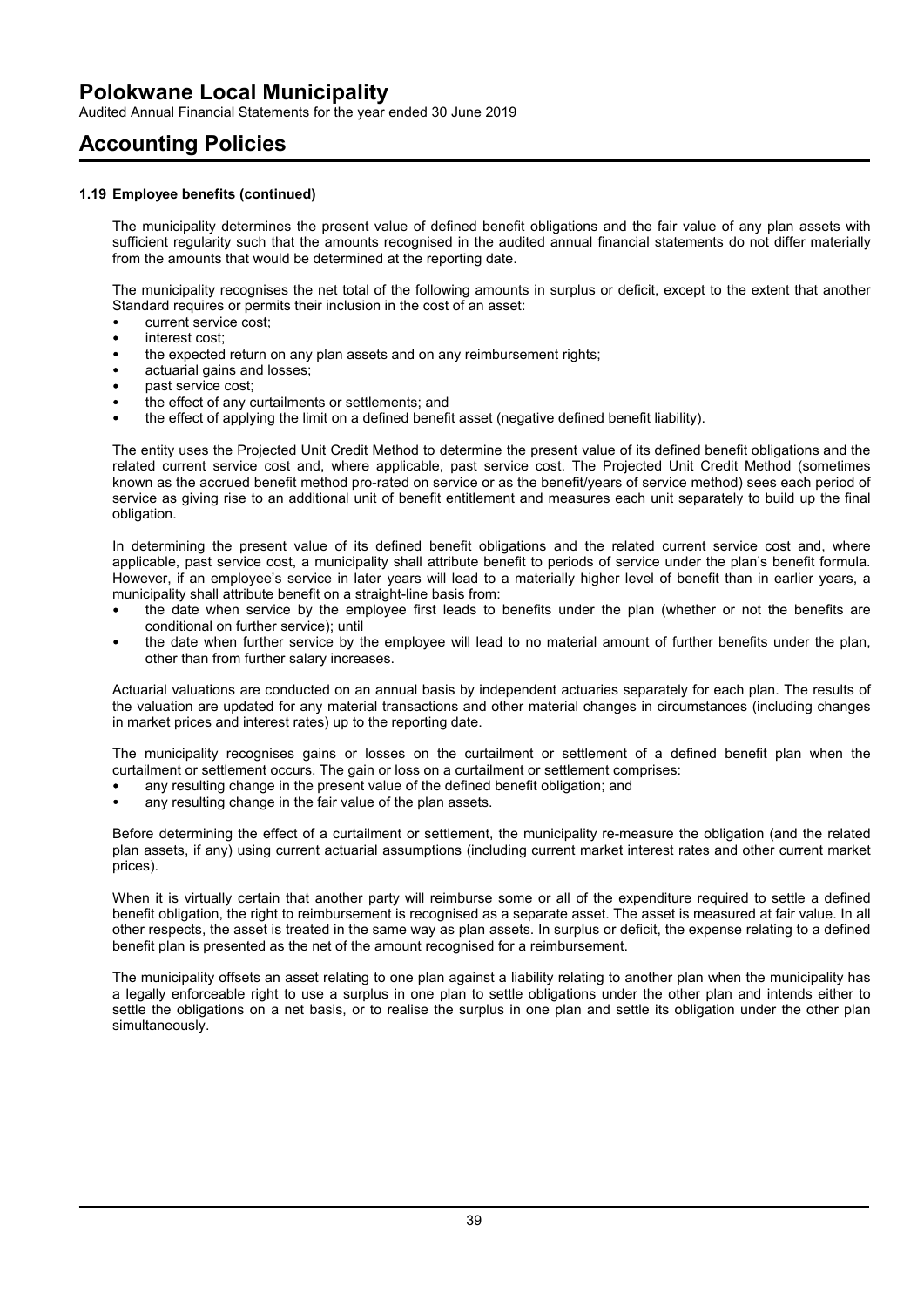Audited Annual Financial Statements for the year ended 30 June 2019

# **Accounting Policies**

### **1.19 Employee benefits (continued)**

### **Actuarial assumptions**

Actuarial assumptions are unbiased and mutually compatible.

Financial assumptions are based on market expectations, at the reporting date, for the period over which the obligations are to be settled.

The rate used to discount post-employment benefit obligations (both funded and unfunded) reflect the time value of money. The currency and term of the financial instrument selected to reflect the time value of money is consistent with the currency and estimated term of the post-employment benefit obligations.

Post-employment benefit obligations are measured on a basis that reflects:

- estimated future salary increases;
- the benefits set out in the terms of the plan (or resulting from any constructive obligation that goes beyond those terms) at the reporting date; and
- estimated future changes in the level of any state benefits that affect the benefits payable under a defined benefit plan, if, and only if, either:
- those changes were enacted before the reporting date; or
- past history, or other reliable evidence, indicates that those state benefits will change in some predictable manner, for example, in line with future changes in general price levels or general salary levels.

Assumptions about medical costs take account of estimated future changes in the cost of medical services, resulting from both inflation and specific changes in medical costs.

### **1.20 Provisions and contingencies**

Provisions are recognised when:

- the municipality has a present obligation as a result of a past event;
- it is probable that an outflow of resources embodying economic benefits or service potential will be required to
- settle the obligation; and
- a reliable estimate can be made of the obligation.

The amount of a provision is the best estimate of the expenditure expected to be required to settle the present obligation at the reporting date.

Where the effect of time value of money is material, the amount of a provision is the present value of the expenditures expected to be required to settle the obligation.

The discount rate is a pre-tax rate that reflects current market assessments of the time value of money and the risks specific to the liability.

Where some or all of the expenditure required to settle a provision is expected to be reimbursed by another party, the reimbursement is recognised when, and only when, it is virtually certain that reimbursement will be received if the municipality settles the obligation. The reimbursement is treated as a separate asset. The amount recognised for the reimbursement does not exceed the amount of the provision.

Provisions are reviewed at each reporting date and adjusted to reflect the current best estimate. Provisions are reversed if it is no longer probable that an outflow of resources embodying economic benefits or service potential will be required, to settle the obligation.

Where discounting is used, the carrying amount of a provision increases in each period to reflect the passage of time. This increase is recognised as an interest expense.

A provision is used only for expenditures for which the provision was originally recognised.

Provisions are not recognised for future operating surplus (deficit).

If an entity has a contract that is onerous, the present obligation (net of recoveries) under the contract is recognised and measured as a provision.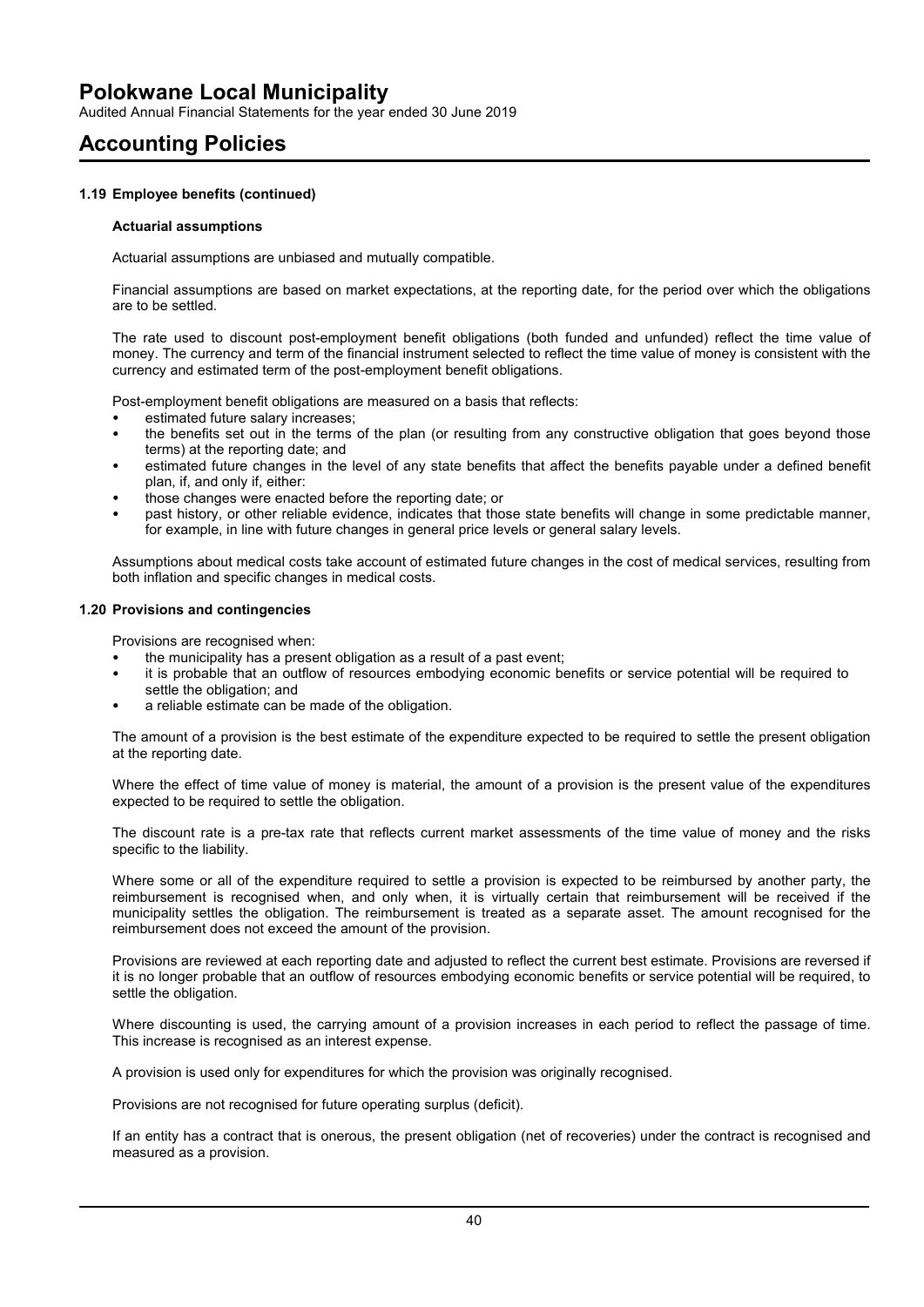Audited Annual Financial Statements for the year ended 30 June 2019

# **Accounting Policies**

### **1.20 Provisions and contingencies (continued)**

A constructive obligation to restructure arises only when an entity:

- has a detailed formal plan for the restructuring, identifying at least:
- **-** the activity/operating unit or part of an activity/operating unit concerned;
- **-** the principal locations affected;
- **-** the location, function, and approximate number of employees who will be compensated for services being terminated;
- **-** the expenditures that will be undertaken; and
- **-** when the plan will be implemented; and
- has raised a valid expectation in those affected that it will carry out the restructuring by starting to implement that plan or announcing its main features to those affected by it.

A restructuring provision includes only the direct expenditures arising from the restructuring, which are those that are both:

- necessarily entailed by the restructuring; and
- not associated with the ongoing activities of the municipality

No obligation arises as a consequence of the sale or transfer of an operation until the municipality is committed to the sale or transfer, that is, there is a binding arrangement.

After their initial recognition contingent liabilities recognised in entity combinations that are recognised separately are subsequently measured at the higher of:

- the amount that would be recognised as a provision; and
- the amount initially recognised less cumulative amortisation.

Contingent assets and contingent liabilities are not recognised. Contingencies are disclosed in note 53.

- the amount determined using in the Standard of GRAP on Provisions, Contingent Liabilities and Contingent Assets; and
- the amount of the fee initially recognised less, where appropriate, cumulative amortisation recognised in accordance with the Standard of GRAP on Revenue from Exchange Transactions.

### **1.21 Commitments**

Items are classified as commitments when an entity has committed itself to future transactions that will normally result in the outflow of cash.

Disclosures are required in respect of unrecognised contractual commitments.

Commitments for which disclosure is necessary to achieve a fair presentation should be disclosed in a note to the financial statements, if both the following criteria are met:

- Contracts should be non-cancellable or only cancellable at significant cost (for example, contracts for computer or building maintenance services); and
- Contracts should relate to something other than the routine, steady, state business of the entity therefore salary commitments relating to employment contracts or social security benefit commitments are excluded.

### **1.22 Revenue from exchange transactions**

Revenue is the gross inflow of economic benefits or service potential during the reporting period when those inflows result in an increase in net assets, other than increases relating to contributions from owners.

An exchange transaction is one in which the municipality receives assets or services, or has liabilities extinguished, and directly gives approximately equal value (primarily in the form of goods, services or use of assets) to the other party in exchange.

Fair value is the amount for which an asset could be exchanged, or a liability settled, between knowledgeable, willing parties in an arm's length transaction.

### **Measurement**

Revenue is measured at the fair value of the consideration received or receivable, net of trade discounts and volume rebates.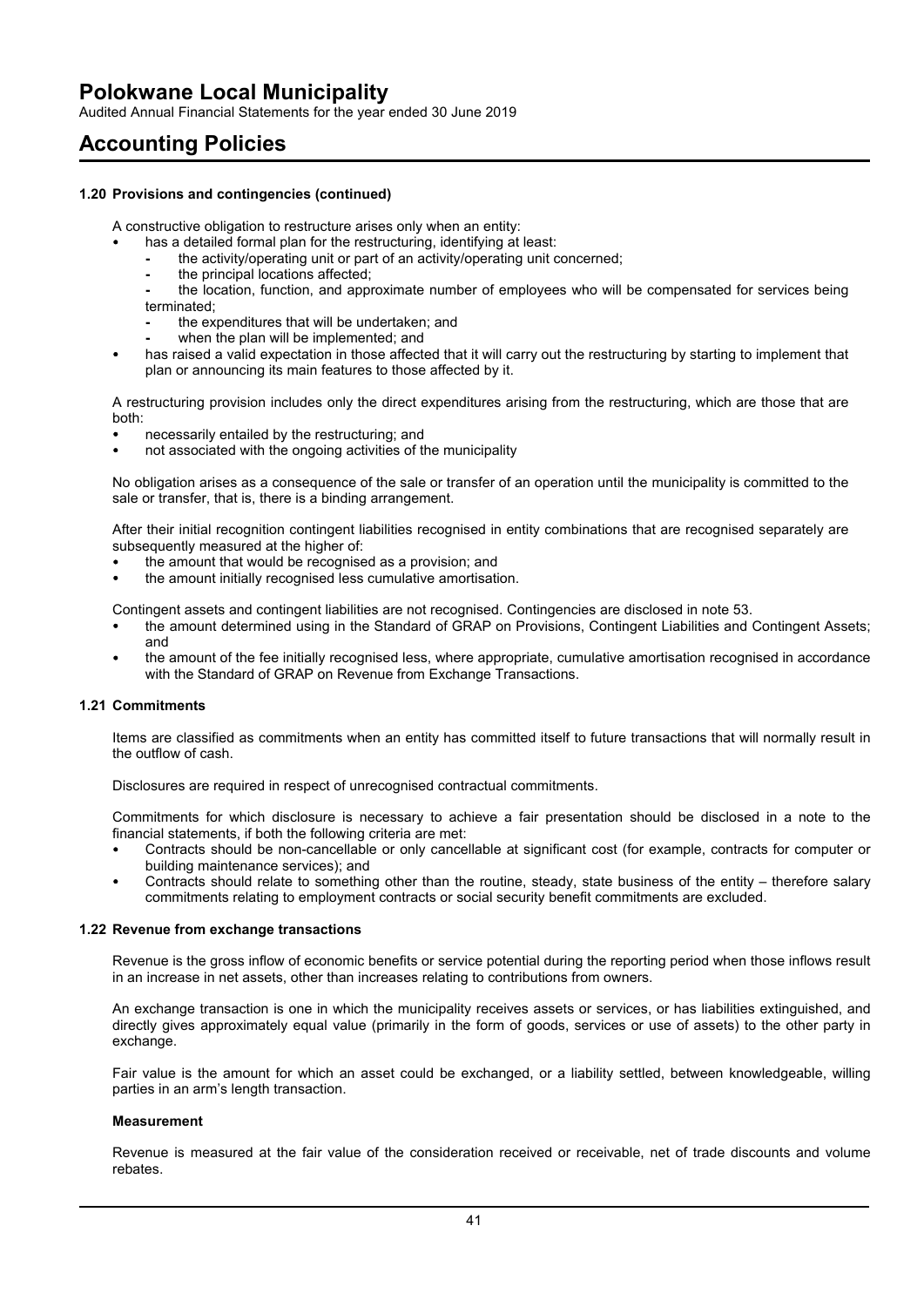Audited Annual Financial Statements for the year ended 30 June 2019

# **Accounting Policies**

### **1.22 Revenue from exchange transactions (continued)**

### **Sale of goods**

Revenue from the sale of goods is recognised when all the following conditions have been satisfied:

- the municipality has transferred to the purchaser the significant risks and rewards of ownership of the goods;
- the municipality retains neither continuing managerial involvement to the degree usually associated with ownership nor effective control over the goods sold;
- the amount of revenue can be measured reliably;
- it is probable that the economic benefits or service potential associated with the transaction will flow to the municipality; and
- the costs incurred or to be incurred in respect of the transaction can be measured reliably.

### **Rendering of services**

When the outcome of a transaction involving the rendering of services can be estimated reliably, revenue associated with the transaction is recognised by reference to the stage of completion of the transaction at the reporting date. The outcome of a transaction can be estimated reliably when all the following conditions are satisfied:

- the amount of revenue can be measured reliably;
- it is probable that the economic benefits or service potential associated with the transaction will flow to the municipality;
- the stage of completion of the transaction at the reporting date can be measured reliably; and
- the costs incurred for the transaction and the costs to complete the transaction can be measured reliably.

When services are performed by an indeterminate number of acts over a specified time frame, revenue is recognised on a straight line basis over the specified time frame unless there is evidence that some other method better represents the stage of completion. When a specific act is much more significant than any other acts, the recognition of revenue is postponed until the significant act is executed.

When the outcome of the transaction involving the rendering of services cannot be estimated reliably, revenue is recognised only to the extent of the expenses recognised that are recoverable.

Service revenue is recognised by reference to the stage of completion of the transaction at the reporting date. Stage of completion is determined by a variety of methods. Depending on the nature of the transaction, the methods may include:

- surveys of work performed;
- services performed to date as a percentage of total services to be performed;
- the proportion that costs incurred to date bear to the estimated total costs of the transaction. Only costs that reflect services performed to date are included in costs incurred to date. Only costs that reflect services performed or to be performed are included in the estimated total costs of the transaction.

### **Interest, royalties and dividends**

Revenue arising from the use by others of entity assets yielding interest, royalties and dividends or similar distributions is recognised when:

- It is probable that the economic benefits or service potential associated with the transaction will flow to the municipality, and
- The amount of the revenue can be measured reliably.

Interest is recognised, in surplus or deficit, using the effective interest rate method.

Royalties are recognised as they are earned in accordance with the substance of the relevant agreements.

Dividends or similar distributions are recognised, in surplus or deficit, when the municipality's right to receive payment has been established.

Service fees included in the price of the product are recognised as revenue over the period during which the service is performed.

### **1.23 Revenue from non-exchange transactions**

Revenue comprises gross inflows of economic benefits or service potential received and receivable by a municipality, which represents an increase in net assets, other than increases relating to contributions from owners.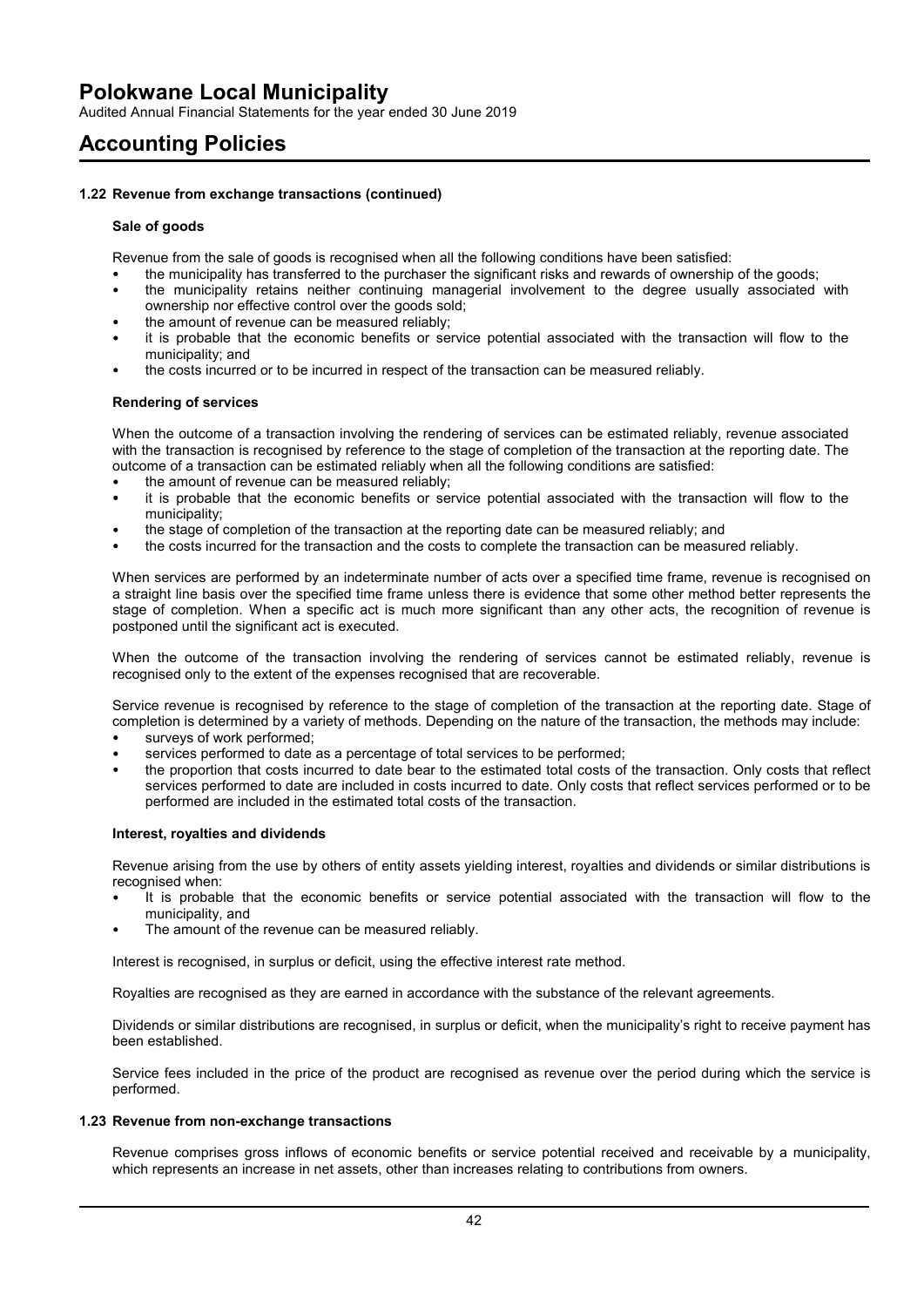Audited Annual Financial Statements for the year ended 30 June 2019

# **Accounting Policies**

### **1.23 Revenue from non-exchange transactions (continued)**

Conditions on transferred assets are stipulations that specify that the future economic benefits or service potential embodied in the asset is required to be consumed by the recipient as specified or future economic benefits or service potential must be returned to the transferor.

Control of an asset arise when the municipality can use or otherwise benefit from the asset in pursuit of its objectives and can exclude or otherwise regulate the access of others to that benefit.

Exchange transactions are transactions in which one entity receives assets or services, or has liabilities extinguished, and directly gives approximately equal value (primarily in the form of cash, goods, services, or use of assets) to another entity in exchange.

Expenses paid through the tax system are amounts that are available to beneficiaries regardless of whether or not they pay taxes.

Fines are economic benefits or service potential received or receivable by entities, as determined by a court or other law enforcement body, as a consequence of the breach of laws or regulations.

Non-exchange transactions are transactions that are not exchange transactions. In a non-exchange transaction, a municipality either receives value from another municipality without directly giving approximately equal value in exchange, or gives value to another municipality without directly receiving approximately equal value in exchange.

Restrictions on transferred assets are stipulations that limit or direct the purposes for which a transferred asset may be used, but do not specify that future economic benefits or service potential is required to be returned to the transferor if not deployed as specified.

Stipulations on transferred assets are terms in laws or regulation, or a binding arrangement, imposed upon the use of a transferred asset by entities external to the reporting municipality.

Tax expenditures are preferential provisions of the tax law that provide certain taxpayers with concessions that are not available to others.

The taxable event is the event that the government, legislature or other authority has determined will be subject to taxation.

Taxes are economic benefits or service potential compulsorily paid or payable to entities, in accordance with laws and or regulations, established to provide revenue to government. Taxes do not include fines or other penalties imposed for breaches of the law.

Transfers are inflows of future economic benefits or service potential from non-exchange transactions, other than taxes.

### **Recognition**

An inflow of resources from a non-exchange transaction recognised as an asset is recognised as revenue, except to the extent that a liability is also recognised in respect of the same inflow.

As the municipality satisfies a present obligation recognised as a liability in respect of an inflow of resources from a nonexchange transaction recognised as an asset, it reduces the carrying amount of the liability recognised and recognises an amount of revenue equal to that reduction.

### **Measurement**

Revenue from a non-exchange transaction is measured at the amount of the increase in net assets recognised by the municipality.

When, as a result of a non-exchange transaction, the municipality recognises an asset, it also recognises revenue equivalent to the amount of the asset measured at its fair value as at the date of acquisition, unless it is also required to recognise a liability. Where a liability is required to be recognised it will be measured as the best estimate of the amount required to settle the obligation at the reporting date, and the amount of the increase in net assets, if any, recognised as revenue. When a liability is subsequently reduced, because the taxable event occurs or a condition is satisfied, the amount of the reduction in the liability is recognised as revenue.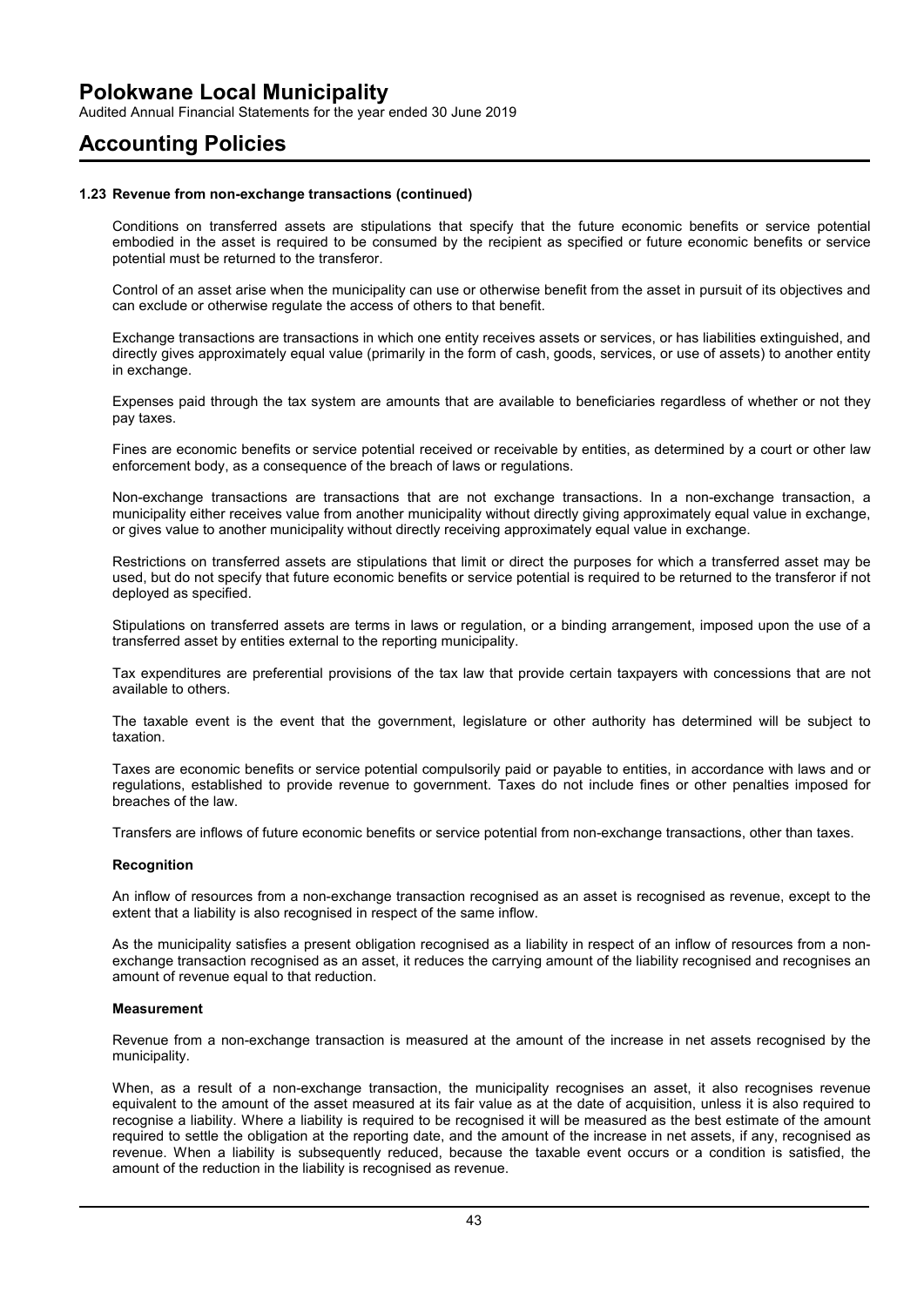Audited Annual Financial Statements for the year ended 30 June 2019

## **Accounting Policies**

### **1.23 Revenue from non-exchange transactions (continued)**

#### **Transfers**

Apart from Services in kind, which are not recognised, the municipality recognises an asset in respect of transfers when the transferred resources meet the definition of an asset and satisfy the criteria for recognition as an asset.

The municipality recognises an asset in respect of transfers when the transferred resources meet the definition of an asset and satisfy the criteria for recognition as an asset.

Transferred assets are measured at their fair value as at the date of acquisition.

#### **Fines**

Fines are recognised as revenue when the receivable meets the definition of an asset and satisfies the criteria for recognition as an asset.

Assets arising from fines are measured at the best estimate of the inflow of resources to the municipality.

Where the municipality collects fines in the capacity of an agent, the fine will not be revenue of the collecting entity.

#### **Bequests**

Bequests that satisfy the definition of an asset are recognised as assets and revenue when it is probable that the future economic benefits or service potential will flow to the municipality, and the fair value of the assets can be measured reliably.

### **Gifts and donations, including goods in-kind**

Gifts and donations, including goods in kind, are recognised as assets and revenue when it is probable that the future economic benefits or service potential will flow to the municipality and the fair value of the assets can be measured reliably.

### **1.24 Unspent Conditional Grants**

Revenue received from conditional grants, donations and funding are recognised as revenue to the extent that the municipality has complied with any of the criteria, conditions or obligations embodied in the agreement. To the extent where the obligations have not been met, a liability is recognised.

#### **1.25 Investment income**

Investment income is recognised on a time-proportion basis using the effective interest method.

### **1.26 Borrowing costs**

Borrowing costs are interest and other expenses incurred by an entity in connection with the borrowing of funds.

Qualifying asset is an asset that necessarily takes a substantial period of time to get ready for its intended use of sale.

Borrowing costs that are directly attributable to the acquisition, construction or production of a qualifying asset are capitalised as part of the cost of that asset when it is probable that they will result in future economic benefits or service potential to the municipality, and the costs can be measured reliably. The municipality applies this consistently to all borrowing costs that are directly attributable to the acquisition, construction, or production of all qualifying assets of the municipality. The amount of borrowing costs eligible for capitalisation is determined as follows:

- Actual borrowing costs on funds specifically borrowed for the purpose of obtaining a qualifying asset less any investment income on the temporary investment of those borrowings.
- Weighted average of the borrowing costs applicable to the municipality on funds generally borrowed for the purpose of obtaining a qualifying asset. The borrowing costs capitalised do not exceed the total borrowing costs incurred.

The capitalisation of borrowing costs commences when all the following conditions have been met:

- expenditures for the asset have been incurred;
- borrowing costs have been incurred; and
- activities that are necessary to prepare the asset for its intended use or sale are undertaken.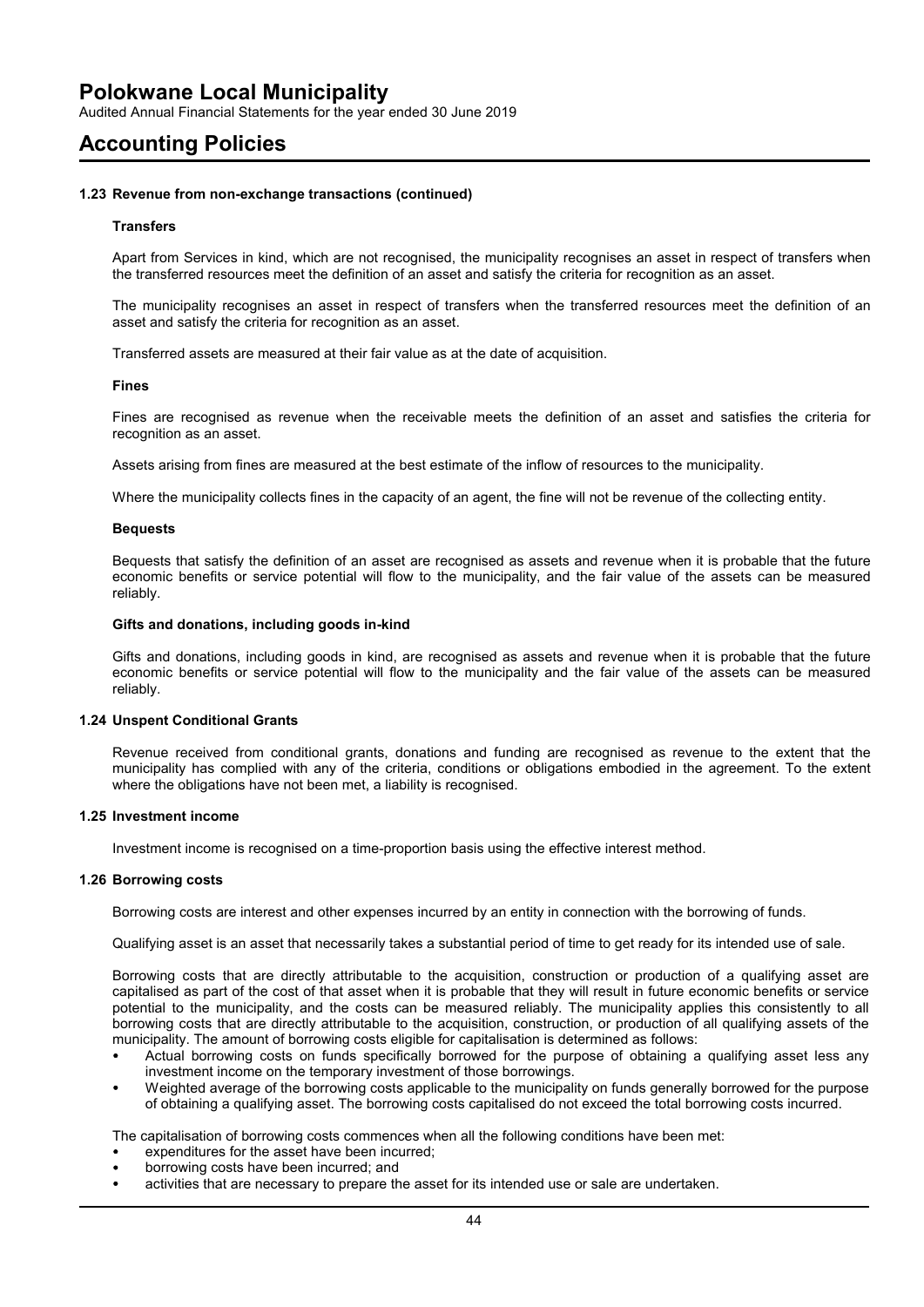Audited Annual Financial Statements for the year ended 30 June 2019

## **Accounting Policies**

### **1.26 Borrowing costs (continued)**

When the carrying amount or the expected ultimate cost of the qualifying asset exceeds its recoverable amount or recoverable service amount or net realisable value or replacement cost, the carrying amount is written down or written off in accordance with the accounting policy on Impairment of Assets and Inventories as per accounting policy number 1.16, 1.17 and 1.18. In certain circumstances, the amount of the write-down or write-off is written back in accordance with the same accounting policy.

Capitalisation is suspended during extended periods in which active development is suspended.

Capitalisation ceases when substantially all the activities necessary to prepare the qualifying asset for its intended use or sale are complete.

When the municipality completes the construction of a qualifying asset in parts and each part is capable of being used while construction continues on other parts, the municipality ceases capitalising borrowing costs when it completes substantially all the activities necessary to prepare that part for its intended use or sale.

All other borrowing costs are recognised as an expense in the period in which they are incurred.

### **1.27 Comparative figures**

Where necessary, comparative figures have been reclassified to conform to changes in presentation in the current year.

### **1.28 Unauthorised expenditure**

Unauthorised expenditure means:

- overspending of a vote or a main division within a vote; and
- expenditure not in accordance with the purpose of a vote or, in the case of a main division, not in accordance with the purpose of the main division.

All expenditure relating to unauthorised expenditure is recognised as an expense in the statement of financial performance in the year that the expenditure was incurred. The expenditure is classified in accordance with the nature of the expense, and where recovered, it is subsequently accounted for as revenue in the statement of financial performance.

### **1.29 Fruitless and wasteful expenditure**

Fruitless expenditure means expenditure which was made in vain and would have been avoided had reasonable care been exercised.

All expenditure relating to fruitless and wasteful expenditure is recognised as an expense in the statement of financial performance in the year that the expenditure was incurred. The expenditure is classified in accordance with the nature of the expense, and where recovered, it is subsequently accounted for as revenue in the statement of financial performance.

### **1.30 Irregular expenditure**

Irregular expenditure as defined in section 1 of the PFMA is expenditure other than unauthorised expenditure, incurred in contravention of or that is not in accordance with a requirement of any applicable legislation, including -

- (a) this Act; or
- (b) the State Tender Board Act, 1968 (Act No. 86 of 1968), or any regulations made in terms of the Act; or
- (c) any provincial legislation providing for procurement procedures in that provincial government.

National Treasury practice note no. 4 of 2008/2009 which was issued in terms of sections 76(1) to 76(4) of the PFMA requires the following (effective from 1 April 2008):

Irregular expenditure that was incurred and identified during the current financial and which was condoned before year end and/or before finalisation of the financial statements must also be recorded appropriately in the irregular expenditure register. In such an instance, no further action is also required with the exception of updating the note to the financial statements.

Irregular expenditure that was incurred and identified during the current financial year and for which condonement is being awaited at year end must be recorded in the irregular expenditure register. No further action is required with the exception of updating the note to the financial statements.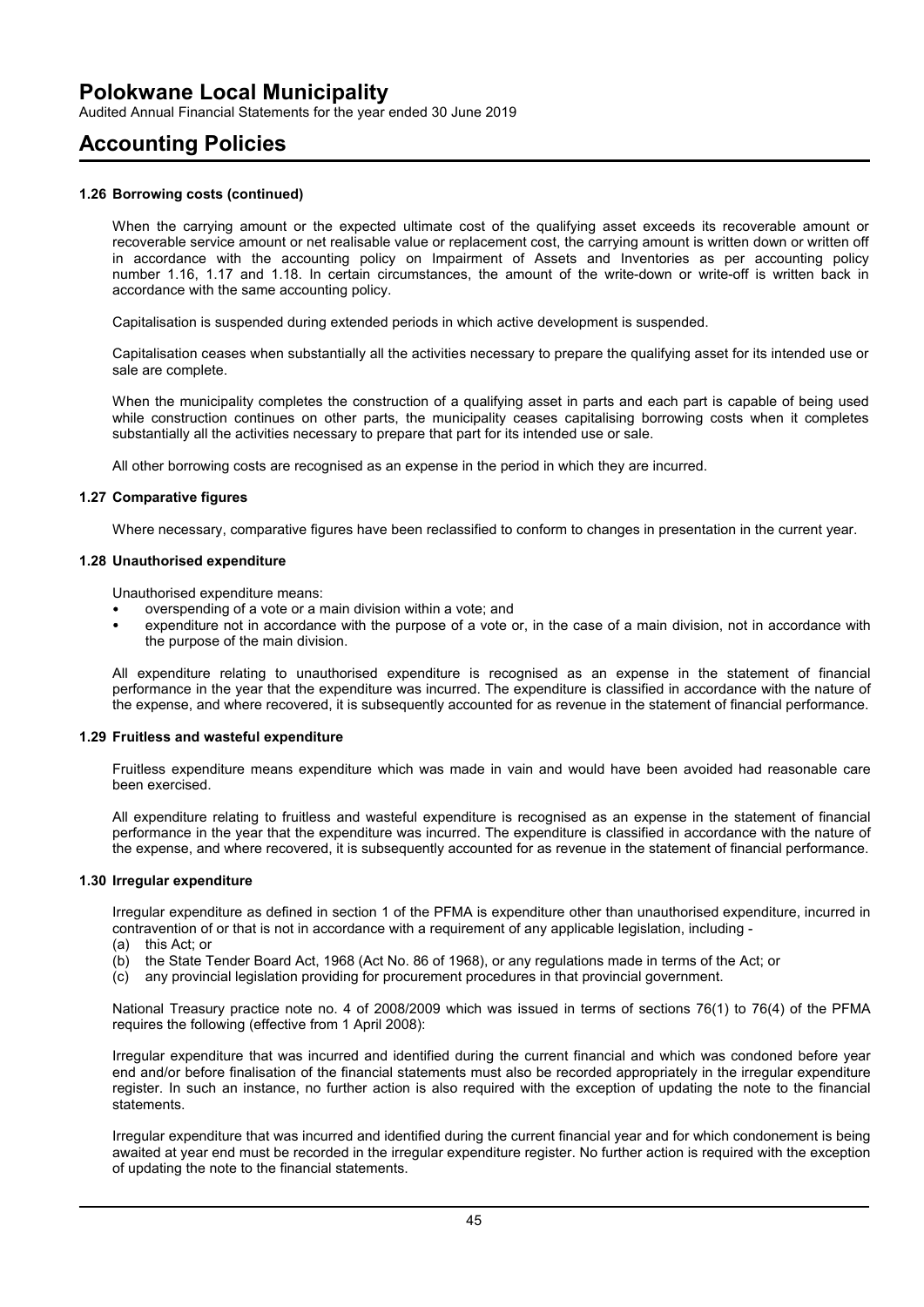Audited Annual Financial Statements for the year ended 30 June 2019

# **Accounting Policies**

### **1.30 Irregular expenditure (continued)**

Where irregular expenditure was incurred in the previous financial year and is only condoned in the following financial year, the register and the disclosure note to the financial statements must be updated with the amount condoned.

Irregular expenditure that was incurred and identified during the current financial year and which was not condoned by the National Treasury or the relevant authority must be recorded appropriately in the irregular expenditure register. If liability for the irregular expenditure can be attributed to a person, a debt account must be created if such a person is liable in law. Immediate steps must thereafter be taken to recover the amount from the person concerned. If recovery is not possible, the accounting officer or accounting authority may write off the amount as debt impairment and disclose such in the relevant note to the financial statements. The irregular expenditure register must also be updated accordingly. If the irregular expenditure has not been condoned and no person is liable in law, the expenditure related thereto must remain against the relevant programme/expenditure item, be disclosed as such in the note to the financial statements and updated accordingly in the irregular expenditure register.

Irregular expenditure is expenditure that is contrary to the Municipal Finance Management Act (Act No.56 of 2003), the Municipal Systems Act (Act No.32 of 2000), and the Public Office Bearers Act (Act No. 20 of 1998) or is in contravention of the economic entity's supply chain management policy. Irregular expenditure excludes unauthorised expenditure. Irregular expenditure is accounted for as expenditure in the Statement of Financial Performance and where recovered, it is subsequently accounted for as revenue in the Statement of Financial Performance.

### **1.31 Housing development fund**

The Housing Development Fund was established in terms of the Housing Act, (Act No. 107 of 1997). Loans from national and provincial government used to finance housing selling schemes undertaken by the municipality were extinguished on 1 April 1998 and transferred to a Housing Development Fund. Housing selling schemes, both complete and in progress as at 1 April 1998, were also transferred to the Housing Development Fund. In terms of the Housing Act, all proceeds from housing developments, which include rental income and sales of houses, must be paid into the Housing Development Fund. Monies standing to the credit of the Housing Development Fund can be used only to finance housing developments within the municipal area subject to the approval of the Provincial MEC responsible for housing.

### **1.32 Revaluation reserve**

The surplus arising from the revaluation of property, plant and equipment is credited to a non-distributable reserve. The revaluation surplus is realised as revalued buildings are depreciated, through a transfer from the revaluation reserve to the accumulated surplus/deficit. On disposal, the net revaluation surplus is transferred to the accumulated surplus/deficit while gains or losses on disposal, based on revalued amounts, are credited or charged to the statement of financial performance.

### **1.33 Segment information**

A segment is an activity of an entity:

- that generates economic benefits or service potential (including economic benefits or service potential relating to transactions between activities of the same entity);
- whose results are regularly reviewed by management to make decisions about resources to be allocated to that activity and in assessing its performance; and
- for which separate financial information is available.

Reportable segments are the actual segments which are reported on in the segment report. They are the segments identified above or alternatively an aggregation of two or more of those segments where the aggregation criteria are met.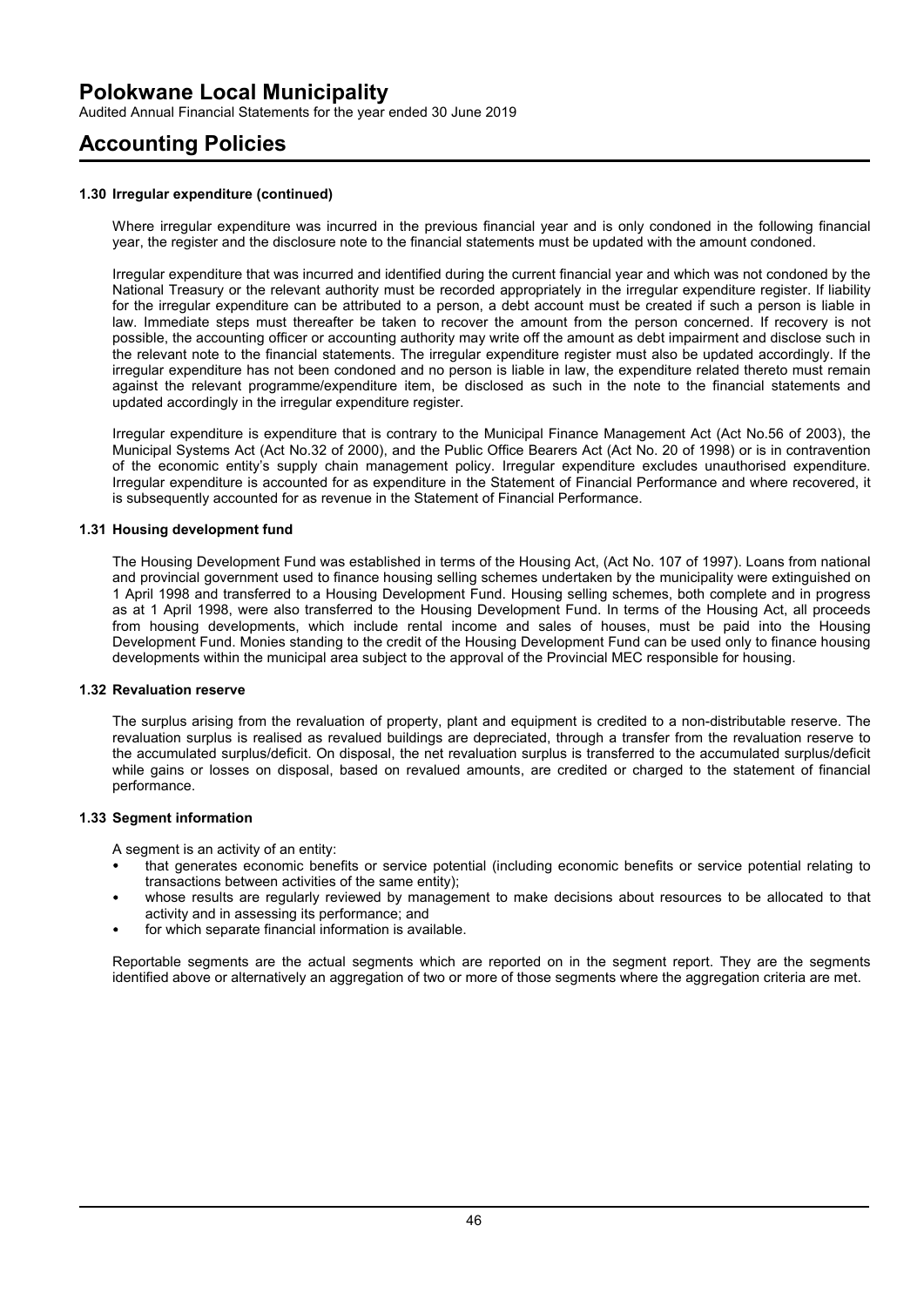Audited Annual Financial Statements for the year ended 30 June 2019

## **Accounting Policies**

### **1.33 Segment information (continued)**

### **Measurement**

The amount of each segment item reported is the measure reported to management for the purposes of making decisions about allocating resources to the segment and assessing its performance. Adjustments and eliminations made in preparing the entity's financial statements and allocations of revenues and expenses are included in determining reported segment surplus or deficit only if they are included in the measure of the segment's surplus or deficit that is used by management. Similarly, only those assets and liabilities that are included in the measures of the segment's assets and segment's liabilities that are used by management are reported for that segment. If amounts are allocated to reported segment surplus or deficit, assets or liabilities, those amounts are allocated on a reasonable basis.

If management uses only one measure of a segment's surplus or deficit, the segment's assets or the segment's liabilities in assessing segment performance and deciding how to allocate resources, segment surplus or deficit, assets and liabilities are reported in terms of that measure. If management uses more than one measure of a segment's surplus or deficit, the segment's assets or the segment's liabilities, the reported measures are those that management believes are determined in accordance with the measurement principles most consistent with those used in measuring the corresponding amounts in the entity's financial statements.

### **1.34 Budget information**

Municipality are typically subject to budgetary limits in the form of appropriations or budget authorisations (or equivalent), which is given effect through authorising legislation, appropriation or similar.

General purpose financial reporting by municipality shall provide information on whether resources were obtained and used in accordance with the legally adopted budget.

The approved budget is prepared on a accrual basis and presented by economic classification linked to performance outcome objectives.

The approved budget covers the fiscal period from 2018/07/01 to 2019/06/30.

The budget for the economic entity includes all the entities approved budgets under its control.

The audited annual financial statements and the budget are on the same basis of accounting therefore a comparison with the budgeted amounts for the reporting period have been included in the Statement of comparison of budget and actual amounts.

### **1.35 Related parties**

A related party is a person or an entity with the ability to control or jointly control the other party, or exercise significant influence over the other party, or vice versa, or an entity that is subject to common control, or joint control.

Control is the power to govern the financial and operating policies of an entity so as to obtain benefits from its activities.

Joint control is the agreed sharing of control over an activity by a binding arrangement, and exists only when the strategic financial and operating decisions relating to the activity require the unanimous consent of the parties sharing control (the venturers).

Related party transaction is a transfer of resources, services or obligations between the reporting entity and a related party, regardless of whether a price is charged.

Significant influence is the power to participate in the financial and operating policy decisions of an entity, but is not control over those policies.

Management are those persons responsible for planning, directing and controlling the activities of the municipality, including those charged with the governance of the municipality in accordance with legislation, in instances where they are required to perform such functions.

Close members of the family of a person are considered to be those family members who may be expected to influence, or be influenced by, that management in their dealings with the municipality.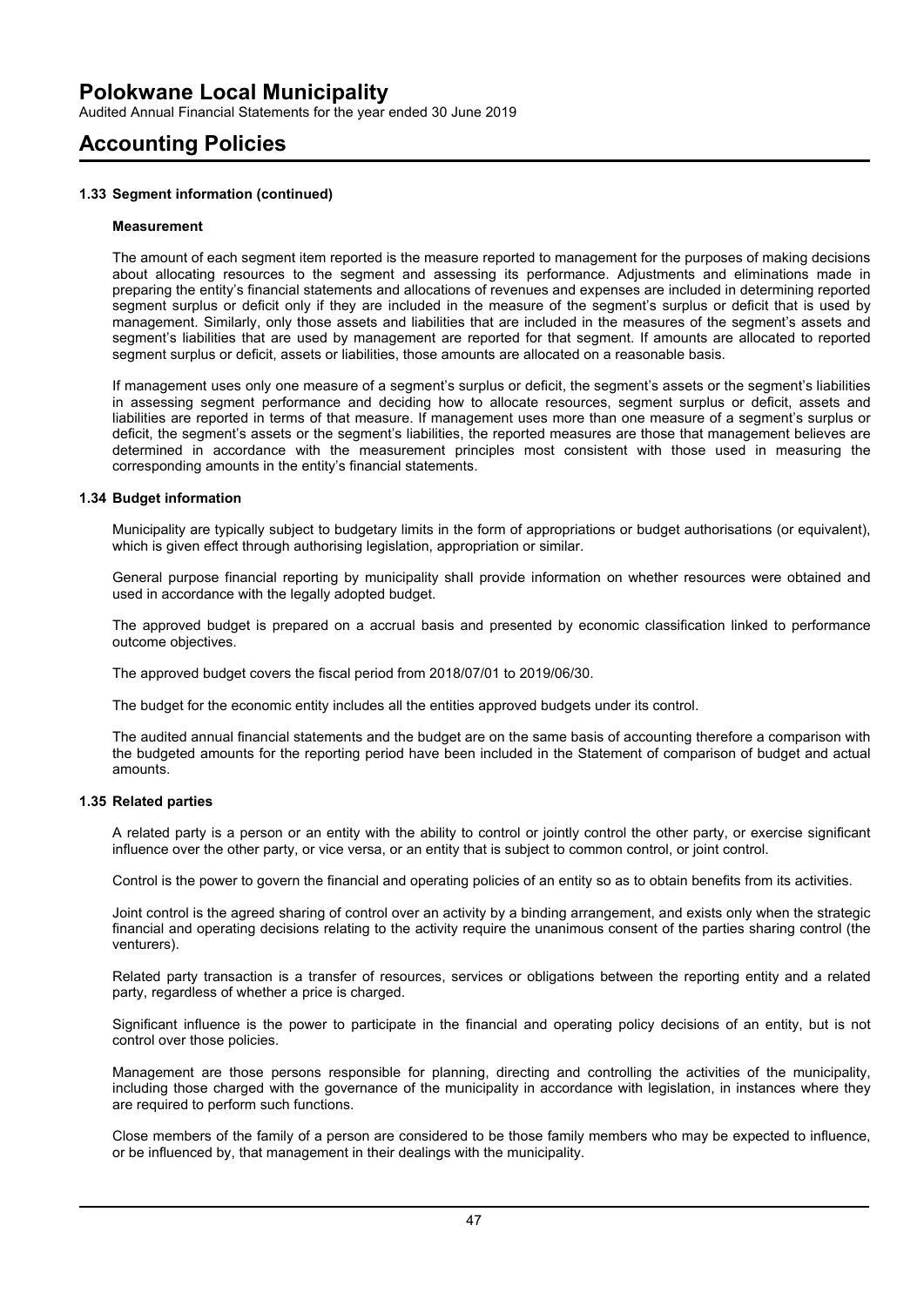Audited Annual Financial Statements for the year ended 30 June 2019

# **Accounting Policies**

### **1.35 Related parties (continued)**

The municipality operates in an economic sector currently dominated by entities directly or indirectly owned by the South African Government. As a consequence of the constitutional independence of the three spheres of government in South Africa, only entities within the national sphere of government are considered to be related parties.

Only transactions with related parties not at arm's length or not in the ordinary cause of business are disclosed.

### **1.36 Events after reporting date**

Events after reporting date are those events, both favourable and unfavourable, that occur between the reporting date and the date when the financial statements are authorised for issue. Two types of events can be identified:

- those that provide evidence of conditions that existed at the reporting date (adjusting events after the reporting date); and
- those that are indicative of conditions that arose after the reporting date (non-adjusting events after the reporting date).

The municipality will adjust the amount recognised in the financial statements to reflect adjusting events after the reporting date once the event occurred.

The municipality will disclose the nature of the event and an estimate of its financial effect or a statement that such estimate cannot be made in respect of all material non-adjusting events, where non-disclosure could influence the economic decisions of users taken on the basis of the financial statements.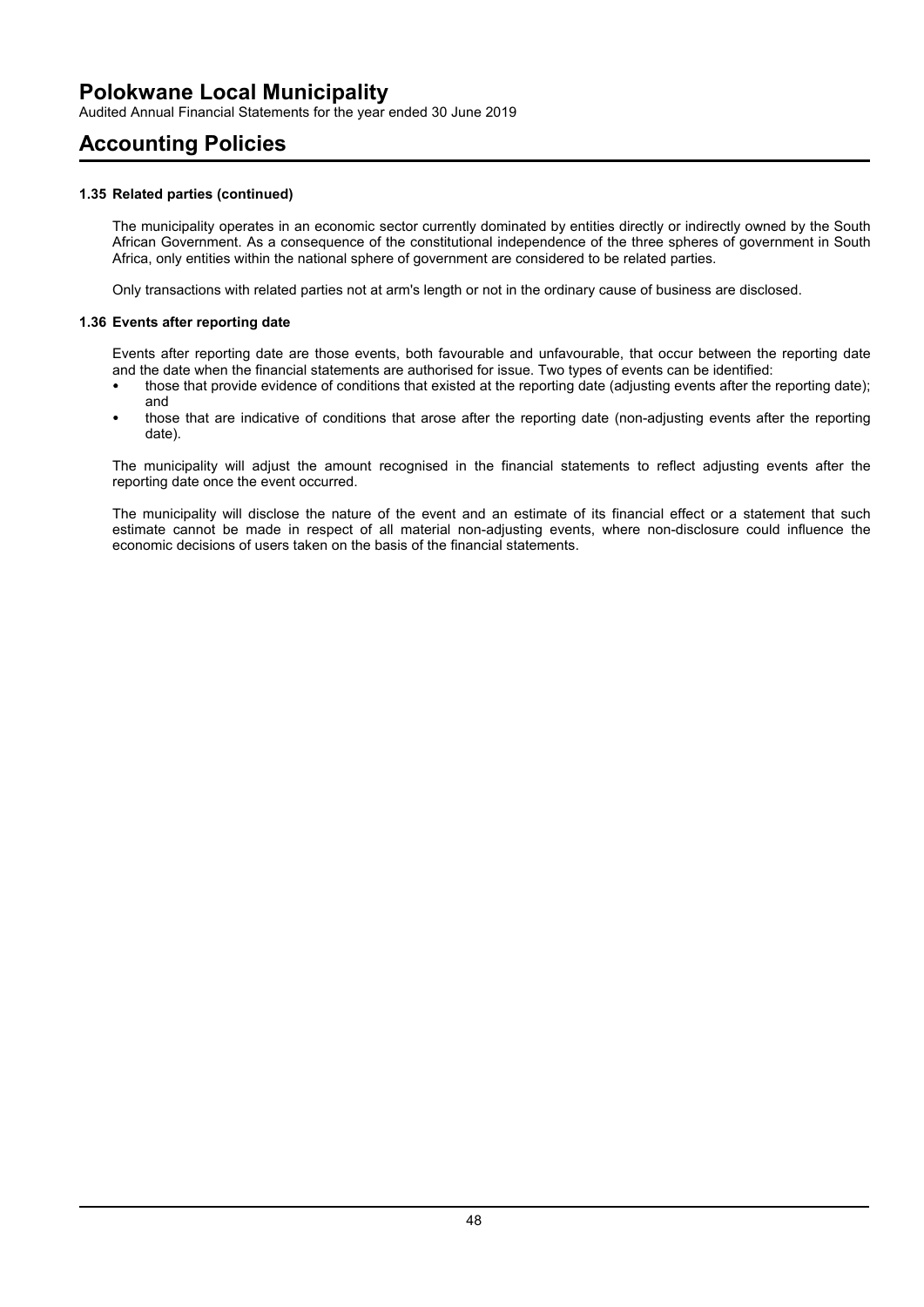Audited Annual Financial Statements for the year ended 30 June 2019

# **Notes to the Audited Annual Financial Statements**

### **2. New standards and interpretations**

### **2.1 Standards and interpretations effective and adopted in the current year**

In the current year, the municipality has adopted the following standards and interpretations that are effective for the current financial year and that are relevant to its operations:

|           | Standard/ Interpretation:                                                                                    | <b>Effective date:</b><br>Years beginning on or<br>after | <b>Expected impact:</b>                            |
|-----------|--------------------------------------------------------------------------------------------------------------|----------------------------------------------------------|----------------------------------------------------|
| ٠         | GRAP 12 (as amended 2016): Inventories                                                                       | 01 April 2018                                            | The impact of the<br>amendment is not<br>material. |
| ٠         | GRAP 16 (as amended 2016): Investment Property                                                               | 01 April 2018                                            | The impact of the<br>amendment is not<br>material. |
| $\bullet$ | GRAP 17 (as amended 2016): Property, Plant and 01 April 2018<br>Equipment                                    |                                                          | The impact of the<br>amendment is not<br>material. |
| ٠         | GRAP 21 (as amended 2016): Impairment of non-cash- 01 April 2018<br>generating assets                        |                                                          | The impact of the<br>amendment is not<br>material. |
| ٠         | GRAP 26 (as amended 2016): Impairment of cash- 01 April 2018<br>generating assets                            |                                                          | The impact of the is not<br>material.              |
|           | GRAP 27 (as amended 2016): Agriculture                                                                       | 01 April 2018                                            | The impact of the<br>amendment is not<br>material. |
| ٠         | GRAP 31 (as amended 2016): Intangible Assets                                                                 | 01 April 2018                                            | The impact of the<br>amendment is not<br>material. |
| ٠         | GRAP 103 (as amended 2016): Heritage Assets                                                                  | 01 April 2018                                            | The impact of the<br>amendment is not<br>material. |
| ٠         | Directive 12: The Selection of an Appropriate Reporting 01 April 2018<br><b>Framework by Public Entities</b> |                                                          | The impact of the<br>amendment is not<br>material. |

### **2.2 Standards and interpretations issued, but not yet effective**

The municipality has not applied the following standards and interpretations, which have been published and are mandatory for the municipality's accounting periods beginning on or after 01 July 2019 or later periods:

| Standard/Interpretation:                                                                            | <b>Effective date:</b><br>Years beginning on or<br>after | <b>Expected impact:</b>                                                      |
|-----------------------------------------------------------------------------------------------------|----------------------------------------------------------|------------------------------------------------------------------------------|
| GRAP 104 (amended): Financial Instruments                                                           | 01 April 2019                                            | Unlikely there will be a<br>material impact                                  |
| Guideline: Guideline on Accounting for Landfill Sites                                               | 01 April 2019                                            | Unlikely there will be a<br>material impact                                  |
| Guideline: Guideline on the Application of Materiality to<br><b>Financial Statements</b>            | 01 April 2019                                            | Unlikely there will be a<br>material impact                                  |
| GRAP 1 (amended): Presentation of Financial Statements                                              | 01 April 2020                                            | Unable to reliably estimate<br>the impact                                    |
| <b>GRAP 34: Separate Financial Statements</b>                                                       | 01 April 2020                                            | Not expected to impact<br>results but may result in<br>additional disclosure |
| GRAP 110 (as amended 2016): Living and Non-living<br><b>Resources</b>                               | 01 April 2020                                            | Unlikely there will be a<br>material impact                                  |
| IGRAP 1 (revised): Applying the Probability Test on Initial 01 April 2020<br>Recognition of Revenue |                                                          | Unlikely there will be a<br>material impact                                  |
| <b>GRAP 20: Related parties</b>                                                                     | 01 April 2019                                            | Not expected to impact<br>results but may result in<br>additional disclosure |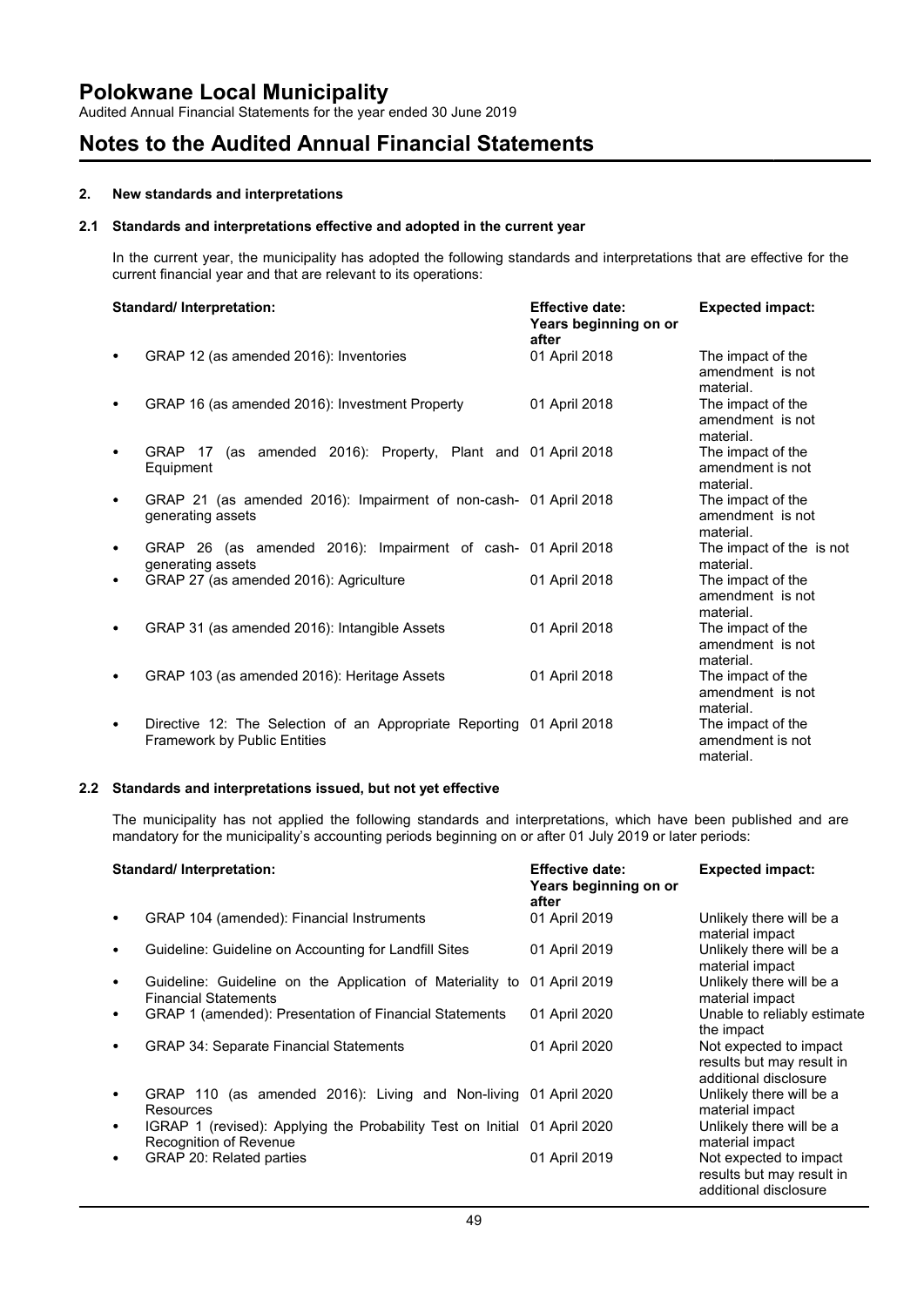Audited Annual Financial Statements for the year ended 30 June 2019

# **Notes to the Audited Annual Financial Statements**

|     |                                                                                                                                                                                                                            |             |                         |                                                 |            | 2019<br>R                                   | 2018<br>R.                                                                    |  |
|-----|----------------------------------------------------------------------------------------------------------------------------------------------------------------------------------------------------------------------------|-------------|-------------------------|-------------------------------------------------|------------|---------------------------------------------|-------------------------------------------------------------------------------|--|
| 2.  | New standards and interpretations (continued)<br>IGRAP 18: Interpretation of the Standard of GRAP on 01 April 2019<br>Recognition and Derecognition of Land                                                                |             |                         |                                                 |            | Unlikely there will be a<br>material impact |                                                                               |  |
| 2.3 | Standards and interpretations not yet effective or relevant                                                                                                                                                                |             |                         |                                                 |            |                                             |                                                                               |  |
|     | The following standards and interpretations have been published and are mandatory for the municipality's accounting<br>periods beginning on or after 01 July 2019 or later periods but are not relevant to its operations: |             |                         |                                                 |            |                                             |                                                                               |  |
|     | <b>Standard/Interpretation:</b>                                                                                                                                                                                            |             |                         | <b>Effective date:</b><br>Years beginning on or |            | <b>Expected impact:</b>                     |                                                                               |  |
|     | GRAP 36: Investments in Associates and Joint Ventures<br>٠                                                                                                                                                                 |             |                         | after<br>01 April 2020                          |            | Unlikely there will be a                    |                                                                               |  |
|     | 01 April 2019<br>GRAP 108: Statutory Receivables                                                                                                                                                                           |             |                         |                                                 |            | material impact<br>Unlikely there will be a |                                                                               |  |
|     | GRAP 109: Accounting by Principals and Agents                                                                                                                                                                              |             |                         | 01 April 2019                                   |            | material impact<br>Unlikely there will be a |                                                                               |  |
| 3.  | <b>Cash and cash equivalents</b>                                                                                                                                                                                           |             |                         |                                                 |            | material impact                             |                                                                               |  |
|     |                                                                                                                                                                                                                            |             |                         |                                                 |            |                                             |                                                                               |  |
|     | Cash and cash equivalents consist of:                                                                                                                                                                                      |             |                         |                                                 |            |                                             |                                                                               |  |
|     | Cash on hand<br><b>Bank balances</b>                                                                                                                                                                                       |             |                         |                                                 |            | 15 152<br>61 619 932                        | 25 0 75<br>2 017 804                                                          |  |
|     | Other cash and cash equivalents                                                                                                                                                                                            |             |                         |                                                 |            | 66 410 787                                  |                                                                               |  |
|     |                                                                                                                                                                                                                            |             |                         |                                                 |            | 128 045 871                                 | 2 042 879                                                                     |  |
|     | The municipality had the following bank accounts                                                                                                                                                                           |             |                         |                                                 |            |                                             |                                                                               |  |
|     | Account number / description                                                                                                                                                                                               |             | Bank statement balances |                                                 |            | Cash book balances                          |                                                                               |  |
|     |                                                                                                                                                                                                                            |             |                         |                                                 |            |                                             | 30 June 2019 30 June 2018 30 June 2017 30 June 2019 30 June 2018 30 June 2017 |  |
|     | Standard Bank - Business current<br>account (Primary account) -<br>030172349                                                                                                                                               | 118 889 404 | 27 496 735              | 22 861 690                                      | 59 976 086 |                                             | 615 658<br>11 694 552                                                         |  |
|     | <b>Standard Bank - Business current</b>                                                                                                                                                                                    | 656 753     | 75                      | 416 187                                         | 656 753    |                                             | 75<br>416 187                                                                 |  |
|     | account (DBSA) - 80472818<br>Standard Bank - Business current<br>account (Grant account) -                                                                                                                                 | 478 828     | 921 231                 | 871 325                                         | 478 828    |                                             | 921 231<br>871 325                                                            |  |
|     | 251753846<br>Standard Bank - Business current                                                                                                                                                                              | 508 262     | 480 840                 | 454 878                                         | 508 262    |                                             | 480 840<br>454 878                                                            |  |
|     | account (Housing account) -<br>330535269                                                                                                                                                                                   |             |                         |                                                 |            |                                             |                                                                               |  |
|     | Ned Bank - Business current<br>account - 1013906551                                                                                                                                                                        |             |                         |                                                 |            |                                             | 4 575 979                                                                     |  |
|     | <b>Total</b>                                                                                                                                                                                                               | 120 533 247 | 28 898 881              | 24 604 080                                      | 61 619 929 | 2 017 804                                   | 18 012 921                                                                    |  |
| 4.  | <b>Investments</b>                                                                                                                                                                                                         |             |                         |                                                 |            |                                             |                                                                               |  |
|     | Designated at fair value                                                                                                                                                                                                   |             |                         |                                                 |            |                                             |                                                                               |  |
|     | Sanlam<br>Liberty life                                                                                                                                                                                                     |             |                         |                                                 |            | 57 829 129                                  | 69 297 244<br>43 203 858                                                      |  |
|     |                                                                                                                                                                                                                            |             |                         |                                                 |            | 57 829 129                                  | 112 501 102                                                                   |  |
|     | <b>Current assets</b>                                                                                                                                                                                                      |             |                         |                                                 |            |                                             |                                                                               |  |
|     | Designated at fair value                                                                                                                                                                                                   |             |                         |                                                 |            | 57 829 129                                  | 112 501 102                                                                   |  |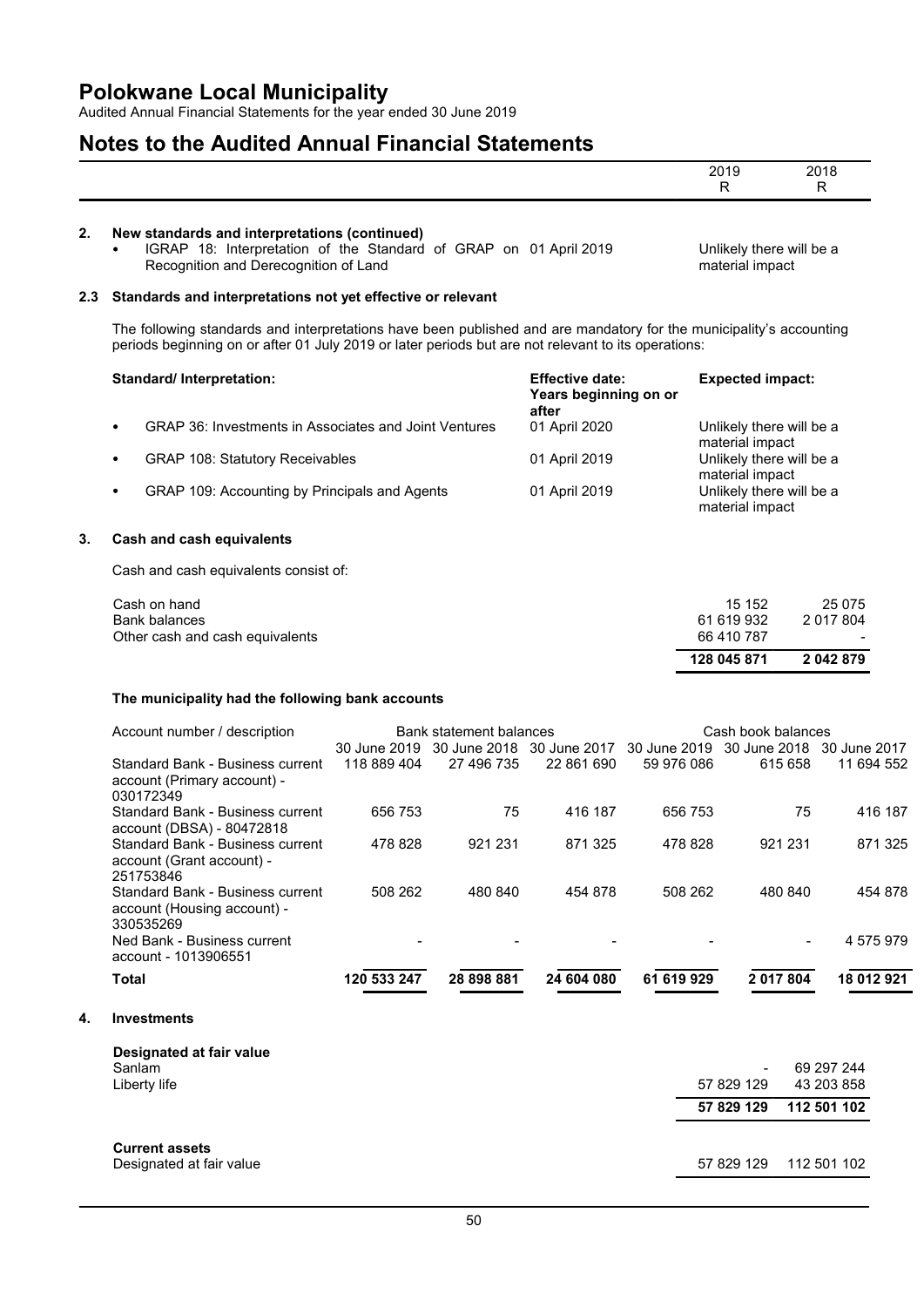Audited Annual Financial Statements for the year ended 30 June 2019

# **Notes to the Audited Annual Financial Statements**

|  | $\sim$ $\sim$<br>____ | _____ |
|--|-----------------------|-------|
|  |                       |       |

### **4. Investments (continued)**

### **Financial assets at fair value**

### **Redemption terms**

The Liberty Investments are to be redeemed in July 2019.

### **5. Receivables from exchange**

| <b>Gross balances</b>                           |             |                             |
|-------------------------------------------------|-------------|-----------------------------|
| Electricity                                     | 227 735 868 | 201 033 718                 |
| Water                                           | 455 380 828 | 371 915 064                 |
| Waste water                                     | 73 853 834  | 52 693 150                  |
| Refuse                                          | 91 539 181  | 64 845 382                  |
| Other sundry receivables                        | 209 786 275 | 291 559 146                 |
| Housing rental                                  | 241 286     |                             |
| Housing selling schemes                         | 271 395     | 266 807                     |
|                                                 | 1058808667  | 982 313 267                 |
| Less: Allowance for impairment                  |             |                             |
| Provision for bad debts & RD Cheques            |             | (767 505 474) (672 195 284) |
|                                                 |             |                             |
| <b>Net balance</b>                              |             |                             |
| Provision for bad debts & RD cheques            |             | (767 505 474) (672 195 284) |
| Electricity                                     | 227 735 868 | 201 033 718                 |
| Water                                           | 455 380 828 | 371 915 064                 |
| Waste water                                     | 73 853 834  | 52 693 150                  |
| Refuse                                          | 91 539 181  | 64 845 382                  |
| Other sundry receivables                        | 209 786 275 | 291 559 146                 |
| Housing rental                                  | 241 286     |                             |
| Housing selling schemes                         | 271 395     | 266 807                     |
|                                                 | 291 303 193 | 310 117 983                 |
|                                                 |             |                             |
| <b>Provision for bad debts &amp; RD Cheques</b> |             |                             |
| Total provision at year end                     |             | (768 947 261) (673 637 071) |
| R/D cheques                                     | 1441787     | 1441787                     |
|                                                 |             | (767 505 474) (672 195 284) |
|                                                 |             |                             |
| <b>Electricity</b>                              |             |                             |
| Current (0 -30 days)                            | 63 666 659  | 45 122 795                  |
| 31 - 60 days                                    | 24 073 897  | 19 861 660                  |
| 61 - 90 days                                    | 18 529 076  | 18 430 782                  |
| 91 - 120 days                                   | 6971201     | 7 129 918                   |
| 120 days+                                       | 114 495 035 | 110 488 563                 |
|                                                 | 227 735 868 | 201 033 718                 |
| Water                                           |             |                             |
| Current (0 -30 days)                            | 62 944 675  | 86 178 030                  |
| 31 - 60 days                                    | 22 531 687  | 19 469 883                  |
| 61 - 90 days                                    | 13 915 194  | 19 394 536                  |
| 91 - 120 days                                   | 6 047 702   | 14 691 655                  |
| 120 days+                                       | 349 941 570 | 232 180 960                 |
|                                                 | 455 380 828 | 371 915 064                 |
|                                                 |             |                             |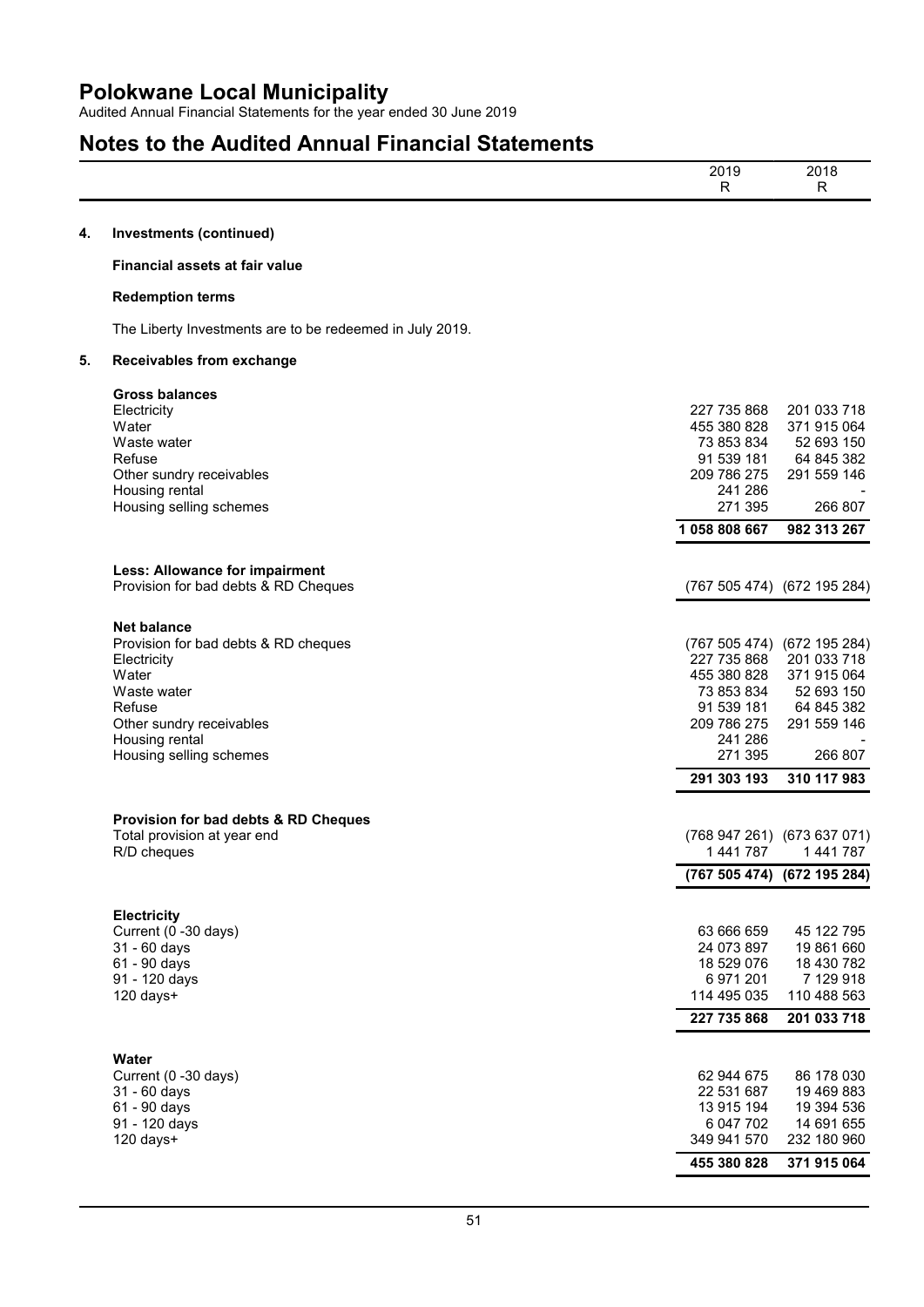Audited Annual Financial Statements for the year ended 30 June 2019

## **Notes to the Audited Annual Financial Statements**

|    |                                                 | 2019                    | 2018                        |
|----|-------------------------------------------------|-------------------------|-----------------------------|
|    |                                                 | R                       | R.                          |
| 5. | Receivables from exchange (continued)           |                         |                             |
|    | <b>Waste water</b>                              |                         |                             |
|    | Current (0 -30 days)                            | 9 133 740               | 9895373                     |
|    | 31 - 60 days                                    | 5 005 966               | 4 681 142                   |
|    | 61 - 90 days                                    | 4 392 638               | 3 4 5 8 4 5 7               |
|    | 91 - 120 days<br>$120$ days+                    | 3 090 973<br>52 230 517 | 2918602<br>31 739 576       |
|    |                                                 | 73 853 834              | 52 693 150                  |
|    | <b>Refuse</b>                                   |                         |                             |
|    | Current (0 -30 days)                            | 6 071 491               | (2615052)                   |
|    | 31 - 60 days                                    | 5799756                 | 5 404 851                   |
|    | 61 - 90 days                                    | 5 137 832               | 4 261 621                   |
|    | 91 - 120 days                                   | 3 538 932               | 3 844 058                   |
|    | $121 + days$                                    | 70 991 170              | 53 949 904                  |
|    |                                                 | 91 539 181              | 64 845 382                  |
|    | Other sundry debtors                            |                         |                             |
|    | Current (0 -30 days)                            | 5 393 925               | 86 961 314                  |
|    | 31 - 60 days<br>61 - 90 days                    | 2 346 614<br>2 123 542  | 3891131<br>875 395          |
|    | 91 - 120 days                                   | 5 151 648               | 1 292 893                   |
|    | $121 + days$                                    | 194 770 546             | 198 538 413                 |
|    |                                                 | 209 786 275             | 291 559 146                 |
|    | <b>Housing rental</b>                           |                         |                             |
|    | Current (0 -30 days)                            | 81 064                  |                             |
|    | 31 - 60 days                                    | 80 4 29                 |                             |
|    | 61 - 90 days                                    | 79 793                  |                             |
|    |                                                 | 241 286                 |                             |
|    | <b>Housing selling schemes</b>                  |                         |                             |
|    | Current (0 -30 days)                            | 3 200<br>3077           | 14 8 37<br>17 954           |
|    | 31 - 60 days<br>61 - 90 days                    | 2883                    | 1 1 9 3                     |
|    | 91 - 120 days                                   | 625                     | 1672                        |
|    | $121 + days$                                    | 261 610                 | 231 151                     |
|    |                                                 | 271 395                 | 266 807                     |
|    | Reconciliation of allowance for impairment      |                         |                             |
|    | Balance at beginning of the year                |                         | (673 637 070) (536 124 466) |
|    | RD cheques opening blance                       | 1441786                 | 1441786                     |
|    | Debt impairment written off against provision   | 20 733 000              | 79 535 978                  |
|    | RD cheques recognised during the year           | 423 806                 |                             |
|    | Contributions to provision for consumer debtors |                         | (116 466 996) (217 048 582) |
|    |                                                 |                         | (767 505 474) (672 195 284) |

The difference between the contribution to provision for consumer debtors as reflected above, and note 60, is R15 191 347. This relates to the VAT component, as provisions are inclusive of VAT whilst bad debts are exclusive.

Included in the allowance for impairment total is an amount of R187 343 822 which relates to property rates receivables.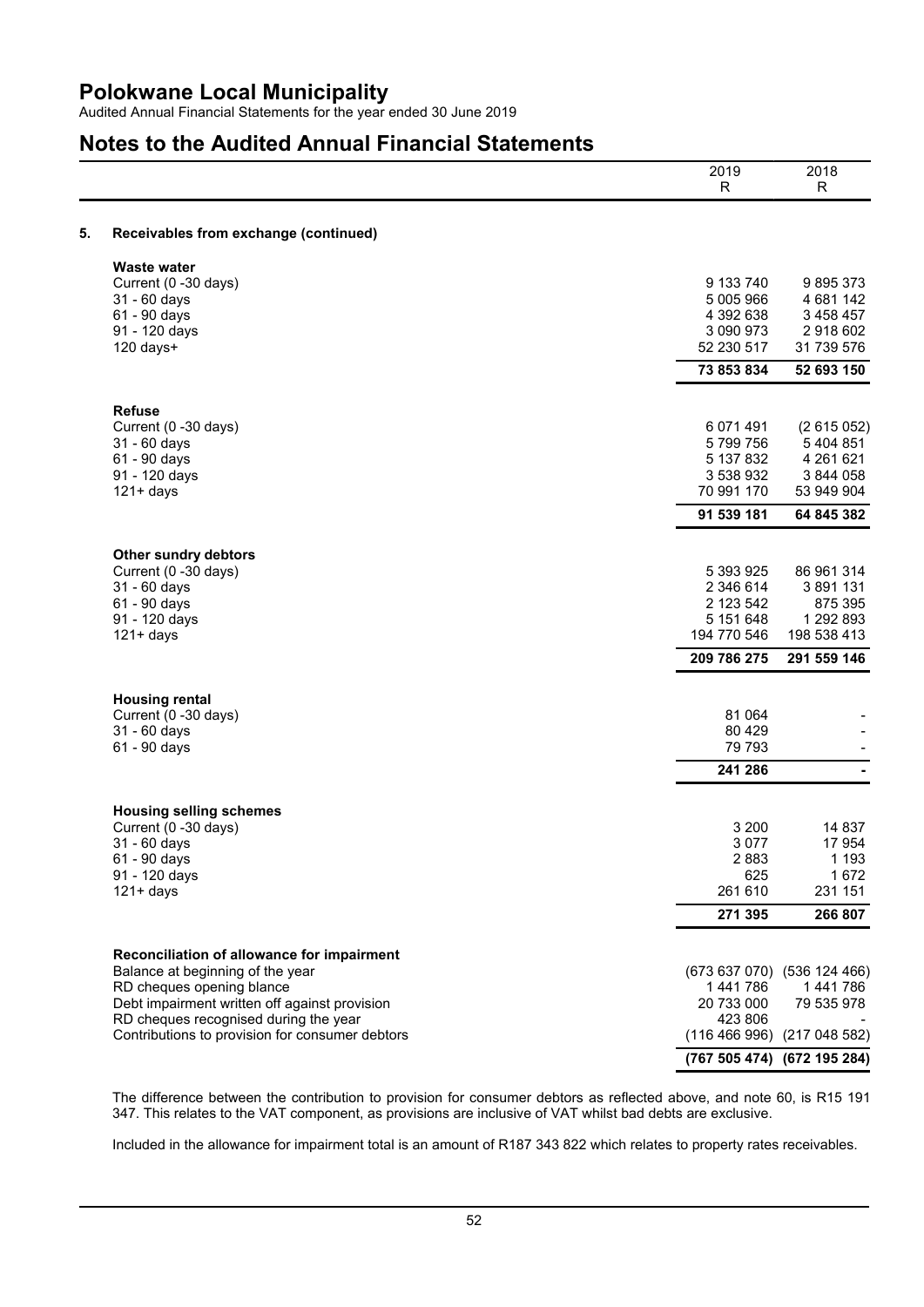Audited Annual Financial Statements for the year ended 30 June 2019

## **Notes to the Audited Annual Financial Statements**

|    |                                                 | 2019<br>R     | 2018<br>R. |
|----|-------------------------------------------------|---------------|------------|
|    |                                                 |               |            |
| 5. | Receivables from exchange (continued)           |               |            |
|    | Consumer debtors pledged as security            |               |            |
|    | No consumer debtors are pledged as security.    |               |            |
| 6. | Other receivables from exchange transactions    |               |            |
|    | Amounts paid in advance                         |               | 7488272    |
|    | Deposits - Eskom                                | 800 724       | 708 664    |
|    | Beroka football club                            | 759 166       | 759 166    |
|    | Rental smoothing receivable                     | 2 447 972     | 2 290 093  |
|    | Current portion of housing selling scheme loans | 3891          | 3891       |
|    | Housing selling scheme loans                    | 144 352       | 144 352    |
|    | Over and under banking                          | 2931          |            |
|    | Leelyn Management Parking                       | 164 113       | 164 113    |
|    | Standard bank - Interest receivable             | 1 249 327     | 863 787    |
|    | Other debtors                                   | 591 722       | 591 772    |
|    | Sundry debtors - auctioneer                     | 3 160 360     | 3 160 310  |
|    | Debtor suspense account                         | 977 498       | 977498     |
|    | Sundry balances - duplicate payments            | 25 034        | 25 0 34    |
|    |                                                 | 10 327 090    | 17 176 952 |
|    | Non-current assets                              | 144 352       | 144 352    |
|    | <b>Current assets</b>                           | 10 182 738    | 17 032 600 |
|    |                                                 | 10 327 090    | 17 176 952 |
|    | Lease rental receivable                         |               |            |
|    | <b>Minimum rental receipts</b>                  |               |            |
|    | Within a year                                   | 4 4 8 6 1 5 0 | 4789766    |
|    | Between 1 and 5 years                           | 20 616 878    | 19 516 244 |
|    | After 5 years                                   | 67 994 026    | 73 485 375 |

The municipality leases out certain land and buildings under operating leases. The inflation rate differs from contract to contract.

**93 097 054 97 791 385**

There are unguaranteed residual values accruing to the benefit of the lessor or lessee.

There are no accumulated allowance for uncollectible minimum lease payments receivable.

### **7. Receivables from non-exchange transactions**

| Fines<br><b>CDM</b>      | 43 197 248<br>3 401 857 | 46 421 215<br>3 401 857 |
|--------------------------|-------------------------|-------------------------|
| Consumer debtors - Rates | 341 906 884 252 392 157 |                         |
|                          | 388 505 989             | 302 215 229             |

### **Receivables from non-exchange transactions pledged as security**

No non-exchange transactions are pledged as security.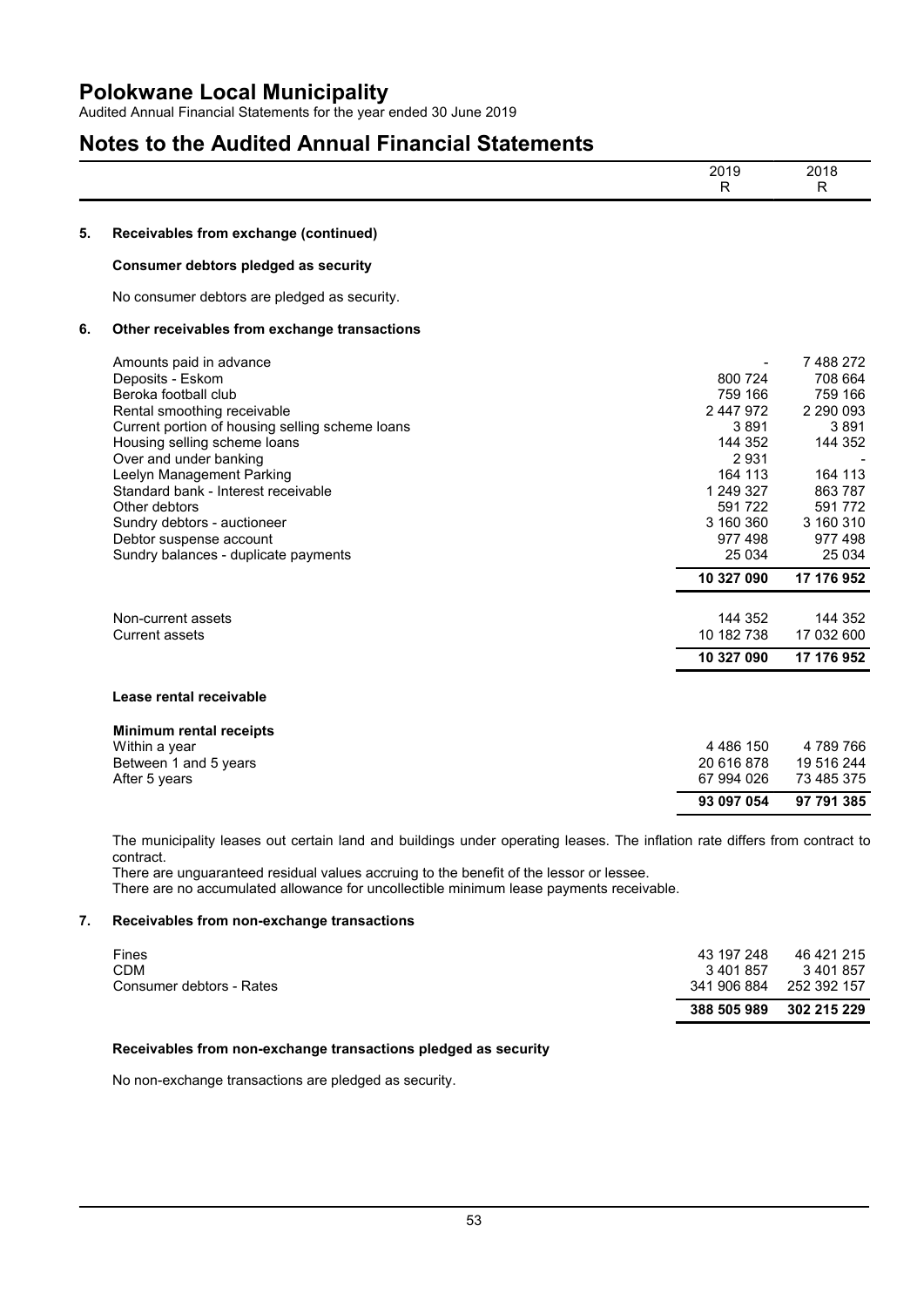Audited Annual Financial Statements for the year ended 30 June 2019

# **Notes to the Audited Annual Financial Statements**

|    |                                                                                                                                                                                 | 2019<br>R                 | 2018<br>R.                                 |
|----|---------------------------------------------------------------------------------------------------------------------------------------------------------------------------------|---------------------------|--------------------------------------------|
|    |                                                                                                                                                                                 |                           |                                            |
| 7. | Receivables from non-exchange transactions (continued)                                                                                                                          |                           |                                            |
|    | Age analysis - Rates                                                                                                                                                            |                           |                                            |
|    | Current (0 - 30 days)<br>31 - 60 days                                                                                                                                           | 35 029 403<br>19 373 198  | 34 025 086<br>16 365 663                   |
|    | 61 - 90 days                                                                                                                                                                    | 15 066 956                | 10 380 731                                 |
|    | 91 - 120 days<br>$121 + days$                                                                                                                                                   | 10 761 705<br>258 816 432 | 8 135 052<br>183 485 625                   |
|    |                                                                                                                                                                                 | 339 047 694               | 252 392 157                                |
|    |                                                                                                                                                                                 |                           |                                            |
|    | Reconciliation of provision for impairment of traffic fines receivable                                                                                                          |                           |                                            |
|    | Opening balance                                                                                                                                                                 | 37 844 178                | 30 928 605                                 |
|    | Provision for impairment                                                                                                                                                        | (81512)<br>37 762 666     | 6915573<br>37 844 178                      |
|    |                                                                                                                                                                                 |                           |                                            |
|    | Reconciliation of traffic fines receivable net amount                                                                                                                           |                           |                                            |
|    | Traffic fines receivable: Gross amount                                                                                                                                          | 80 959 915                | 84 265 363                                 |
|    | Less: Provision for impairment                                                                                                                                                  | (37762667)                | (37844148)                                 |
|    |                                                                                                                                                                                 | 43 197 248                | 46 421 215                                 |
| 8. | <b>Inventories</b>                                                                                                                                                              |                           |                                            |
|    | Water for distribution                                                                                                                                                          | 497 354                   | 368 062                                    |
|    | Consumables stores - at cost                                                                                                                                                    | 142 508 815<br>6 648 360  | 155 840 241<br>8 125 800                   |
|    | Land inventory                                                                                                                                                                  | 149 654 529               | 164 334 103                                |
|    |                                                                                                                                                                                 |                           |                                            |
|    | <b>Water for distribution</b>                                                                                                                                                   |                           |                                            |
|    | Opening balance                                                                                                                                                                 | 368 062                   | 890 144                                    |
|    | Purchases<br>Issued                                                                                                                                                             | 176 250 288               | 185 561 023<br>(144 315 725) (160 256 762) |
|    | Water losses                                                                                                                                                                    | (31805271)                | (25826343)                                 |
|    | <b>Closing balance</b>                                                                                                                                                          | 497 354                   | 368 062                                    |
| 9. | <b>VAT receivable</b>                                                                                                                                                           |                           |                                            |
|    | <b>VAT</b>                                                                                                                                                                      | 33 379 556                | 58 253 018                                 |
|    | The VAT payable should be netted off against the VAT receivable resulting in a net amount of R20 826 422. For the<br>breakdown of the balance, please refer to the table below. |                           |                                            |

| 23 942 910 | 99 285 052                |
|------------|---------------------------|
|            |                           |
| 93 752 102 | 36 070 425                |
|            | $(84315456)$ $(77102459)$ |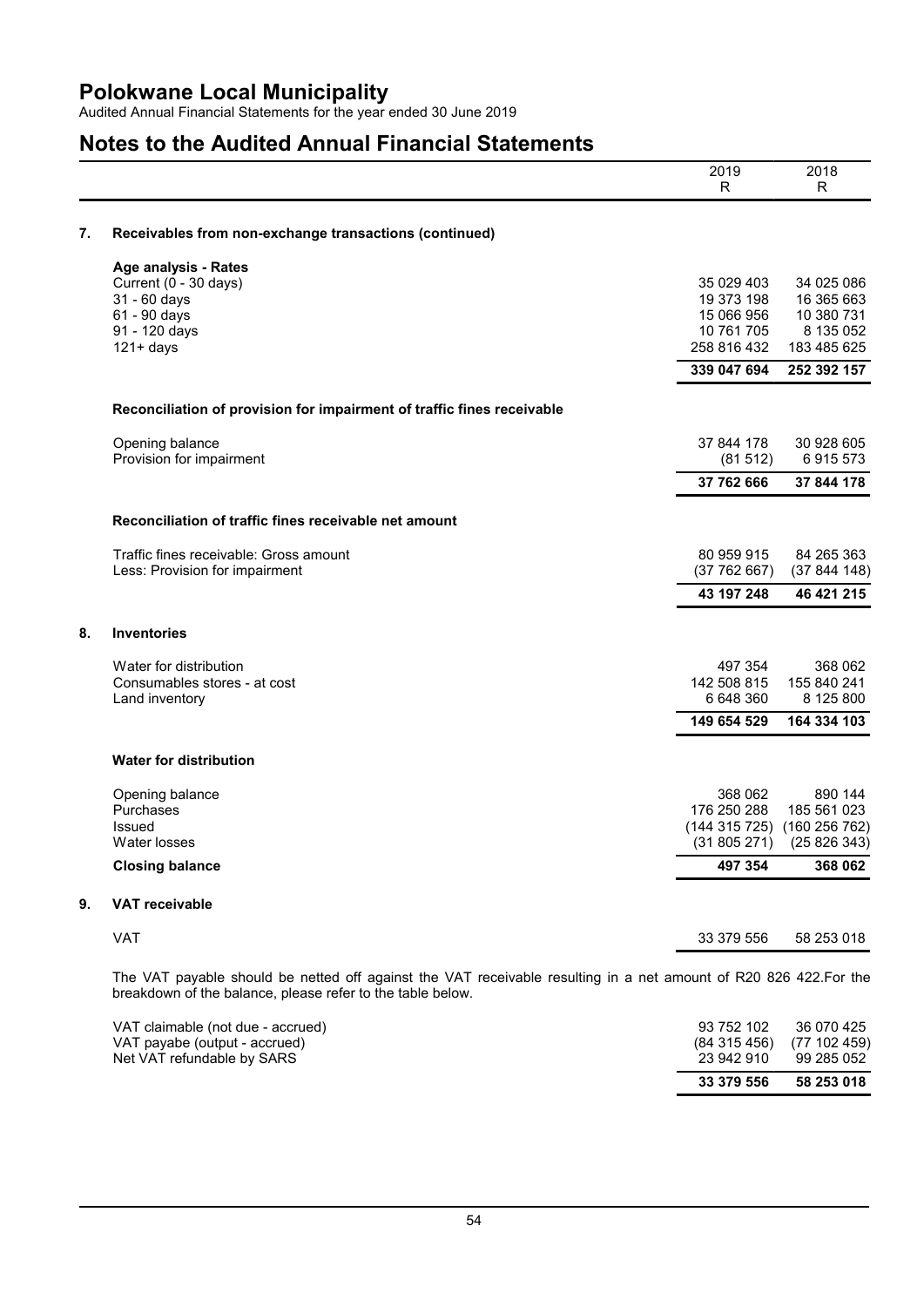Audited Annual Financial Statements for the year ended 30 June 2019

## **Notes to the Audited Annual Financial Statements**

|  | LV.<br>. . | - - -<br>. .<br>∠∪ ⊺ŏ<br>$- - -$ |
|--|------------|----------------------------------|
|  | -          |                                  |

### **10. Investment property**

|                     |                     | 2019                                             |                            |                     | 2018                                             |                            |
|---------------------|---------------------|--------------------------------------------------|----------------------------|---------------------|--------------------------------------------------|----------------------------|
|                     | Cost /<br>Valuation | depreciation<br>and<br>accumulated<br>impairment | Accumulated Carrying value | Cost /<br>Valuation | depreciation<br>and<br>accumulated<br>impairment | Accumulated Carrying value |
| Investment property | 749 428 236         |                                                  | 749 428 236                | 724 131 490         | $\blacksquare$                                   | 724 131 490                |
|                     |                     |                                                  |                            |                     |                                                  |                            |

### **Reconciliation of investment property - 2019**

| Investment property                          |                    | Opening<br>balance<br>724 131 490 | <b>Disposals</b><br>(947312) | Fair value<br>adjustments<br>26 244 058 | Total<br>749 428 236      |             |
|----------------------------------------------|--------------------|-----------------------------------|------------------------------|-----------------------------------------|---------------------------|-------------|
| Reconciliation of investment property - 2018 |                    |                                   |                              |                                         |                           |             |
|                                              | Opening<br>balance | Additions                         | <b>Disposals</b>             | Other changes,<br>movements             | Fair value<br>adjustments | Total       |
| Investment property                          | 702 055 306        | 3 188 690                         | (793 523)                    | (8676899)                               | 28 357 916                | 724 131 490 |

### **Pledged as security**

No investment properties are pledged as security.

The values were determined by an external Professional Valuer registered with the South African Council for the Property Valuers Profession, Registration number 4973/1. The value of investment property, comprising of land and building was determined by using a combination of valuation approaches. Each of these approaches assessed the relevance of each specific property based on their nature, use and comparable market transactions. The preferred valuation methodology applied to vacant land was that of comparable market related sales, based on use, location and extent. In cases where no reasonable comparable sales were available, the discounted cash flow methodology was used based on market related rentals for similar properties. Investment Properties were fair valued by Zack van der Merve, a registered professional valuer, registration number: (SACPVP) - Valuer: 4973.

A register containing the information required by section 63 of the Municipal Finance Management Act is available for inspection at the registered office of the municipality.

There are no restrictions on investment properties.:

There are no contractual obligations to purchase, construct or develop investment property or for repairs, maintenance or enhancements.

### **Amounts recognised in surplus or deficit**

Rental revenue from Investment property 14 721 734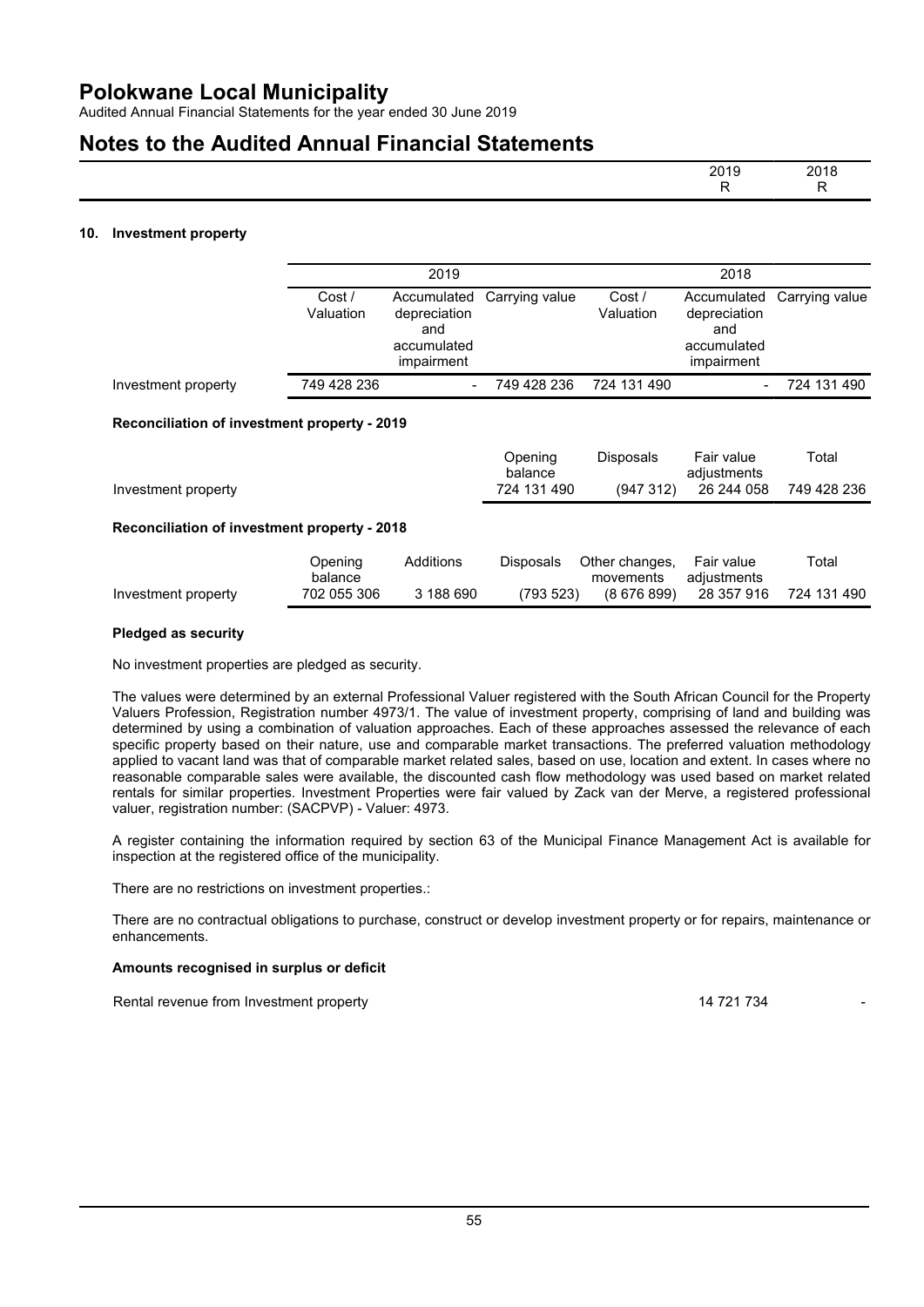Audited Annual Financial Statements for the year ended 30 June 2019

# **Notes to the Audited Annual Financial Statements**

Figures in Rand

### **11. Property, plant and equipment**

|                          |                  | 2019                                                                                          |               | 2018                            |                                                              |                |
|--------------------------|------------------|-----------------------------------------------------------------------------------------------|---------------|---------------------------------|--------------------------------------------------------------|----------------|
|                          | Cost / Valuation | Accumulated<br>depreciation and<br>accumulated<br>impairment                                  |               | Carrying value Cost / Valuation | Accumulated<br>depreciation and<br>accumulated<br>impairment | Carrying value |
| Land                     | 181 873 118      | $\blacksquare$                                                                                | 181 873 118   | 181 873 379                     |                                                              | 181 873 379    |
| Infrastructure           |                  | 23 602 972 892 (13 035 528 002) 10 567 444 890 22 704 346 928 (12 532 586 516) 10 171 760 412 |               |                                 |                                                              |                |
| Community                | 4 066 420 303    | (2010911119)                                                                                  | 2 055 509 184 | 4 015 780 712                   | (1 887 901 130)                                              | 2 127 879 582  |
| Movable assets and other | 389 169 556      | (132597857)                                                                                   | 256 571 699   | 263 583 515                     | (111374331)                                                  | 152 209 184    |
| Leased assets            | 43 298 162       | (9895187)                                                                                     | 33 402 975    | 8 860 150                       | (2 166 937)                                                  | 6 693 213      |
| <b>Total</b>             |                  | 28 283 734 031 (15 188 932 165) 13 094 801 866 27 174 444 684 (14 534 028 914) 12 640 415 770 |               |                                 |                                                              |                |
|                          |                  |                                                                                               |               |                                 |                                                              |                |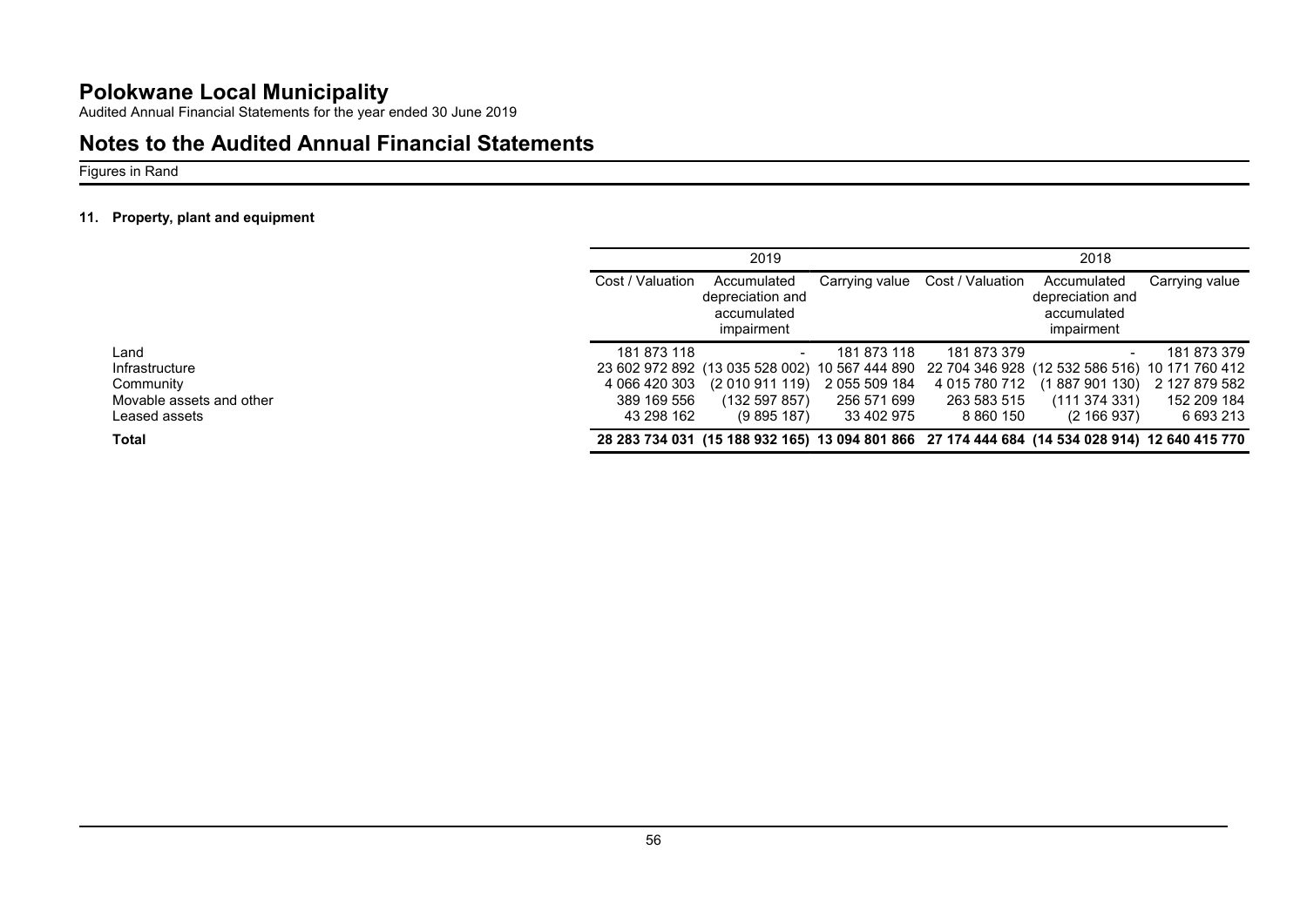Audited Annual Financial Statements for the year ended 30 June 2019

## **Notes to the Audited Annual Financial Statements**

Figures in Rand

### **11. Property, plant and equipment (continued)**

**Reconciliation of property, plant and equipment - 2019**

|                          | Opening balance              | Additions   | Disposal $@$<br>carrying value | Transfers<br>received | Depreciation  | Impairment<br>loss | Total                      |
|--------------------------|------------------------------|-------------|--------------------------------|-----------------------|---------------|--------------------|----------------------------|
| Land                     | 181 873 379                  |             | (261)                          |                       |               | $\qquad \qquad$    | 181 873 118                |
| Infrastructure           | 10 171 760 412               | 900 114 398 | (8026679)                      | 29 842 060            | (522 704 834) |                    | (3 540 467) 10 567 444 890 |
| Community                | 2 127 879 582                | 50 834 941  | (41948)                        |                       | (123 163 391) |                    | 2 055 509 184              |
| Movable assets and other | 152 209 184                  | 125 578 296 |                                | $\blacksquare$        | (21 215 781)  |                    | 256 571 699                |
| Leased assets            | 6 693 213                    | 35 023 715  | (88839)                        | $\blacksquare$        | (8225114)     |                    | 33 402 975                 |
|                          | 12 640 415 770 1 111 551 350 |             | (8157727)                      | 29 842 060            | (675 309 120) |                    | (3 540 467) 13 094 801 866 |

### **Reconciliation of property, plant and equipment - 2018**

|                          | Opening balance | Additions   | Reclassificatio          | Disposals $@$  | Landfill  | <b>Depreciation</b> | Impairment               | Total                      |
|--------------------------|-----------------|-------------|--------------------------|----------------|-----------|---------------------|--------------------------|----------------------------|
|                          |                 |             | n                        | carrying value | provision |                     | loss                     |                            |
| Land                     | 181 873 379     |             |                          |                |           |                     |                          | 181 873 379                |
| Infrastructure           | 10 159 648 163  | 662 339 268 | $\overline{\phantom{a}}$ | (23925748)     | 6 355 003 | (627 802 911)       |                          | (4 853 363) 10 171 760 412 |
| Community                | 2 130 060 424   | 126 252 122 | $\blacksquare$           | (273.511)      |           | (128 159 453)       |                          | 2 127 879 582              |
| Movable assets and other | 66 193 454      | 77 147 036  | 25 505 773               |                |           | (16637079)          |                          | 152 209 184                |
| Leased assets            | 30 945 278      | 8 274 447   | (25505773)               | (34509)        |           | (6986230)           | $\overline{\phantom{0}}$ | 6 693 213                  |
|                          | 12 568 720 698  | 874 012 873 | $\overline{\phantom{a}}$ | (24233768)     | 6 355 003 | (779 585 673)       |                          | (4 853 363) 12 640 415 770 |

### **Pledged as security**

No assets have been pledged as security:

The contractual commitment for the acquisition of property, plant and equipment is as follows: Infrastructure assets: R1 151 561 627.99 Community assets: R44 017 291.38

### **Borrowing costs capitalised**

There are no borrowing costs that have been capitalised to the property, plant and equipment.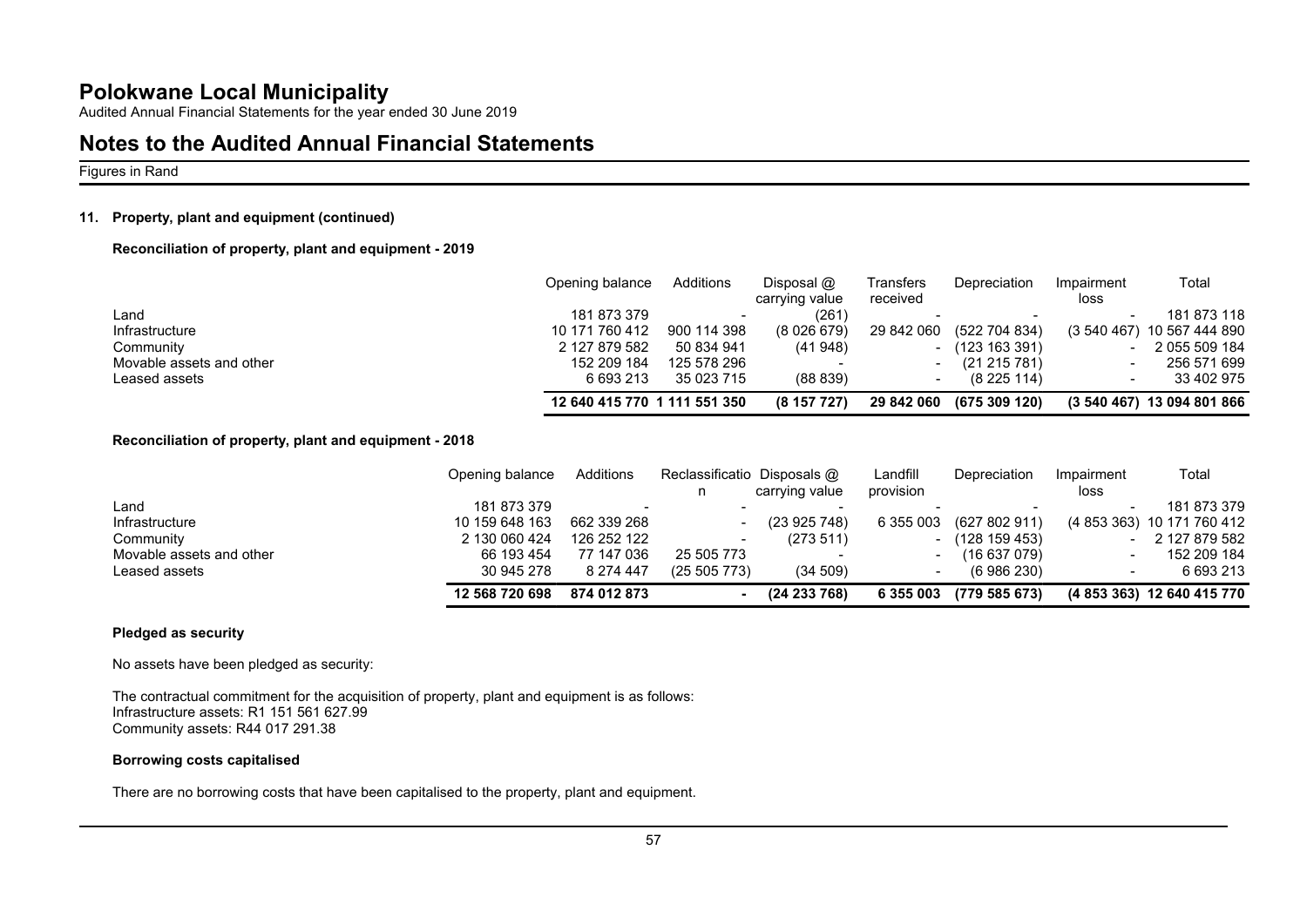Audited Annual Financial Statements for the year ended 30 June 2019

### **Notes to the Audited Annual Financial Statements**

|  | $  -$<br>2019<br>__ | 2018<br>-- - |
|--|---------------------|--------------|
|  |                     | $\sim$       |

### **11. Property, plant and equipment (continued)**

### **Assets subject to finance lease (Net carrying amount)**

### **Revaluations**

The effective date of the revaluations was Friday, 30 June 2017. Revaluations were performed by I@ Consulting. I@ Consulting and its directors are not connected to the municipality. (The valuations are performed by Mr Zack van der Merwe [National Diploma Real Estate - Unisa (Property Valuation)(RSA) 2005]

Land and infrastructure are re-valued independently every three years.

The valuation for Public Service Infrastructure were valued through a calculated nominal value.

The valuation for land is based on the market rate per square metre, taking into account the extent of the property.

All assumptions were based on current market conditions at the time of the valuation.

#### **Other information**

### **Carrying value of delayed projects**

Property, plant and equipment **1** and 233 378 034

Refer to Annexure J for details on the delayed projects.

### **Reconciliation of Work-in-Progress 2019**

|                                | Included within Included within Included within |                             |           | Total                   |
|--------------------------------|-------------------------------------------------|-----------------------------|-----------|-------------------------|
|                                | Infrastructure Community                        |                             | Other PPE |                         |
| Opening balance                | 1 163 551 931                                   | 275 036 589                 |           | $-1438588520$           |
| Additional expenditure         | 900 430 110                                     | 50 834 998                  |           | 1 411 146 952 676 254   |
| Transferred to completed items | (239060992)                                     | <b>Service</b> Construction |           | $-$ (239 060 992)       |
|                                | 1824921049                                      | 325 871 587                 |           | 1 411 146 2 152 203 782 |

### **Reconciliation of Work-in-Progress 2018**

|                                | 1 163 551 931                   |             | 275 036 589 1 438 588 520 |
|--------------------------------|---------------------------------|-------------|---------------------------|
| Transferred to completed items | (133 282 746)                   |             | (9 986 522) (143 269 268) |
| Prior period error             | (95614510)                      | 91 869 606  | (3 744 904)               |
| Additional cost                | 758 353 297                     | 34 382 514  | 792 735 811               |
| Opening balance                | 634 095 890                     | 158 770 991 | 792 866 881               |
|                                | Infrastructure                  | Community   |                           |
|                                | Included within Included within | Total       |                           |

Leased assets 33 402 975 6 693 213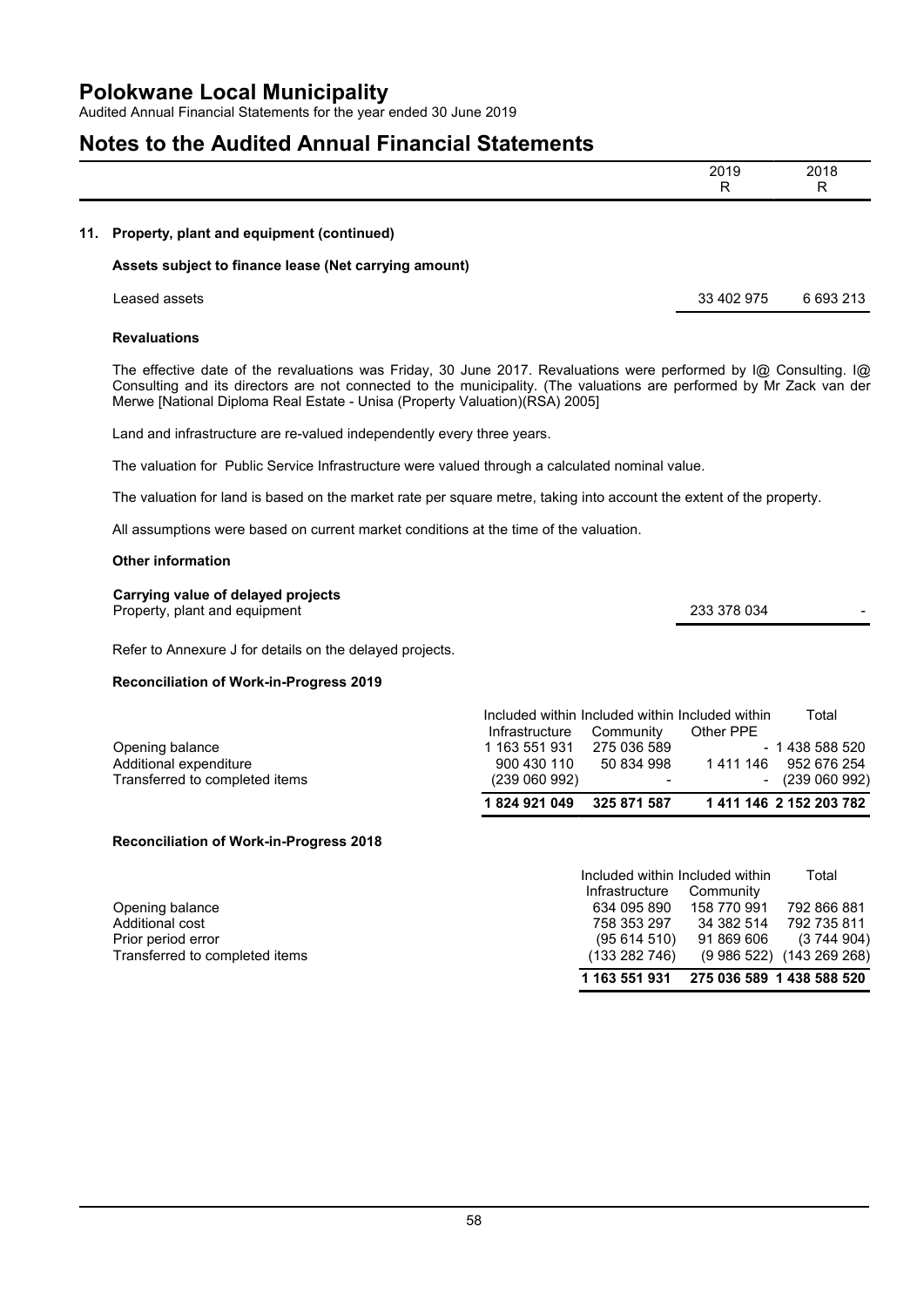Audited Annual Financial Statements for the year ended 30 June 2019

### **Notes to the Audited Annual Financial Statements**

|     |                                                                                                                             | 2019        | 2018        |
|-----|-----------------------------------------------------------------------------------------------------------------------------|-------------|-------------|
|     |                                                                                                                             | R           | R           |
| 11. | Property, plant and equipment (continued)                                                                                   |             |             |
|     | Expenditure incurred to repair and maintain property, plant and equipment                                                   |             |             |
|     | Expenditure incurred to repair and maintain property, plant and equipment included<br>in Statement of Financial Performance |             |             |
|     | Contracted services                                                                                                         | 101 969 249 | 289 039 668 |
|     | Repairs and maintenance are only incurred through contracted services.                                                      |             |             |
|     | Change in estimated remaining useful lives                                                                                  |             |             |
|     | Infrastructure Assets                                                                                                       |             |             |

Depreciable assets - The original remaining useful life of one year has been re-estimated to two years at the beginning of the current period to reflect the actual pattern of service potential derived from the assets.

The effect on the current and future periods will be a decrease in the depreciation charge of R53 317 769.60 in the current period and an equal decrease in the depreciation charge of R53 317 769.60 over the remaining period/s.

A register containing the information required by section 63 of the Municipal Finance Management Act is available for inspection at the registered office of the municipality.

### **12. Biological assets that form part of an agricultural activity**

|      |                     | 2019                                             |                            |                     | 2018                                             |                            |
|------|---------------------|--------------------------------------------------|----------------------------|---------------------|--------------------------------------------------|----------------------------|
|      | Cost /<br>Valuation | depreciation<br>and<br>accumulated<br>impairment | Accumulated Carrying value | Cost /<br>Valuation | depreciation<br>and<br>accumulated<br>impairment | Accumulated Carrying value |
| Game | 11 833 140          | (7 100 742)                                      | 4 732 398                  | 15 570 834          | (3737694)                                        | 11 833 140                 |

### **Reconciliation of biological assets that form part of an agricultural activity - 2019**

|      | Opening | <b>Disposals</b> | Impairment                         | Total     |
|------|---------|------------------|------------------------------------|-----------|
|      | balance |                  | loss                               |           |
| Game |         |                  | 11 833 140 (2 962 215) (4 138 527) | 4 732 398 |

### **Reconciliation of biological assets that form part of an agricultural activity - 2018**

|      | balance    | Opening Changes in fair<br>value | Total      |
|------|------------|----------------------------------|------------|
|      |            | adiustment                       |            |
| Game | 15 570 834 | (3 737 694)                      | 11 833 140 |

### **Non-financial information**

All biological assets relate to game. There were 844 game at year end. (2018: 1700 game)

### **13. Heritage assets**

| 2019<br>--<br>$- \cdot \cdot$ | 0010<br>∼<br>— <u>v</u><br>$ -$ |
|-------------------------------|---------------------------------|
|                               |                                 |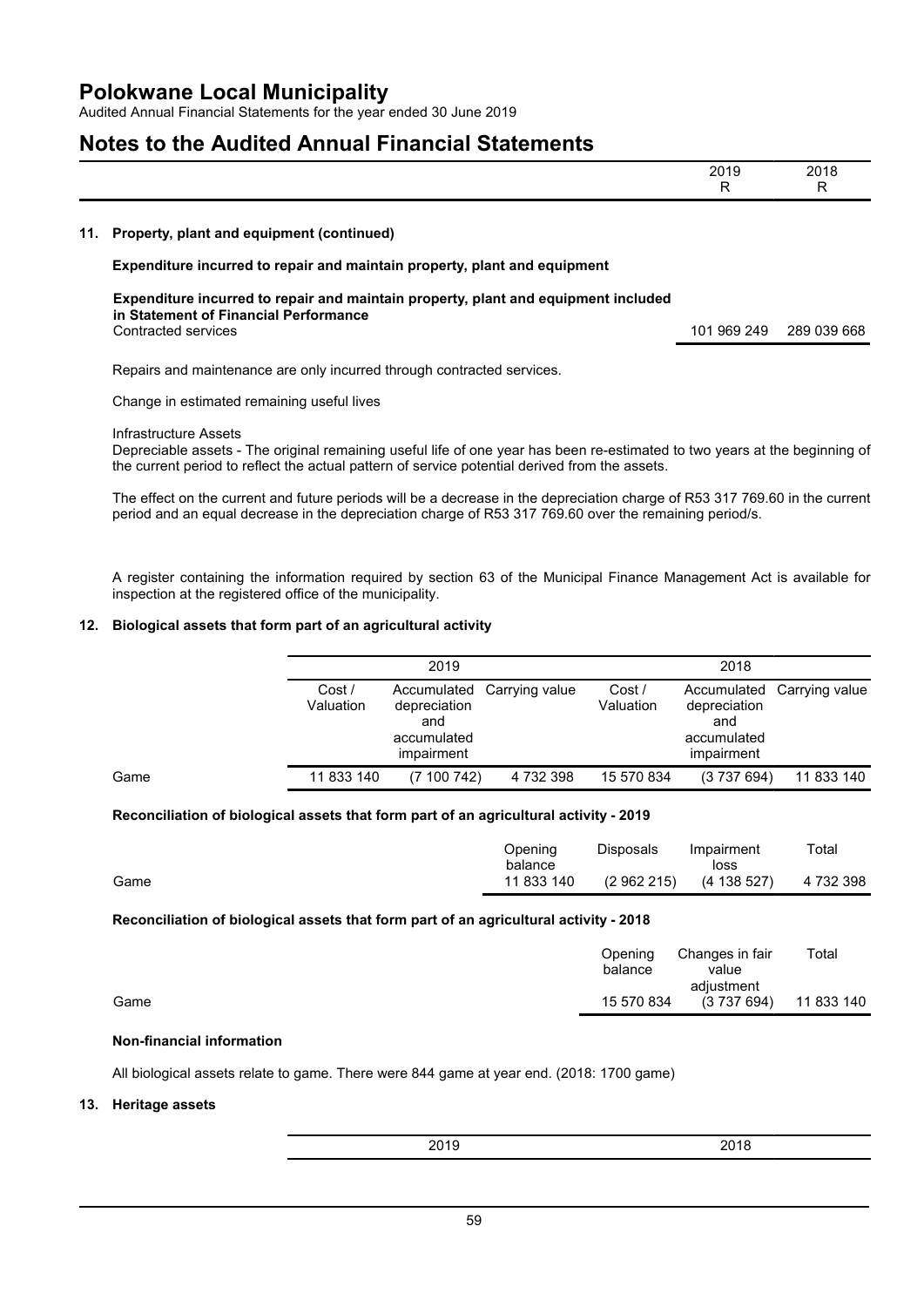Audited Annual Financial Statements for the year ended 30 June 2019

## **Notes to the Audited Annual Financial Statements**

|     |                                                             |                     |                                     |                |                     | 2019<br>R                                     | 2018<br>R                          |
|-----|-------------------------------------------------------------|---------------------|-------------------------------------|----------------|---------------------|-----------------------------------------------|------------------------------------|
| 13. | Heritage assets (continued)                                 | Cost /<br>Valuation | Accumulated<br>impairment<br>losses | Carrying value | Cost /<br>Valuation | Accumulated<br>impairment<br>losses           | Carrying value                     |
|     | Art works                                                   | 17 897 171          | $\overline{\phantom{0}}$            | 17 897 171     | 17 897 171          |                                               | 17 897 171                         |
|     | Heritage sites                                              | 144 000             |                                     | 144 000        | 144 000             |                                               | 144 000                            |
|     | <b>Memorials and Statues</b>                                | 3 858 647           |                                     | 3 858 647      | 3 858 647           |                                               | 3858647                            |
|     | Total                                                       | 21 899 818          | ۰                                   | 21 899 818     | 21 899 818          | ٠.                                            | 21 899 818                         |
|     | Reconciliation of heritage assets 2019                      |                     |                                     |                |                     | Opening                                       | Total                              |
|     | Art works<br>Heritage sites<br><b>Memorials and Statues</b> |                     |                                     |                |                     | balance<br>17 897 171<br>144 000<br>3 858 647 | 17 897 171<br>144 000<br>3 858 647 |
|     |                                                             |                     |                                     |                |                     | 21 899 818                                    | 21 899 818                         |
|     | Reconciliation of heritage assets 2018                      |                     |                                     |                |                     |                                               |                                    |
|     |                                                             |                     |                                     |                | Opening             | Other changes,                                | Total                              |

|                       | 15 595 443     | 6 304 375         | 21 899 818 |
|-----------------------|----------------|-------------------|------------|
| Memorials and Statues | 3858647        | $\blacksquare$    | 3 858 647  |
| Heritage sites        | 144 000        | $\blacksquare$    | 144 000    |
| Art works             | 11 592 796     | 6 304 375         | 17 897 171 |
|                       | balance        | movements         |            |
|                       | <b>OPONING</b> | Uttion origingos, | ινιαι      |

### **Age and/or condition of heritage assets**

All the heritage assets have a condition grading of 3 which translates to fair as per the municipality's generic condition assessment methodology.

### **Heritage assets borrowed from other entities**

No heritage assets are borrowed from other entities.

### **Heritage assets on loan to other entities**

No heritage assets are loaned to other entities.

### **Restrictions on heritage assets**

There are no restrictions on any class of heritage assets owned by the municipality.

### **Pledged as security**

No heritage assets are pledged as security.

### **Contractual commitments for the acquisition, maintenance and restoration of heritage assets**

No amount included in the commitments amount as reflected in Note 50 relate to heritage assets.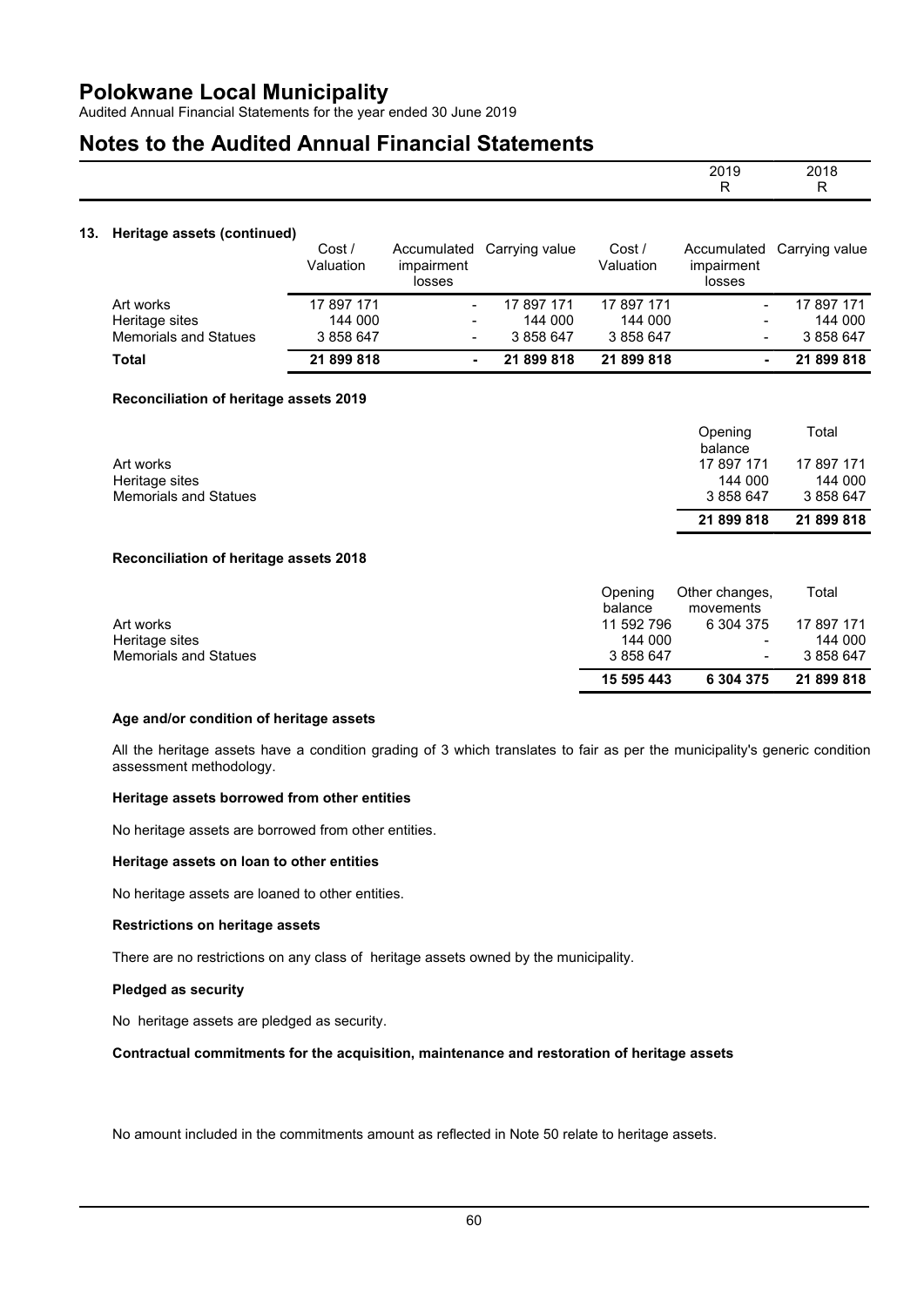Audited Annual Financial Statements for the year ended 30 June 2019

## **Notes to the Audited Annual Financial Statements**

| วกงเ<br>2013 | 2018 |
|--------------|------|
|              | . .  |

### **13. Heritage assets (continued)**

### **Compensation from third parties**

No compensation from third parties were received as no items of heritage assets were impaired, lost or given up.

### **Heritage assets used for more than one purpose**

The assets are only used for heritage use and no other purpose.

### **Fair value of heritage assets (measured at cost less accumulated impairment losses)**

As the fair values are not materially different from the cost of the heritage assets together with the fact that are no fluctuation in the carrying values of both years, the fair values are not seperately disclosed.

### **Heritage assets which fair values cannot be reliably measured**

There are no heritage assets within the municipality that could not be reliably measured, or could not be reliably measured in previous years.

### **Expenditure incurred to repair and maintain heritage assets**

There were no expenditure incurred relating to repairs and maintenance of heritage assets during the year.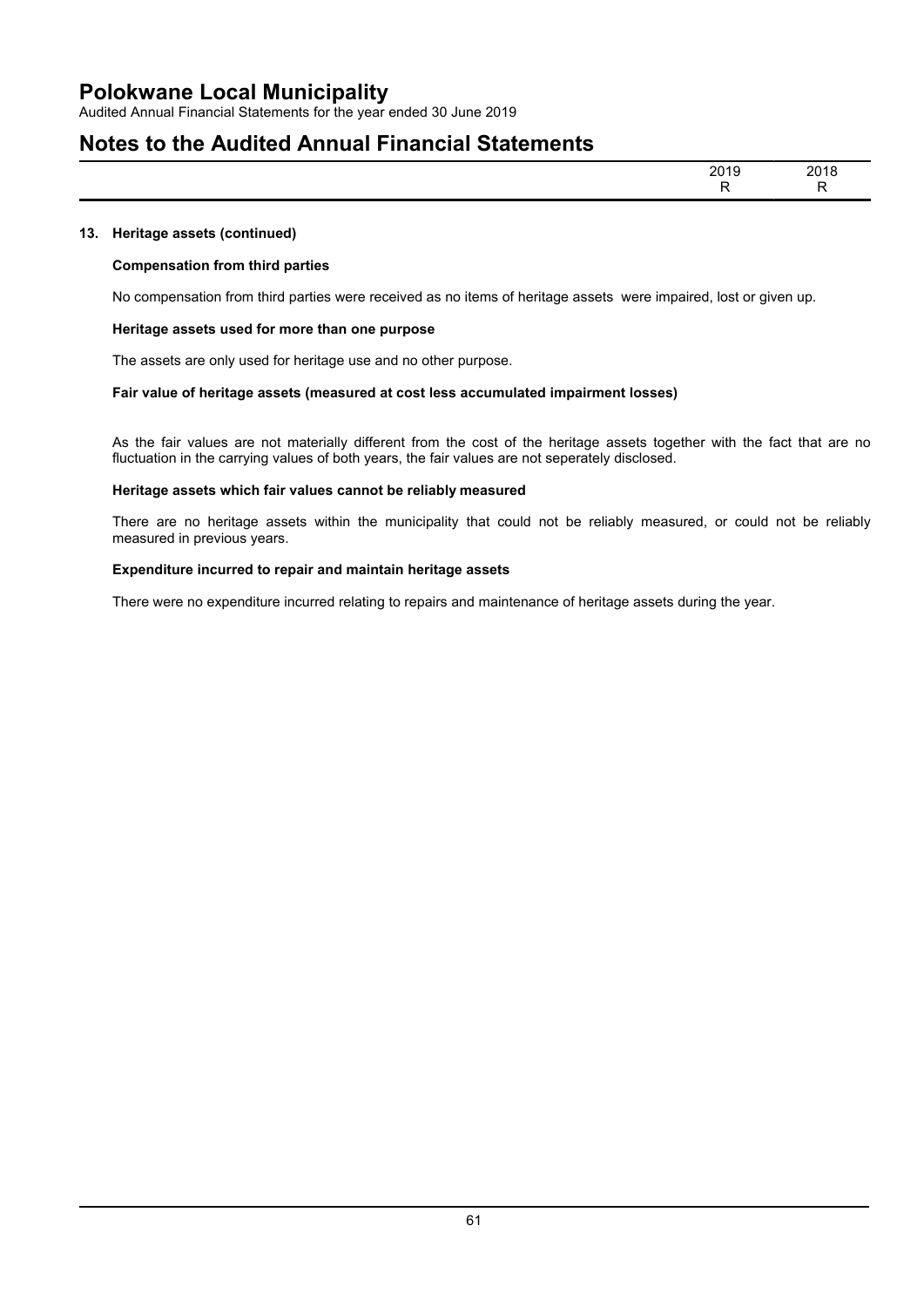Audited Annual Financial Statements for the year ended 30 June 2019

## **Notes to the Audited Annual Financial Statements**

Figures in Rand

### **14. Intangible assets**

|                                      |                     | 2019                                                                           |            |                     | 2018                                                            |                |
|--------------------------------------|---------------------|--------------------------------------------------------------------------------|------------|---------------------|-----------------------------------------------------------------|----------------|
|                                      | Cost /<br>Valuation | Accumulated Carrying value<br>amortisation<br>and<br>accumulated<br>impairment |            | Cost /<br>Valuation | Accumulated<br>amortisation<br>and<br>accumulated<br>impairment | Carrying value |
| Patents, trademarks and other rights | 1 304 768           | (38 566)                                                                       | 1 266 202  | 1 304 768           |                                                                 | 304 768        |
|                                      | 43 370 676          | (9235411)                                                                      | 34 135 265 | 17 598 538          | (7492669)                                                       | 10 105 869     |
|                                      | 44 675 444          | (9 273 977)                                                                    | 35 401 467 | 18 903 306          | (7492669)                                                       | 11 410 637     |

#### **Reconciliation of intangible assets - 2019**

|                                      | Opening    | Additions  | Other changes, | Amortisation | Total      |
|--------------------------------------|------------|------------|----------------|--------------|------------|
|                                      | balance    |            | movements      |              |            |
| Patents, trademarks and other rights | 1 304 768  |            | (38, 566)      |              | 266 202    |
| Computer software, other             | 10 105 869 | 25 667 422 | 66 150         | (1 704 176)  | 34 135 265 |
|                                      | 11 410 637 | 25 667 422 | 27 584         | (1 704 176)  | 35 401 467 |

Included in the R10 105 869 Computer software and other opening balance, is an amount of R9 049 615 that relates to Work in progress. There were no movements in the Work in progress balance during the current year.

### **Reconciliation of intangible assets - 2018**

|                                      | Openina   | Capital work in Other changes, Amortisation |           |          | Total      |
|--------------------------------------|-----------|---------------------------------------------|-----------|----------|------------|
|                                      | balance   | progress                                    | movements |          |            |
| Patents, trademarks and other rights | 1 304 768 |                                             |           |          | 304 768    |
| Computer software, other             | 1 607 499 | 9 049 615                                   | 27 584    | (578829) | 10 105 869 |
|                                      | 2912267   | 9 049 615                                   | 27 584    | (578829) | 11 410 637 |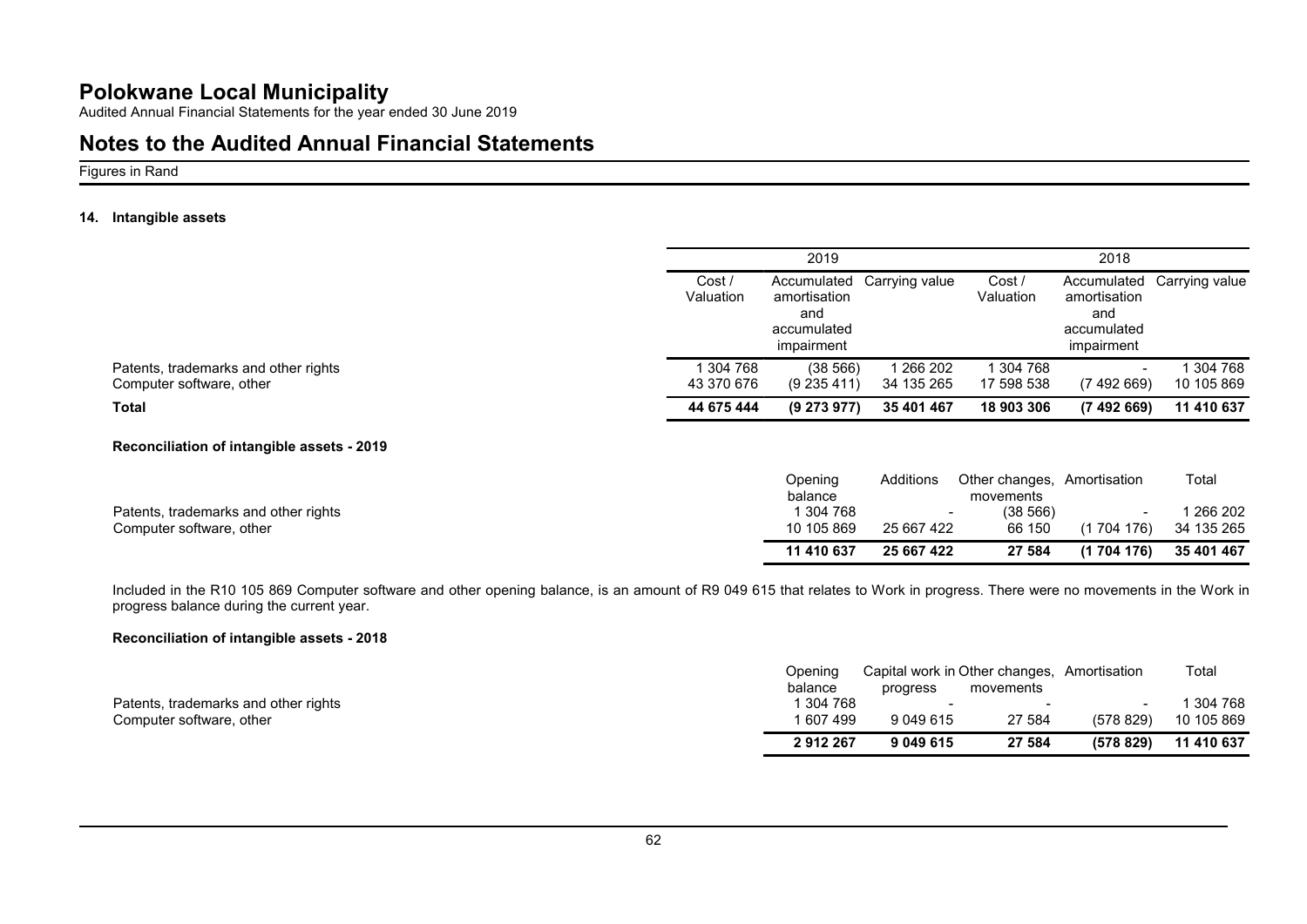Audited Annual Financial Statements for the year ended 30 June 2019

## **Notes to the Audited Annual Financial Statements**

#### **14. Intangible assets (continued)**

#### **Pledged as security**

No intangible assets are pledged as security:

#### **Other information**

Intangible assets with indefinite useful lives 1 304 768 - 1 304 768 - 1 304 768 - 1 304 768 - 1 304 768 - 1 304 768 - 1 304 768 - 1 304 768 - 1 304 768 - 1 304 768 - 1 304 768 - 1 304 768 - 1 304 768 - 1 304 768 - 1 304 7

Polokwane Municipality has servitudes as part of their intangible assets as contained within their records. These servitudes are assessed as having an indefinite useful life. The reason supporting this assessment is as follows: The right of way/servitude merely exists because the asset exists and the need of service exists. Therefore, the servitude will continue to exist until such time as the need for the service (addressed through the associated infrastructure asset itself) no longer exists. In fact, the ability to operate and maintain this asset is dependent on the existence of this right, this need is confirmed through the inclusion of section 101 of the Municipal Systems Act which governs municipal rights to access premises.

### **15. Investments in controlled entities**

| Name of company               | Held by |      |                   | % holding % holding Carrying | Carrying |
|-------------------------------|---------|------|-------------------|------------------------------|----------|
|                               |         | 2019 | 2018              | amount 2019 amount 2018      |          |
| Polokwane Housing Association |         |      | 100.00 % 100.00 % | 1 000                        | 1000     |

Polokwane Municipality has a 100% controlling interest in PHA. The subsidiary provides social housing to the community. The carrying amounts of controlled entities are shown at cost.

Consolidated Annual Financial Statements are prepared reflecting the combined statements of both Polokwane Municipality and Polokwane Housing Association.

### **16. Consumer deposits**

|     | Electricity<br>Water<br>Housing rental              | 51 383 278<br>11 298 466<br>10 419 890 | 52 885 862<br>10 168 915<br>9 352 327 |
|-----|-----------------------------------------------------|----------------------------------------|---------------------------------------|
|     |                                                     | 73 101 634                             | 72 407 104                            |
| 17. | Payables from exchange transactions                 |                                        |                                       |
|     | Trade payables                                      | 579 038 412                            | 314 141 781                           |
|     | Payments received in advanced - contract in process | 58 132 085                             | 54 011 774                            |
|     | Retentions withheld                                 | 119 501 112                            | 86 492 257                            |
|     | Accrued leave pay                                   | 114 936 242                            | 112 303 624                           |
|     | Deferred income - Prepaid electricity and water     | 53 583 849                             | 8 609 971                             |
|     | Unidentified receipts                               | 36 104 764                             | 11 121 026                            |
|     | Provision for bonus                                 | 17 275 280                             | 15 458 647                            |
|     | Other minor payables                                | (25779873)                             | 5790360                               |
|     |                                                     | 952 791 871                            | 607 929 440                           |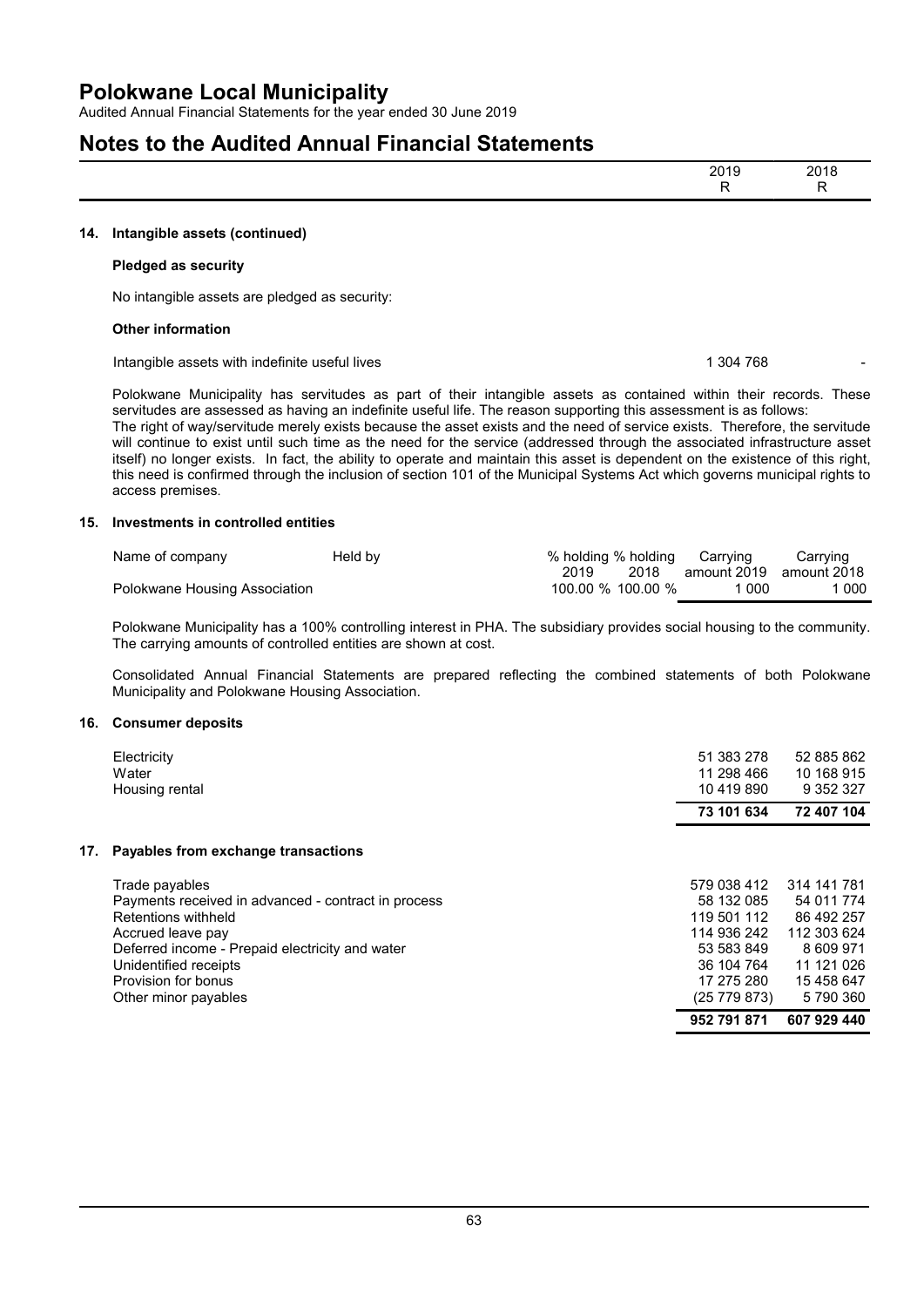Audited Annual Financial Statements for the year ended 30 June 2019

## **Notes to the Audited Annual Financial Statements**

| <b>0011</b><br>∠∪<br>- | 2018<br>− |
|------------------------|-----------|
|                        |           |

522 578 598 561 414 515

#### **18. Long term loans**

.

### **At amortised cost**

Long term loans The Municipality had entered into a loan agreement with the Development Bank of Southern Africa in February 2011 to borrow R320 million at a interest rate of 8.875% over 10 years. The last instalment is repayable on 30 June 2021.

. The Municipality had entered into a loan agreement with the Development Bank of Southern Africa in February 2011 to borrow R50 million at a interest rate of 11.52% over 10 years. The last instalment is repayable on 30 June 2020.

The Municipality had entered into a loan agreement with the Development Bank of Southern Africa in March 2017 to borrow R235 million at a interest rate of 10.756% over 14.92 years. The last instalment is repayable on 31 January 2032.

The Municipality had entered into a loan agreement with Standard Bank in January 2018 to borrow R205 million at a interest rate of 10.98% over 15years. The last instalment is repayable on 31 January 2032.

As per clause 13.6.1 of the Standard Bank contract which states that if the municipality does not obtain an unqualified audit opinion, the bank has the right to request early payment on demand. However, the municipality has subsequently engaged with the bank and obtained confirmation that the bank does not have an intention to apply the clause as their financial assessment on the municipality is still favourable.

|     | <b>Non-current liabilities</b><br>At amortised cost   | 466 051 071 | 512 977 719 |
|-----|-------------------------------------------------------|-------------|-------------|
|     | <b>Current liabilities</b>                            |             |             |
|     | At amortised cost                                     | 56 527 527  | 48 436 796  |
| 19. | Unspent conditional grants and receipts               |             |             |
|     | Unspent conditional grants and receipts comprises of: |             |             |
|     | Unspent conditional grants and receipts               |             |             |
|     | Public transport infrastructure grant                 | 55 985 461  | 131 535 827 |
|     | Neighbourhood development partnership grant           | 6 415 024   | 7 242 025   |
|     | Local Government - housing accreditation grant        | 508 262     | 480 840     |
|     | Municipal infrastructure grant                        | 25 334 371  | 10 363 501  |
|     | Limpopo provincial government                         | 2 949 710   | 2 949 710   |
|     | <b>Capricorn District Municipality</b>                | 17 589      | 900 000     |
|     | Energy efficiency and demand side management grant    | 4 191 084   |             |
|     | Municipal Systems Improvement Grant                   | 376 454     |             |
|     | Water Services Infrastructure Grant                   | 3 7 9 6     |             |
|     | Intergrated National Electrification Programme        | 21 125 511  |             |
|     | Regional bulk infrastructure grant                    | 333 783     |             |
|     |                                                       | 117 241 045 | 153 471 903 |

The nature and extent of government grants recognised in the audited annual financial statements and an indication of other forms of government assistance from which the municipality has directly benefited; and

Unfulfilled conditions and other contingencies attaching to government assistance that has been recognised.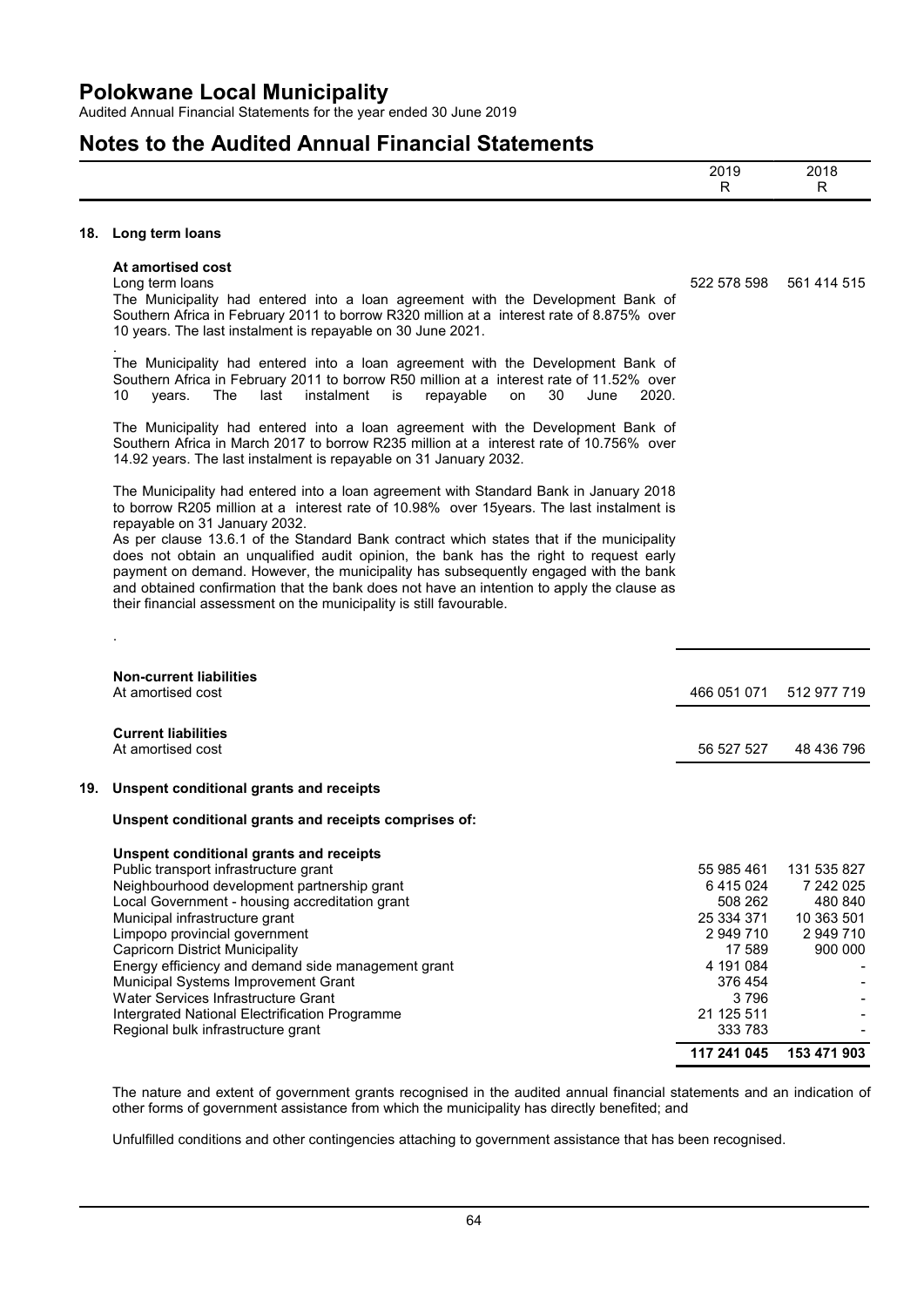Audited Annual Financial Statements for the year ended 30 June 2019

## **Notes to the Audited Annual Financial Statements**

|     |                                             | 2019<br>R  | 2018<br>R     |
|-----|---------------------------------------------|------------|---------------|
| 20. | <b>Finance lease obligation</b>             |            |               |
|     | Minimum lease payments due                  |            |               |
|     | - within one year                           | 15 438 244 | 3 408 423     |
|     | - in second to fifth year inclusive         | 35 660 643 | 4 156 431     |
|     |                                             | 51 098 887 | 7 5 6 4 8 5 4 |
|     | less: future finance charges                | (16529329) | (816446)      |
|     | Present value of minimum lease payments     | 34 569 558 | 6748408       |
|     | Present value of minimum lease payments due |            |               |
|     | - within one year                           | 10 254 164 | 3 408 423     |
|     | - in second to fifth year inclusive         | 24 315 394 | 4 156 431     |
|     |                                             | 34 569 558 | 7 5 64 8 54   |
|     | Non-current liabilities                     | 24 508 643 | 3 961 712     |
|     | <b>Current liabilities</b>                  | 10 254 164 | 2872234       |
|     |                                             | 34 762 807 | 6833946       |

It is municipality policy to lease certain motor vehicles, cellphones and photocopiers under finance leases.

The vehicle lease contract were signed with ABSA over a period of 5 years

The cellphone lease contracts were signed with Telkom over a period of 2 years.

The photocopier contracts were signed with DIDO over a period of 3 years.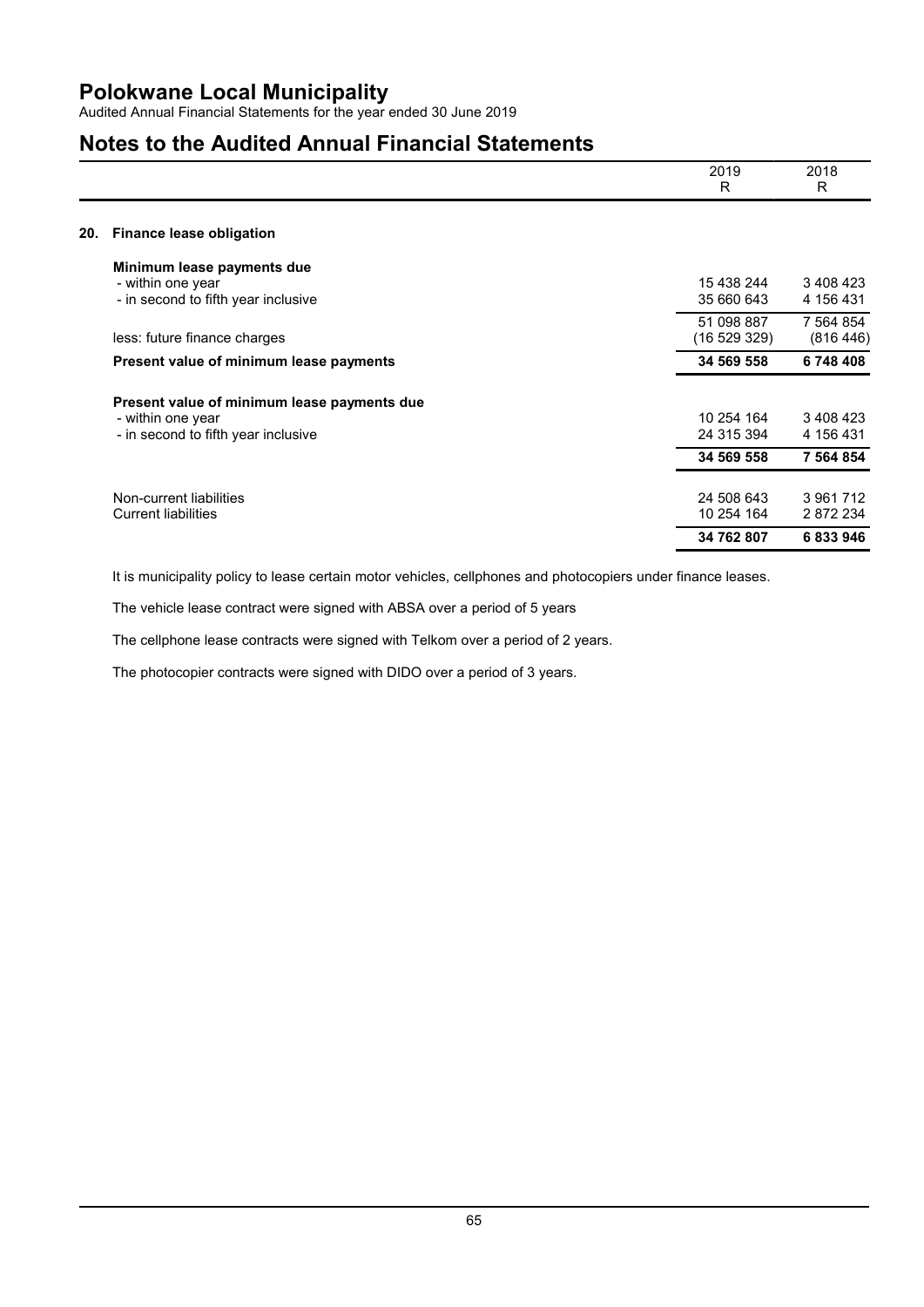Audited Annual Financial Statements for the year ended 30 June 2019

# **Notes to the Audited Annual Financial Statements**

|  | . .<br>н<br>– ∪<br>__ | ∩∩⊿ |
|--|-----------------------|-----|
|  |                       | _   |

### **21. Provisions**

### **Reconciliation of provisions - 2019**

|                                                | Opening<br>Balance | Increase due to<br>change in<br>provision | Total       |
|------------------------------------------------|--------------------|-------------------------------------------|-------------|
| Provision for rehabilitation of landfill sites | 76 229 764         | 41 905 667                                | 118 135 431 |
| <b>Provision for Fleet Africa</b>              | 8 177 041          | $\blacksquare$                            | 8 177 041   |
| Provision for ex gratia benefits               | 10 648 000         | 49 000                                    | 10 697 000  |
| Provision for long service awards              | 40 654 000         | 4 798 000                                 | 45 452 000  |
|                                                | 135 708 805        | 46 752 667                                | 182 461 472 |

### **Reconciliation of provisions - 2018**

|                                                                       | Opening        | Increase due to      | Prior period         | Total                   |
|-----------------------------------------------------------------------|----------------|----------------------|----------------------|-------------------------|
|                                                                       | <b>Balance</b> | change in            | error                |                         |
|                                                                       |                | provision            |                      |                         |
| Provision for rehabilitation of landfill sites                        | 64 273 890     | 11 955 874           |                      | 76 229 764              |
| <b>Provision for Fleet Africa</b>                                     | 10 124 000     | 8 164 940<br>524 000 | 12 101               | 8 177 041<br>10 648 000 |
| Provision for ex gratia benefits<br>Provision for long service awards | 36 070 000     | 4 584 000            |                      | 40 654 000              |
|                                                                       | 110 467 890    | 25 228 814           | 12 101               | 135 708 805             |
| Non-current liabilities                                               |                |                      | 174 284 431          | 127 531 764             |
| <b>Current liabilities</b>                                            |                |                      | 8 177 041            | 8 177 041               |
|                                                                       |                |                      | 182 461 472          | 135 708 805             |
| Provision for ex gratia benefits                                      |                |                      |                      |                         |
| Reconciliation of provision for ex gratia benefits                    |                |                      |                      |                         |
| Opening balance                                                       |                |                      | (10648000)           | (10124000)              |
| Current service cost                                                  |                |                      | (1034000)            | (985000)                |
| Interest                                                              |                |                      | (999 000)            | (1017000)               |
| Benefits paid                                                         |                |                      | 938 223<br>1 045 777 | 628 709<br>849 291      |
| Actuarial (gain)/loss                                                 |                |                      |                      |                         |
|                                                                       |                |                      | (10697000)           | (10648000)              |
| Provision for long service awards                                     |                |                      |                      |                         |
| Reconciliation of provision of long service awards                    |                |                      |                      |                         |
| Opening balance                                                       |                |                      | (40654000)           | (36070000)              |
| Current service cost                                                  |                |                      | (4 130 000)          | (3685000)               |
| Interest cost                                                         |                |                      | (3716000)            | (3303000)               |
| Benefits paid<br>Actuarial loss/(gain)                                |                |                      | 150 579<br>2897421   | 2 857 000<br>(453000)   |
|                                                                       |                |                      | (45 452 000)         | (40654000)              |
|                                                                       |                |                      |                      |                         |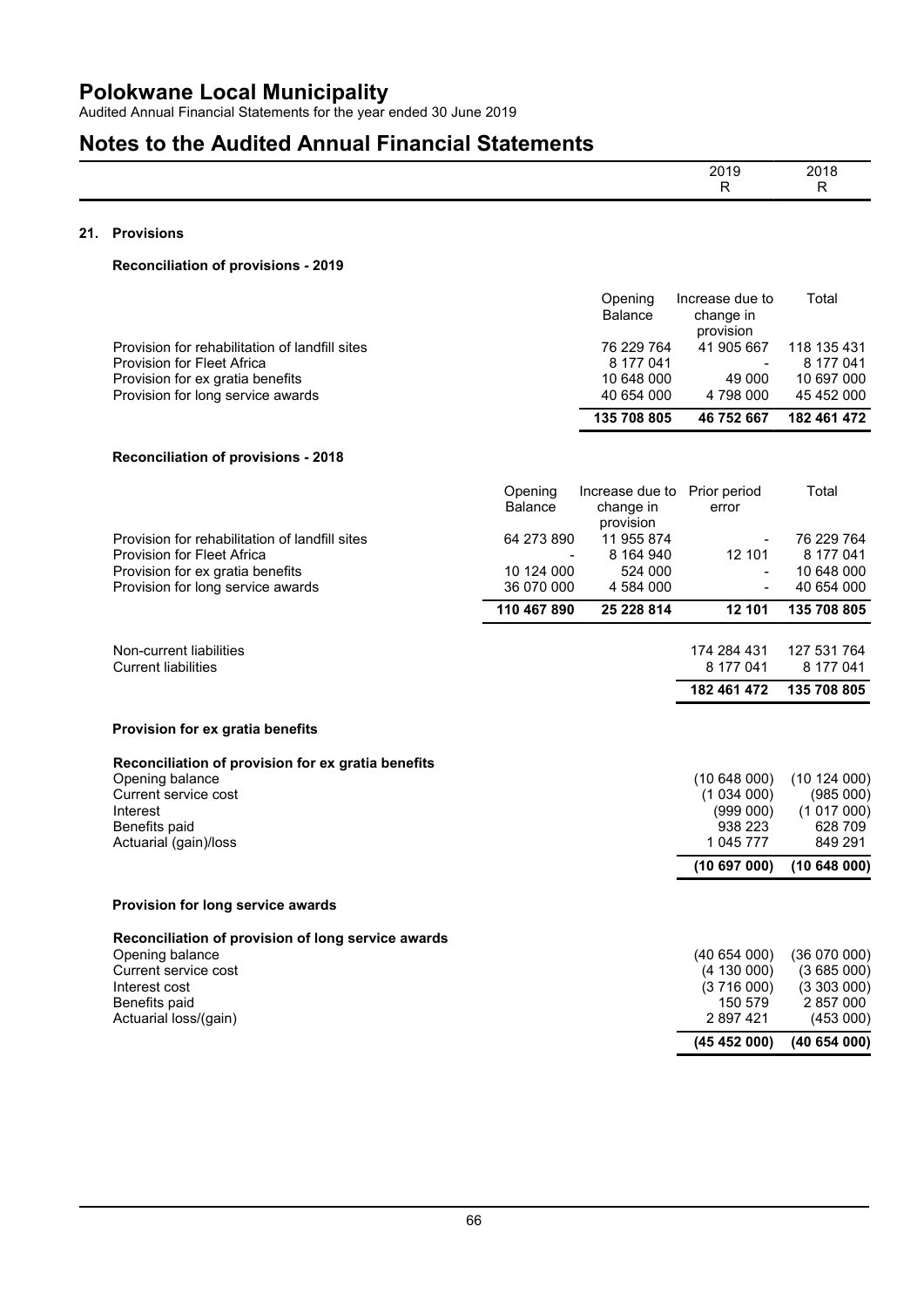Audited Annual Financial Statements for the year ended 30 June 2019

## **Notes to the Audited Annual Financial Statements**

|  | -- |  |
|--|----|--|
|  |    |  |

### **21. Provisions (continued)**

### **Key assumptions used**

The basis on which the discount rate has been determined is as follows:

Long service awards: The nominal and real zero curves as at 29 June 2019 supplied by the JSE to determine our discounted rates and CPI assumptions at each relevant time period is used. For example, a liability which pays out in 1 year will be discounted at a different rate than a liability which pays out in 30 years.

The expected rates of salary increases is equal to CPI+1%. The assumed increase on 1 July 2019 was 7.36%.

The CPI and discount rates are the same as the post employment medical obligation as reflected below.

Ex- gratia: To obtain the applicable discount rate, the implied duration of the liability to obtain an appropriate interest rate on the yield curve is used. The nominal and real zero curves as at 29 June 2019 supplied by the JSE to determine our discounted rates and CPI assumptions is used.

The discount rate used is 9.55%. (Net effective discount rate: 3.14%)

The expected rates of salary increases is equal to CPI+1%.

The consumer price inflation value used is 6.21%

The average retirment age used is 63 years in order to implicitly allow for ill health and early retirements.

Mortality rate used has been based on the SA 85-90 mortality tables. These are the most commonly used tables in the industry.

### **22. Employee benefit obligations**

### **The amounts recognised in the statement of financial position are as follows:**

| Carrying value                                 |            |                             |
|------------------------------------------------|------------|-----------------------------|
| Accrued liability at the beginning of the year |            | (163 547 000) (160 479 000) |
| Current service cost                           | (5956000)  | (6231000)                   |
| Interest cost                                  | (16175000) | (16356000)                  |
| Benefits paid                                  | 6 770 366  | 6 494 009                   |
| Actuarial (loss)/gain                          | (14998366) | 13 024 991                  |
|                                                |            | $(193906000)$ $(163547000)$ |

The municipality operates on 7 accredited medical aid schemes, namely Bonitas, Hosmed, Key-Health, LA Health and Samwumed, Resolution Health, and Government Employees Medical Scheme. Pensioners may continue on the option they belonged to on the day of their retirement. The last post-employment health care benefits actuarial valuation in terms of GRAP 25 was done by ZAQ Consultants and Actuaries for the period ending 30 June 2019.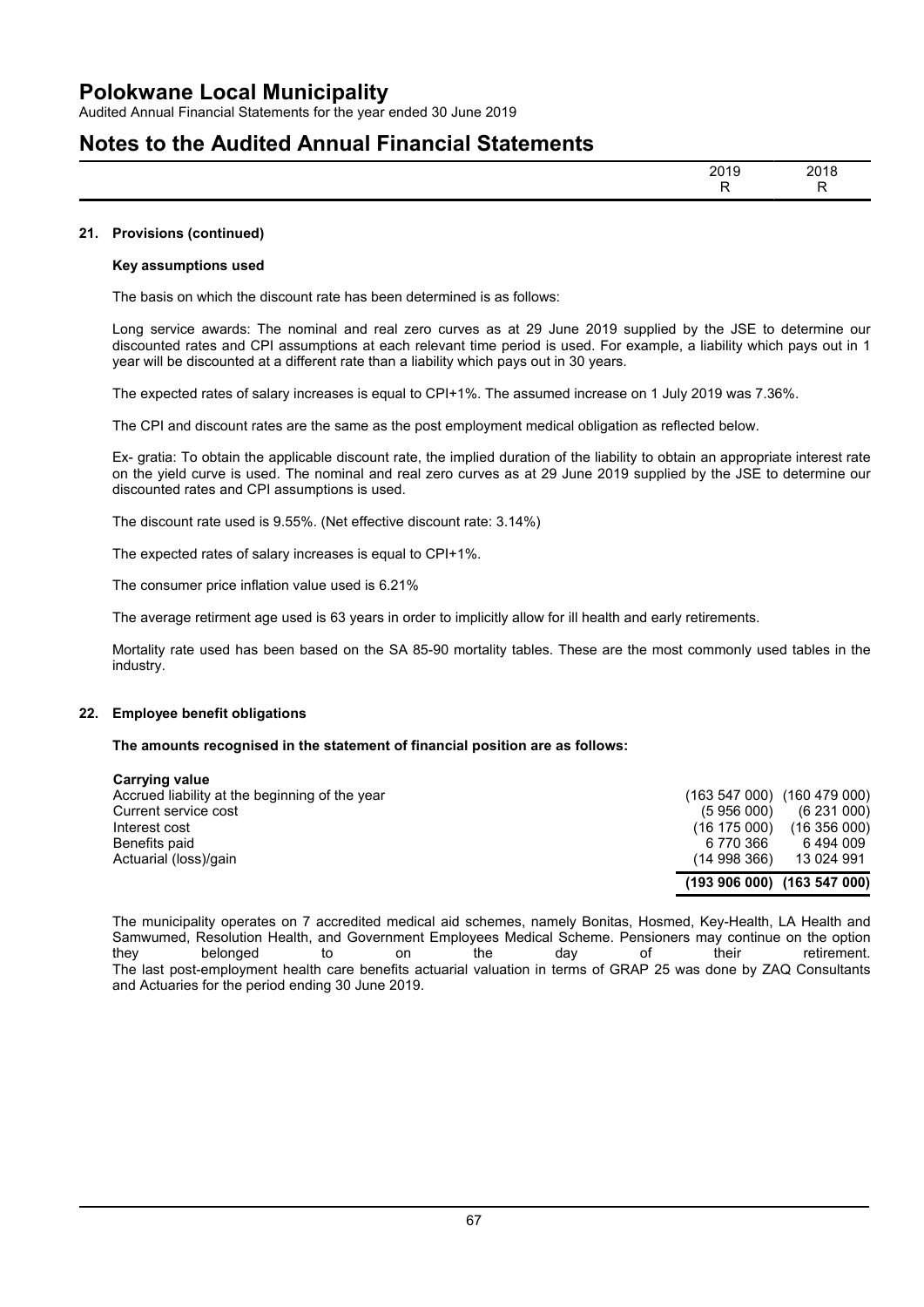Audited Annual Financial Statements for the year ended 30 June 2019

### **Notes to the Audited Annual Financial Statements**

| 0010 | 2018<br>$ \cdot$ $\cdot$ |  |
|------|--------------------------|--|
|      | $\cdot$ .                |  |

### **22. Employee benefit obligations (continued)**

### **Key assumptions used**

The basis on which the discount rate has been determined is as follows:

The nominal and real zero curves as at 29 June 2019 supplied by the JSE to determine the discount rates and CPI assumptions at each relevant time period was used. For example, a liability which pays out in 1 year will be discounted at a different rate than a liability which pays out in 30 years.

The discount rate used is yield curve based.

Medical cost trends: It is assumed that 100% of all active members on medical aid will remain on medical aid once they retire and that all active members will remain on the same medical aid option at retirement. It was assumed that 22.5% of in-service members not currently on a medical aid would join the Key-Health Silver medical aid scheme by retirement. The medical aid contribution inflation value used is equal to the CPI+1%

The consumer price inflation value used is the difference between nominal and yield curves.

The average retirment age used is 63 years in order to implicitly allow for ill health and early retirements.

Mortality rate used has been based on the SA 85-90 mortality tables. These are the most commonly used tables in the industry.

#### **Other assumptions**

Assumed healthcare cost trends rates have a significant effect on the amounts recognised in surplus or deficit. A one percentage point change in assumed healthcare cost trends rates would have the following effects:

|     | Effect on defined benefit obligation                                                   |                          |                          |                          | One<br>percenta<br>ge point<br>increase<br>208 314 000                                  | One<br>percenta<br>ge point<br>decrease<br>178 263 000  |
|-----|----------------------------------------------------------------------------------------|--------------------------|--------------------------|--------------------------|-----------------------------------------------------------------------------------------|---------------------------------------------------------|
|     | Amounts for the current and previous four years are as follows:                        |                          |                          |                          |                                                                                         |                                                         |
|     | Defined benefit obligation                                                             | 2019<br>R<br>193 906 000 | 2018<br>R<br>163 547 000 | 2017<br>R<br>160 479 000 | 2016<br>R<br>162 094 000                                                                | 2015<br>R<br>155 576 000                                |
| 23. | <b>Revaluation reserve</b>                                                             |                          |                          |                          |                                                                                         |                                                         |
|     | Opening balance<br>Change during the year                                              |                          |                          |                          | 7 426 020 555 7 369 438 589<br>(1483220)<br>7 424 537 335 7 426 020 555                 | 56 581 966                                              |
| 24. | Service charges                                                                        |                          |                          |                          |                                                                                         |                                                         |
|     | Sale of electricity<br>Sale of water<br>Solid waste<br>Sewerage and sanitation charges |                          |                          |                          | 887 108 356<br>289 195 809<br>102 693 559<br>107 293 394<br>1 386 291 118 1 357 442 059 | 878 127 475<br>278 068 908<br>103 468 295<br>97 777 381 |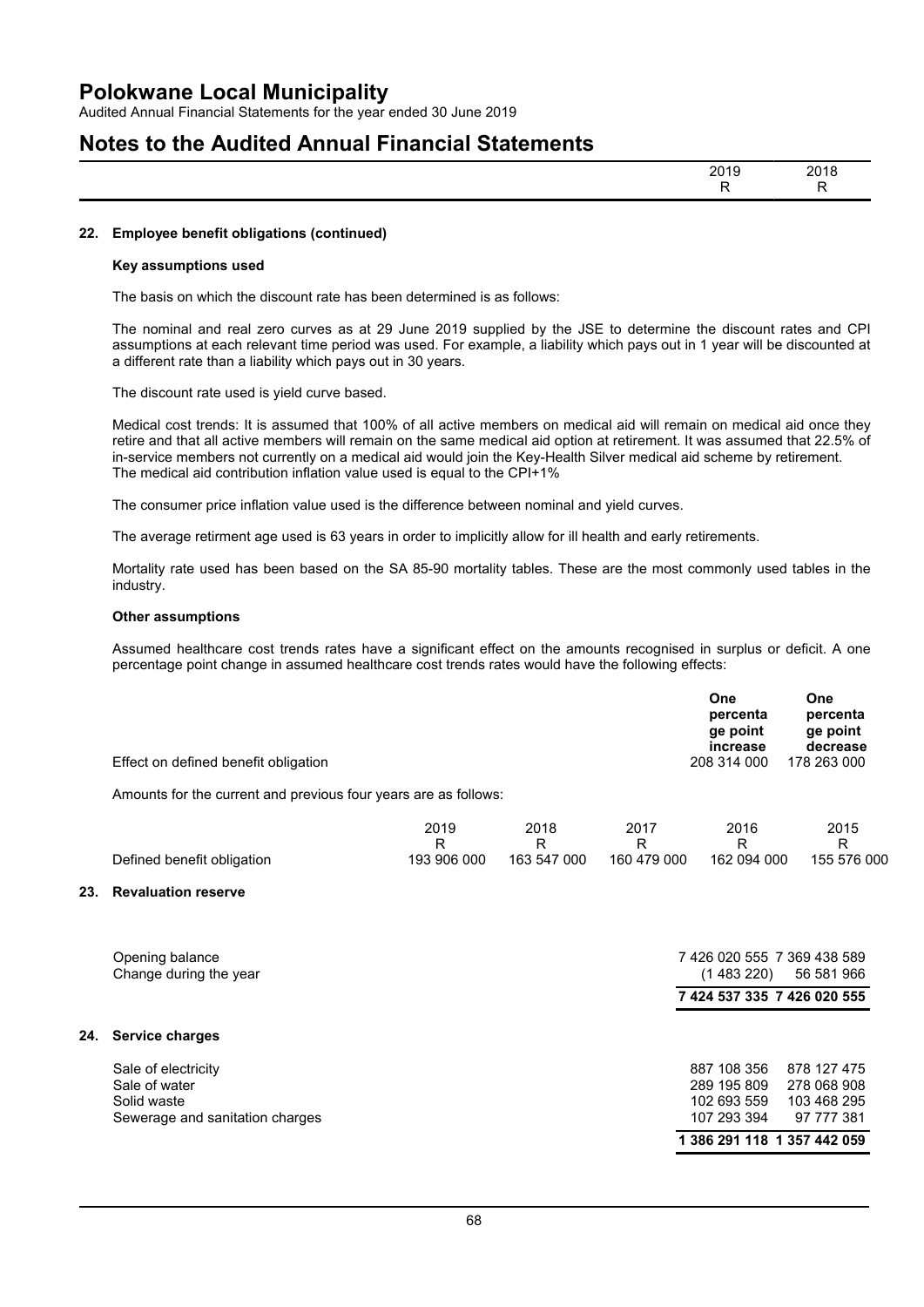Audited Annual Financial Statements for the year ended 30 June 2019

# **Notes to the Audited Annual Financial Statements**

|     |                                        | 2019<br>R                  | 2018<br>R                 |
|-----|----------------------------------------|----------------------------|---------------------------|
| 25. | Rental of facilities and equipment     |                            |                           |
|     | <b>Facilities and equipment</b>        |                            |                           |
|     | Rental of facilities                   | 14 879 613                 | 15 730 400                |
| 26. | <b>Agency services</b>                 |                            |                           |
|     | <b>Management Fees</b>                 | 23 975 254                 | 17 345 085                |
| 27. | Licences and permits (exchange)        |                            |                           |
|     | Roads and transport                    | 2627                       |                           |
|     | Trading & other<br>Road and Transport  | 70 461<br>7 561 049        | 1 095 020<br>10 156 013   |
|     |                                        | 7 634 137                  | 11 251 033                |
| 28. | <b>Other income</b>                    |                            |                           |
|     | Administrative handling fees           | 222 211                    | 503 099                   |
|     | <b>Burial fees</b><br>Sale of erven    | 1 048 737<br>7 522 282     | 993 424<br>6974975        |
|     | Building plan fees                     | 7 031 550                  | 5786644                   |
|     | Admission fees<br>Tender deposits      | 541 940<br>13 248          | 184 897<br>25 697         |
|     | Municipal information & statistics     | 79 563                     | 1 434 645                 |
|     | Insurance claims & related income      | 1 594 210                  | 1462330                   |
|     | Refund seta levy<br>Other minor income | 817 271<br>(304 288)       | 944 412<br>1495678        |
|     | Royalties                              |                            | 528 242                   |
|     |                                        | 18 566 724                 | 20 334 043                |
| 29. | Interest received - Investments        |                            |                           |
|     | Interest revenue                       |                            |                           |
|     | Bank                                   | 13 123 882                 | 29 508 512                |
| 30. | <b>Property rates</b>                  |                            |                           |
|     | <b>Rates received</b>                  |                            |                           |
|     | Residential                            | 132 845 938                | 91 679 638                |
|     | Commercial<br><b>State</b>             | 131 665 309<br>30 784 932  | 151 555 213<br>24 370 028 |
|     | Municipal                              | 14 270 709                 | 15 504 817                |
|     | Other                                  | 106 575 398<br>416 142 286 | 77 051 573<br>360 161 269 |
|     |                                        |                            |                           |
|     | Valuations - (R'000)                   |                            |                           |
|     | Residential                            | 34 273 989                 | 33 159 299                |
|     | Commercial<br><b>State</b>             | 17 400 140<br>3 529 330    | 18 252 474<br>2618640     |
|     | Municipal                              | 1 322 057                  | 1 191 772                 |
|     | Other                                  | 6 377 864                  | 7 570 881                 |
|     |                                        | 62 903 380                 | 62 793 066                |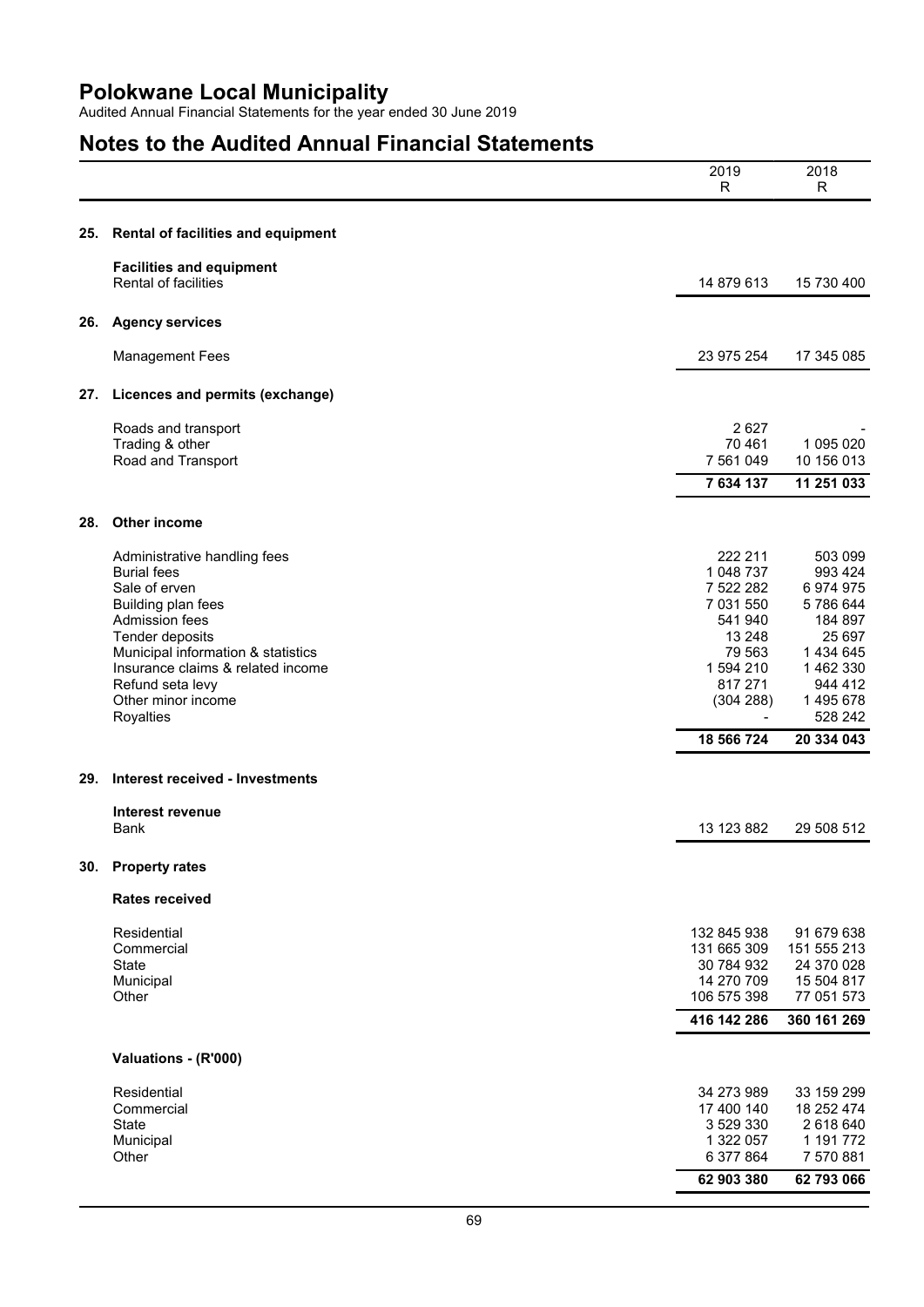Audited Annual Financial Statements for the year ended 30 June 2019

# **Notes to the Audited Annual Financial Statements**

### **31. Interest earned on outstanding debtors**

Receivables 64 961 794 77 045 047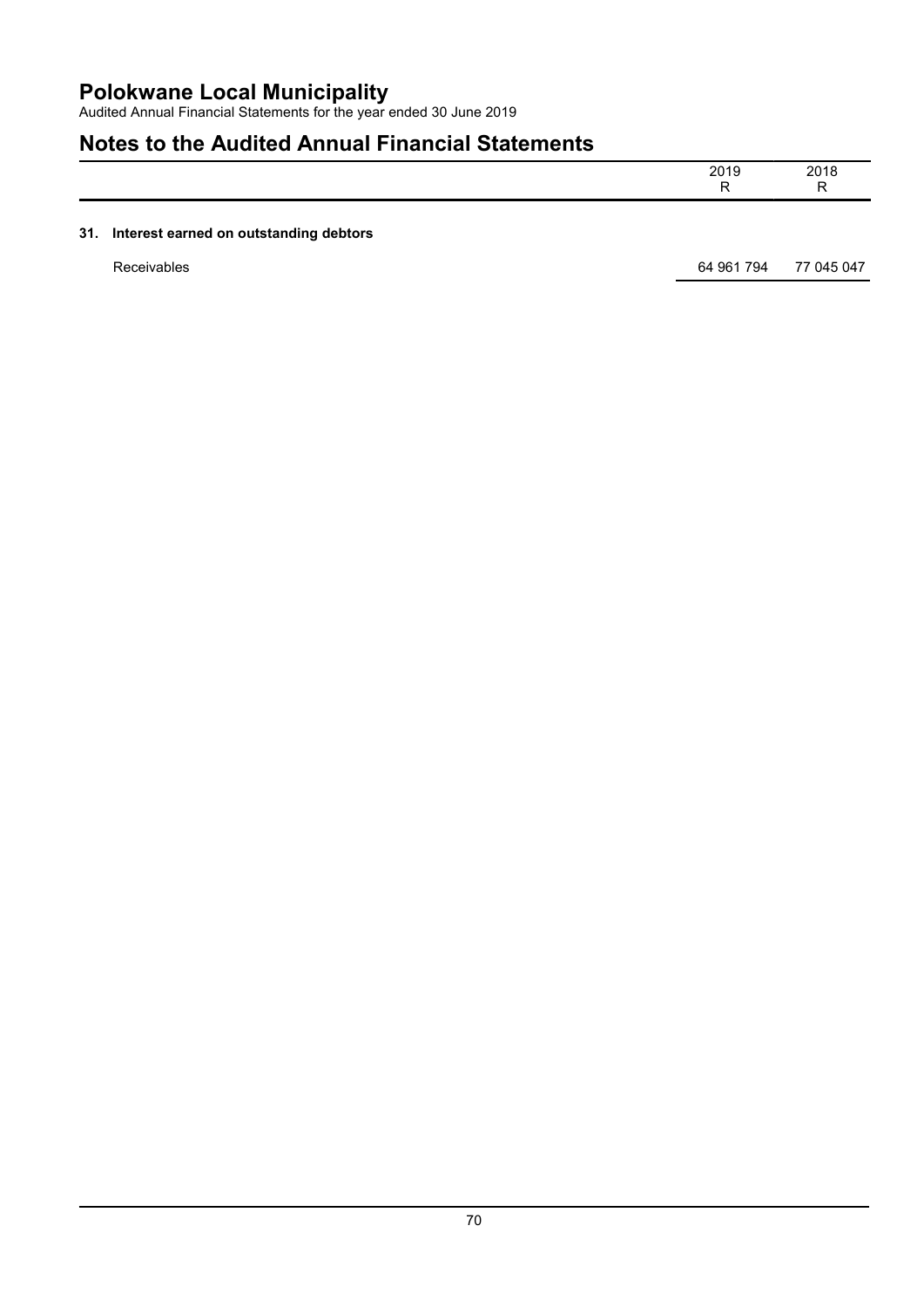Audited Annual Financial Statements for the year ended 30 June 2019

## **Notes to the Audited Annual Financial Statements**

|     |                                                     | 2019                        | 2018        |
|-----|-----------------------------------------------------|-----------------------------|-------------|
|     |                                                     | R.                          | R.          |
| 32. | Government grants and subsidies                     |                             |             |
|     | <b>Operating grants</b>                             |                             |             |
|     | Equitable share                                     | 831 436 000                 | 752 057 000 |
|     | Finance management grant                            | 3 048 000                   | 2979000     |
|     | Municipal infrastructure grant                      | 45 278 526                  | 84 374 183  |
|     | Integrated national electrification programme grant | 17 831 489                  | 20 497 925  |
|     | Energy Efficiency and demand side management grant  | 3 808 915                   | 6 000 000   |
|     | Public transport network grant                      | 53 158 667                  | 58 736 250  |
|     | Infrastructure skills development grant             | 6 500 000                   | 7 213 000   |
|     | Water Service Infrastructure Grant                  | 1 370 886                   |             |
|     | Expanded public works programme incentive grant     | 5 742 000                   | 4 978 000   |
|     | Municipal systems improvement grant                 | 678 546                     |             |
|     | <b>CDM Grant</b>                                    | 882 411                     |             |
|     | <b>Municipal Demarcation Grant</b>                  |                             | 3 044 000   |
|     |                                                     | 969 735 440                 | 939 879 358 |
|     | <b>Capital grants</b>                               |                             |             |
|     | Municipal infrastructure grant                      | 260 264 610                 | 274 542 818 |
|     | Public transport infrastructrure grant              | 312 832 699                 | 28 270 844  |
|     | Neighbourhood development grant                     | 38 585 002                  | 33 784 975  |
|     | Regional bulk infrastructure grant                  | 370 171 243                 | 209 676 000 |
|     | Water services infrastructure grant                 | 88 625 318                  |             |
|     |                                                     | 1 070 478 872               | 546 274 637 |
|     |                                                     | 2 040 214 312 1 486 153 995 |             |
|     | <b>Conditional and Unconditional</b>                |                             |             |
|     |                                                     |                             |             |
|     | 32.1 Public transport network grant                 |                             |             |
|     | Balance unspent at beginning of year                | 131 535 827                 | 4 808 921   |
|     | Current-year receipts                               | 330 107 000                 | 216 734 000 |
|     | Conditions met - transferred to revenue             | (365991365)                 | (87007094)  |
|     | Paid back to National Treasury                      | (39666001)                  | (3000000)   |
|     |                                                     | 55 985 461                  | 131 535 827 |

Conditions still to be met - remain liabilities (see note 19).

The grant was used for public transport and non motorised transport infrastructure.

Included in the "conditions met - transferred to revenue" is an amount of R31 224 132 that relate to a deposit for the buses that are currently under construction.

### **32.2 Neighbourhood development partnership grant**

|            | $(7242000)$ $(12455425)$  |
|------------|---------------------------|
|            |                           |
|            |                           |
| 45 000 000 | 41 027 000                |
| 7 242 025  | 12 455 425                |
|            | $(38585001)$ $(33784975)$ |

Conditions still to be met - remain liabilities (see note 19).

The grant was used to fund projects in order to provide community infrastructure to improve quality of life of residents in townships.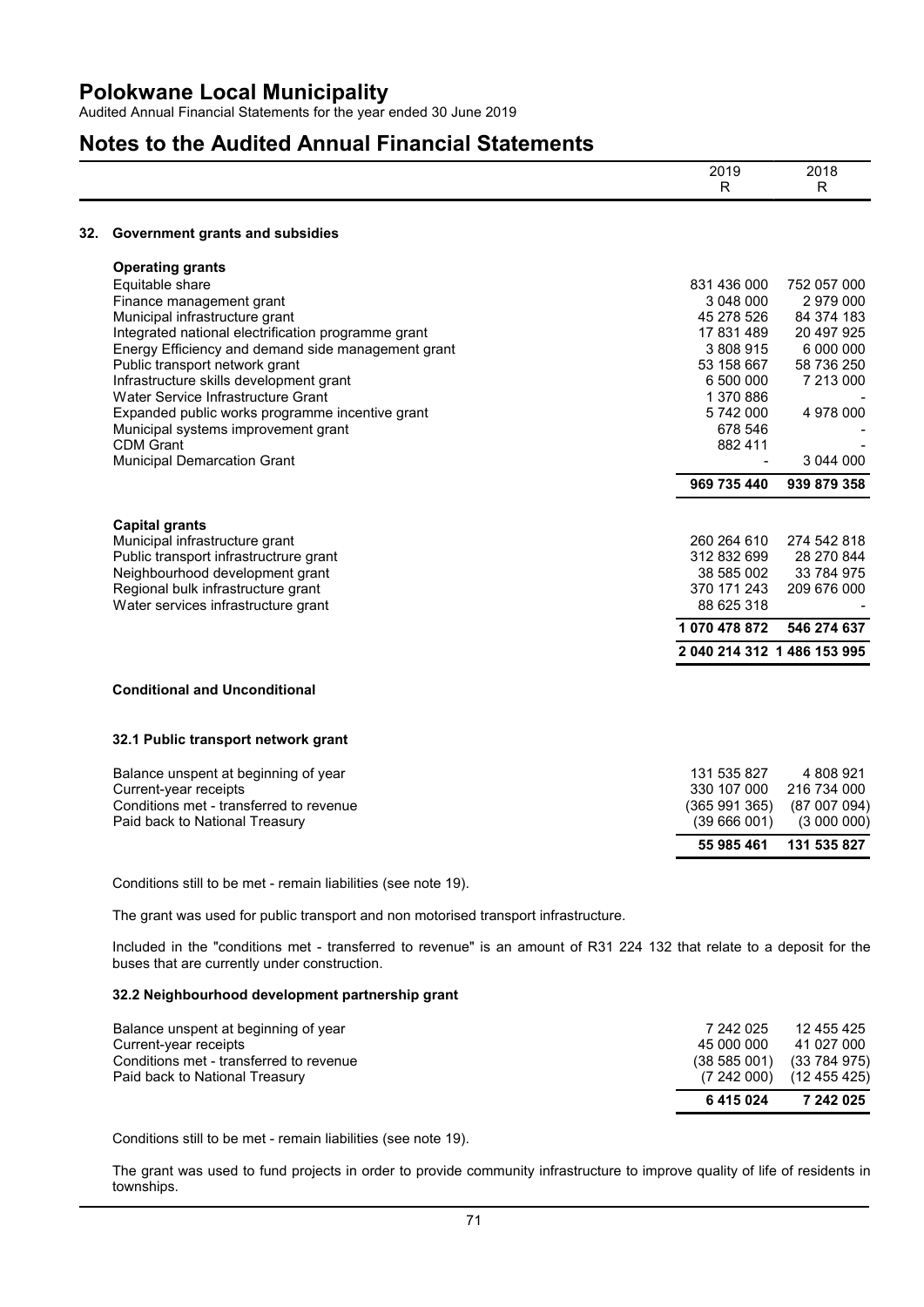Audited Annual Financial Statements for the year ended 30 June 2019

# **Notes to the Audited Annual Financial Statements**

|     |                                                                                                                                            | 2019<br>R.                              | 2018<br>R                                                              |
|-----|--------------------------------------------------------------------------------------------------------------------------------------------|-----------------------------------------|------------------------------------------------------------------------|
| 32. | Government grants and subsidies (continued)                                                                                                |                                         |                                                                        |
|     | 32.3 Local government - Housing accreditation grant                                                                                        |                                         |                                                                        |
|     | Balance unspent at beginning of year<br>Current-year receipts                                                                              | 480 840<br>27 422                       | 454 878<br>25 962                                                      |
|     |                                                                                                                                            | 508 262                                 | 480 840                                                                |
|     | Conditions still to be met - remain liabilities (see note 19).                                                                             |                                         |                                                                        |
|     | The grant was used to fund the housing accreditation process.                                                                              |                                         |                                                                        |
|     | 32.4 Municipal infrastructure grant                                                                                                        |                                         |                                                                        |
|     | Balance unspent at beginning of year<br>Current-year receipts<br>Conditions met - transferred to revenue<br>Paid back to National Treasury | 10 363 501<br>330 877 000<br>(10363000) | 59 047 078<br>339 578 000<br>(305 543 130) (358 917 002)<br>(29344575) |
|     |                                                                                                                                            | 25 334 371                              | 10 363 501                                                             |
|     | Conditions still to be met - remain liabilities (see note 19).                                                                             |                                         |                                                                        |
|     | This grant was used to construct municipal infrastructure to provide basic services for the benefit of poor households.                    |                                         |                                                                        |
|     | 32.5 Limpopo Provincial Government                                                                                                         |                                         |                                                                        |
|     | Balance unspent at beginning of year                                                                                                       | 2 949 710                               | 2949710                                                                |
|     | Conditions still to be met - remain liabilities (see note 19).                                                                             |                                         |                                                                        |
|     | The grant was utilised in the planning phase of the Convention Centre.                                                                     |                                         |                                                                        |
|     | 32.6 Capricorn District Municipality                                                                                                       |                                         |                                                                        |
|     | Balance unspent at beginning of year<br>Current-year receipts                                                                              | 900 000<br>(882411)                     | 900 000                                                                |
|     |                                                                                                                                            | 17 589                                  | 900 000                                                                |
|     | Conditions still to be met - remain liabilities (see note 19).                                                                             |                                         |                                                                        |
|     | 32.7 Expanded public works programme integrated grant                                                                                      |                                         |                                                                        |
|     | Current-year receipts<br>Conditions met - transferred to revenue                                                                           | 5742000<br>(5742000)                    | 4 978 000<br>(4978000)                                                 |
|     |                                                                                                                                            |                                         |                                                                        |
|     | Conditions still to be met - remain liabilities (see note 19).                                                                             |                                         |                                                                        |

The grant was used to fund projects in order to maximise job creation and skills development.

### **32.8 Energy efficiency and demand side management grant**

|                                         | 4 191 084   | -           |
|-----------------------------------------|-------------|-------------|
|                                         |             |             |
| Conditions met - transferred to revenue | (3 808 916) | (6 000 000) |
| Current-year receipts                   | 8 000 000   | 6 000 000   |
|                                         |             |             |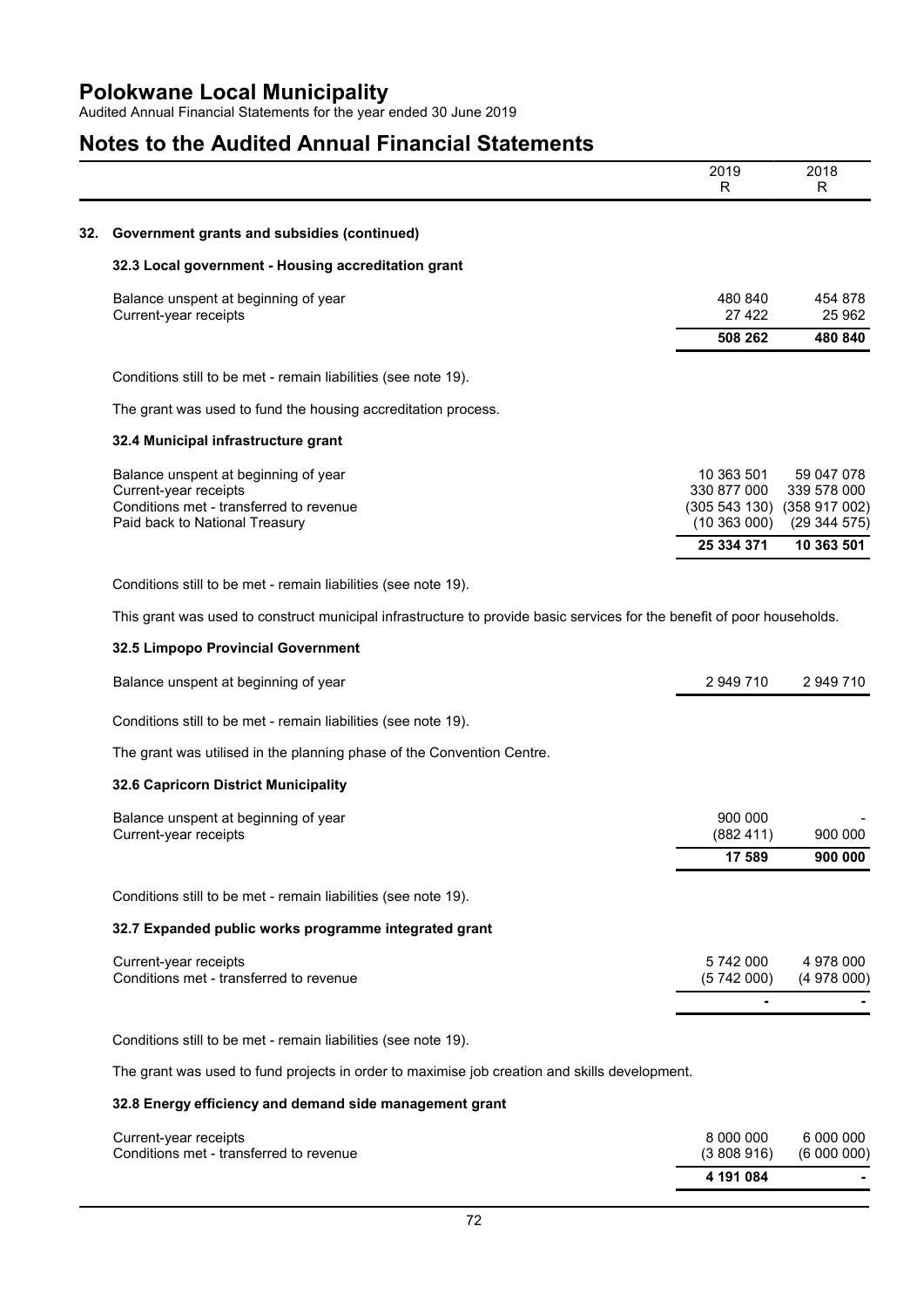Audited Annual Financial Statements for the year ended 30 June 2019

## **Notes to the Audited Annual Financial Statements**

|     |                                                                                                                                      | 2019<br>R                | 2018<br>R                                  |
|-----|--------------------------------------------------------------------------------------------------------------------------------------|--------------------------|--------------------------------------------|
| 32. | Government grants and subsidies (continued)                                                                                          |                          |                                            |
|     | Conditions still to be met - remain liabilities (see note 19).                                                                       |                          |                                            |
|     | The grant was used to reduce electricity consumption and improve energy efficiency.                                                  |                          |                                            |
|     | 32.9 Equitable Share                                                                                                                 |                          |                                            |
|     | Current-year receipts<br>Conditions met - transferred to revenue                                                                     | 831 436 000              | 752 057 000<br>(831 436 000) (752 057 000) |
|     | Conditions still to be met - remain liabilities (see note 19).                                                                       |                          |                                            |
|     | This grant is an unconditional grant and is partially utilized for the provision of indigent support through free basic<br>services. |                          |                                            |
|     | 32.10 Finance Management Grant                                                                                                       |                          |                                            |
|     | Current-year receipts<br>Conditions met - transferred to revenue                                                                     | 3 048 000<br>(3048000)   | 2979000<br>(2979000)                       |
|     | Conditions still to be met - remain liabilities (see note 19).                                                                       |                          |                                            |
|     | This grant was used to promote and support reforms to municipal financial management and the implementation of the<br>MFMA, 2003.    |                          |                                            |
|     | 32.11 Municipal Systems Improvement grant                                                                                            |                          |                                            |
|     | Current-year receipts<br>Conditions met - transferred to revenue                                                                     | 1 055 000<br>(678546)    |                                            |
|     |                                                                                                                                      | 376 454                  |                                            |
|     | Conditions still to be met - remain liabilities (see note 19).                                                                       |                          |                                            |
|     | The purpose of the grant is for institutional systems.                                                                               |                          |                                            |
|     | 32.12 Water Services Infrastructure Grant                                                                                            |                          |                                            |
|     | Current-year receipts<br>Conditions met - transferred to revenue                                                                     | 90 000 000<br>(89996204) |                                            |

Conditions still to be met - remain liabilities (see note 19).

Facilitate the planning and implementation of various water and on-site sanitation projects to accelerate backlog reduction and enhance the sustainability of services especially in the rural municipalities.

**3 796 -**

### **32.13 Integrated National Electrification Programme**

|                                         | 21 125 511 | $\sim$                    |
|-----------------------------------------|------------|---------------------------|
| Conditions met - transferred to revenue |            | $(17831489)$ $(20497925)$ |
| Current-year receipts                   | 38 957 000 | 40 000 000                |
| Balance unspent at beginning of year    |            | $-$ (19 502 075)          |
|                                         |            |                           |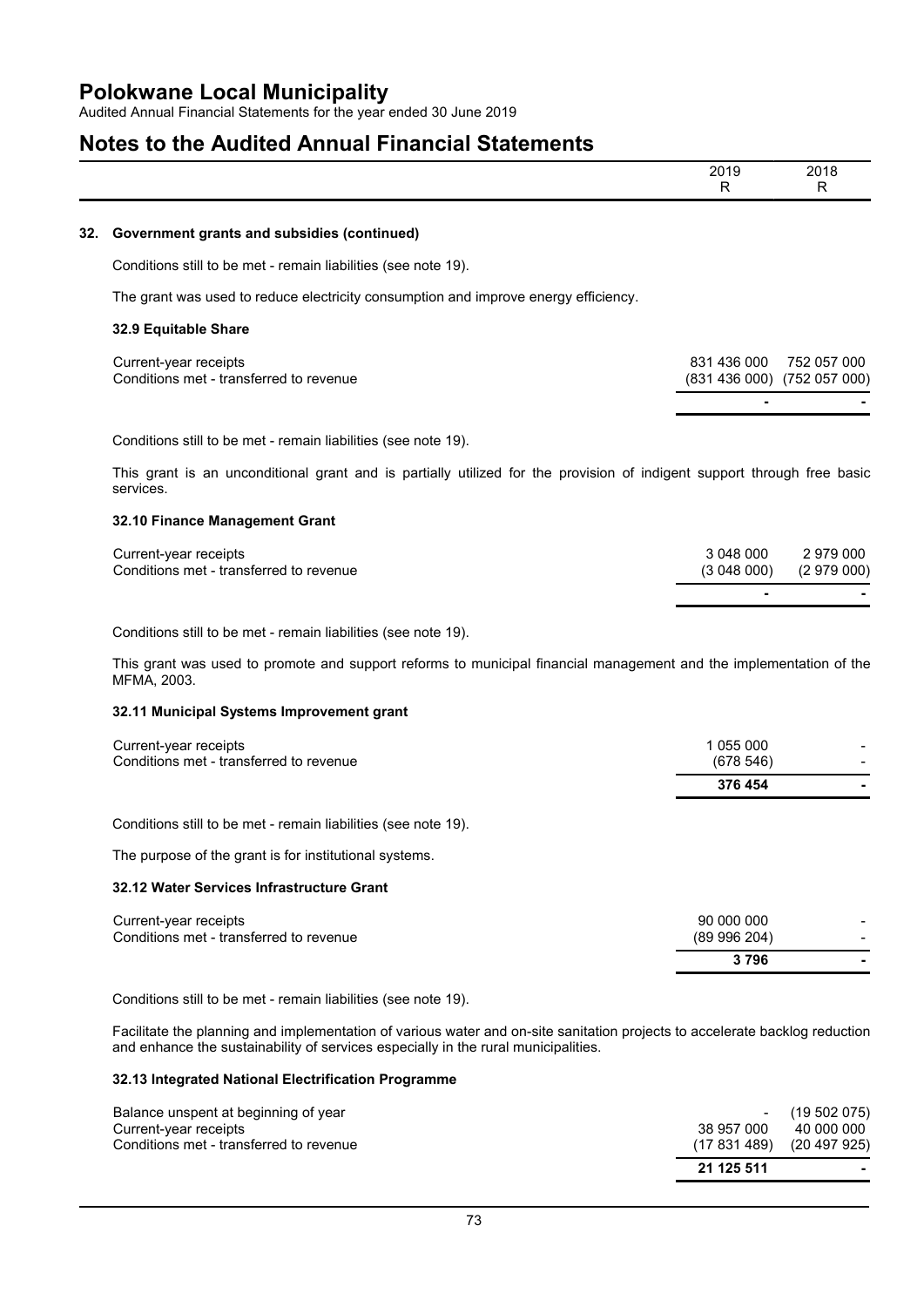Audited Annual Financial Statements for the year ended 30 June 2019

|     |                                                                                                                      | 2019<br>R                                 | 2018<br>R                                  |
|-----|----------------------------------------------------------------------------------------------------------------------|-------------------------------------------|--------------------------------------------|
| 32. | Government grants and subsidies (continued)                                                                          |                                           |                                            |
|     | Conditions still to be met - remain liabilities (see note 19).                                                       |                                           |                                            |
|     | The grant was used to fund projects to address electrification backlogs in rural areas.                              |                                           |                                            |
|     | 32.14 Regional Bulk Infrastructure Grant                                                                             |                                           |                                            |
|     | Current-year receipts<br>Conditions met - transferred to revenue                                                     | 370 505 000                               | 209 676 000<br>(370 171 217) (209 676 000) |
|     |                                                                                                                      | 333 783                                   |                                            |
|     | Conditions still to be met - remain liabilities (see note 19).                                                       |                                           |                                            |
|     | The grant was used to fund projects in order to provide Bulk infrastructure to improve quality of life of residents. |                                           |                                            |
|     | 32.15 Infrastructure Skills Development grant                                                                        |                                           |                                            |
|     | Current-year receipts<br>Conditions met - transferred to revenue                                                     | 6 500 000<br>(6500000)                    | 7 213 000<br>(7213000)                     |
|     |                                                                                                                      |                                           |                                            |
|     | Conditions still to be met - remain liabilities (see note 19).                                                       |                                           |                                            |
|     | The grant was paid over to Lepelle Northern Water Board accordance a 3 party agreement with National Treasury.       |                                           |                                            |
|     | 32.16 Municipal Demarcation Grant                                                                                    |                                           |                                            |
|     | Current-year receipts<br>Conditions met - transferred to revenue                                                     |                                           | 3 044 000<br>(3044000)                     |
|     |                                                                                                                      |                                           |                                            |
|     | Conditions still to be met - remain liabilities (see note 19).                                                       |                                           |                                            |
|     | This grant was utilised for sport related operating expenses.                                                        |                                           |                                            |
|     | <b>Public contributions and donations</b>                                                                            |                                           |                                            |
|     | Public contributions and donations<br>CDM - Water supply project                                                     | 561 287<br>29 842 060                     | 1 036 482                                  |
|     |                                                                                                                      | 30 403 347                                | 1 036 482                                  |
| 34. | <b>Fines, Penalties and Forfeits</b>                                                                                 |                                           |                                            |
|     | <b>Illegal Connections Fines</b><br>Law Enforcement Fines<br><b>Overdue Books Fines</b><br><b>Pound Fees Fines</b>   | (33 583)<br>134 726<br>29 20 2<br>167 110 | 652<br>57915<br>140 750                    |
|     | <b>Municipal Traffic Fines</b>                                                                                       | 30 929 782<br>31 227 237                  | 20 926 501<br>21 125 818                   |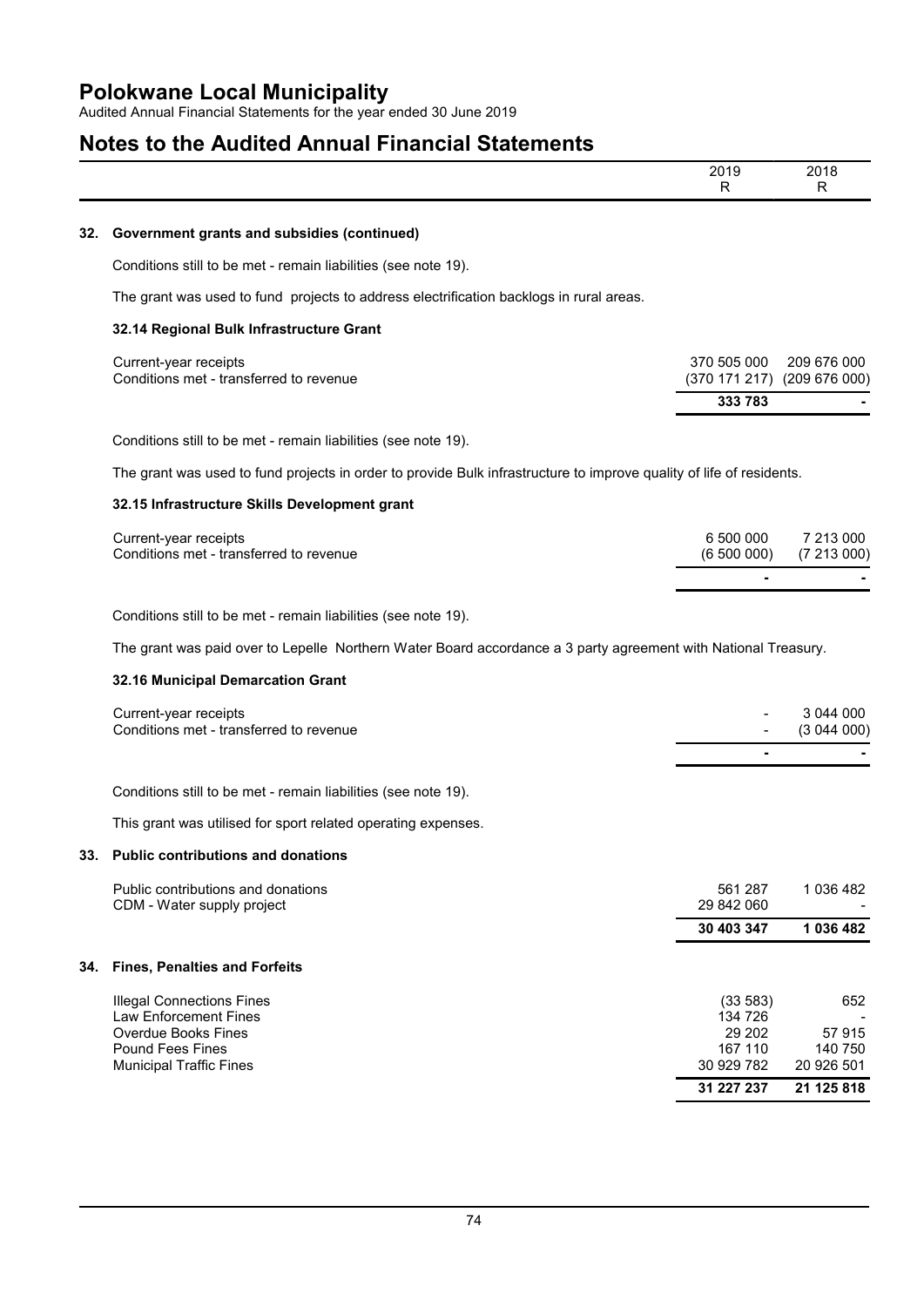Audited Annual Financial Statements for the year ended 30 June 2019

|     |                                                                    | 2019<br>R     | 2018<br>R     |
|-----|--------------------------------------------------------------------|---------------|---------------|
|     |                                                                    |               |               |
| 35. | <b>Employee related costs</b>                                      |               |               |
|     | Basic                                                              | 484 488 743   | 443 144 524   |
|     | <b>Bonus</b>                                                       | 37 745 150    | 32 758 657    |
|     | Medical aid - company contributions                                | 32 216 191    | 29 107 079    |
|     | <b>UIF</b>                                                         | 3 468 631     | 3 260 534     |
|     | Leave pay provision charge                                         | 18 632 514    | 29 621 914    |
|     | Defined contribution plans                                         | 88 153 208    | 79 904 424    |
|     | Travel, motor car, accommodation, subsistence and other allowances | 62 765 460    | 58 262 188    |
|     | Overtime payments                                                  | 75 069 851    | 61 056 457    |
|     | Long-service awards                                                | 5 163 999     | 2 066 841     |
|     | Housing benefits and allowances                                    | 8 8 1 5 5 5   | 7 595 453     |
|     | Interest cost - employee benefit plans                             | 20 890 000    | 20 676 000    |
|     | Actuarial gain/losses - employee benefit plans                     | 11 055 168    | (13 421 282)  |
|     | Current cost - employee benefit plans                              | 5 956 000     | 6 231 000     |
|     | Bargaining council levy                                            | 191 240       | 171935        |
|     |                                                                    | 854 607 710   | 760 435 724   |
|     | Remuneration of municipal manager                                  |               |               |
|     | The Municipal Manager was appointed in May 2017.                   |               |               |
|     |                                                                    |               |               |
|     | Annual remuneration                                                | 1 524 940     | 1 445 990     |
|     | Housing allowance                                                  | 278 507       | 264 954       |
|     | Motor car allowance                                                | 267 885       | 254 160       |
|     | Councillor contributions                                           | 273 889       | 259 962       |
|     |                                                                    | 2 345 221     | 2 2 2 5 0 6 6 |
|     | <b>Remuneration of chief finance officer</b>                       |               |               |
|     | Annual remuneration                                                | 1 127 318     | 888 533       |
|     | Motor car allowance                                                | 146 829       | 132 375       |
|     | Council contribution                                               | 44 315        | 34 911        |
|     | Housing allowance                                                  | 557 714       | 427 880       |
|     | Acting allowance                                                   |               | 129 237       |
|     |                                                                    | 1876 176      | 1612936       |
|     |                                                                    |               |               |
|     | <b>Director Planning and Economic Development</b>                  |               |               |
|     | Annual remuneration                                                | 1 2 2 1 1 2 7 | 977 929       |
|     | Motor car allowance                                                | 225 141       | 195 806       |
|     | Council contribution                                               | 246 942       | 213 911       |
|     | Housing allowance                                                  | 182 966       | 162 665       |
|     |                                                                    | 1876 176      | 1 550 311     |
|     | <b>Director Engineering Services</b>                               |               |               |
|     | Annual remuneration                                                | 572 755       | 963 268       |
|     | Motor car allowance                                                | 85 686        | 257 057       |
|     | Council contributions                                              | 81 870        | 244 718       |
|     |                                                                    | 740 311       | 1 465 043     |
|     |                                                                    |               |               |
|     | <b>Director Community Services</b>                                 |               |               |
|     | Annual remuneration                                                | 1 219 514     | 979 029       |
|     |                                                                    |               |               |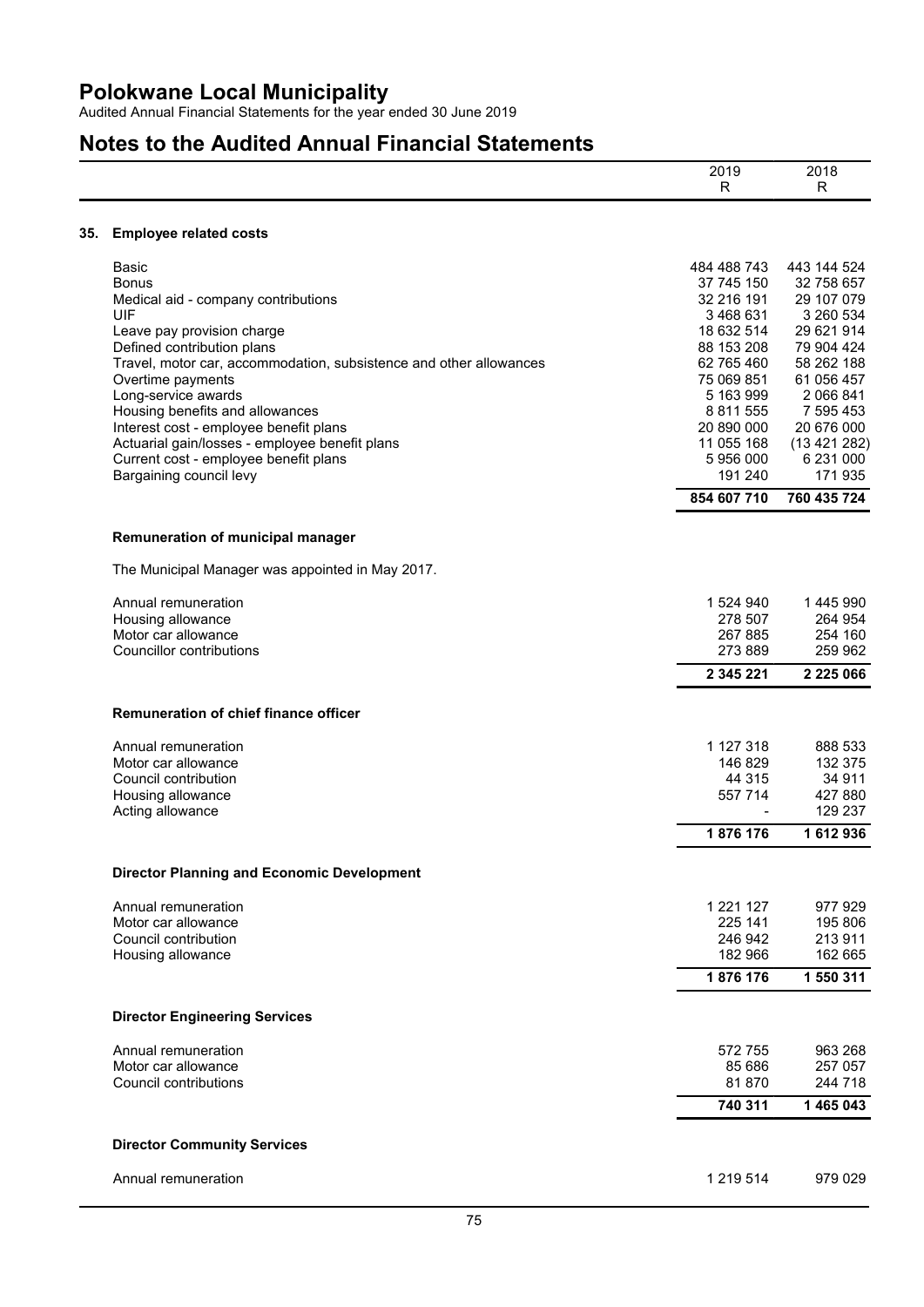Audited Annual Financial Statements for the year ended 30 June 2019

# **Notes to the Audited Annual Financial Statements**

|     |                                                        | 2019      | 2018       |
|-----|--------------------------------------------------------|-----------|------------|
|     |                                                        | R.        | R.         |
|     |                                                        |           |            |
| 35. | Employee related costs (continued)                     |           |            |
|     | Motor car allowance                                    | 281 426   | 244 757    |
|     | Council contributions                                  | 204 412   | 177 861    |
|     | Housing benefits                                       | 170 823   | 148 482    |
|     |                                                        | 1876 175  | 1 550 129  |
|     | <b>Director Corporate and Shared Service</b>           |           |            |
|     | Annual remuneration                                    | 1 219 514 | 67401      |
|     | Motor car allowance                                    | 281 426   | 17 000     |
|     | Council contributions                                  | 58 070    | 12 2 8 9   |
|     | Housing allowances                                     | 317 166   | 6 0 0 0    |
|     | Cellphone allowance                                    |           | 1 0 0 0    |
|     | <b>Termination settlement</b>                          |           | 285 454    |
|     |                                                        | 1876 176  | 389 144    |
|     | <b>Director Community Development</b>                  |           |            |
|     | Annual remuneration                                    |           | 1 0 26 146 |
|     | Motor car allowance                                    |           | 66 752     |
|     | Council contributions                                  |           | 14 986     |
|     | Housing allowances                                     |           | 75 206     |
|     | Acting allowances                                      | 91 362    |            |
|     | <b>Termination settlement</b>                          |           | 72876      |
|     |                                                        | 91 362    | 1 255 966  |
|     | Director Strategic Planning, Monitoring and Evaluation |           |            |
|     | Annual remuneration                                    | 1 219 514 | 356 011    |
|     | Motor car allowance                                    | 281 426   | 89 003     |
|     | Council contributions                                  | 170 823   | 64 677     |
|     | Housing allowances                                     | 204 412   | 53 993     |
|     |                                                        | 1876 175  | 563 684    |
|     | <b>Director Transportation Services</b>                |           |            |
|     | Annual remuneration                                    | 1 213 878 | 267 008    |
|     | Motor car allowance                                    | 281 427   | 66752      |
|     | Council contributions                                  | 210 047   | 54 143     |
|     | Housing benefits                                       | 170 823   | 34 859     |
|     |                                                        | 1876 175  | 422762     |
|     |                                                        |           |            |

No performance bonuses were paid out in terms of Section 57 of the Muncipal Systems Act.

### **36. Remuneration of councillors**

| Executive Major           | 1 051 128  | 802 955    |
|---------------------------|------------|------------|
| Mayoral Committee Members | 8 549 647  | 10 352 178 |
| Speaker                   | 856 342    | 673 396    |
| Councillors               | 27 498 139 | 24 361 582 |
|                           | 37 955 256 | 36 190 111 |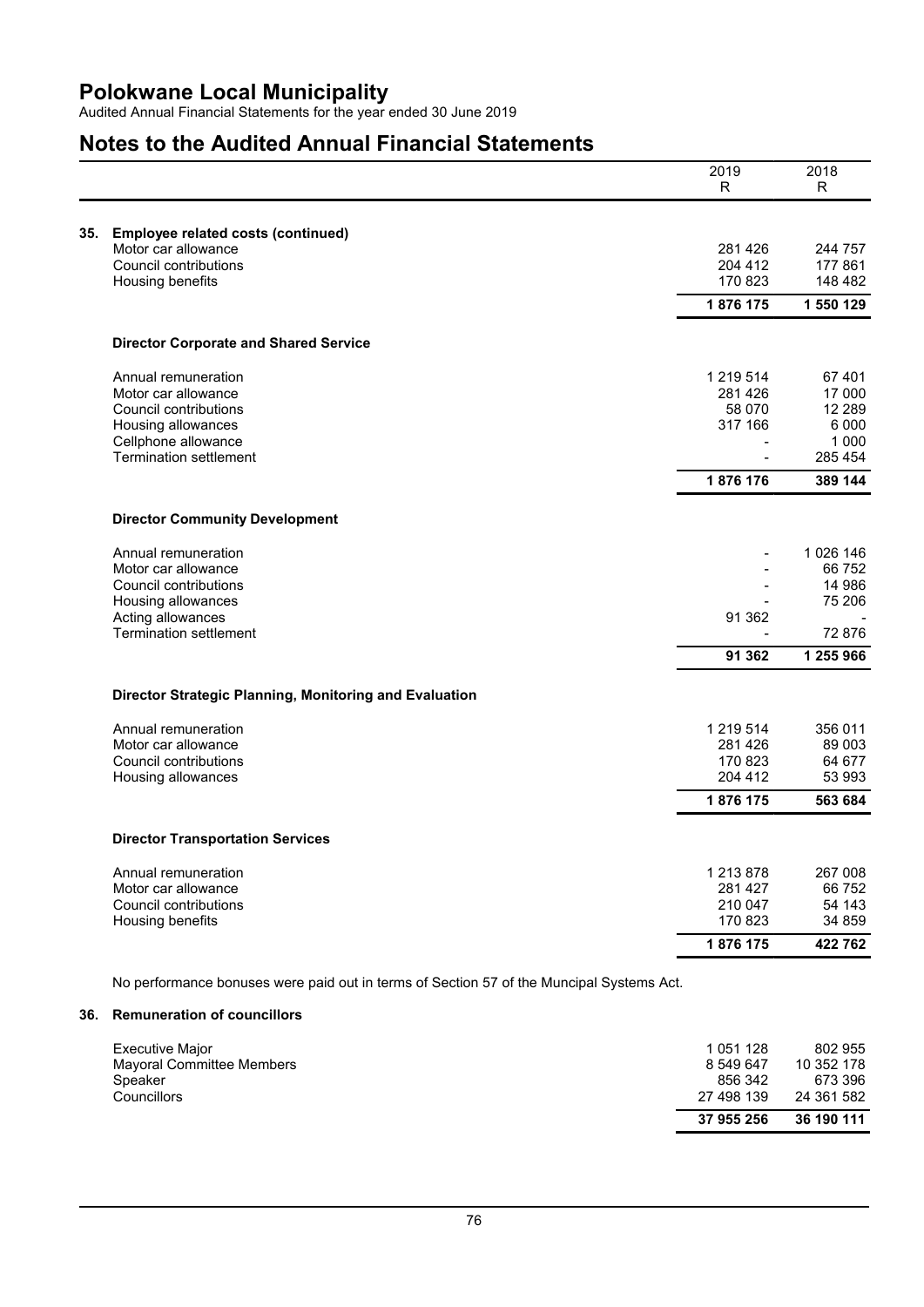Audited Annual Financial Statements for the year ended 30 June 2019

|     |                                                 | 2019<br>$\mathsf{R}$       | 2018<br>$\mathsf{R}$       |
|-----|-------------------------------------------------|----------------------------|----------------------------|
| 37. | <b>Depreciation and amortisation</b>            |                            |                            |
|     | Property, plant and equipment                   | 677 042 225                | 783 746 603                |
| 38. | <b>Finance costs</b>                            |                            |                            |
|     | Non-current borrowings                          | 72 228 885                 | 63 644 729                 |
| 39. | <b>Bulk purchases</b>                           |                            |                            |
|     | Electricity - Eskom<br>Water                    | 626 737 676<br>184 004 164 | 625 834 630<br>176 530 740 |
|     |                                                 | 810 741 840                | 802 365 370                |
|     | <b>Distribution losses</b>                      |                            |                            |
|     | <b>Electricity losses</b>                       |                            |                            |
|     | Distribution loss in KWH                        | 62 294 114                 | 119 669 669                |
|     | Percentage Loss:<br>Through distribution        | 9 %                        | 16 %                       |
|     | <b>Rand value</b><br><b>Distribution losses</b> | 55 249 012                 | 99 905 157                 |
|     | <b>Water losses</b>                             |                            |                            |
|     | <b>Distribution losses</b>                      | 34 862 765                 | 25 826 344                 |
|     | Distribution loss in KL                         | 6776956                    | 5 248 544                  |
|     | Percentage Loss:<br>Loss through distribution   | 18 %                       | 14 %                       |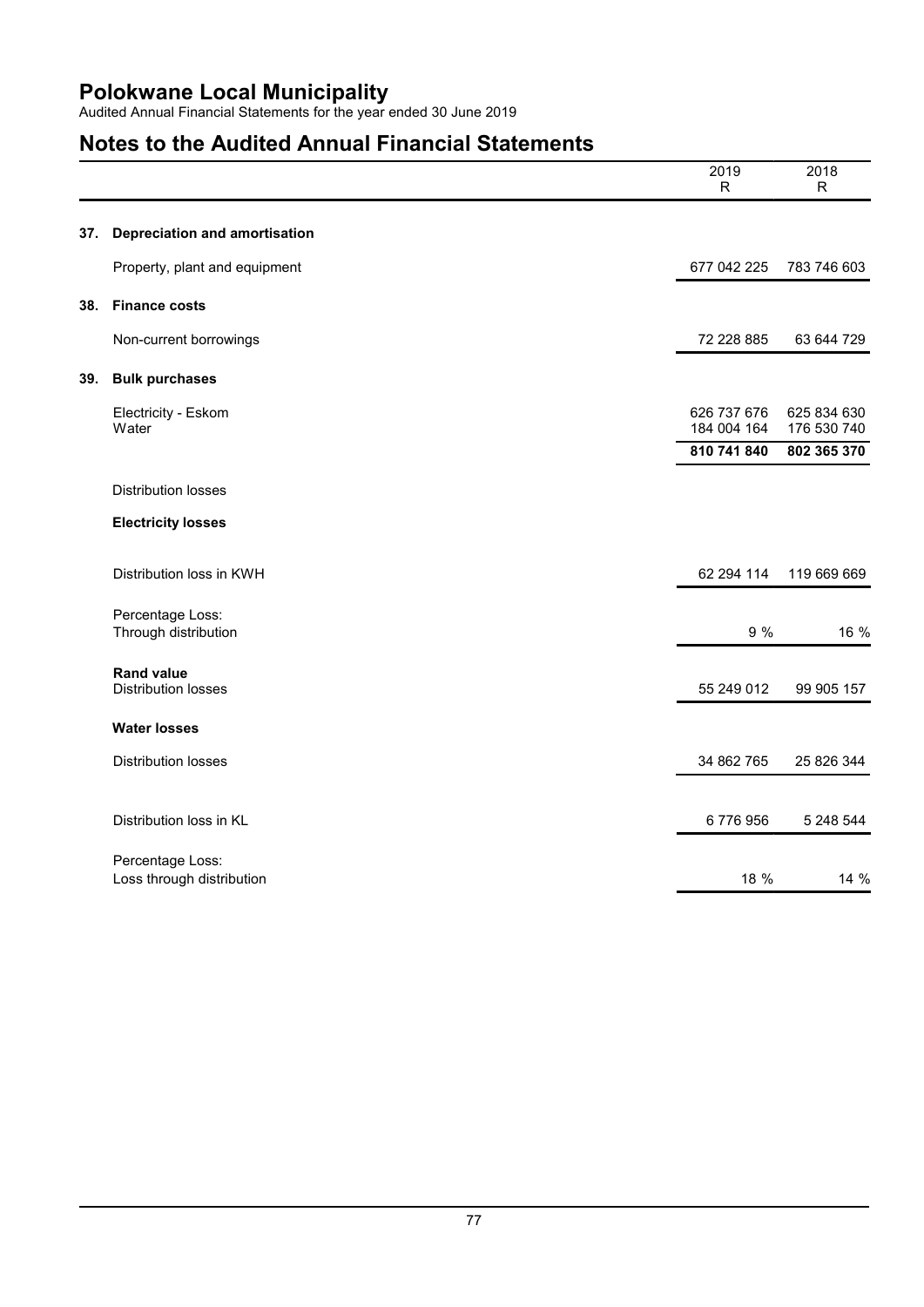Audited Annual Financial Statements for the year ended 30 June 2019

|     |                                                                    | 2019<br>R                    | 2018<br>R.             |
|-----|--------------------------------------------------------------------|------------------------------|------------------------|
|     |                                                                    |                              |                        |
|     | 40. Contracted services                                            |                              |                        |
|     | Administrative and Support Staff                                   | 296 876                      | 777 574                |
|     | <b>Animal Care</b>                                                 | 276 770                      |                        |
|     | <b>Burial Services</b>                                             | 1 251 936                    | 682759                 |
|     | Call Centre                                                        | 1867109                      |                        |
|     | <b>Cleaning Services</b>                                           | 1704 111                     | 1 596 825              |
|     | <b>Clearing and Grass Cutting Services</b><br><b>Fire Services</b> | 2 382 939<br>7625            | 6 599 129              |
|     | <b>Hygiene Services</b>                                            | 711 312                      |                        |
|     | Litter Picking and Street Cleaning                                 |                              | 5 007 009              |
|     | Meter Management                                                   | 30 409 005                   | 90 068 174             |
|     | Organic and Building Refuse Removal                                | 800 000                      | 801 083                |
|     | <b>Personnel and Labour</b>                                        | 27 545 421                   | 13 222 460             |
|     | Connection/Dis-connection                                          | 6 517 518                    | 63 275 393             |
|     | Refuse Removal                                                     | 83 856 819                   | 16 804 004             |
|     | <b>Security Services</b>                                           | 43 773 973                   | 42 357 561             |
|     | Sewerage Services                                                  | 32 236 815                   | 63 775 902             |
|     | <b>Swimming Supervision</b>                                        |                              | 355 499                |
|     | Translators, Scribes and Editors                                   | 64 125                       |                        |
|     | <b>Transport Services</b>                                          | 33 834 578                   |                        |
|     | <b>Drivers Licence Cards</b>                                       | 2840                         |                        |
|     | <b>Business and Advisory</b>                                       | 251 453 569                  | 187 289 765            |
|     | Infrastructure and Planning                                        | 67 870 592                   | 62 409 892             |
|     | <b>Laboratory Services</b>                                         | 16 906 513                   | 1 159 968              |
|     | Legal Cost                                                         | 20 729 906                   | 14 032 229             |
|     | <b>Building</b>                                                    |                              | 8 353 598              |
|     | <b>Catering Services</b>                                           | 1 302 416                    | 400 175                |
|     | Distribution of Electricity by Others                              |                              | 49 287 214             |
|     | Electrical                                                         | 16 360 380                   | 5 5 18 0 7 7           |
|     | <b>Employee Wellness</b>                                           | 301 947                      | 267 259                |
|     | <b>Event Promoters</b>                                             | 108 921                      |                        |
|     | <b>Fire Protection</b>                                             | 1 734 638                    | 1 055 351              |
|     | <b>Gardening Services</b><br><b>Grading of Sport Fields</b>        | 2 2 3 2 4 4 6<br>1 0 26 8 11 | 4 0 26 8 11<br>701 970 |
|     | Maintenance of Buildings and Facilities                            | 29 578 589                   | 25 512 160             |
|     | Maintenance of Equipment                                           | 26 878 316                   | 40 595 197             |
|     | Maintenance of Unspecified Assets                                  | 31 852 698                   | 11 216 200             |
|     | Management of Informal Settlements                                 | 433 492                      | 260 815                |
|     | Transportation                                                     | 5 996 205                    | 5 205 4 24             |
|     | Sports and Recreation                                              |                              | 3 091 966              |
|     | Forestry                                                           | $\blacksquare$               | 605 018                |
|     |                                                                    | 742 307 211                  | 726 312 461            |
|     |                                                                    |                              |                        |
| 41. | <b>Transfers and subsidies</b>                                     |                              |                        |
|     | <b>Other subsidies</b><br><b>SPCA</b>                              |                              | 479 750                |
|     | Polokwane Housing Association                                      | 480 000<br>24 184 032        | 32 573 083             |
|     |                                                                    | 24 664 032                   | 33 052 833             |
|     |                                                                    |                              |                        |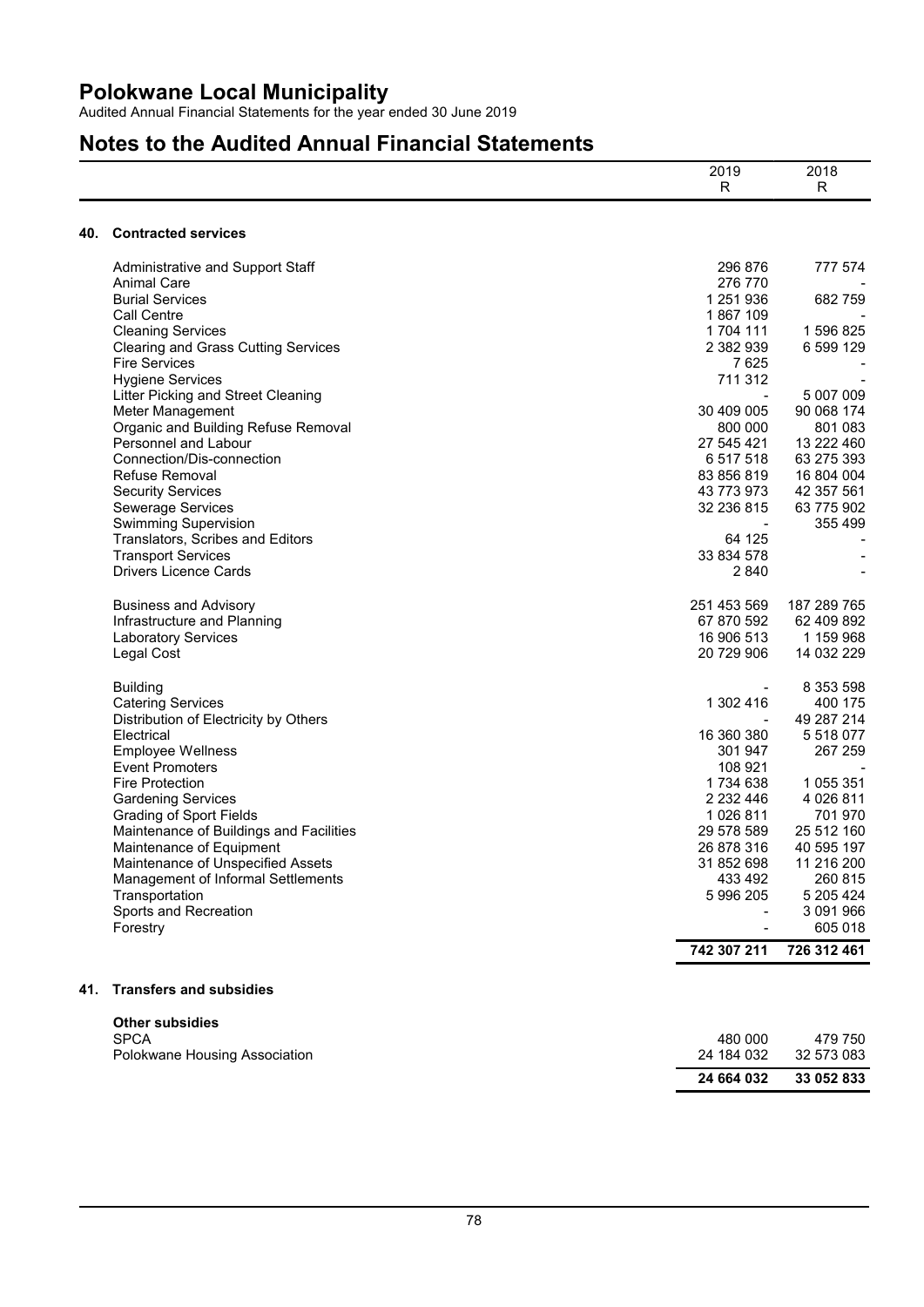Audited Annual Financial Statements for the year ended 30 June 2019

|     |                                                   | 2019<br>R.                 | 2018<br>R                |
|-----|---------------------------------------------------|----------------------------|--------------------------|
|     |                                                   |                            |                          |
| 42. | <b>Inventory consumed</b>                         |                            |                          |
|     | Standard rated                                    | 8 106 839                  | 5 531 188                |
|     | Zero rated                                        | 367 632                    | 558 544                  |
|     | Water consumed                                    |                            | 406 633                  |
|     | Materials and supplies                            | 114 799 605<br>123 274 076 | 86 975 785<br>93 472 150 |
|     |                                                   |                            |                          |
| 43. | <b>General expenses</b>                           |                            |                          |
|     | Advertising                                       | 21 144 635                 | 26 508 676               |
|     | Auditors remuneration                             | 9 960 322                  | 12 704 085               |
|     | <b>Bank charges</b>                               | 4 871 370                  | 2 626 574                |
|     | Entertainment<br>Hire                             | 274 142<br>3 298 204       | 345 187<br>4 673 230     |
|     | Insurance                                         | 14 108 884                 | 12 681 628               |
|     | IT expenses                                       | 9 344 557                  | 17 718 014               |
|     | Levies                                            | 6 663 383                  | 6 207 496                |
|     | Fuel and oil                                      | 36 373 794                 | 21 729 040               |
|     | <b>Placement</b> fees                             | $\blacksquare$             | 2 2 8 1 6 0 9            |
|     | Postage and courier                               | 6 475 265                  | 4 614 458                |
|     | Printing and stationery                           | 73 015                     | (26 214)                 |
|     | Protective clothing                               | 16 383 397                 | 9 247 880                |
|     | Subscriptions and membership fees                 | 7837097                    | 7 268 623                |
|     | Telephone and fax<br>Travel - local               | 12 480 379<br>2 316 428    | 12 201 907<br>5 262 291  |
|     | Title deed search fees                            | 43 266                     | 994 446                  |
|     | Municipal services                                | 14 460 737                 | 11 887 200               |
|     | Management fees                                   | 4 023 756                  | 40 885 783               |
|     | Other expenses                                    | 76 828 298                 | 52 824 047               |
|     |                                                   | 246 960 929                | 252 635 960              |
| 44. | <b>Fair value adjustments</b>                     |                            |                          |
|     | Biological assets - (Fair value model)            | (7 100 742)                | (3737694)                |
|     | Investment property                               | 25 296 748                 |                          |
|     | Heritage assets                                   |                            | 6 304 252                |
|     | Other financial assets                            |                            |                          |
|     | Investments (Designated as at FV through P&L<br>٠ | (2461186)                  | 1 901 029                |
|     |                                                   | 15 734 820                 | 4 467 587                |
| 45. | <b>Impairment loss</b>                            |                            |                          |
|     | <b>Impairments</b>                                |                            |                          |
|     | Property, plant and equipment                     | 3 540 467                  | 4 853 363                |
|     | 46. Auditors' remuneration                        |                            |                          |
|     | Fees                                              | 9 9 6 322                  | 12 704 085               |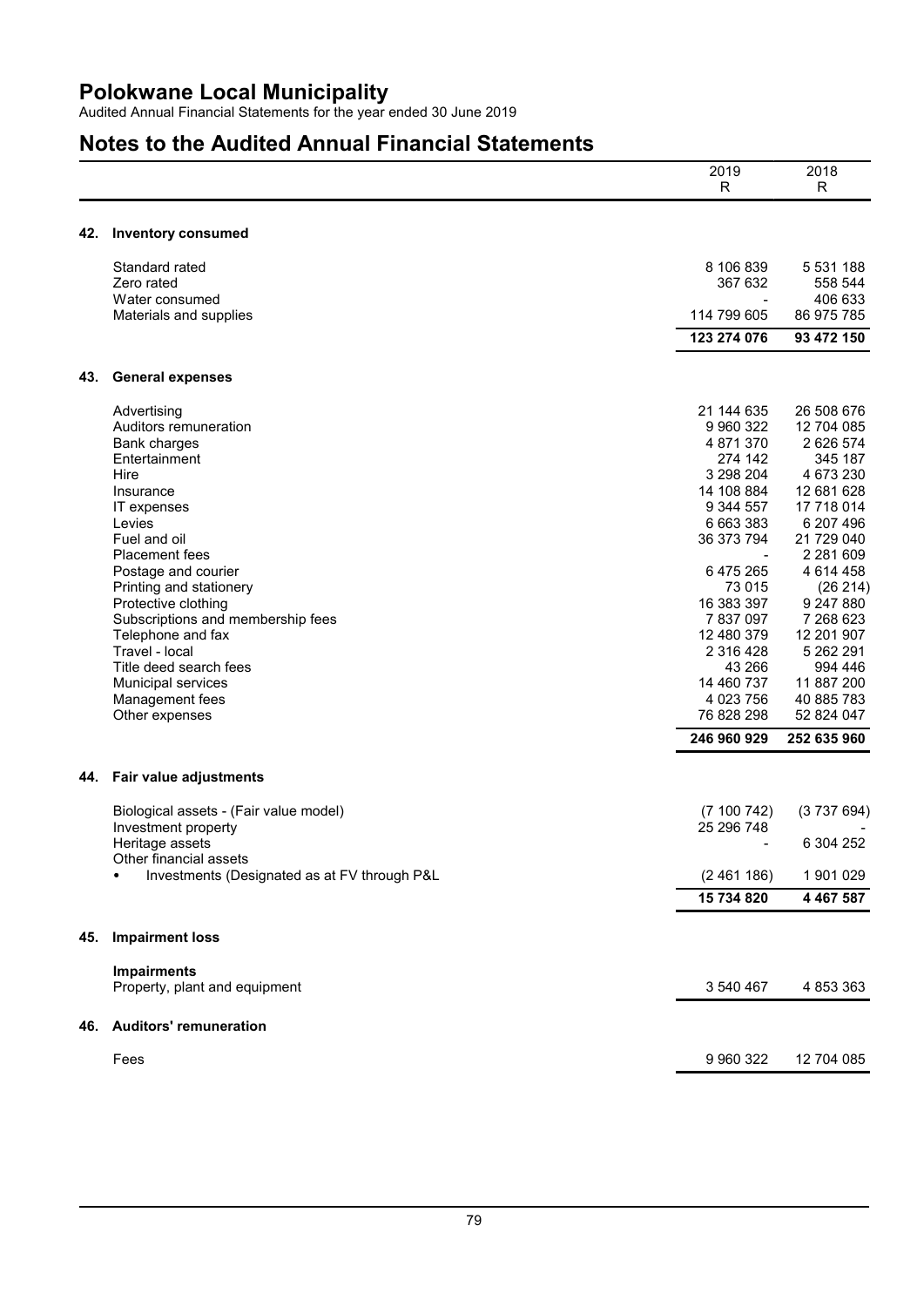Audited Annual Financial Statements for the year ended 30 June 2019

|     |                                                                             | 2019<br>R.               | 2018<br>R.                 |
|-----|-----------------------------------------------------------------------------|--------------------------|----------------------------|
|     |                                                                             |                          |                            |
| 47. | Gain/(Loss) on disposal of assets and liabilities                           |                          |                            |
|     | Disposal of fixed and intangible - Infrastructure                           | (6543458)                | (5421194)                  |
|     | Disposal of fixed and intangible - Leased assets                            | (88 839)                 | (34509)                    |
|     | Disposal of fixed and intangible assets - Community assets                  | (41949)                  | (20139418)                 |
|     | Disposal of fixed and intangible assets - Land                              | 26 200                   | 1 368 000                  |
|     | Gain on donated investment properties                                       |                          | 3 188 690                  |
|     | Fair value gain on investment property                                      |                          | 19 681 017                 |
|     | Gain on acquisition of office equipment<br>Derecognition on heritage assets |                          | 40 655                     |
|     | Finance lease liability written off                                         |                          | 123<br>11 617 850          |
|     |                                                                             | (6648046)                | 10 301 214                 |
|     |                                                                             |                          |                            |
| 48. | Inventory losses/write-downs                                                |                          |                            |
|     | Inventory losses                                                            | 42 214                   | 12 435 258                 |
|     | Water inventory losses                                                      |                          | 522 082                    |
|     |                                                                             | 42 214                   | 12 957 340                 |
| 49. | Cash generated from operations                                              |                          |                            |
|     | Surplus (deficit)                                                           | 246 153 657              | (309030504)                |
|     | <b>Adjustments for:</b>                                                     |                          |                            |
|     | Depreciation and amortisation                                               | 677 042 225              | 783 746 602                |
|     | Gain (loss) on sale of assets and liabilities                               | 6 648 046                | (10301214)                 |
|     | Donated assets<br>Fair value adjustments                                    | (29842060)<br>(15734820) | (4467587)                  |
|     | Impairment deficit                                                          | 3 540 467                | 4 853 363                  |
|     | Bad debts written off                                                       | 216 987 976              | 151 266 404                |
|     | Movements in retirement benefit assets and liabilities                      | 30 359 000               | 163 547 000                |
|     | Movements in provisions                                                     | 46 752 667               | (128883082)                |
|     | Inventory losses/write downs                                                | 42 214                   | 12 957 340                 |
|     | Interest income                                                             | (13 123 882)             | (29508512)                 |
|     | Finance cost                                                                | 72 228 885               | 63 644 729                 |
|     | Changes in working capital:                                                 |                          |                            |
|     | Inventories                                                                 | 14 637 360               | (11906220)                 |
|     | Other receivables from exchange transactions                                | 6 849 862                | 57 932 073                 |
|     | Consumer debtors                                                            | (198 173 186)            | (44394723)                 |
|     | Other receivables from non-exchange transactions<br>Prepayments             | (31 224 132)             | (86 290 760) (302 211 676) |
|     | Unidentified receipts                                                       | 24 983 738               | (645028)                   |
|     | Payments received in advance - contracted in process                        | 4 120 311                | 10 142 426                 |
|     | Deferred income                                                             | 44 973 878               | 4 479 835                  |
|     | Payables from exchange transactions                                         | 270 784 504              | 106 891 580                |
|     | <b>VAT</b>                                                                  | 24 873 462               | (29105428)                 |
|     | Unspent conditional grants and receipts                                     | (36 230 858)             | 72 855 893                 |
|     | Consumer deposits                                                           | 694 530                  | 1454 136                   |
|     | Interest received                                                           | 13 123 882               | 29 508 512                 |
|     | Finance cost paid                                                           | (72 228 885)             | (63644729)                 |
|     |                                                                             | 1 221 948 081            | 529 181 190                |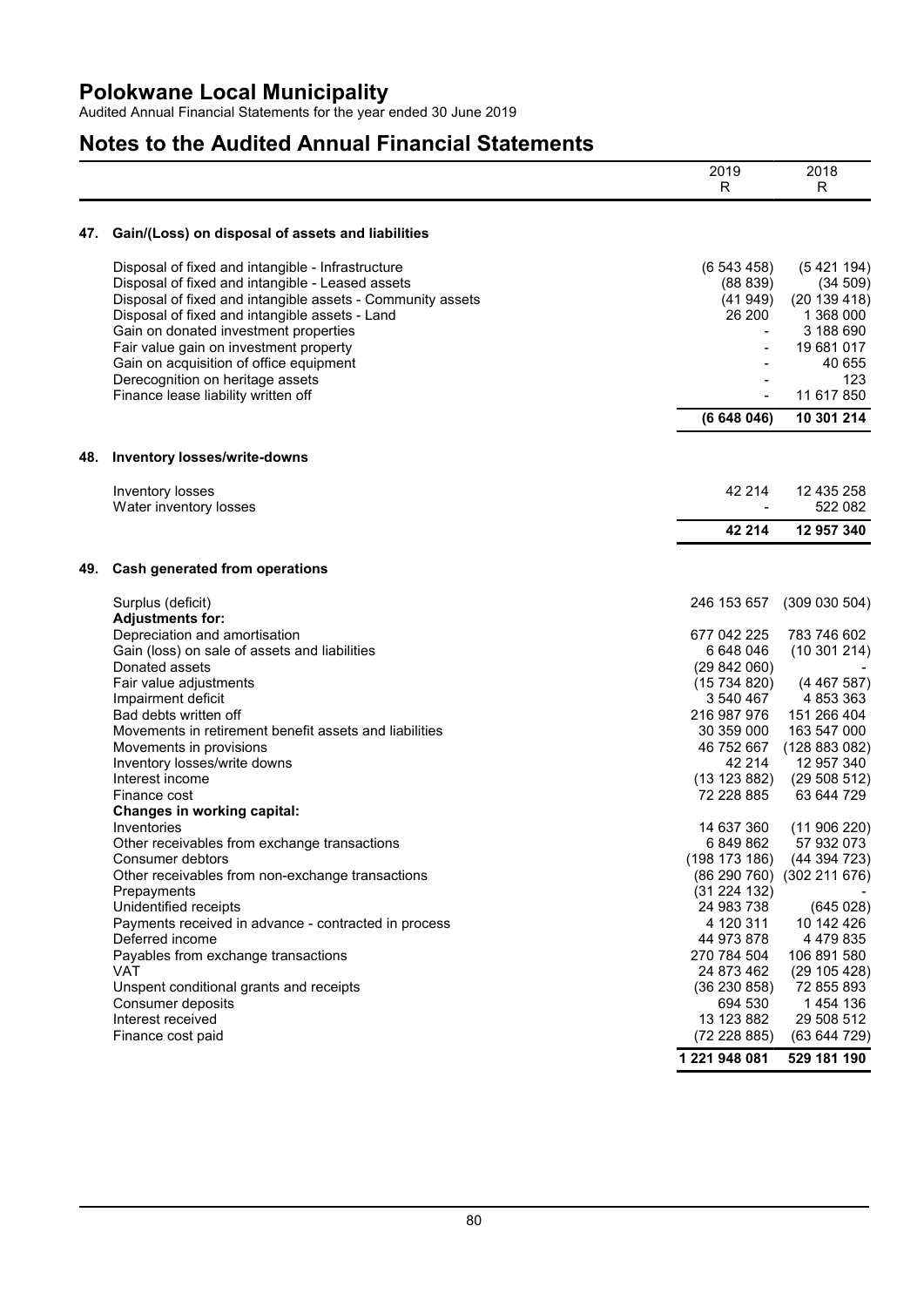Audited Annual Financial Statements for the year ended 30 June 2019

# **Notes to the Audited Annual Financial Statements**

## **50. Prior period errors**

# **Statement of Financial Position**

|                                              | Audited         | Prior year<br>adjustments | Reclassifying<br>adjustments | Restated                    |
|----------------------------------------------|-----------------|---------------------------|------------------------------|-----------------------------|
|                                              | $\mathsf{R}$    | R                         | R                            | $\mathsf{R}$                |
| Assets                                       |                 |                           |                              |                             |
| <b>Current Assets</b>                        |                 |                           |                              |                             |
| Cash and cash equivalents                    |                 |                           |                              |                             |
| Receivables from exchange transactions       | 658 444 827     |                           | (95 934 687) (252 392 157)   | 310 117 983                 |
| Other receivables from exchange transactions | 66 935 969      |                           | (49903369)                   | 17 032 600                  |
| Receivables from non-exchange transactions   |                 | (84 188)                  | 302 299 417                  | 302 215 229                 |
| Inventories                                  | 162 966 102     | 1 368 001                 |                              | 164 334 103                 |
| Current portion of receivables               | 3891            |                           | (3891)                       |                             |
|                                              | 888 350 789     | (94650874)                |                              | 793 699 915                 |
| <b>Non-Current Assets</b>                    |                 |                           |                              |                             |
| Property, plant and equipment                | 12 583 796 088  | 56 619 681                |                              | 12 640 415 769              |
| Heritage assets                              | 15 595 566      | 6 304 252                 |                              | 21 899 818                  |
| Intangible assets                            | 11 383 052      | 27 585                    |                              | 11 410 637                  |
| Investment property                          | 732 808 388     | (8676898)                 |                              | 724 131 490                 |
|                                              | 13 343 583 094  | 54 274 620                |                              | 13 397 857 714              |
| <b>Total Assets</b>                          | 14 231 933 883  | (40 376 254)              |                              | 14 191 557 629              |
| <b>Liabilities</b>                           |                 |                           |                              |                             |
| <b>Current Liabilities</b>                   |                 |                           |                              |                             |
| Payables from exchange transactions          | 607 945 059     | (15619)                   |                              | 607 929 440                 |
| Provisions                                   |                 | 12 101                    | 8 164 940                    | 8 177 041                   |
|                                              | 607 945 059     | (3518)                    | 8 164 940                    | 616 106 481                 |
| <b>Non-Current Liabilities</b>               |                 |                           |                              |                             |
| Employee benefit obligation                  |                 |                           | (163547000)                  | (163547000)                 |
| Provisions                                   | (299 243 705)   |                           | 171 711 941                  | (127531764)                 |
|                                              | (299 243 705)   | $\blacksquare$            | 8 164 941                    | (291 078 764)               |
| <b>Total Liabilities</b>                     | 308 701 354     | (3518)                    | 16 329 881                   | 325 027 717                 |
| <b>Net Assets</b>                            | 13 923 232 529  | (40 372 736)              |                              | (16 329 881) 13 866 529 912 |
| <b>Net Assets</b>                            |                 |                           |                              |                             |
| Accumulated surplus                          | (5 289 372 589) | 9 430 069                 |                              | (5279942520)                |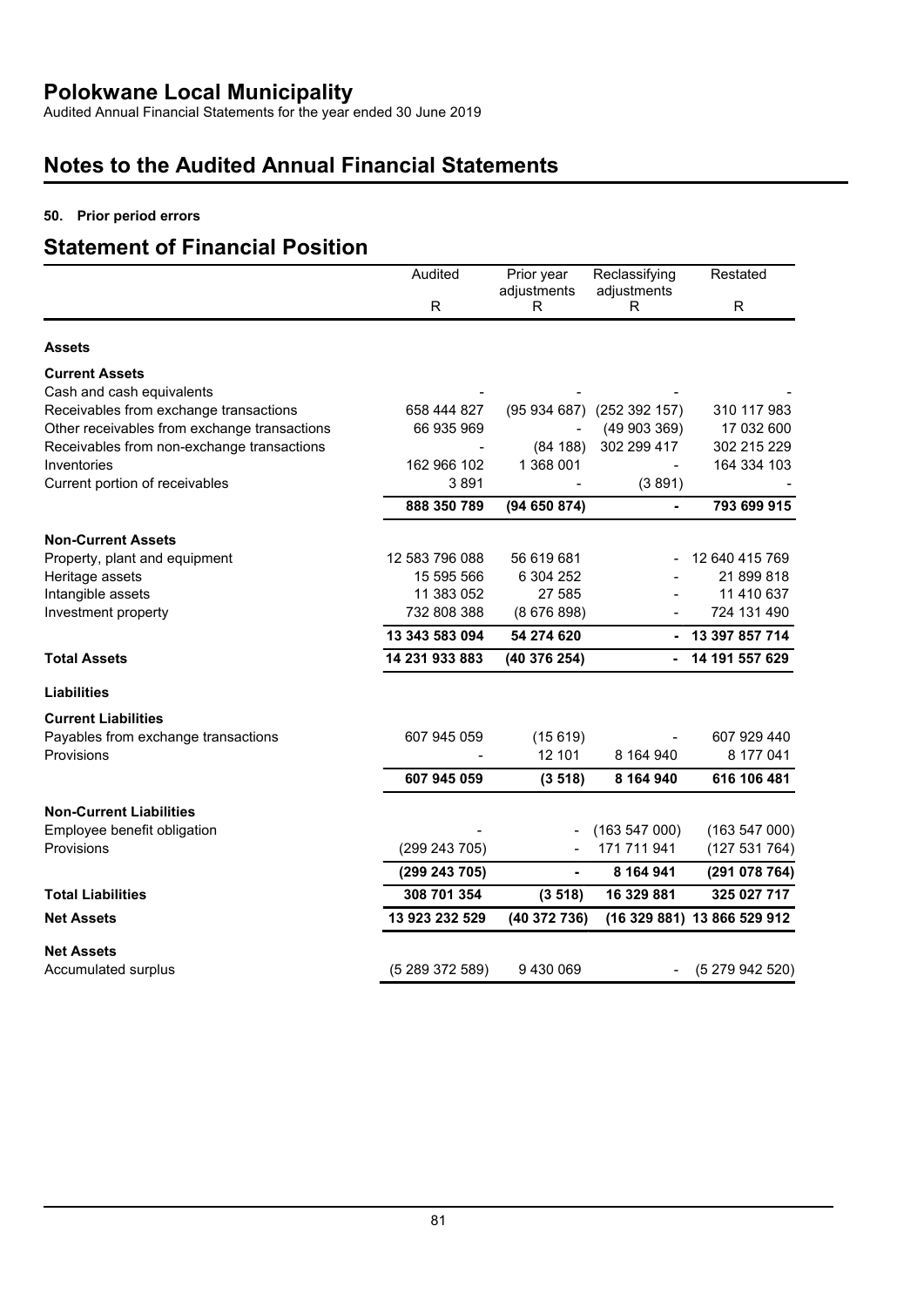Audited Annual Financial Statements for the year ended 30 June 2019

# **Notes to the Audited Annual Financial Statements**

### **50. Prior period errors (continued)**

### **50.1 Receivables from exchange transactions**

| Balance previously reported                                       | 658 444 827   |
|-------------------------------------------------------------------|---------------|
| Prior period restatement - Rates - non exchange                   | (252 392 157) |
| Prior period error - reversal of prepaid water sales              | (11106142)    |
| Prior period error - reversal of electricity sales                | (12 720 999)  |
| 2016/2017 period error relating to estimations - electricity      | (9 548 537)   |
| 2016/2017 period error relating to estimations - water            | 281 160       |
| Prior period error relating to estimations - electricity          | (19398365)    |
| Prior period error relating to estimations - water                | (11809792)    |
| Prior period error relating to smart meter readings - electricity | (2760207)     |
| Prior period error relating to smart meter readings - water       | (28871805)    |
|                                                                   | 310 117 983   |

It was decided to reclassify receivables from property rates, amounting to R252 392 157 to receivables from non exchange transactions to allow for presentation to be in line with Treasury guidelines. There was also a correction of estimations and smart reader readings.

### **50.2 Other receivables from exchange transactions**

| Balance previously reported                                                                                               | 66 935 969  |
|---------------------------------------------------------------------------------------------------------------------------|-------------|
| Fines - non exchange receivable                                                                                           | (46505403)  |
| Other receivables - CDM                                                                                                   | (3,401,857) |
| Current portion of housing selling scheme loans                                                                           | 3 891       |
| Non current portion of housing selling scheme loans - included in the total - however separately disclosed<br>on the face | 144 352     |
|                                                                                                                           | 17 176 952  |

Non exchange receivables were previously recorded in the "other receivable from non exchange transactions - unless specified otherwise" line item on the face of the Statement of Financial Position. Withing the current financials, these amounts were reclassified to a new line item called "Receivables from non exchange transactions" to enhance presentation. Furthermore, the current portion for the housing selling scheme loans were included in this line.

#### **50.3 Receivables from non-exchange transactions**

|                                 | 302 215 229 |
|---------------------------------|-------------|
| <b>CDM</b>                      | 3 401 857   |
| Fines - prior period adjustment | (84188)     |
| Fines - reclassification        | 46 505 403  |
| Property rates                  | 252 392 157 |
| Balance previously reported     |             |

An additional line item - "Receivables from non exchange transactions" was added to the face of the Statement of Financial Position to ensure compliance with Treasury guidelines and to enhance presentation.

With reference to fines, in addition to the reclassification, there was a prior period adjustment relating to the Provision for impairment.

### **50.4 Inventories**

| Balance previously reported                         | 162 966 102 |
|-----------------------------------------------------|-------------|
| Reversal of disposal recognised in incorrect period | 1 368 001   |
|                                                     | 164 334 103 |

The correction made in the prior year relating to the audit finding was reversed as this was considered incorrect by management.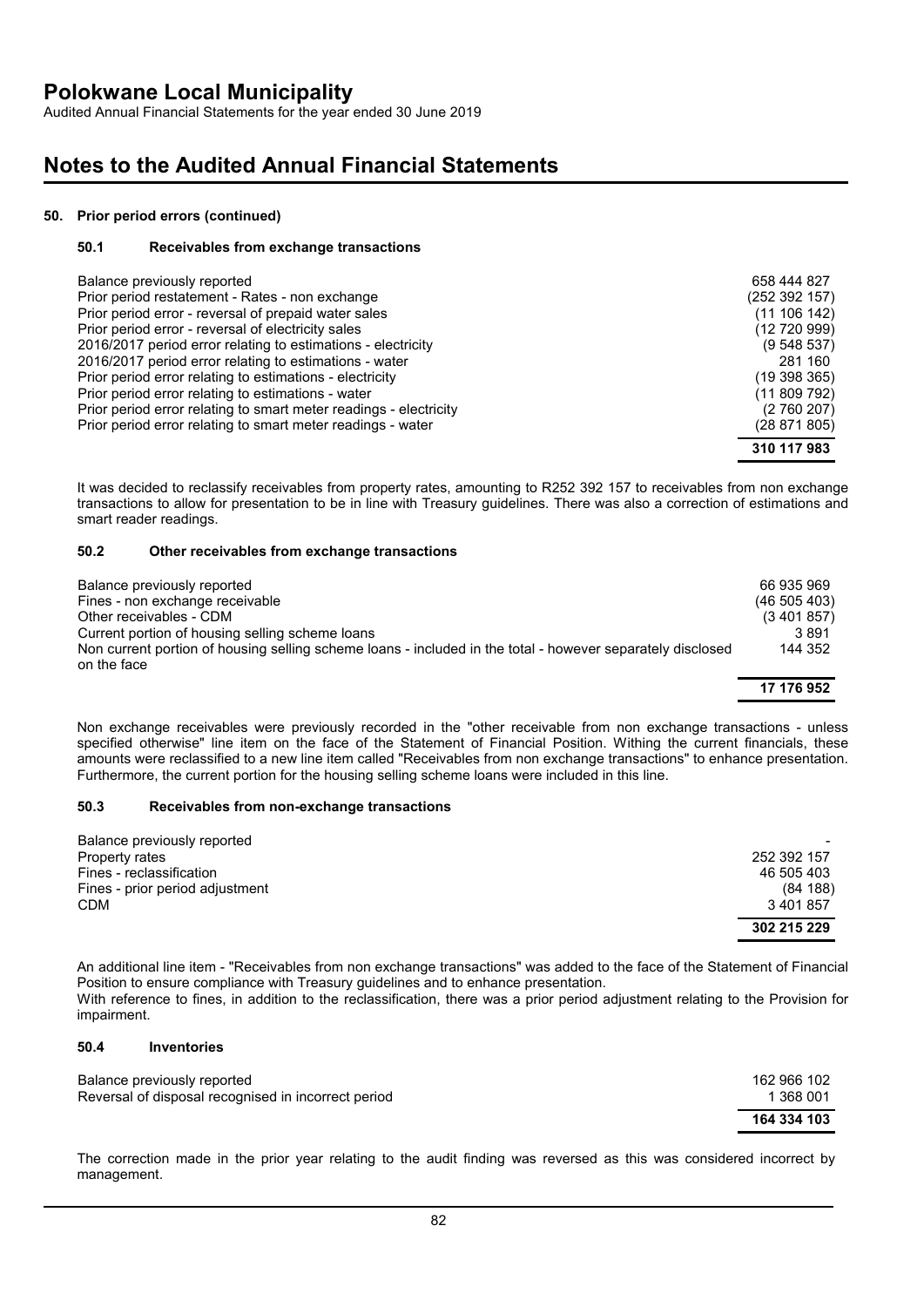Audited Annual Financial Statements for the year ended 30 June 2019

# **Notes to the Audited Annual Financial Statements**

### **50. Prior period errors (continued)**

#### **50.5 Property, plant and equipment**

| Balance previously reported                                                                           | 12 583 796 088 |
|-------------------------------------------------------------------------------------------------------|----------------|
| Correction of prior period error on library books with related accumulated depreciation               | 7 593          |
| Correction of priod period error on accumulated depreciation related to property, plant and equipment | 87 554 743     |
| Correction of prior period error relating to fleet cost and accumulated depreciation                  | (30942654)     |
|                                                                                                       | 12 640 415 770 |

Correction of prior period errors with regards to incorrect depreciation charge for property, plant and equipment; recognition of cost and accumulated depreciation of library books not previously recognised; and correction of incorrect accouting treatment relating to leased assets.

Capital expenditures for infrastructure assets and community assets have been corrected as follows:

 - R91 869 608 that was previously incorrectly classified under infrastructure assets capital expenditure has been reclassified to community assets capital expenditure.

 - R3 744 904 that was previously incorrectly ommited from capital expenditure has been included in the infrastructure assets capital expenditure.

Leased assets in the reconciliations of property,plant and equipment has been corrected as follows:

- Incorrectly recognised loss from disposal of Fleet Africa vehicles of 11 076 900 has been has been corrected.

 - Incorrectly recognised depreciation due to review of useful life of Fleet Africa vehicles of R14 428 872 has been corrected.

 - R25 505 773 reclassifiction of Fleet Africa vehicles from leased assets to movable assets has been effected to correctly account for the termination of Fleet Africa vehicles.

Depreciaitions on the reconciliations of property,plant and equipment has been corrected as follows:

 - Depreciation on community assets has been corrected by R5 322 212 to correct accounting treatment on the review of useful life that was incorrectly treated in the prior year.

 - Depreciation on infrastructure assets has been corrected by R82 232 590 to correct the accounting treatment in the previous financial year.

- Depreciation on leased assets has been corrected as per the comment above on leased assets.

Tranfers received on movable assets has been reversed to correct incorrect accounting treatments of fair value adjustments of Fleet Africa vehicles

### **Work in Progress**

| Balance as previously reported           | 1 442 333 424 |
|------------------------------------------|---------------|
| Less: unrecorded capitalisation of pipes | (3 744 904)   |
|                                          | 1 438 588 520 |

AC pipes were not capitalised, and therefore removed from work in progress during the prior financial year. The error was identified during the current year.

### **50.6 Intangible assets**

| Balance previously reported                                                                     | 11 383 052 |
|-------------------------------------------------------------------------------------------------|------------|
| Add: recognition of intangible assets with related accumulated depreciation previously expensed | 27 585     |
|                                                                                                 | 11 410 637 |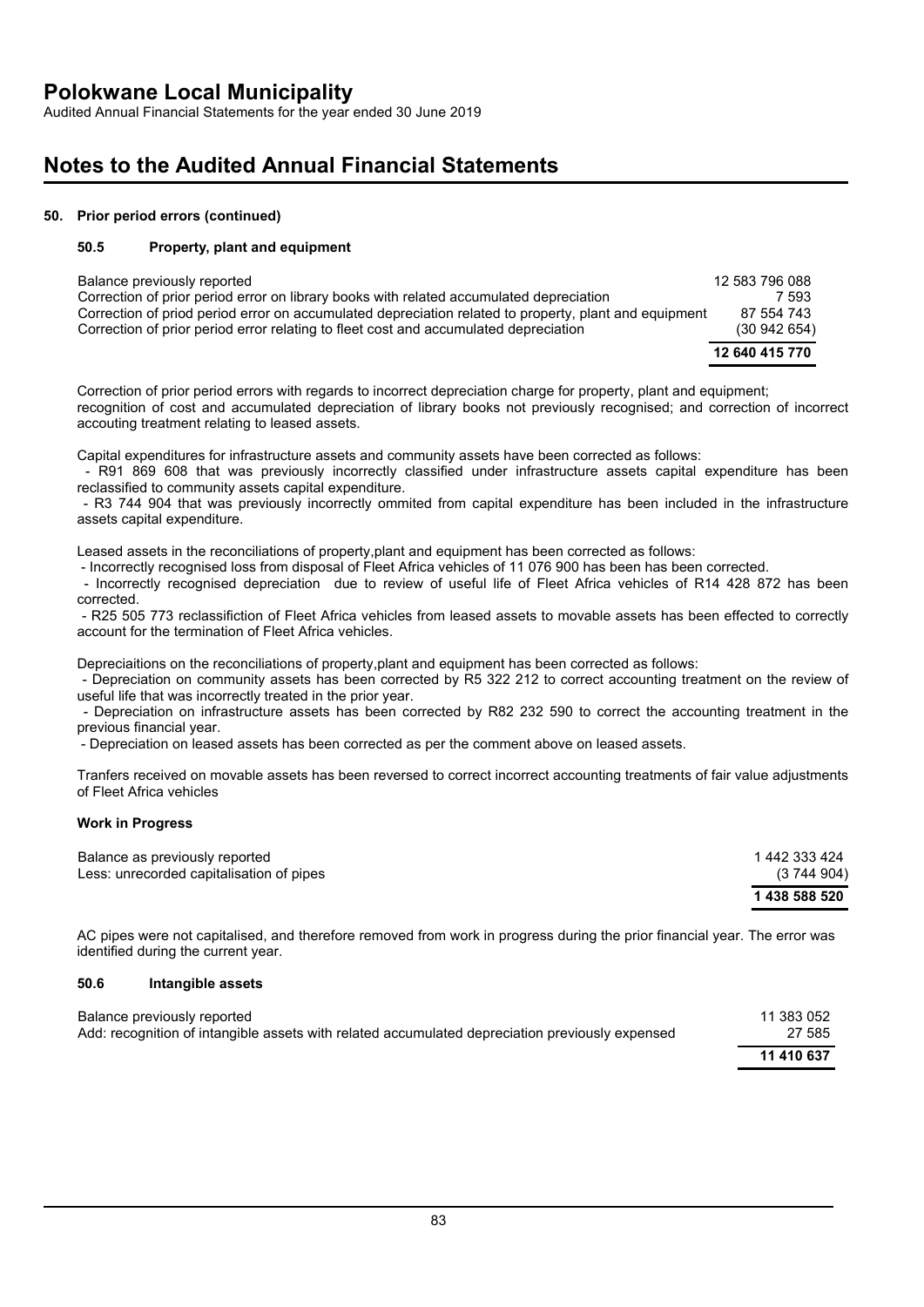Audited Annual Financial Statements for the year ended 30 June 2019

# **Notes to the Audited Annual Financial Statements**

### **50. Prior period errors (continued)**

#### **50.7 Investment property**

| Balance previously reported                               | 732 808 388 |
|-----------------------------------------------------------|-------------|
| Correction of prior period error relating to land parcels | (8676898)   |
|                                                           | 724 131 490 |

Land parcels that were sold in the prior year were not derecognised due to the registration at the deeds office not being complete. The deeds office however back dates the registration to reflect when the transaction took place and therefore has been corrected in the current year as a prior period error.

#### **50.8 Heritage assets**

| Balance previously reported<br>Correction of prior period error relating to valuation of artworks |            |
|---------------------------------------------------------------------------------------------------|------------|
|                                                                                                   | 21 899 818 |
|                                                                                                   |            |

This relates to valuation of artworks that were previously erroneously not recognised.

#### **50.9 Payables from exchange transactions**

| Balance previously reported                                     | 607 945 059 |
|-----------------------------------------------------------------|-------------|
| Write off of VIP/SAMRAS interface error pertaining to 2016/2017 | (15619)     |
|                                                                 | 607 929 440 |

As there were issues faced with regards to the interfacing of the HR module to the financial management module, there was a mismatch of an amount of R12 618. Management decided to write this control clearing balance off against employee related cost.

#### **50.10 Provisions**

|                                                                  | 8 177 041 |
|------------------------------------------------------------------|-----------|
| Correction of provision raised in the prior year                 | 12 101    |
| Prior period restatement from non current to current liabilities | 8 164 940 |
| Balance previously reported                                      |           |

The provision relating to Fleet Africa was incorrectly raised as a long term provision in the prior year. This was restated as current liabilities. Furthermore, the amount raised for the provision was understated. This was corrected.

### **50.11 Provisions**

| Balance previously reported<br>Prior period restatement of employee benefit obligation as a separate line item on the Statement of | 299 243 705<br>(163547000) |
|------------------------------------------------------------------------------------------------------------------------------------|----------------------------|
| Financial position<br>Prior period restatement of provision from non current to current liabilities                                | (8 164 941)                |
|                                                                                                                                    | 127 531 764                |

In the prior year, the provision for Fleet Africa and post employment medical aid obligation was recorded together with other long term provisions.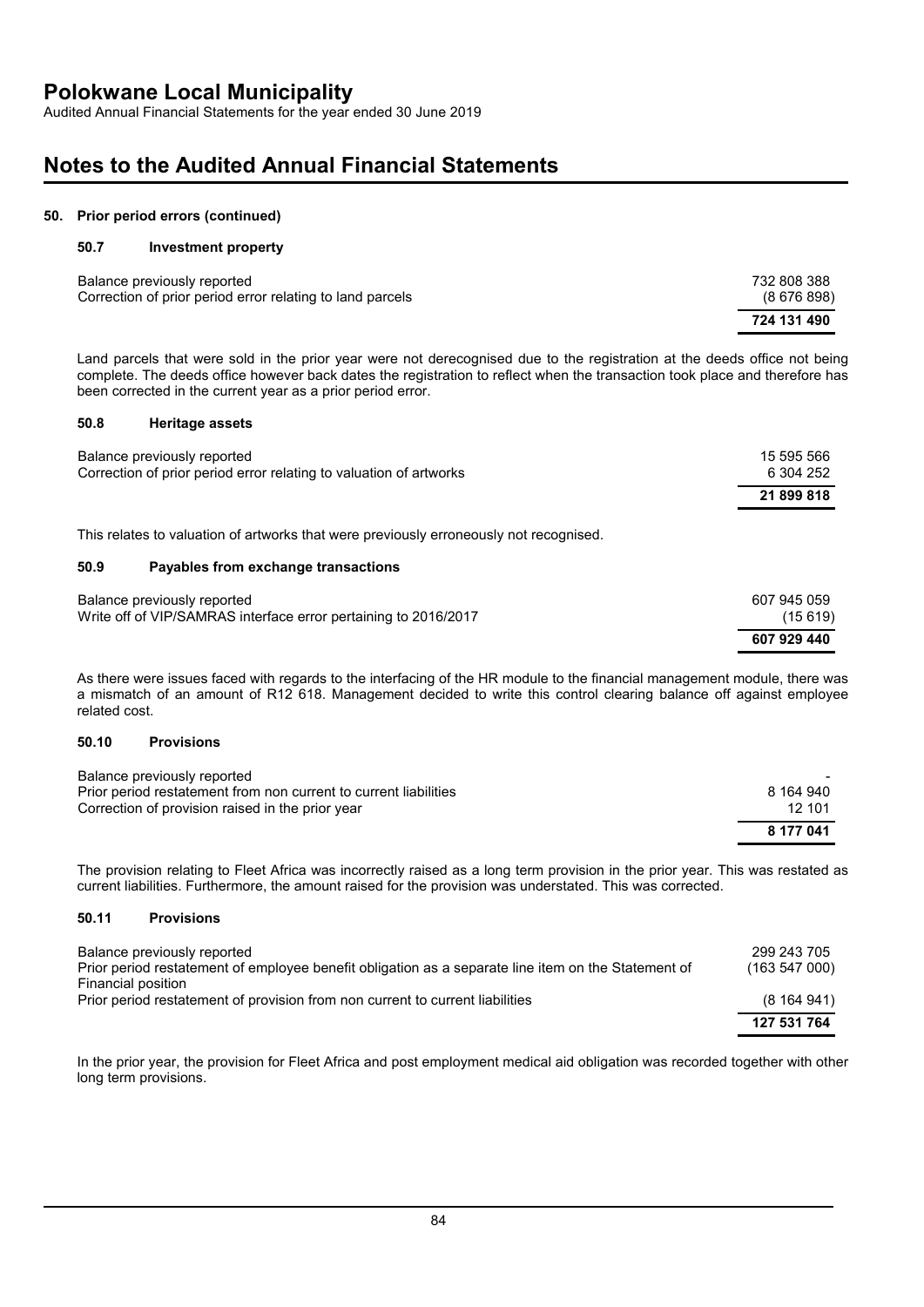Audited Annual Financial Statements for the year ended 30 June 2019

# **Notes to the Audited Annual Financial Statements**

### **50. Prior period errors (continued)**

### **50.12 Employee benefit obligation**

| Balance previously reported<br>Prior period restatement of employee benefit obligation as a separate line item on the Statement of<br>Financial position | 163 547 000 |
|----------------------------------------------------------------------------------------------------------------------------------------------------------|-------------|
|                                                                                                                                                          | 163 547 000 |

In the previous financial years the post employment medical aid (PEMA) subsidies were recorded together with other long term provisions.

### **50.13 Accumulated surplus**

| Balance previously reported                                                            | 5 289 372 589 |
|----------------------------------------------------------------------------------------|---------------|
| Prior period adjustments to accounts receivable relating to the 2016/17 financial year | (926737)      |
| Prior period error relating to reversal due to incorrect vote                          | (84188)       |
| Prior period error relating to Intangible assets                                       | 27 584        |
| Prior period error relating to investment property                                     | (8676899)     |
| Prior period error relating to property, plant and equipment                           | 56 619 696    |
| Prior period error relating to heritage assets                                         | 6 304 252     |
| Prior period error relating to accounts receivable                                     | (86667309)    |
| Prior period error relating to provisions                                              | (12102)       |
| Prior period error relating to inventories                                             | 1 368 000     |
| Prior period interface error                                                           | 15 620        |
|                                                                                        | 5 248 999 866 |
|                                                                                        |               |

Refer to the nature of the adjustments in the financial statement line items as indicated above.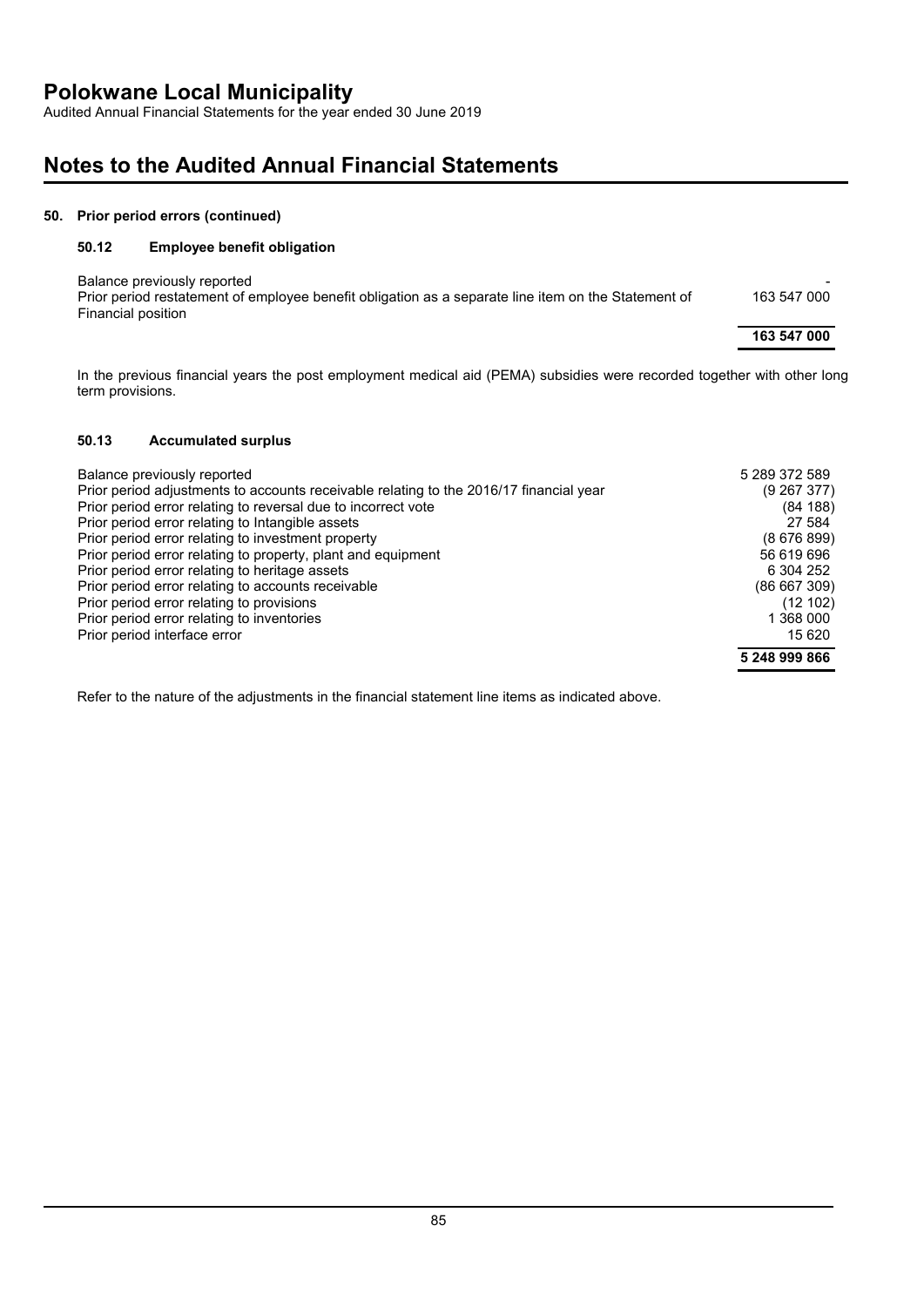Audited Annual Financial Statements for the year ended 30 June 2019

# **Notes to the Audited Annual Financial Statements**

## **50. Prior period errors (continued) Statement of Financial Performance**

|                                                           | Audited         | Prior year<br>adjustments | Reclassifying<br>adjustments | Restated                    |
|-----------------------------------------------------------|-----------------|---------------------------|------------------------------|-----------------------------|
|                                                           | R               | R                         | R.                           | R.                          |
| <b>Revenue</b>                                            |                 |                           |                              |                             |
| Revenue from exchange transactions                        |                 |                           |                              |                             |
| Service charges                                           | 1 351 943 184   | (5717774)                 |                              | 11 216 649 1 357 442 059    |
| Other income                                              | 112 640 975     |                           | (92306932)                   | 20 334 043                  |
| Investment revenue                                        | 29 592 700      | (84188)                   | $\overline{\phantom{a}}$     | 29 508 512                  |
| Total revenue from exchange transactions                  | 1 494 176 859   | (5801962)                 |                              | (81 090 283) 1 407 284 614  |
| Revenue from non-exchange transactions                    |                 |                           |                              |                             |
| <b>Transfer revenue</b>                                   |                 |                           |                              |                             |
| Fines, Penalties and Forfeits                             | 20 985 069      |                           | 140 749                      | 21 125 818                  |
| <b>Total revenue</b>                                      | 1 515 161 928   | (5801962)                 |                              | (80 949 534) 1 428 410 432  |
| <b>Expenditure</b>                                        |                 |                           |                              |                             |
| Employee related costs                                    | (760451343)     | 15 6 19                   |                              | (760 435 724)               |
| Depreciation and amortisation                             | (885 858 301)   | 102 111 698               |                              | (783746603)                 |
| Contracted services                                       | (460845880)     | 1                         |                              | (265 466 582) (726 312 461) |
| Transfers and subsidies                                   | (9479750)       |                           | (23 573 083)                 | (33052833)                  |
| Repairs and maintenance                                   | (289039668)     |                           | 289 039 668                  |                             |
| <b>General Expenses</b>                                   | (265059109)     | 12 423 149                |                              | (252635960)                 |
| <b>Total expenditure</b>                                  | (2 670 734 051) | 114 550 467               |                              | 3 (2 556 183 581)           |
| <b>Operating deficit</b>                                  | (1155572123)    | 108 748 505               | (80 949 531)(1 127 773 149)  |                             |
| Gain on disposal of assets and liabilities                | 63 074 546      | (52773332)                |                              | 10 301 214                  |
| Fair value adjustments                                    | (1836665)       | 6 304 252                 |                              | 4 4 6 7 5 8 7               |
| Inventories (losses/write-downs)/ reversal of write downs | (522 083)       | (12435257)                |                              | (12957340)                  |
|                                                           | 60 715 798      | (58 904 337)              |                              | 1811461                     |
| Deficit for the year                                      | (1 094 856 325) | 49 844 168                |                              | (80 949 531)(1 125 961 688) |
|                                                           |                 |                           |                              |                             |

## **50.14 Service charges**

| Balance previously reported                                         | 1 351 943 184 |
|---------------------------------------------------------------------|---------------|
| Prior period error - sale of water                                  | (12720998)    |
| Prior period error - sale of electricity                            | (11106141)    |
| Prior period error relating to estimations and smart meter readings | (62840169)    |
| Reclassification of indigent fees                                   | 11 216 649    |
| Reclassification of surcharges into service charges                 | 80 949 534    |
|                                                                     | 1 357 442 059 |

Misstatements were identified within the revenue item relating to incorrect realisation of revenue due to estimation and smart meter reading errors.

There was also a reclassification of indigent fees that was previously presented under other income.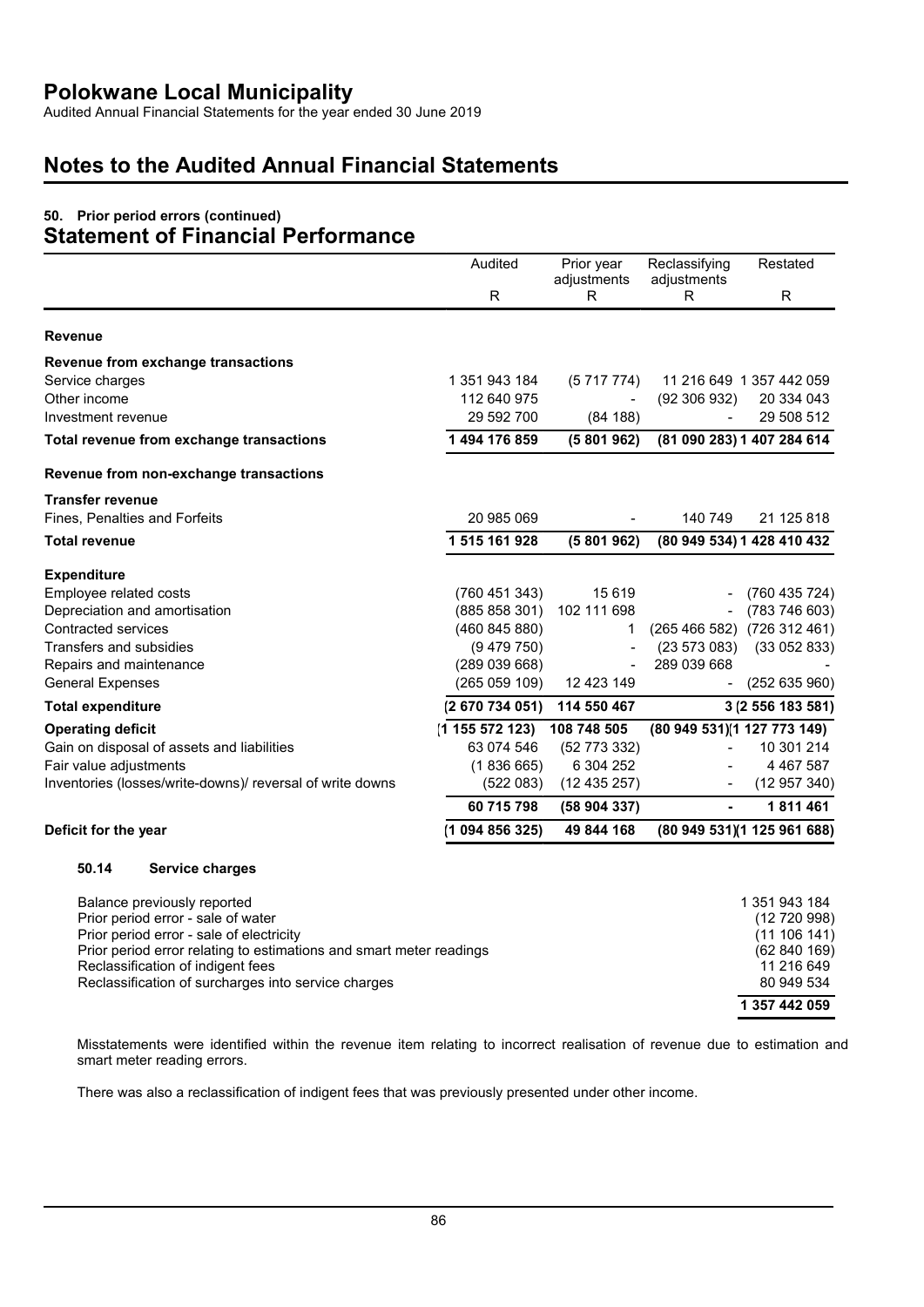Audited Annual Financial Statements for the year ended 30 June 2019

# **Notes to the Audited Annual Financial Statements**

### **50. Prior period errors (continued)**

### **50.15 Other Income**

| Balance previously reported                       | 112 640 975 |
|---------------------------------------------------|-------------|
| Reclassification to service charges               | (11216649)  |
| Reclassification to fines, penalites and forfeits | (140749)    |
| Reclassification of surcharges to service charges | (80949534)  |
|                                                   | 20 334 043  |

It was decided to present indigent fees under service charges.

Pound fees that was previously recorded under other income was reclassified to fines, penalties and forfeits.

The above mentioned reclassifications were carried out to enhance presentation and ensure that presentation is in line with Treasury guidelines.

### **50.16 Interest received - investment**

|            | Balance previously reported<br>Prior period reversal of interest received | 29 592 700<br>(84 188) |
|------------|---------------------------------------------------------------------------|------------------------|
|            |                                                                           | 29 508 512             |
| 50.17      | <b>Fine, Penalties and Forfeits</b>                                       |                        |
| Pound fees | Balance previously reported                                               | 20 985 069<br>140 749  |
|            |                                                                           | 21 125 818             |

Pound fees that were previously presented under other income was reclassified to fines, penalties and forfeits to enhance presentation and ensure compliance with Treasury guidelines.

#### **50.18 Employee related costs**

| Balance previously reported  | (760 451 343) |
|------------------------------|---------------|
| Prior period interface error | 15 619        |
|                              | (760 435 724) |

During the 2016/2017 financial year, there were IT related issues with regards to the interface between the HR module and SAMRAS. The difference was raised as a control clearing account. Management decided to write this off against prior year employee related costs.

#### **50.19 Depreciation and amortisation**

| Balance previously reported                                            | (885 858 302) |
|------------------------------------------------------------------------|---------------|
| Prior period correction relating to depreciation on non current assets | 102 111 699   |
|                                                                        | (783 746 603) |

The movement relates to the respective depreciation adjustments related to the change in the cost of assets.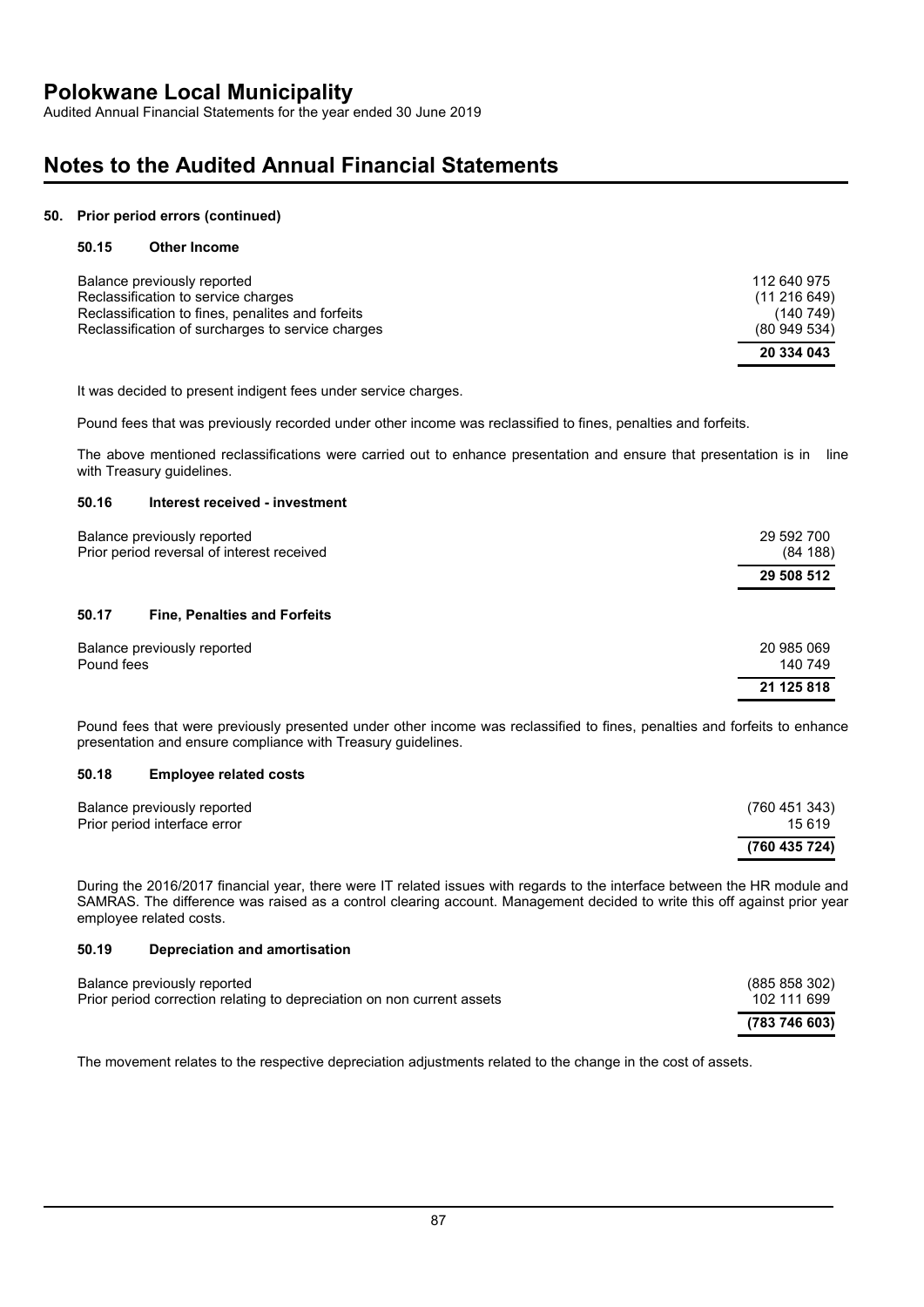Audited Annual Financial Statements for the year ended 30 June 2019

# **Notes to the Audited Annual Financial Statements**

### **50. Prior period errors (continued)**

### **50.20 Repairs and maintenance**

| Balance previously reported                        | 289 039 668 |
|----------------------------------------------------|-------------|
| Prior year reclassification to contracted services | (289039668) |
|                                                    |             |

Repairs and maintenance should be disclosed as contracted services. The repairs and maintenance amount in the prior year was reclassified to contracted services.

**-**

#### **50.21 Contracted services**

| Prior year reclassification from repairs and maintenance                   | 289 039 664  |
|----------------------------------------------------------------------------|--------------|
| Grants and subsidies paid erroneously classified under contracted services | (23 573 083) |
|                                                                            | 726 312 461  |

Repairs and maintenance should be disclosed as contracted services. The repairs and maintenance amount in the prior year was reclassified to contracted services.

Consulting fees paid on behalf of the subsidiary were previously classified as contracted service. It was subsequently taken out of contracted services and classified as transfers and subsidies paid.

#### **50.22 Grants and subsidies paid**

| Balance previosly reported                                                 | 9 479 750  |
|----------------------------------------------------------------------------|------------|
| Grants and subsidies paid erroneously classified under contracted services | 23 573 083 |
|                                                                            | 33 052 833 |

Consulting fees paid on behalf of the subsidiary were previously classified as contracted service. It was subsequently taken out of contracted services and classified as transfers and subsidies paid.

#### **50.23 General Expenses**

| Balance previously reported<br>Prior period reclassification<br>Prior period correction relating to the Provision for Fleet Africa                                                            | 265 059 109<br>(12435250)<br>12 101                  |
|-----------------------------------------------------------------------------------------------------------------------------------------------------------------------------------------------|------------------------------------------------------|
|                                                                                                                                                                                               | 252 635 960                                          |
| Certain segments were classified below the surplus line as per the MSCOA segmentation.                                                                                                        |                                                      |
| 50.24<br>Loss on disposal of assets                                                                                                                                                           |                                                      |
| Balance previously reported<br>Prior period error - reversal of investment property<br>Prior period error relating to inventories<br>Prior period error relating to PPE and intangible assets | 63 074 546<br>(8676899)<br>1 368 000<br>(45 464 433) |
| 50.25                                                                                                                                                                                         | 10 301 214                                           |
| <b>Fair value adjustments</b>                                                                                                                                                                 |                                                      |
| Balance previosly reported<br>Prior period error - Heritage assets fair value gain                                                                                                            | (1836665)<br>6 304 252                               |
|                                                                                                                                                                                               | 4 4 6 7 5 8 7                                        |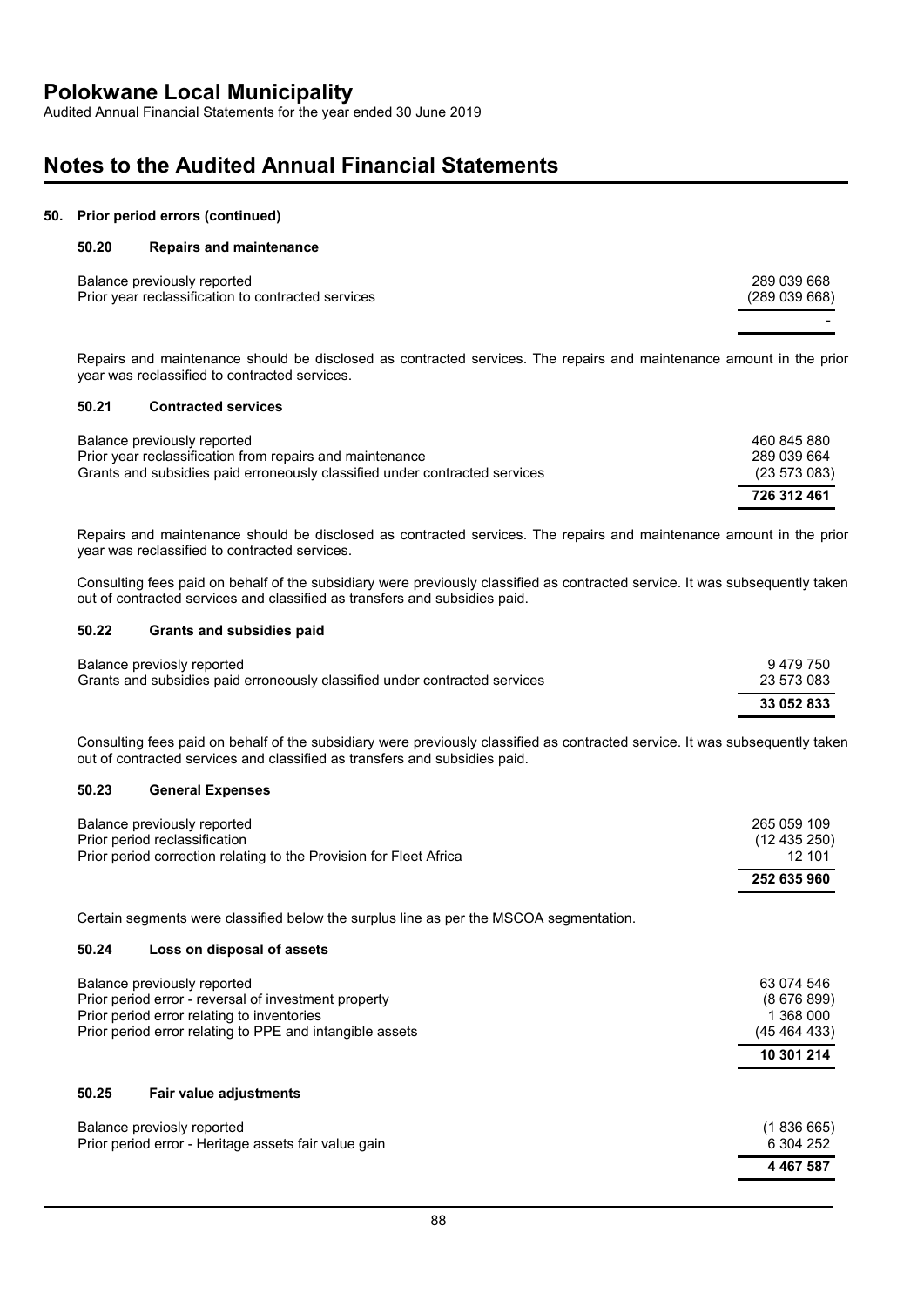Audited Annual Financial Statements for the year ended 30 June 2019

# **Notes to the Audited Annual Financial Statements**

### **50. Prior period errors (continued)**

### **50.26 Inventory: (Write-down)**

| Balance previously reported | (522083)   |
|-----------------------------|------------|
| Prior year reclassification | (12435257) |
|                             | (12957340) |

Refer to adjustments relating to general expenses.

#### **50.27 Statement of changes in net assets - correction of errors prior to 1 July 2017**

| Prior period corrections - 2016/2017 - as previously reported                            | (801606373)   |
|------------------------------------------------------------------------------------------|---------------|
| Reversal of prior year incorrectly calculated estimations 2016/17 - revenue: electricity | (926737)      |
|                                                                                          | (810 873 750) |

During the current year, the revenue estimates relating to electricity was revisited. It was discovered that revenue on estimates was overstated in the 2016-2017 financial year.

#### **50.28 Disclosure - Commitments**

|                                                              | 1 686 539 295 |
|--------------------------------------------------------------|---------------|
| Errors within the commitment register subsequently corrected | (796 479 433) |
| Balance previosly reported                                   | 2 483 018 728 |

The commitment register contained errors which were corrected during the current financial year.

### **50.29 Disclosure - Unauthorised expenditure**

| Balance previosly reported | 433 241 764 |
|----------------------------|-------------|
| Rollover not approved      | 52 271 100  |
|                            | 485 512 864 |

The unapproved rollovers were included in the disclosure note during the current year only as this was a non adjusting subsequent event.

#### **51. Additional disclosure in terms of Municipal Finance Management Act**

|                                                               | 2019<br>R                | 2018<br>R              |
|---------------------------------------------------------------|--------------------------|------------------------|
| <b>Contributions to SALGA</b>                                 |                          |                        |
| Current year subscription / fee<br>Amount paid - current year | 7 780 110<br>(7780110)   | 7 268 623<br>(7268623) |
| <b>Audit fees</b>                                             |                          |                        |
| Current year subscription / fee<br>Amount paid - current year | 12 763 678<br>(12763678) | 9 192 616<br>(9192616) |
|                                                               |                          |                        |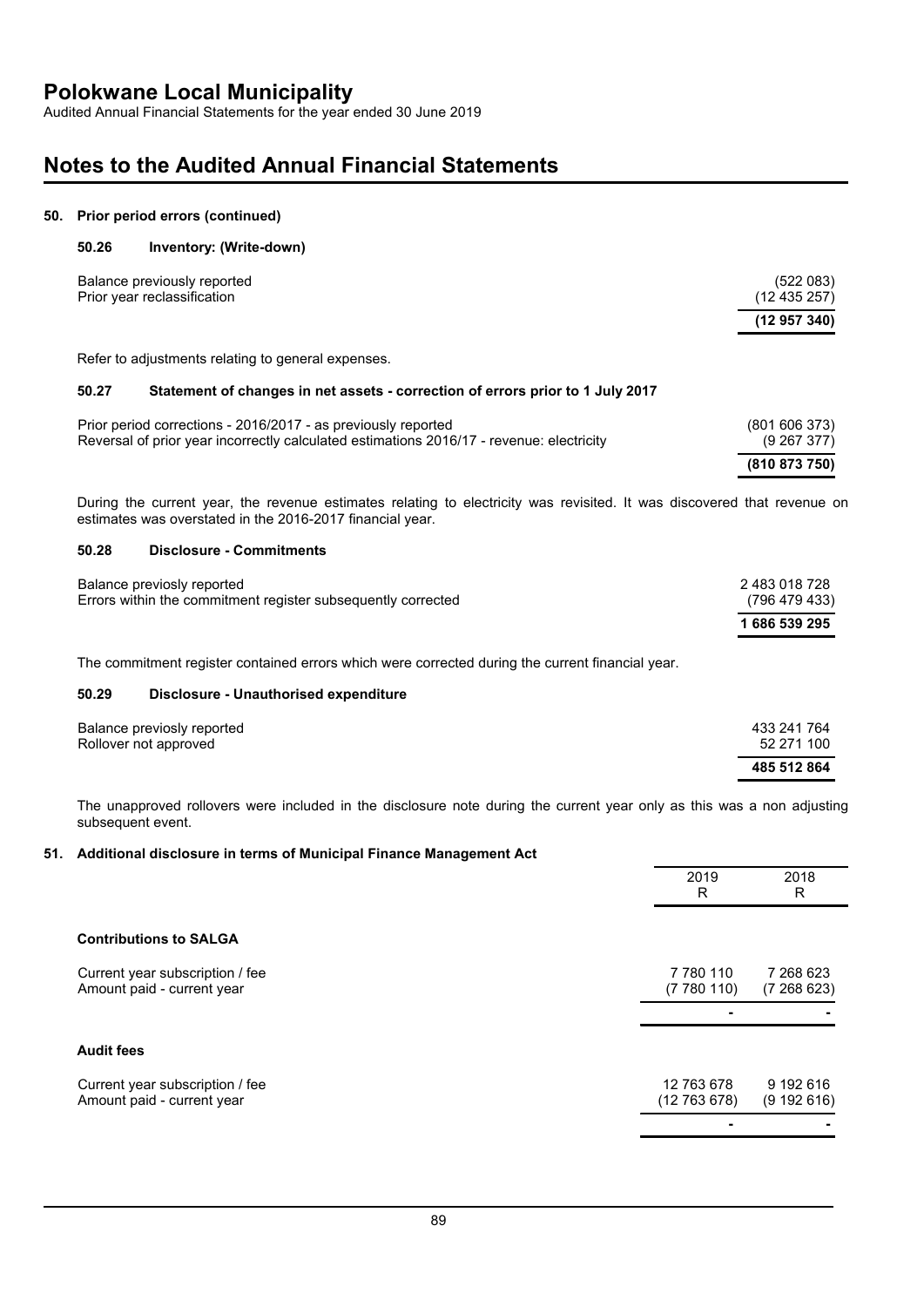$\overline{a}$ 

Audited Annual Financial Statements for the year ended 30 June 2019

# **Notes to the Audited Annual Financial Statements**

|     |                                                                                | 2019<br>R             | 2018<br>R                                  |
|-----|--------------------------------------------------------------------------------|-----------------------|--------------------------------------------|
| 51. | Additional disclosure in terms of Municipal Finance Management Act (continued) |                       |                                            |
|     | <b>PAYE and UIF</b>                                                            |                       |                                            |
|     | Current year subscription / fee<br>Amount paid - current year                  | 135 408 623           | 108 277 997<br>(135 408 623) (108 277 997) |
|     | <b>Pension and Medical Aid Deductions</b>                                      |                       |                                            |
|     | Current year subscription / fee<br>Amount paid - current year                  | 185 177 700           | 113 193 400<br>(185 177 700) (113 193 400) |
|     | <b>VAT</b>                                                                     |                       |                                            |
|     | VAT receivable<br>VAT payable                                                  | 34 088 595<br>709 039 | 58 253 018                                 |
|     |                                                                                | 34 797 634            | 58 253 018                                 |

VAT output payables and VAT input receivables are shown in note .

All VAT returns have been submitted by the due date throughout the year.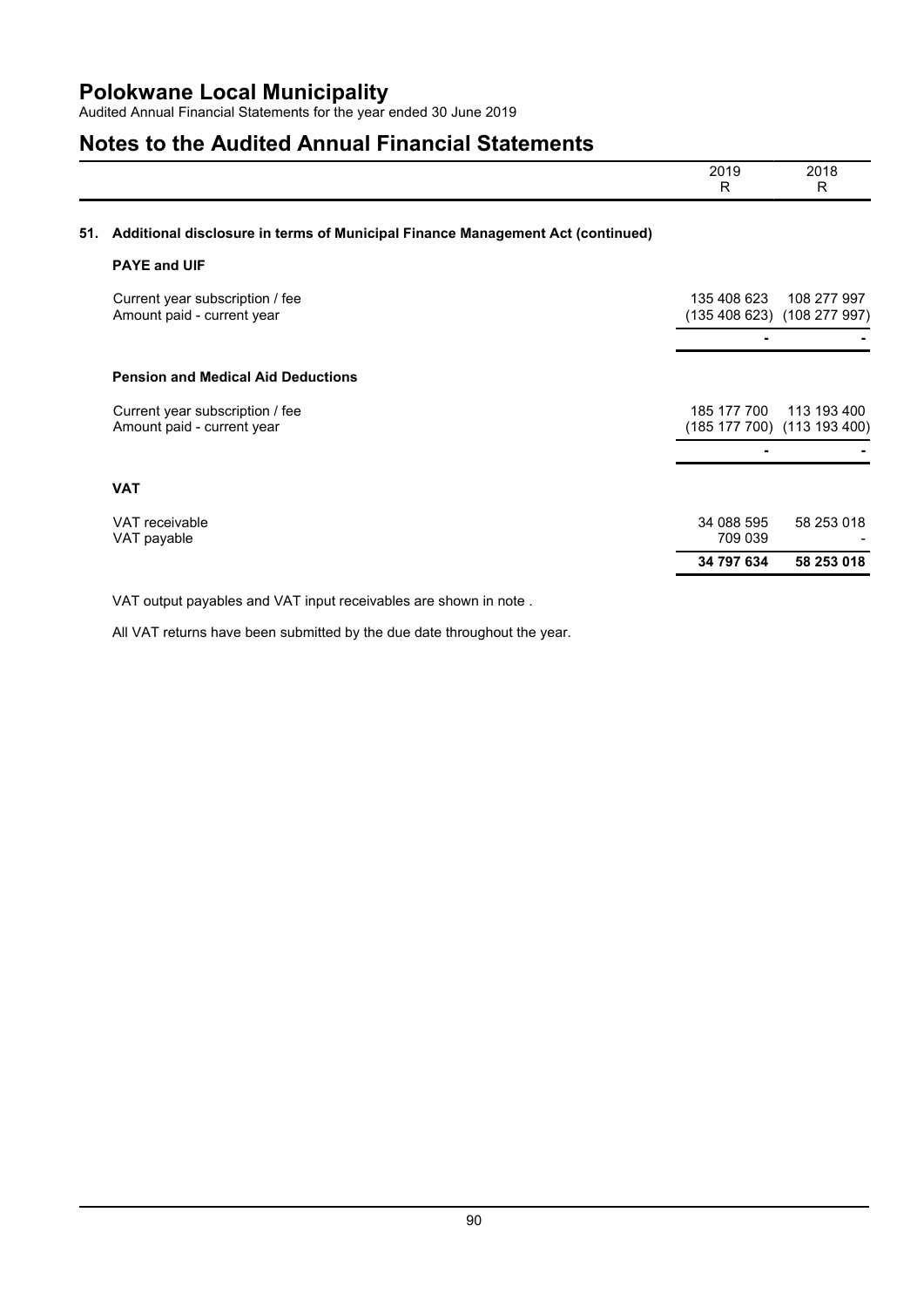Audited Annual Financial Statements for the year ended 30 June 2019

# **Notes to the Audited Annual Financial Statements**

|  | <u>. .</u> |  |
|--|------------|--|
|  |            |  |
|  |            |  |

### **51. Additional disclosure in terms of Municipal Finance Management Act (continued)**

### **Councillors' arrear consumer accounts**

The following Councillors had arrear accounts outstanding for more than 90 days at 30 June 2019:

| 30 June 2019        | Outstanding<br>less than 90<br>days<br>R | Outstanding<br>more than 90<br>days<br>R | Total<br>R |
|---------------------|------------------------------------------|------------------------------------------|------------|
| TSP Mojapelo        | 1673                                     | 10 452                                   | 12 125     |
| MF Ramaphakela      | 4416                                     | 5 1 5 7                                  | 9573       |
|                     | 6089                                     | 15 609                                   | 21 698     |
| 30 June 2018        | Outstanding<br>less than 90              | Outstanding<br>more than 90              | Total<br>R |
|                     | days<br>R                                | days<br>R                                |            |
| <b>TSP Mojapelo</b> | 1576                                     | 10 984                                   | 12 560     |
| <b>MB Malebana</b>  | 1741                                     | 4 7 3 5                                  | 6476       |
| ME Makamela         |                                          | 821                                      | 821        |
| HF Marx             | 5976                                     | 1 1 2 6                                  | 7 102      |
| <b>MD Monakedi</b>  | 3840                                     | 7581                                     | 11 4 21    |
| LM Mothiba          | 335                                      | 2958                                     | 3 2 9 3    |
| MA & ES Mathabatha  | 5015                                     | 4 5 4 1                                  | 9556       |
| MW Letsoalo         | 8 1 9 1                                  | 132 307                                  | 140 498    |
|                     | 26 674                                   | 165 053                                  | 191 727    |

During the year the following Councillors' had arrear accounts outstanding for more than 90 days.

| 30 June 2019        | Highest     | Aging     |
|---------------------|-------------|-----------|
|                     | outstanding | (in days) |
|                     | amount      |           |
| <b>TSP Mojapelo</b> | 12 125      | 90        |
| MF Ramaphakela      | 9574        | 90        |
|                     | 21 699      |           |
| 30 June 2018        | Highest     | Aging     |
|                     | outstanding | (in days) |
|                     | amount      |           |
| <b>MW Letsoalo</b>  | 132 307     | 90        |
| <b>TSP Mojapelo</b> | 10 984      | 90        |
| <b>MD Monakedi</b>  | 7581        | 90        |
| <b>MB Malebana</b>  | 4 7 3 5     | 90        |
| MA & ES Mathabatha  | 4 5 4 1     | 90        |
| LM Mothiba          | 2958        | 90        |
| HF Marx             | 1 1 2 6     | 90        |
| <b>ME Makamela</b>  | 821         | 90        |
|                     | 165 053     |           |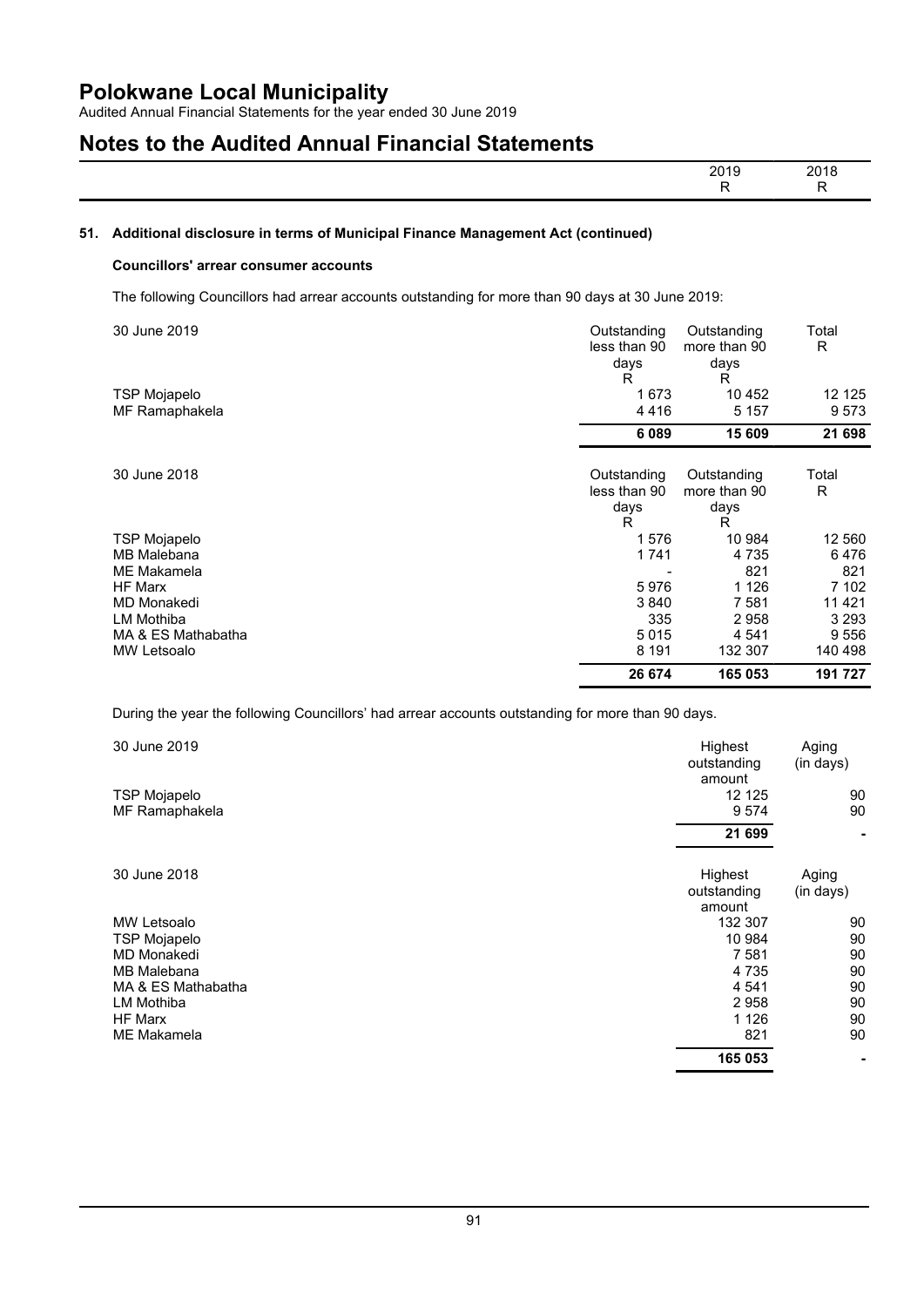$\overline{a}$ 

Audited Annual Financial Statements for the year ended 30 June 2019

## **Notes to the Audited Annual Financial Statements**

|     |                                                                                     | 2019<br>R.                  | 2018<br>R                                    |
|-----|-------------------------------------------------------------------------------------|-----------------------------|----------------------------------------------|
|     |                                                                                     |                             |                                              |
| 52. | <b>Commitments</b>                                                                  |                             |                                              |
|     | Authorised capital expenditure                                                      |                             |                                              |
|     | Capital commitments - approved and contracted for                                   |                             |                                              |
|     | Infrastructure                                                                      | 42 016 895                  | 987 815 541 1 586 369 877<br>91 062 234      |
|     | Community<br>Other<br>٠                                                             | 5 073 780                   | 9 107 184                                    |
|     |                                                                                     | 1 034 906 216 1 686 539 295 |                                              |
|     | <b>Total capital commitments</b>                                                    |                             |                                              |
|     | Already contracted for but not provided for                                         | 1 034 906 216 1 686 539 295 |                                              |
| 53. | <b>Contingencies</b>                                                                |                             |                                              |
|     | <b>Contingent liabilities</b>                                                       | 153 341 727                 | 139 398 133                                  |
|     | See Annexure G for detail on Contingent Liabilities                                 |                             |                                              |
|     | The above legal matters are ongoing and have not yet been finalised.                |                             |                                              |
| 54. | <b>Unauthorised expenditure</b>                                                     |                             |                                              |
|     | Opening balance as previously reported                                              | 485 512 864                 | 576 210 348                                  |
|     | Opening balance as restated                                                         | 485 512 864                 | 576 210 348                                  |
|     | Add: Unauthorised expenditure - current year                                        | 437 080 272                 | 463 321 717                                  |
|     | Less: authorised by council<br>Add: excess amount erroneously authorised by council |                             | (411 050 617) (557 450 214)<br>3 4 3 1 0 1 3 |
|     | <b>Closing balance</b>                                                              | 511 542 519                 | 485 512 864                                  |

The opening balance and current year unauthorised expenditure will be subjected to Council's authorisation.

There is an unapproved rollover of R113 700 000 that is a subsequent non-adjusting event that may result in unauthorised expenditure that is not included in the note above.

### **Current year unauthorised expenditure analysed as follows: non-cash**

| Employee related cost<br>Depreciation and amortisation<br>Provision of impairment | -<br>437 080 272<br>- | 3 979 000<br>300 698 270<br>96 266 404 |
|-----------------------------------------------------------------------------------|-----------------------|----------------------------------------|
|                                                                                   | 437 080 272           | 400 943 674                            |
| Current year unauthorised expenditure analysed as follows: cash                   |                       |                                        |
| General expenditure                                                               |                       | 10 106 943                             |
| Unapproved rollovers                                                              |                       | 52 271 100                             |
|                                                                                   | ۰                     | 62 378 043                             |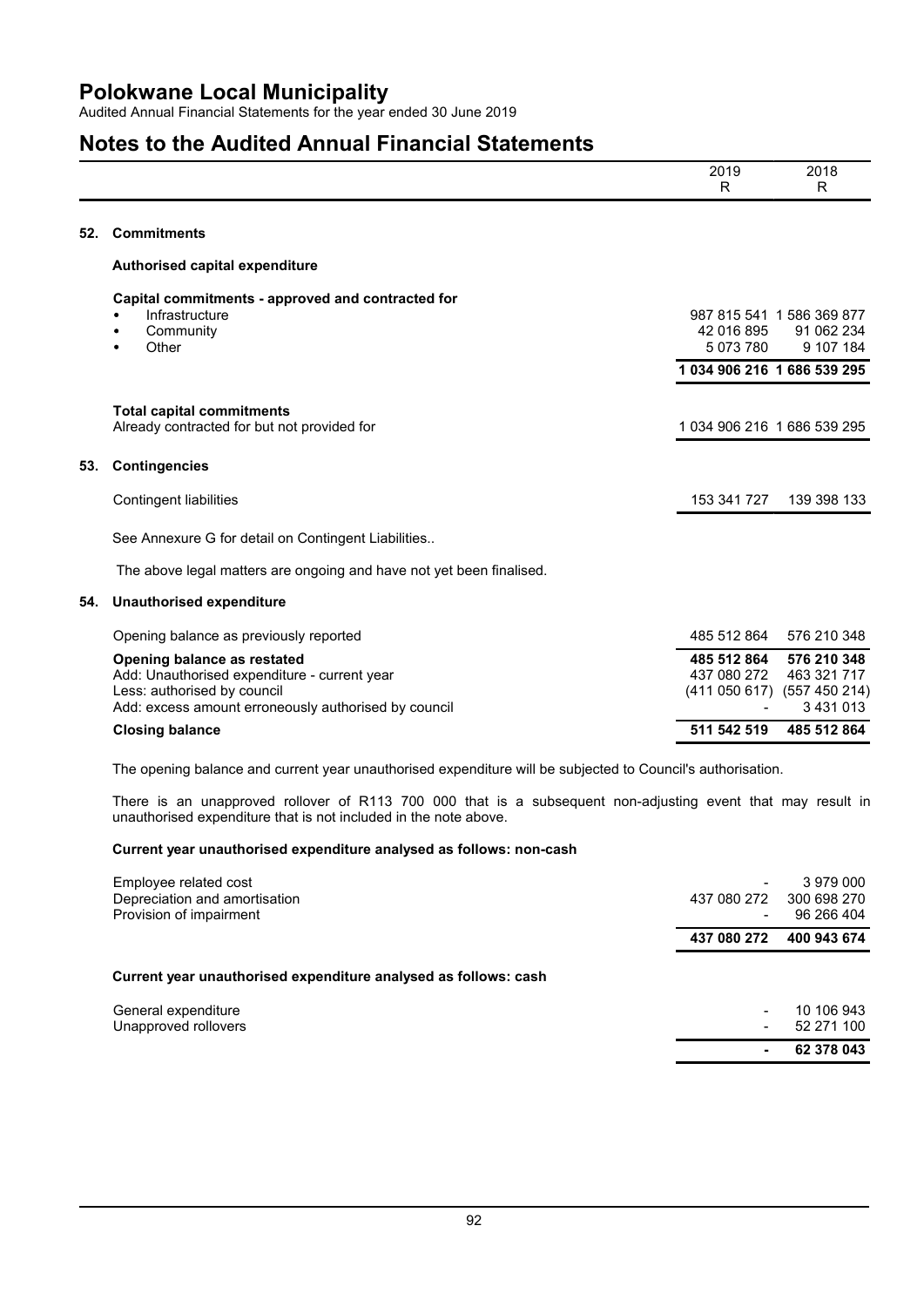Audited Annual Financial Statements for the year ended 30 June 2019

## **Notes to the Audited Annual Financial Statements**

|                                                                                                                                 | 2019<br>R                | 2018<br>R                  |
|---------------------------------------------------------------------------------------------------------------------------------|--------------------------|----------------------------|
| <b>Fruitless and wasteful expenditure</b><br>55.                                                                                |                          |                            |
| Opening balance as previously reported                                                                                          | 8629                     | 8629                       |
| Opening balance as restated<br>Add: Fruitless and wasteful expenditure for the year<br>Less: Amounts recoverable - prior period | 8629                     | 8629<br>98 208<br>(98 208) |
| <b>Closing balance</b>                                                                                                          | 8629                     | 8629                       |
| 56.<br>Irregular expenditure                                                                                                    |                          |                            |
| Opening balance as previously reported                                                                                          | 562 536 969              | 473 085 661                |
| Opening balance as restated<br>Add: Irregular Expenditure for the year                                                          | 562 536 969<br>3 512 495 | 473 085 661<br>89 451 308  |
| <b>Closing balance</b>                                                                                                          | 566 049 464              | 562 536 969                |

#### **Other**

Included in the opening balance is an amount of R7 101 865 from the former Aganang municipality

#### **57. Risk management**

#### **Fair value**

The table below analyses financial instruments carried at fair value at the end of the reporting period, by level of fair value hierarchy. The different levels are based on the extent to which quoted prices are used in the calculation of the fair value of the financial instruments and have been defined as follows:

Level 1

Fair values are bases on quoted market prices in active markets for an identical instrument.

Level 2

Fair values are calculated using valuation techniques based on observable inputs. This category includes instruments valued using quoted market prices in active markets for similar instruments.

Level 3

**Level 1**

Fair values are based on valuation techniques using significant unobservable inputs. This category includes all instruments where the valuation technique includes inputs not based on observable data and the unobservable inputs have a significant effect on the instrument's valuation.

|                                                          | 185 876 000               | 114 545 981              |
|----------------------------------------------------------|---------------------------|--------------------------|
| <b>Total</b><br>Investments<br>Cash and cash equivalents | 57 830 129<br>128 045 871 | 112 503 102<br>2 042 879 |
| Level 3<br>Investments                                   | 1 0 0 0                   | 1 0 0 0                  |
| Level 2<br>Investments                                   | 57 829 129                | 112 502 102              |
| Level 1<br>Cash and cash equivalents                     | 128 045 871               | 2 042 879                |

#### **Financial risk management**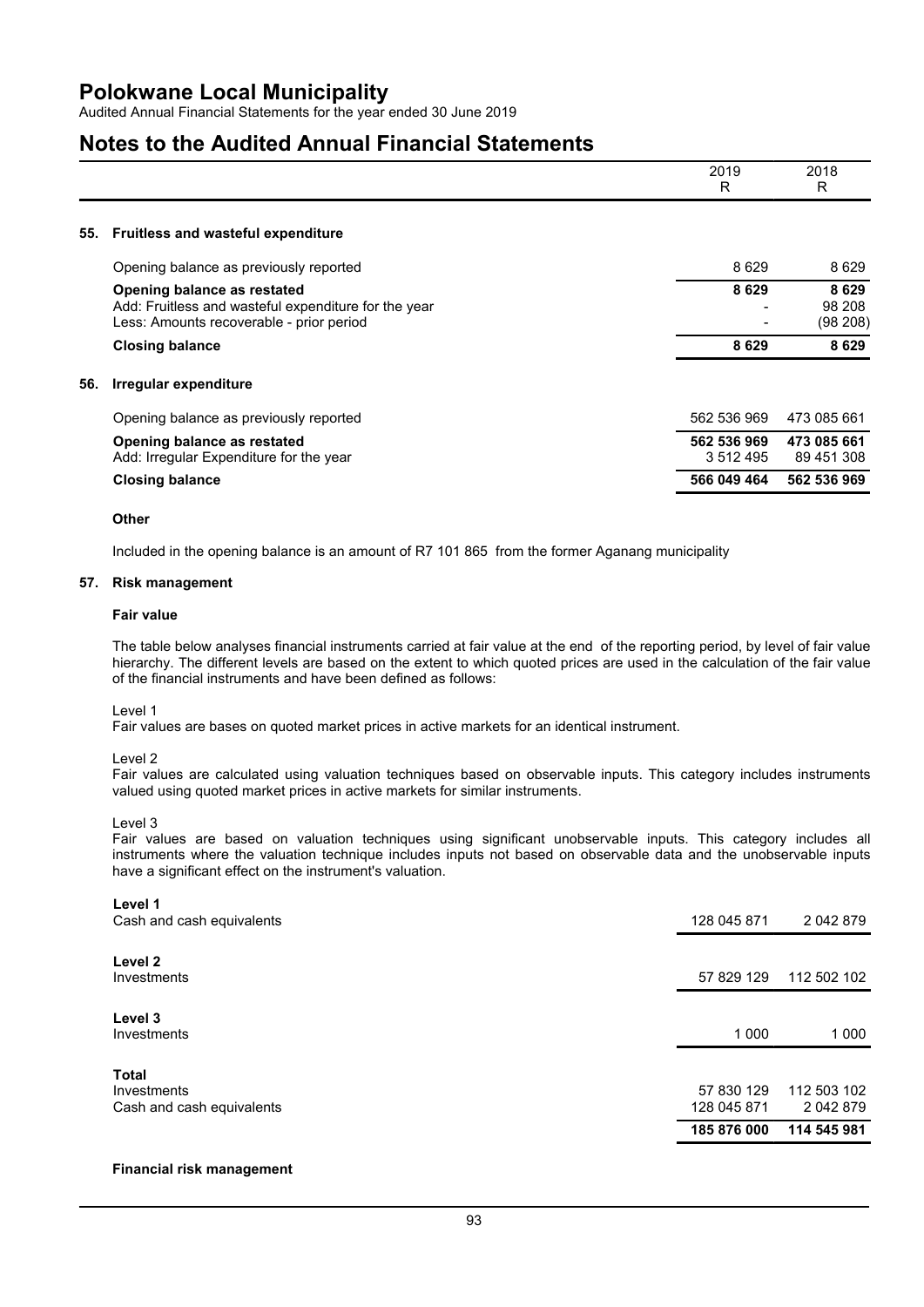Audited Annual Financial Statements for the year ended 30 June 2019

## **Notes to the Audited Annual Financial Statements**

| $  -$ |  |
|-------|--|
|-------|--|

### **57. Risk management (continued)**

### **Liquidity risk**

The municipality's risk to liquidity is a result of the funds available to cover future commitments. The municipality manages liquidity risk through an ongoing review of future commitments and credit facilities.

Cash flow forecasts are prepared and adequate utilised borrowing facilities are monitored.

The table below analyses the municipality's financial liabilities into relevant maturity groupings based on the remaining period at the statement of financial position to the contractual maturity date. The amounts disclosed in the table are the contractual undiscounted cash flows. Balances due within 12 months equal their carrying balances as the impact of discounting is not significant.

|                                                                        | 24 508 644                | 3876174                    |
|------------------------------------------------------------------------|---------------------------|----------------------------|
| Cellphones                                                             | 1 595 245                 | 3876174                    |
| Finance lease - between 1 and 5 years - capital repayments<br>Vehicles | 22 913 399                |                            |
|                                                                        |                           |                            |
|                                                                        | 5 184 081                 | 536 189                    |
| Photocopiers                                                           |                           | 521 502                    |
| Vehicles<br>Cellphones                                                 | 4709651<br>474 430        | 14 687                     |
| Finance lease - up to 1 year - Interest                                |                           |                            |
|                                                                        | 10 254 163                | 2872235                    |
| Photocopiers                                                           | 3 853 102                 | 2 587 423                  |
| Cellphones                                                             | 4 336 304                 | 284 812                    |
| Finance lease - up to 1 year - capital repayments<br>Vehicles          | 2 0 64 7 57               |                            |
| Trade and other payables - up to 1 year<br>Trade and other payables    | 952 791 871               | 607 945 058                |
|                                                                        | 799 951 037               | 995 020 191                |
| Interest                                                               | 260 890 950               | 433 605 675                |
| <b>Borrowings - Total</b><br>Capital repayments                        | 539 060 087               | 561 414 516                |
|                                                                        | 377 102 331               | 557 759 741                |
| Capital repayments<br>Interest                                         | 306 437 258<br>70 665 073 | 385 342 596<br>172 417 145 |
| Borrowings - greater than 5 years                                      |                           |                            |
|                                                                        | 327 226 500               | 317 827 100                |
| Interest                                                               | 147 241 734               | 190 191 974                |
| Borrowings - between 1 and 5 years<br>Capital repayments               | 179 984 766               | 127 635 126                |
|                                                                        | 95 622 205                | 119 433 351                |
| Interest                                                               | 42 984 143                | 70 996 557                 |
| Borrowings - Up to 1 year<br>Capital repayments                        | 52 638 062                | 48 436 794                 |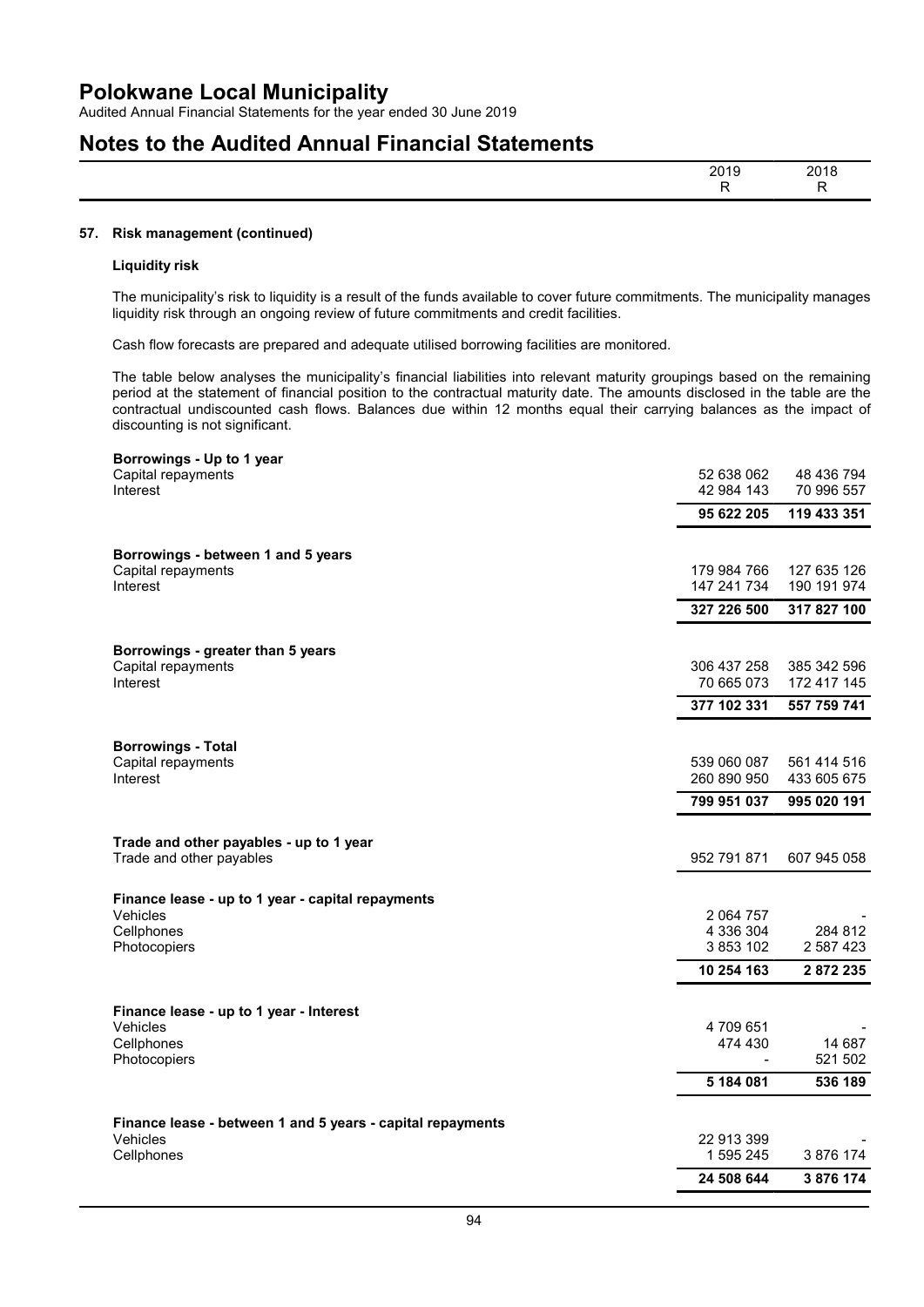Audited Annual Financial Statements for the year ended 30 June 2019

## **Notes to the Audited Annual Financial Statements**

|     |                                                                                                   | 2019<br>R                              | 2018<br>R            |
|-----|---------------------------------------------------------------------------------------------------|----------------------------------------|----------------------|
| 57. | <b>Risk management (continued)</b>                                                                |                                        |                      |
|     | Finance lease - between 1 and 5 years - interest<br><b>Vehicles</b><br>Cellphones<br>Photocopiers | 11 298 145<br>47 103                   | 280 257              |
|     |                                                                                                   | 11 345 248                             | 280 257              |
|     | Finance lease - Total<br>Capital repayments<br>Interest                                           | 34 762 807<br>16 529 329<br>51 292 136 | 6 748 409<br>816 446 |
|     |                                                                                                   |                                        | 7 564 855            |

### **Credit risk**

Credit risk is the risk of financial loss to the municipality if customers or counterparties to financial instruments fail to meet their contractual obligations, and arises principally from investments, loans, receivables and cash and cash equivalents.

The carrying amount of financial assets represents the maximum credit exposure. The maximum exposure to credit risk as at 30 June 2019 is as follows::

| Financial instrument                 | 2019        | 2018        |
|--------------------------------------|-------------|-------------|
| Investment in financial institutions | 57 829 129  | 112 503 102 |
| Cash and cash equivalents            | 128 045 871 | 2 042 879   |
| Trade and other receivables          | 689 991 920 | 725 380 795 |

#### **Investments; and cash and cash equivalents**:

The Municipality limits its exposure to credit risk by investing only with reputable financial institutions that have a sound credit rating and within guidelines set in accordance with Councils approved investment policy. The municipality does not consider there to be any significant exposure to credit risk.

#### **Receivables**

Receivables are amounts owing by consumers and are presented net of impairment losses. The Municipality is compelled in terms of its constitutional mandate to provide all its residents with basic minimum services without recourse to an assessment of creditworthiness. Deposits are required for service connections serving as a guarantee. Policies and processes are in place to manage risk.

Refer to Note 5,6 and 7 for additional information relating to the analysis of receivables.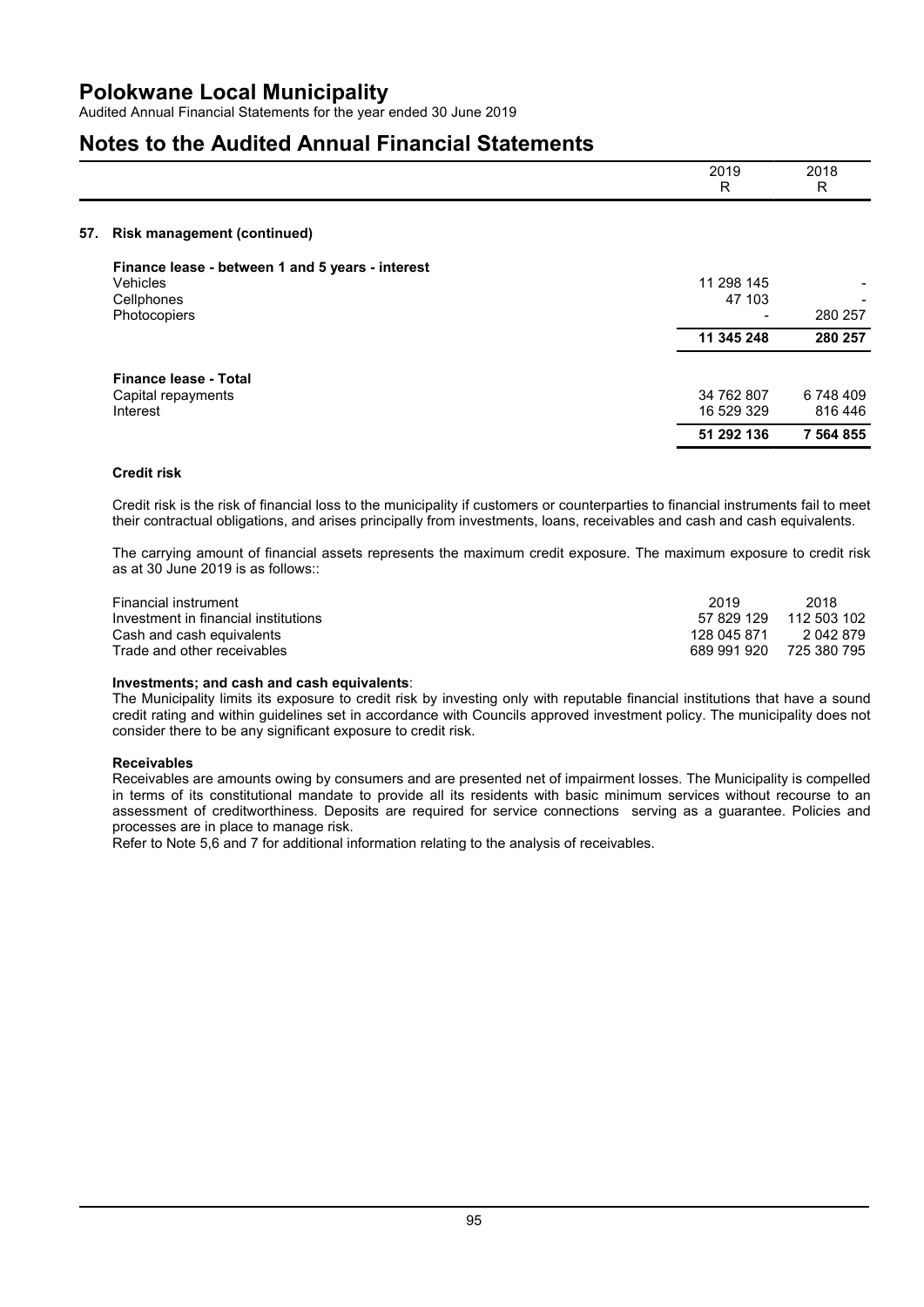Audited Annual Financial Statements for the year ended 30 June 2019

## **Notes to the Audited Annual Financial Statements**

|  | ~~  |        |
|--|-----|--------|
|  | . . |        |
|  |     | $\sim$ |
|  |     |        |

#### **58. Related parties**

| Relationships                 |                                                                                                                                 |
|-------------------------------|---------------------------------------------------------------------------------------------------------------------------------|
| <b>Accounting Officer</b>     | Refer to accounting officer's report note                                                                                       |
| Ultimate controlling entity   | Polokwane Local Municipality                                                                                                    |
| Controlling entity            | Polokwane Local Muncipality                                                                                                     |
| Controlled entities           | Polokwane Housing Association. Refer to related<br>party transactions note below. 15                                            |
| Members of key management     | No other payments are paid outside the contractual<br>employment payments from employment. Refer to<br>Note 36 for remuneration |
| <b>Related party balances</b> |                                                                                                                                 |

**Commitments with related parties**

Polokwane Housing Association (Social Housing Project) 94 000 000

The commitment is not secured.

No guarantees were given or received.

There were no loans given or taken from Polokwane Housing Assocation during the year.

#### **Related party transactions**

Compensation to councillors - Payments to councillors are for allowances as gazetted. No other payments are made to councillors. Refer to Note 37 for remuneration of councillors.

Controlled entities - the municipality has exempted PHA from paying rates though utilities are still payable.

#### **Polokwane Housing Association**

|                                       | 24 664 032 | 32 723 083 |
|---------------------------------------|------------|------------|
| Accounting fees paid on behalf of PHA | 480 000    | 150 000    |
| Operational grant                     | 24 184 032 | 32 573 083 |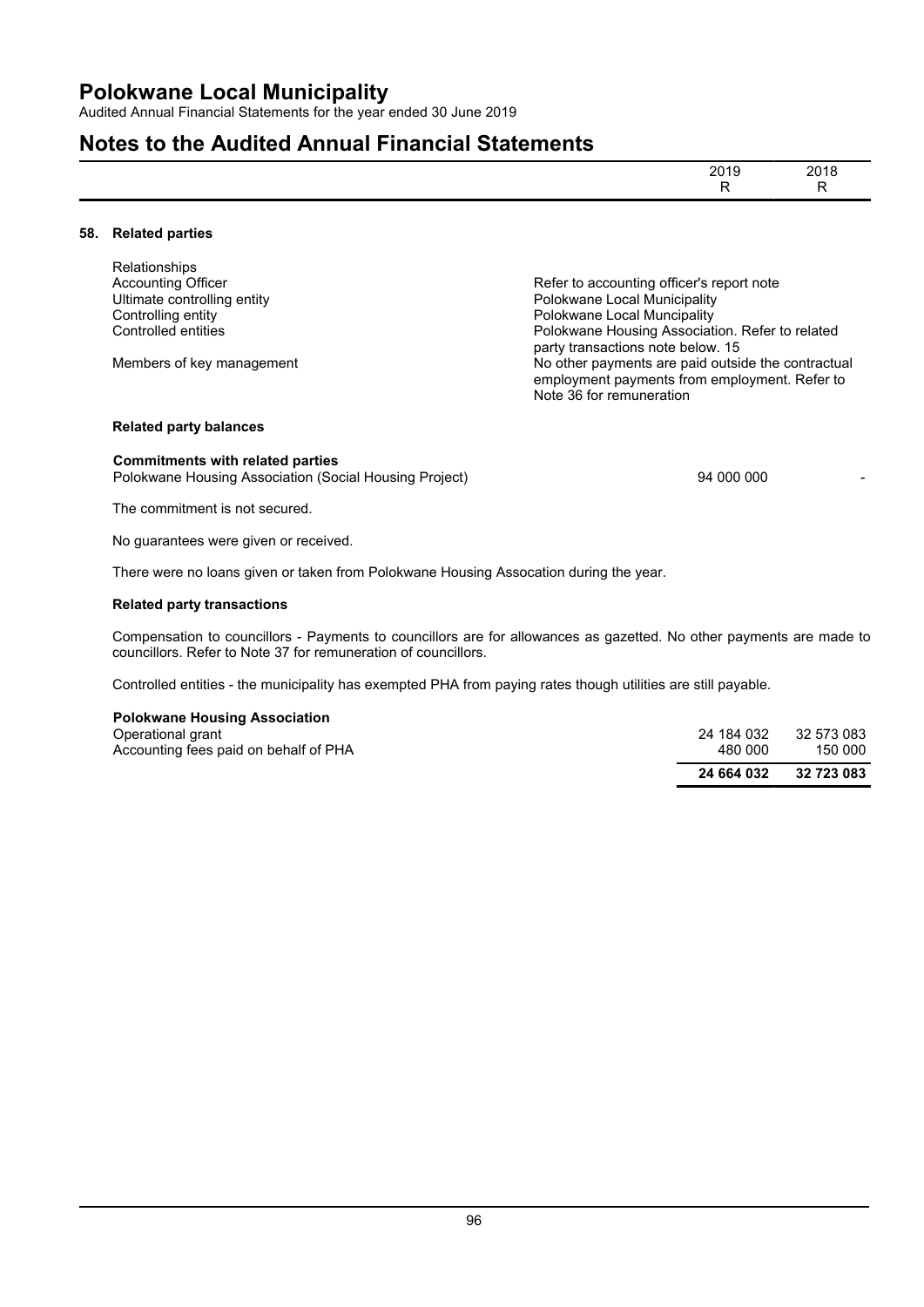Audited Annual Financial Statements for the year ended 30 June 2019

## **Notes to the Audited Annual Financial Statements**

| 2019                     | . . <i>. .</i><br>20 I õ |
|--------------------------|--------------------------|
| $\overline{\phantom{0}}$ | $\sim$                   |

### **58. Related parties (continued)**

### **Remuneration of management**

### **Councillors/Mayoral committee members**

#### **2019**

|                           | Basic salary | Travel    | Medical aid<br>allowance | Pension<br>contribution | Data card | Cellphone | Total      |
|---------------------------|--------------|-----------|--------------------------|-------------------------|-----------|-----------|------------|
| <b>Name</b>               |              |           |                          |                         |           |           |            |
| Executive mayor           | 706 355      | 120 000   | 74 420                   | 105 953                 | 3600      | 40 800    | l 051 128  |
| Speaker                   | 641971       | 67 115    |                          | 96 296                  | 3600      | 40 800    | 849 782    |
| Chief Whip                | 468 006      | 188 761   | 28 0 77                  | 70 201                  | 3600      | 40 800    | 799 445    |
| Mayoral committee members | 4 563 399    | 1508091   | 111 301                  | 683 876                 | 41827     | 474 042   | 7 382 536  |
| Councillors               | 15 670 038   | 5 801 877 | 249 205                  | 2 339 718               | 268 500   | 3 043 000 | 27 372 338 |
| Chiefs                    | 56 684       |           |                          |                         |           | 248 200   | 304 884    |
|                           | 22 106 453   | 7 685 844 | 463 003                  | 3 296 044               | 321 127   | 3887642   | 37 760 113 |

#### **2018**

|                           | Remuneration  | Total         |
|---------------------------|---------------|---------------|
| <b>Name</b>               |               |               |
| Executive mayor           | 1 0 1 2 4 0 8 | 1 0 1 2 4 0 8 |
| Speaker                   | 818 805       | 818 805       |
| Chief Whip                | 770 405       | 770 405       |
| Mayoral Committee members | 7 258 027     | 7 258 027     |
| Councillors               | 26 330 466    | 26 330 466    |
|                           | 36 190 111    | 36 190 111    |

#### **Executive management**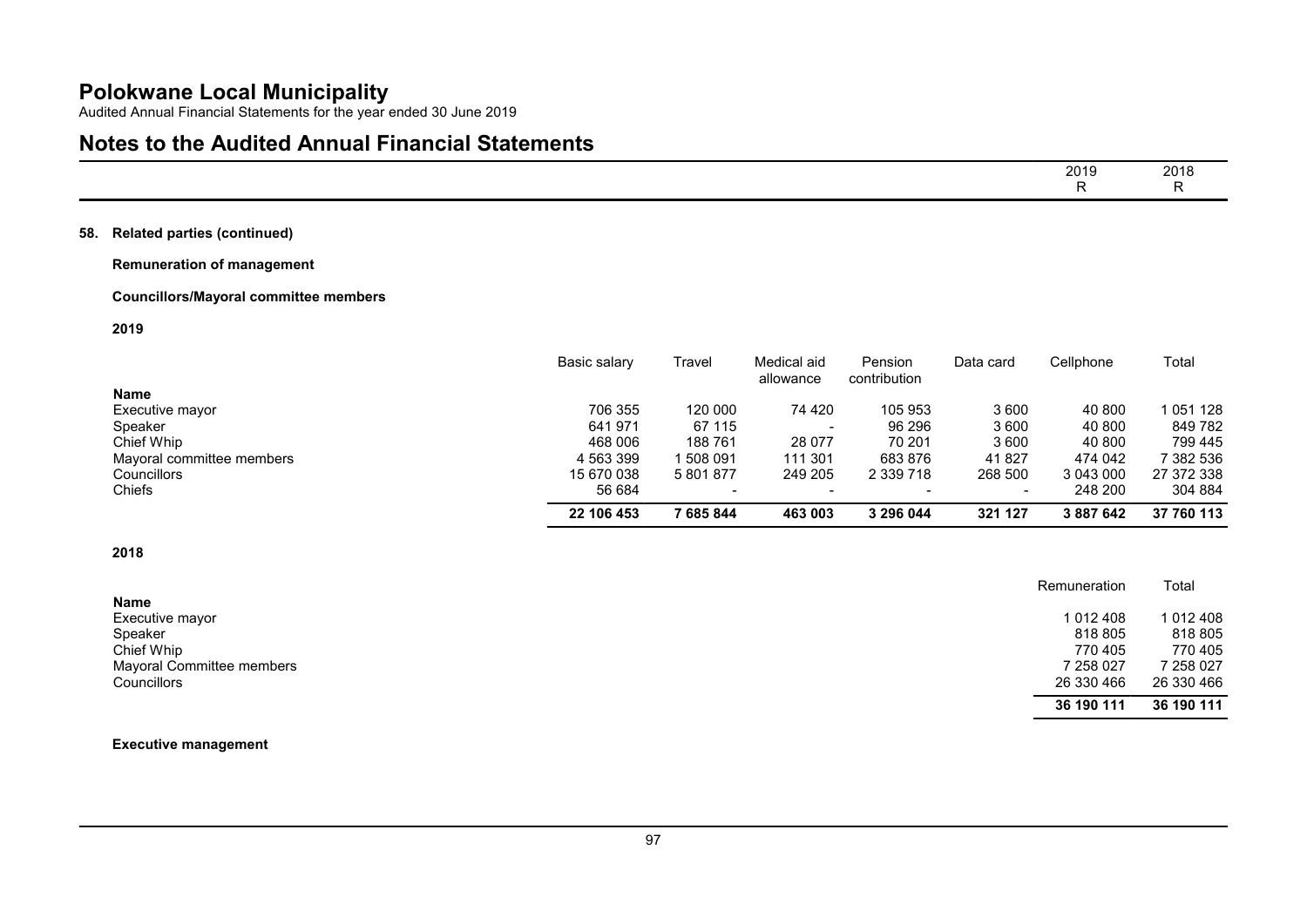Audited Annual Financial Statements for the year ended 30 June 2019

## **Notes to the Audited Annual Financial Statements**

|  |           | -- - |
|--|-----------|------|
|  | ~<br>____ | .    |
|  |           |      |
|  |           |      |

#### **59. Going concern**

In terms of the accounting standard GRAP 1 paragraphs 27 to 30 the annual financial statements are prepared on a going concern basis. The assumption is based on the fact that the municipality a constitutional mandate to levy additional rates or taxes to enable the municipality to be considered as a going concern even though the municipality will be operational for extended periods with negative net assets.

The municipality's budget is substantially funded by the government which has not announced any intention to cease funding the municipality. Furthermore, based on the current solvency and liquidity ratio's tests performed, themunicipality's ability to operate as a going concern is not under threat.

#### **60. Events after the reporting date**

The COVID-19 pandemic is simultaneously a health crisis and a global economic crisis. The National Treasury is already anticipating a 6% contraction in GDP for the year 2020.

A nationwide lockdown came into effect from 27 March 2020 as a result of the COVID-19 crisis. The effect of the lockdown and the ongoing crisis means that the economy will experience a significant downturn, while there will be an increased need for government services and assistance. Areas that could be affected as a result of the crisis include the following:

- Construction, maintenance and related activities may be curtailed depending on whether they are essential. This could impact the completion of entities' capital projects and planned maintenance.
- Public facilities may not be operational and certain services may not be provided as a result of the lockdown (and beyond). This could impact the revenue of entities as well as the ongoing demand for services.
- There may be an increased demand for government services such as medical services, the provision of water and other sanitation services, and the provision of temporary housing or accommodation.
- Assistance and support to employees, unemployed citizens, businesses, NGOs, etc. due to the reduced activity in the economy.

As some consumers of goods and services, taxpayers and others may be unable to work or earn revenue during the lockdown period, there is a potential increase in the non-payment for services such as water, electricity, property taxes, levies, etc. that are due to the municipality.

#### **Impact on the 2018/19 financial year**

Since the virus occurred in South Africa during March 2020, there was no impact, or an adjusting event was not applicable for the 2018/19 financial year.

#### **Impact on the next financial years**

The extent of the impact of COVID-19 on the municipality's operational and financial performance will depend on future developments, including the duration and spread of the outbreak and related economic impact on job retentions or losses, all of which are highly uncertain and cannot be predicted.

If the lockdown is to remain at these levels for an extended period, the municipality's revenue streams will begin to see declines due to less consumption demand. However, some relief is expected as the government announced a R500 billion stimulus package in April 2020 which includes a R20 billion allocation to municipalities to provide added service as outlined above.

The stimulus will aim to cushion the negative economic impact and therefore maintain to some extent the business consumers' demand for revenue generating basic services i.e. consumption from water and electricity.

In the event that the lock down is overly extended and the stimulus is not effective for some reason or the other, the following financial components may be impacted. The financial impact at this stage cannot be estimated as more data is required to make an assessment as this stage.

Financial component Nature of event (possible scenario) Comments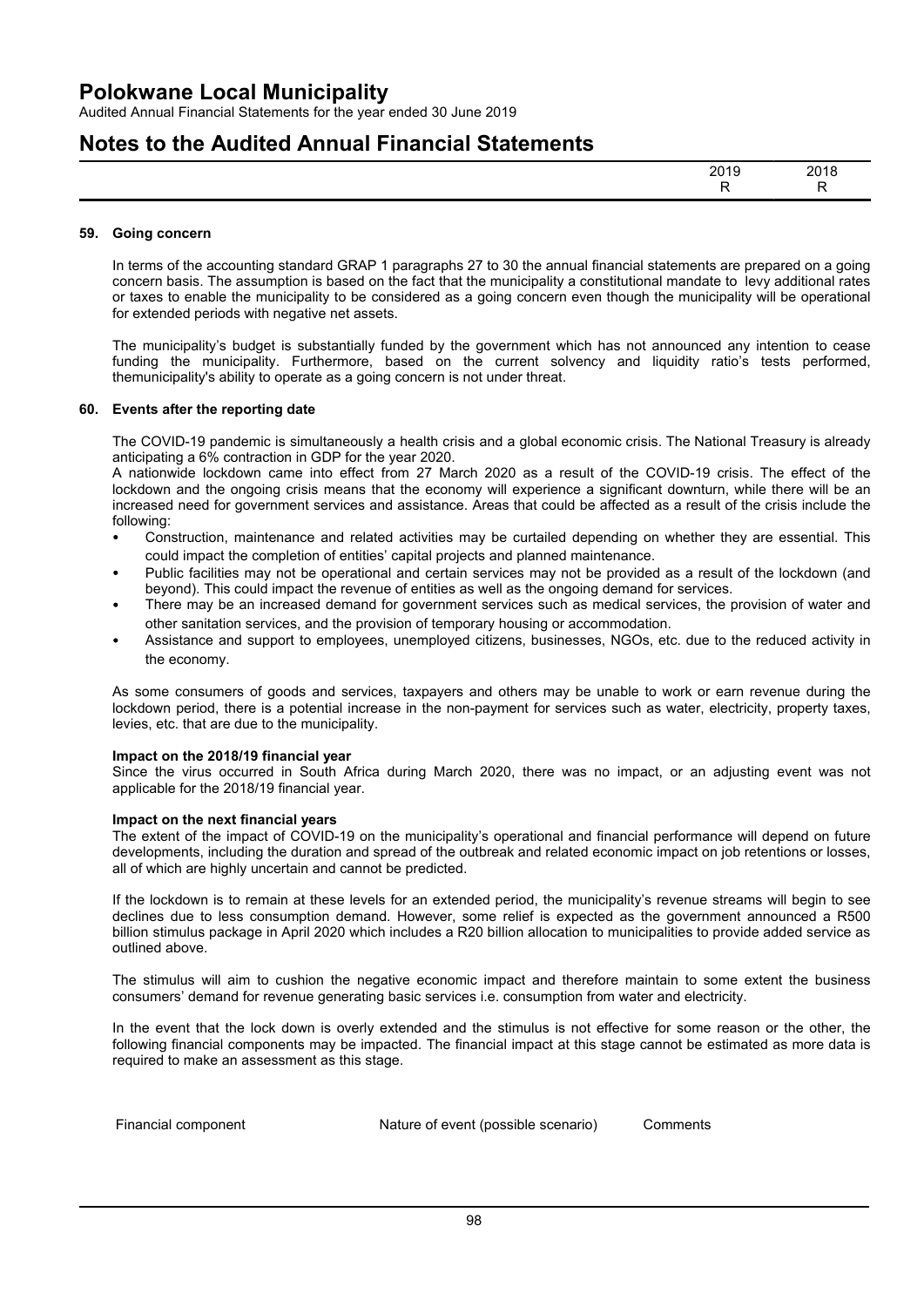Audited Annual Financial Statements for the year ended 30 June 2019

# **Notes to the Audited Annual Financial Statements**

### **60. Events after the reporting date (continued)**

| Investment<br>property<br>earning properties)                | (Rental | Lessees would be unable to make<br>payments due<br>to<br>the<br>rental<br>municipality which will impact on<br>the property valuations disclosed in<br>the annual financial statements. | The municipality has no intention to<br>reduce rentals or to provide and<br>relief on its rental properties.                          |
|--------------------------------------------------------------|---------|-----------------------------------------------------------------------------------------------------------------------------------------------------------------------------------------|---------------------------------------------------------------------------------------------------------------------------------------|
| Long<br>term<br>loan<br>and<br>obligations (current portion) | lease   | Deferral of current short term loans<br>due and payable to the banks may<br>necessitate a reclassification of<br>loans between short and long term.                                     | The banks have not offered this<br>relief to local government at this<br>stage.                                                       |
| Prepayment for buses                                         |         | The expectation to pay for buses at<br>the end of June 2020 may not be<br>feasible due to the lock down will<br>affect classification                                                   | The buses are at an advanced<br>stage for completion. The lock<br>down phase 4 stage can allow for<br>completion of the final stages. |
| Employee benefit                                             |         | The current deaths from COVID 19<br>may impact the valuation of post-<br>employment benefit liabilities                                                                                 | The mortality rate on the COVID 19<br>virus is insignificant as it is very low<br>within the municipal boundaries.                    |

### **61. Budget differences**

**Material differences between budget and actual amounts**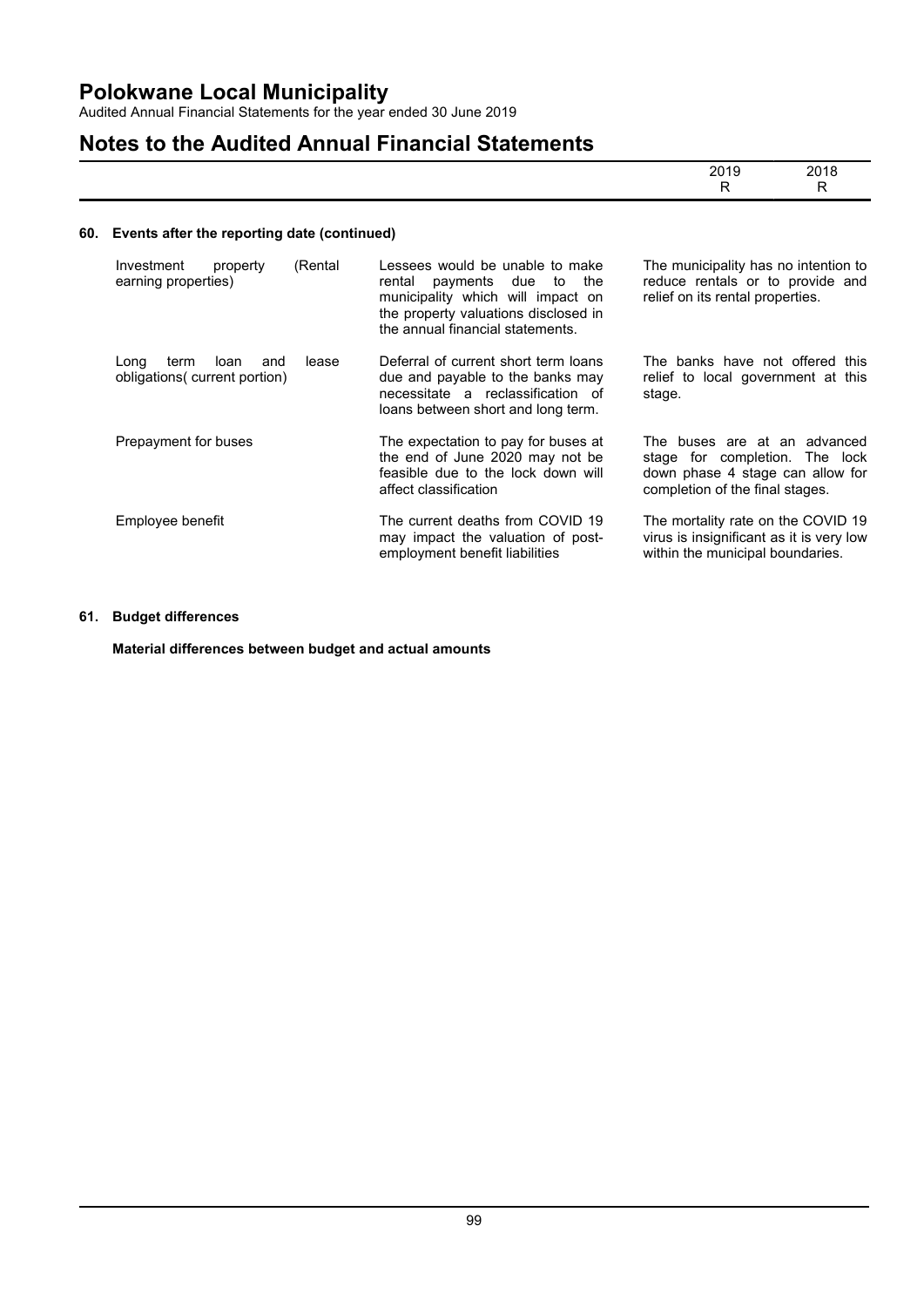Audited Annual Financial Statements for the year ended 30 June 2019

# **Notes to the Audited Annual Financial Statements**

#### **61. Budget differences (continued)**

Service charges: Service charges have four components, the variance which are explained separately below:

1. Services charges water - The water disruptions by the water authority was a major factor in revenue recovery. More conversions to prepaid than anticipated which led to better control over consumption by consumers. SAMRAS inconsistencies also led to major journals leading to reduced revenue.

2. Service charges refuse - SAMRAS system was inconsistent in terms of billing, therefore the municipality adjusted revenue upwards based on upward trend demonstrated by SAMRAS report.

3. Service charges sanitation - SAMRAS system was inconsistent in terms of billing, therefore the municipality adjusted revenue upwards based on upward trend demonstrated by SAMRAS report.

4. Service charges electricity - Due to energy efficiency interventions (solar water, heating, off grid technologies and load-shedding) and the effective control of consumptions consumers with prepaid.

Rental of facilities: Attributable to competition and under-utilisation of municipal facilities. The municipality had expected more usage during the 2019 elections.

Fines, penalties and forfeits: Overachievement attributable to reconciliation and possible increase on services and fines.The budget was captured low deliberately so that it does not distort the real surplus available to fund own revenue capital programs.

Licences and permits: It should not be noted that Polokwane residents are not obliged to use Polokwane traffic departments in order to obtain drivers licences and permits.Therefore this could be a contributing factor to the decline in licences and permits applications.

Interest received - investment: Poor investment returns from the sinking funds and time to withdraw from the fund to reinvest promptly.

Interest earned on outstanding debtors: Improved collection strategies resulted in lower outstanding debtors and thus decrease in interest – incentives and arrangements.

Public contributions and donations: The significant increase is as a result of the donation received relating to the CDM asset..

Other revenue: Overprojected on budgeting to cater for fair value adjustments.

Depreciation and amortisation: Due to the reassessment of useful lives. This assessment is done at the year end and the impact will only be known then.

Impairment loss/reversal of impairments: Due to impairment assessments that was done in the year under review.

Contracted services: Variances are high due to the misclassification of line items, acquisition of financial systems and regravelling of roads. The expenditure has been moved to Capex. The acquisition of MUNSOFT was expensed instead of capitalized. The spending has been moved to capital program but the budget has remained on operational.

Transfers and subsidies: The entity had anticipated increased cost due to Ga-Rena phase 2 project which was delayed and therefore resulted in a saving.

General expenses: Over expenditure is on CRR due to the misclassification of the items mentioned in contracted services. The acquisition of cell phones was expensed instead of capitalized. The spending has been moved to capital program but the budget has remained on operational.

Capital expenditure: Over expenditure is on CRR due to the misclassification of the items mentioned in contracted services.(Refer to explanation on the variance under Contracted services).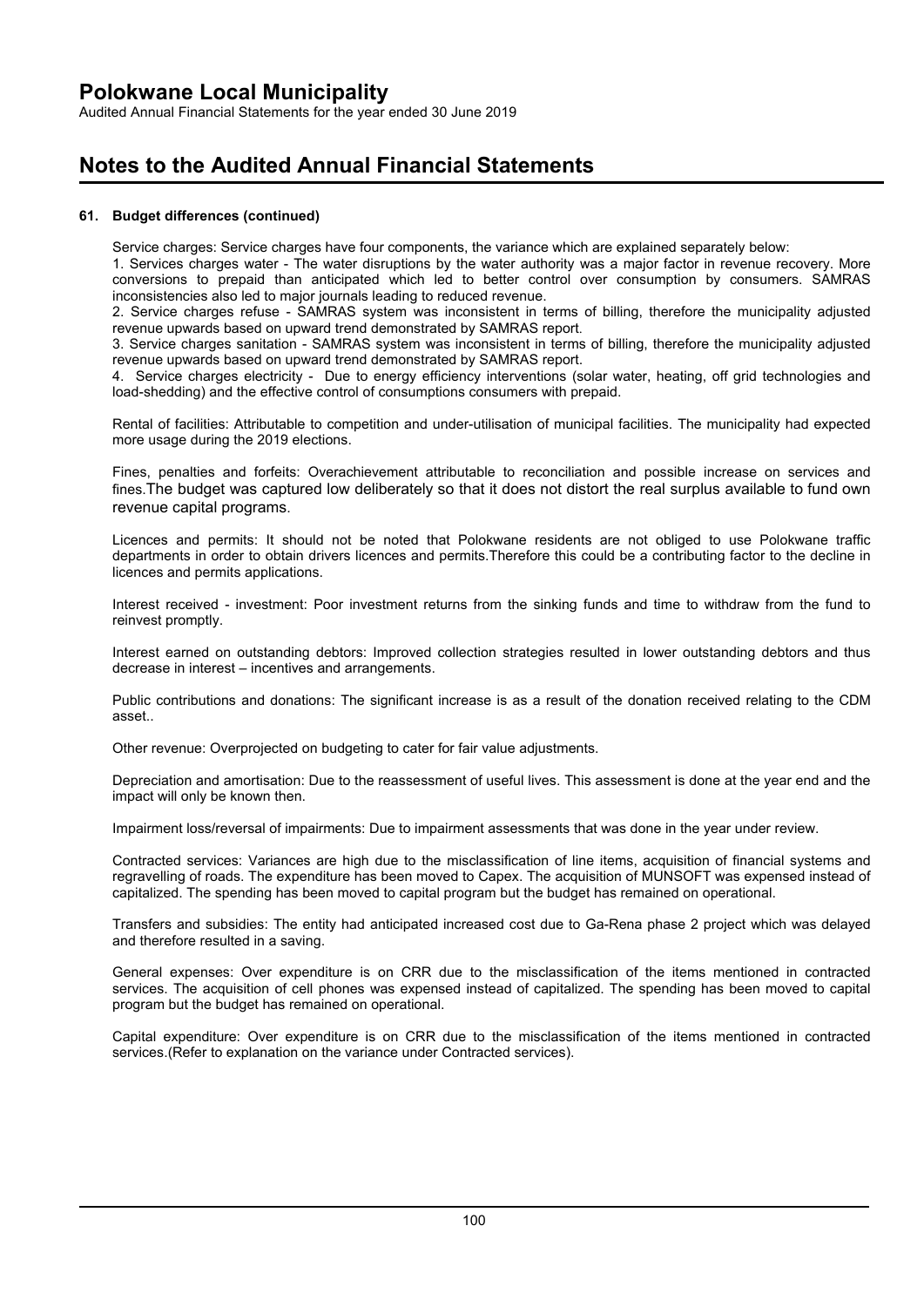Audited Annual Financial Statements for the year ended 30 June 2019

# **Notes to the Audited Annual Financial Statements**

### **62. Bad debts**

| Reconciliation of bad debt expense              |                          |             |
|-------------------------------------------------|--------------------------|-------------|
| Contributions to provision for consumer debtors | 101 275 649              | 119 576 177 |
| Contribution to provision for traffic fines     | (81512)                  |             |
| Traffic fines debtors written off               | 29 541 152               | 6915573     |
| Debt incentive                                  | $\overline{\phantom{a}}$ | 24 749 563  |
| Surcharges written off                          | 80 949 535               |             |
| Other write offs                                | 5 303 150                | 25 091      |
|                                                 | 216 987 974              | 151 266 404 |

#### **63. Deviation from supply chain management regulations**

Paragraph 12(1)(d)(i) of Government gazette No. 27636 issued on 30 May 2005 states that a supply chain management policy must provide for the procurement of goods and services by way of a competitive bidding process.

Paragraph 36 of the same gazette states that the accounting officer may dispense with the official procurement process in certain circumstances, provided that he records the reasons for any deviations and reports them to the next meeting of the accounting officer and includes a note to the audited annual financial statements.

Prescribed procurement processes were not followed but was approved by the Municipal Manager in terms of delegated powers and in accordance with Supply Chain Management Regulations and Policy. Valid reasons for deviations were recorded in all instances.

Deviations rand value (For details on the amounts - refer to Annexure K) 10 188 415 68 688 001